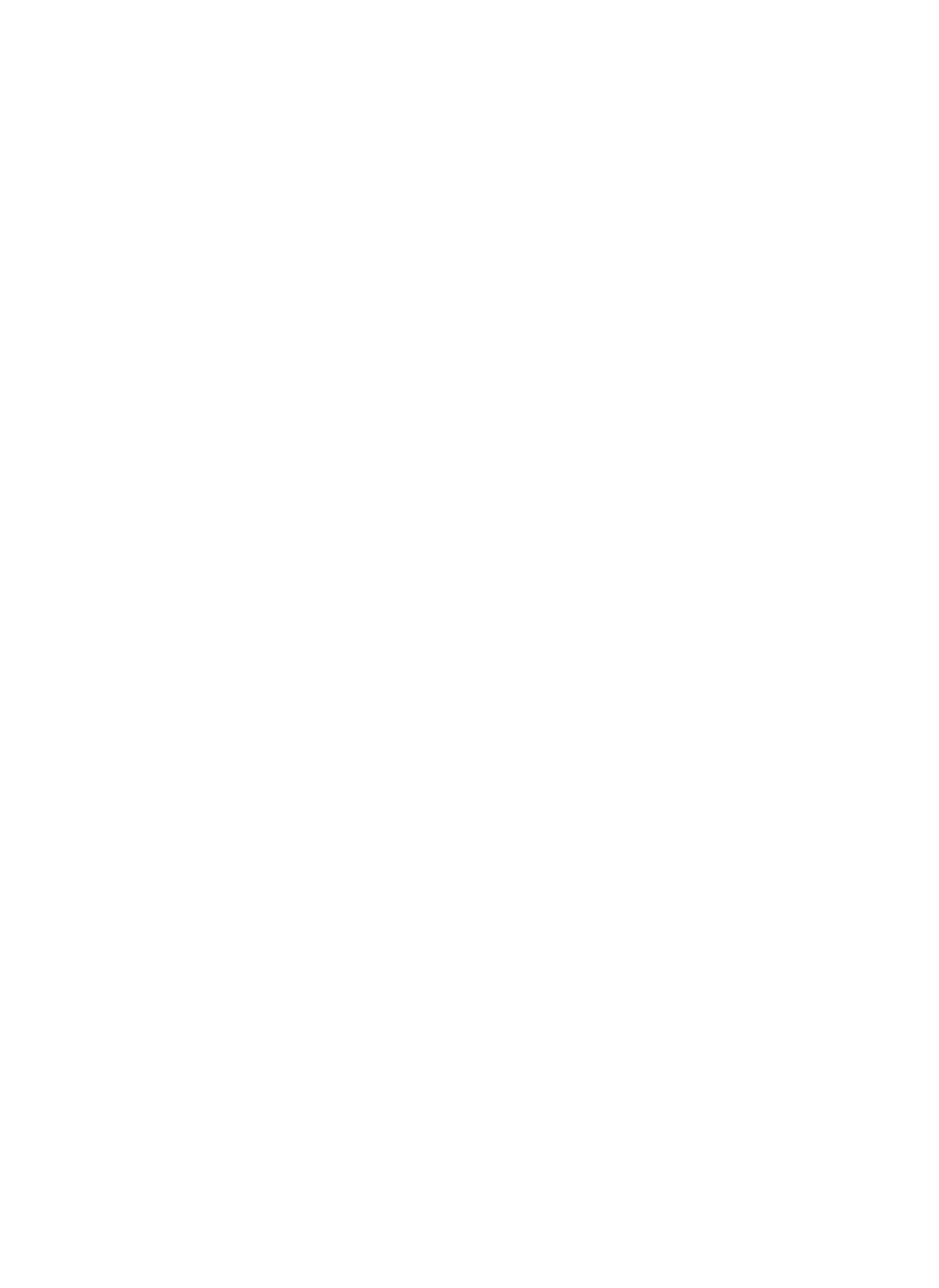#### **BOARD OF DIRECTORS**

**Name Designation**<br>
Mr. D V S Prakash Rao **Designation**<br> **Designation** Mr. Venkateswara Rao Tammineedi<br>Mr. P Parthasarthi Mr. P Parthasarthi - Independent Director<br>Dr. Vinod Goud Vemula - Additional Independent Dr. Vinod Goud Vemula - Additional Independent Director (form 13.11.2015)<br>Mr. Seetharama Rao Atluri - Additional Independent Director (form 13.11.2015) Mr. Seetharama Rao Atluri - Additional Independent Director (form 13.11.2015)<br>Mr. Y Ramesh - Independent Director Mr. Y Ramesh - Independent Director<br>
Ms. P. Naazneen - Woman Non Executiv Ms. P. Naazneen - Woman Non Executive Director<br>Mrs. Monal Kapadia - Company Secretary and Complia

- Whole Time Director & CEO<br>- Executive Director & CFO
- 
- 
- 
- 
- 
- 
- Company Secretary and Compliance Officer

#### **REGISTERED OFFICE**

Flat No. 302, Lotus Block, Block-B, Sandy Springs, Manikonda, Ranga Reddy Dist., Telangana, Hyderabad - 500 089. Tel: +91-40-23548353 Fax:+91-40-23548537 URL: www.proseedindia.in

#### **CIN: L72200TG2002PLC039113**

#### **STATUTORYAUDITORS INTERNALAUDITORS**

M/s Sarath and Associates M/S AS NAIDU & Co., Chartered Accountants<br>
4<sup>th</sup> Floor, Maas Heights, 8-2-577/B, Chartered Accountants<br>
Off: SRT 453, Sanath Nagar 4<sup>th</sup> Floor, Maas Heights, 8-2-577/B,<br>Road No.8, Banjara Hills, Hyderabad – 500 034 Hyderabad – 500 018 Road No.8, Banjara Hills, Hyderabad – 500 034

#### **SECRETARIALAUDITORS**

M/s Kota Srinivas & Associates Company Secretaries Flat No. 101, 1st Floor, Upstairs State Bank of Mysore, Chaitanya Chamber, Chaitanyapuri, Hyderabad - 500036

#### **SHARE TRANSFER AGENT**

CIL Securities Limited 214, Raghava Ratna Towers, Chirag Ali Lane, Hyderabad-500001 Phone: +91 040-23203155

#### **BANKERS**

CORPORATION BANK BANK OF BARODA HDFC BANK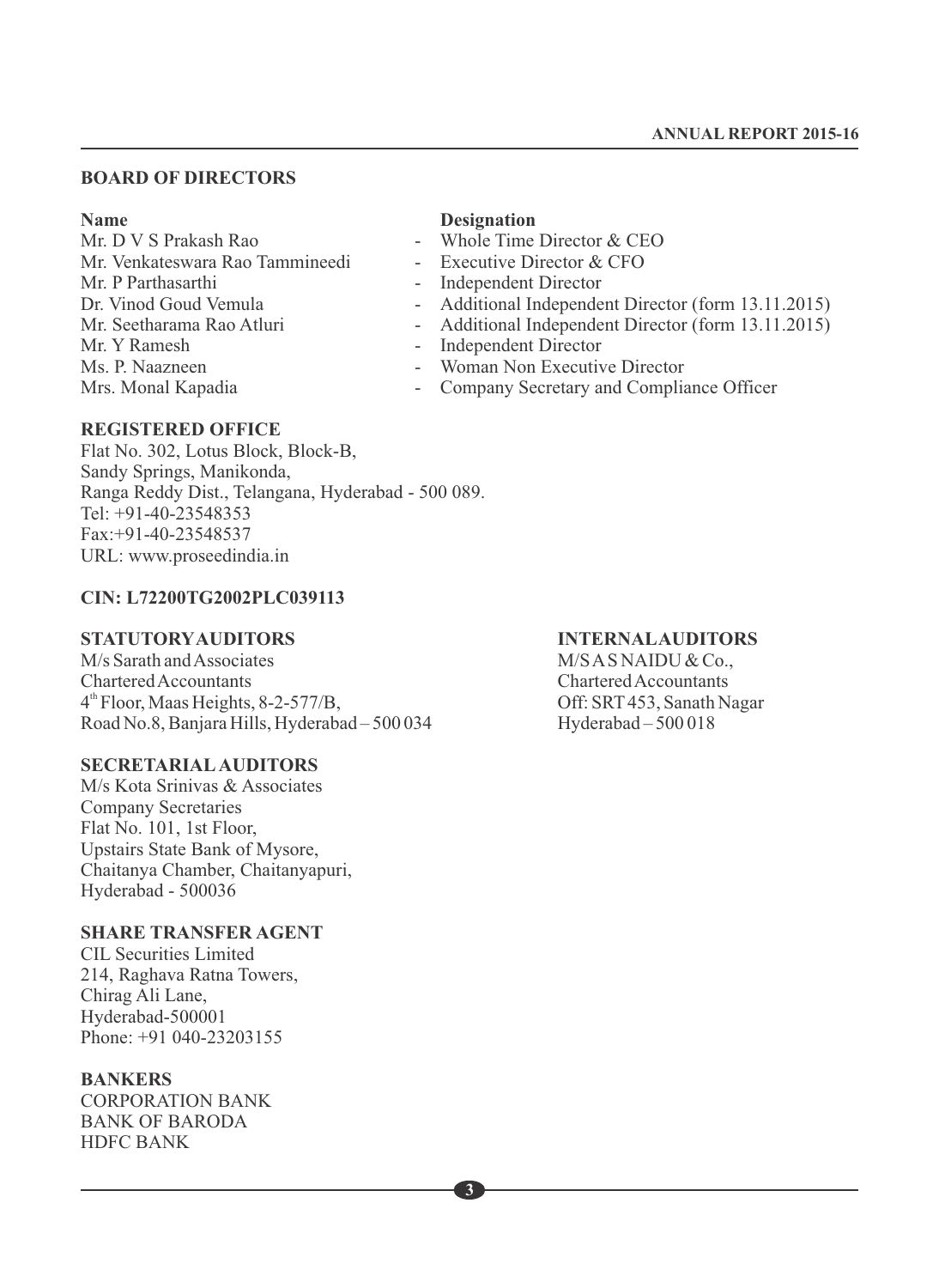

# **TABLE OF CONTENTS**

| $S$ No | <b>Item</b>                                 | Page No |
|--------|---------------------------------------------|---------|
| 1      | Notice of Annual General Meeting            | 5       |
| 2      | Directors' Report                           | 22      |
| 3      | <b>Report on Corporate Governance</b>       | 36      |
| 4      | Management Discussion and Analysis          | 43      |
| 5      | Auditors' Report                            | 48      |
| 6      | <b>Balance Sheet</b>                        | 56      |
| 7      | <b>Statement of Profit and Loss Account</b> | 57      |
| 8      | <b>Cash Flow Statement</b>                  | 58      |
| 9      | Notes on Accounts                           | 59      |
| 10     | Proxy Form                                  | 77      |
| 11     | Attendance Slip                             | 78      |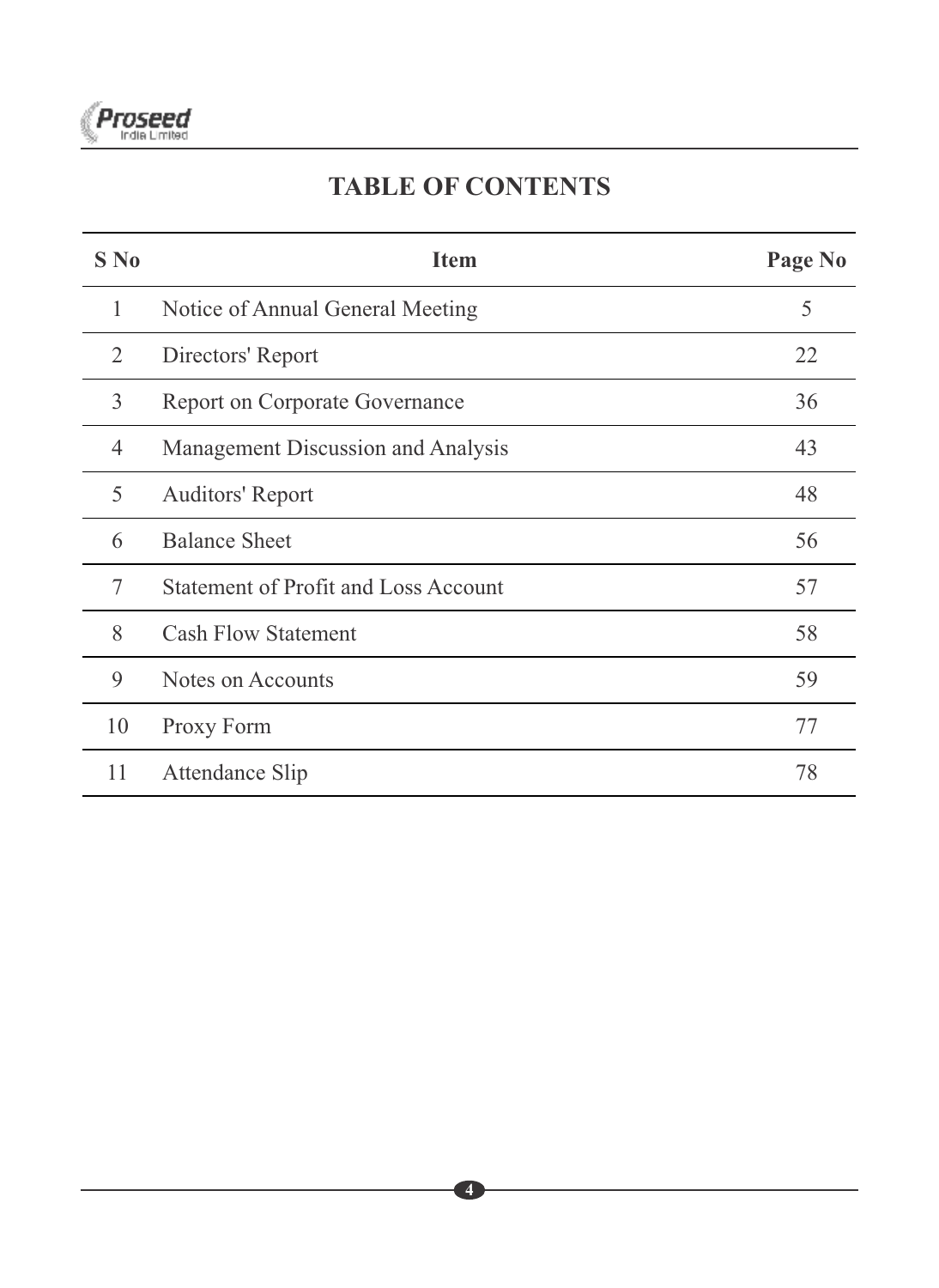# **NOTICE OF ANNUAL GENERAL MEETING**

Notice is hereby given that the 24<sup>th</sup> Annual General Meeting of the Members of Proseed India Limited (formerly Green Fire Agri Commodities Limited) will be held on Friday, the 30th day of September, 2016 at 3.30 P.M. at Kalinga Cultural Trust, Plot No. 1269, Road No.12, Banjara Hills, Hyderabad – 500 034 Telangana to transact the following business:

#### **ORDINARYBUSINESS**

#### **1. Adoption of Financial Statements**

To receive, consider and adopt the audited Balance Sheet as at March 31, 2016 and the Audited Profit and Loss Account for the year ended as on that date together with the Reports of the Auditors and the Board of Directors thereon.

#### **2. Re-Appointment of Director**

To appoint a Director in place of Mr. Venkateswara Rao Tammineedi (DIN No: 06806293), who retires by rotation and being eligible, offers himself for re-appointment.

#### **3. Re-appointment of Auditors**

To consider and if thought fit to pass, the following resolution as an Ordinary Resolution:

"RESOLVED THAT pursuant to the provisions of Section 139 (2) and 142(1) and other applicable provisions, if any, of the Companies Act, 2013 read with the Companies (Audit and Auditors) Rules, 2014 (including any statutory modifications or amendments or re-enactments thereof for the time being in force), the reappointment of the statutory auditors of company M/s. Sarath & Associates, Chartered Accountants (Regn No. 005120S) Hyderabad be and are hereby ratified by the members of the company for the financial year 2016-17 at such remuneration as may be determined by the Board of Directors of the Company."

#### **SPECIALBUSINESS**

# **4. Appointment of Dr. Vinod Goud Vemula (DIN 03104042) as an Independent Director and in this regard to consider and, if thought fit, to pass, the following Resolution as an Ordinary Resolution**

**"RESOLVED that** pursuant to the provisions of Sections 149, 152 and any other applicable provisions of the Companies Act, 2013 ("Act") and the Rules made there under read with Schedule IV to the Act, (including any statutory modification(s) or re-enactment thereof for the time being in force), Dr. Vinod Goud Vemula (DIN 03104042), who was appointed as an Additional (Independent) Director of the Company by the Board of Directors at its meeting held on November 13, 2015 and whose term of office expires at this Annual General Meeting ('AGM') and in respect of whom the Company has received a Notice in writing from a Member along with the deposit of the requisite amount under Section 160 of the Companies Act, 2013 proposing his candidature for the office of Director and who has submitted a declaration that he meets the criteria for independence as provided in Section 149(6) of the Act , be and is hereby appointed as an Independent Director of the Company to hold office for a term of 5 (five) consecutive years commencing from November 13, 2015."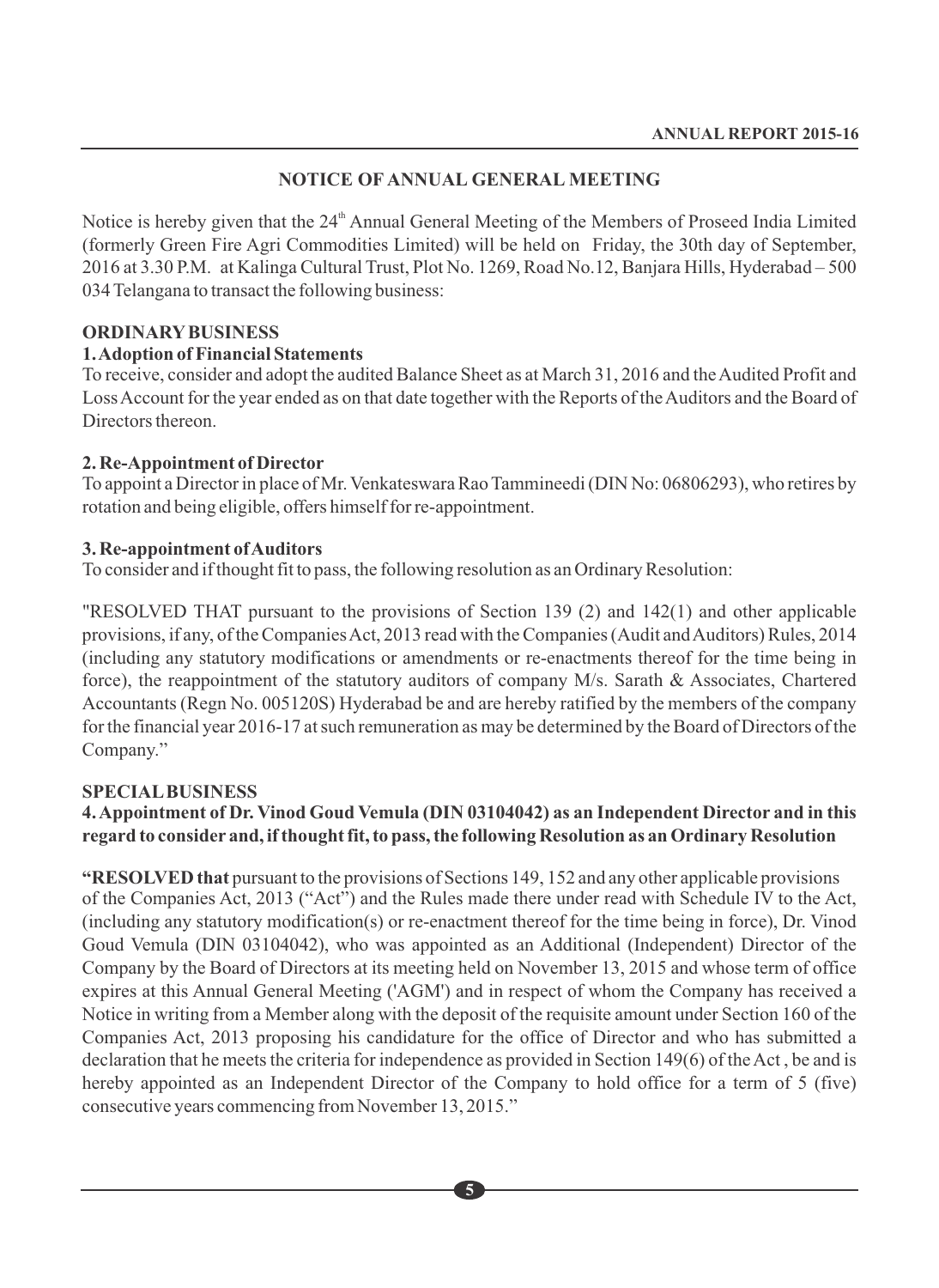

## **5. Appointment of Mr. Seetharama Rao Atluri (DIN 07333633) as an Independent Director and in this regard to consider and, if thought fit, to pass, the following Resolution as an Ordinary Resolution**

"RESOLVED that pursuant to the provisions of Sections 149, 152 and any other applicable provisions of the Companies Act, 2013 ("Act") and the Rules made there under read with Schedule IV to the Act, (including any statutory modification(s) or re-enactment thereof for the time being in force), Mr. Seetharama Rao Atluri (DIN 07333633), who was appointed as an Additional (Independent) Director of the Company by the Board of Directors at its meeting held on November 13, 2015 and whose term of office expires at this Annual General Meeting ('AGM') and in respect of whom the Company has received a Notice in writing from a Member along with the deposit of the requisite amount under Section 160 of the Companies Act, 2013 proposing his candidature for the office of Director and who has submitted a declaration that he meets the criteria for independence as provided in Section 149(6) of the Act , be and is hereby appointed as an Independent Director of the Company to hold office for a term of 5 (five) consecutive years commencing from November 13, 2015."

#### **6. Re-classification of Promoter group to public pursuant to Regulation 31A(7) of SEBI (Listing Obligations and Disclosure Requirements) Regulations, 2015 and in this regard to consider and, if thought fit, to pass, the following Resolution as an Special Resolution**

**"RESOLVED THAT** pursuant to Regulation 31A(7) of SEBI (Listing Obligations and Disclosure Requirements) Regulations, 2015 and other applicable provisions if any, the unanimous consent of the members of the Company be and is hereby accorded to reclassify the following individuals from " Promoter Category" to "Public Category" since the persons are neither involved in the management nor holds any controlling stake in the Company and also none of the individuals has entered into any Shareholders Agreement with the Company nor have they got any Veto Rights or Special Information Rights or Special Rights as to voting power or control of the Company:

| Name of the<br><b>Individual</b> | No.of shares held | % of the total<br>equity held |  |  |
|----------------------------------|-------------------|-------------------------------|--|--|
| K. Bhaskara Reddy                | Nil               | N.A                           |  |  |
| Uma Kunareddy                    | 21, 33, 340       | 2.22                          |  |  |
| Simi Kunareddy                   | 7,50,000          | 0.78                          |  |  |
| Naimi K                          | 4,56,266          | 0.47                          |  |  |
| Total                            | 33,39,606         | 3.47                          |  |  |

### **RESLOVED FURTHER THAT it is hereby confirmed that**

- 1. The aforesaid persons do not hold more than 5% of paid-up equity share Capital of the Company. In fact, the aggregate shareholding of all of the above four individuals' is only 3.47% of the share capital of the Company and the individual shareholding is even lower.
- 2. That the aforesaid persons have not and will continue to not exercise direct or indirect control over the Company.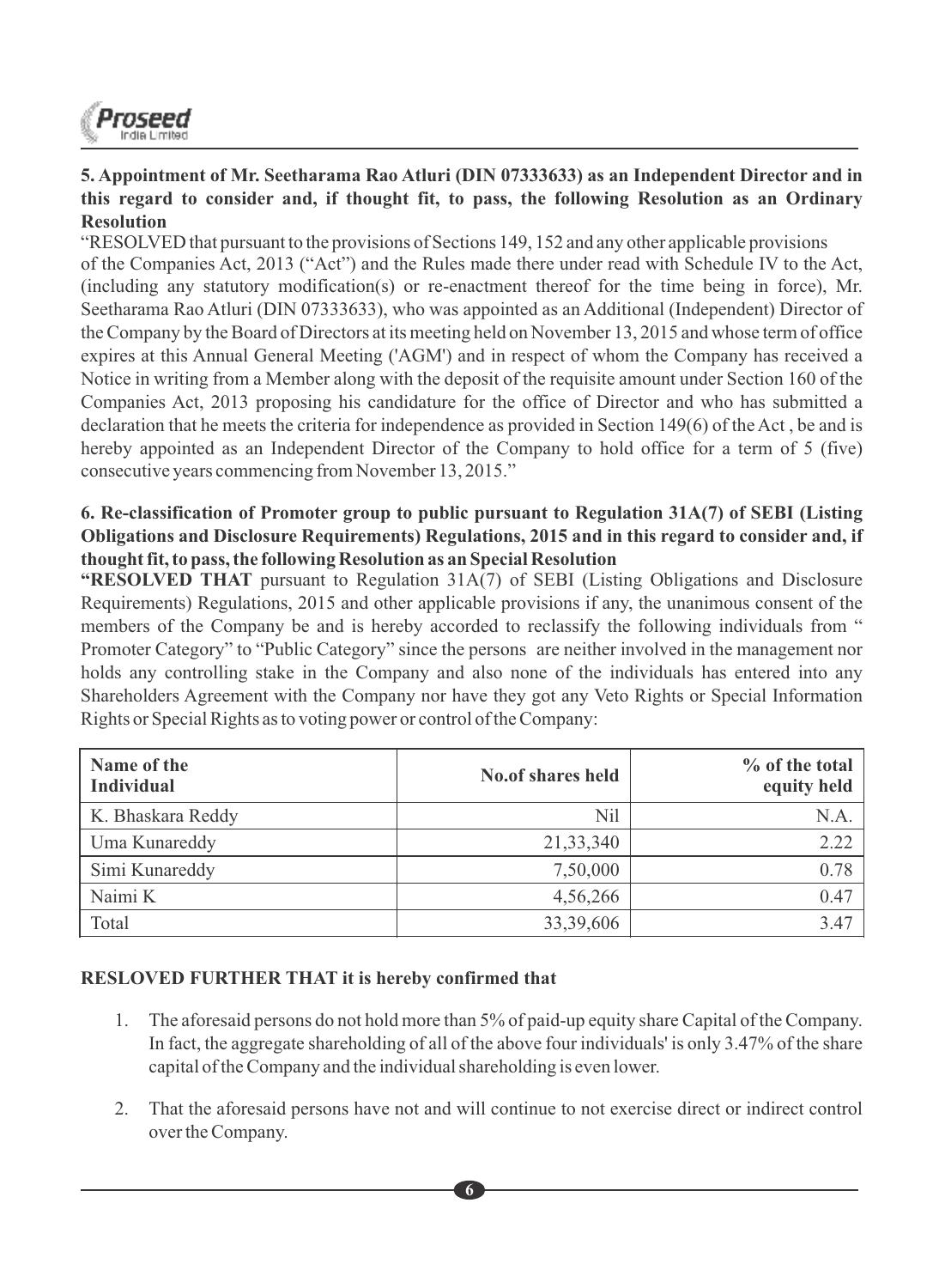- 3. That none of the aforesaid persons have been or would be appointed as key managerial personnel of the Company.
- 4. That no special right were even held and would not be ever held by the above reclassified promoters.

RESOLVED FURTHER THATAND APPLICATION BE MADE TO National Stock Exchange of India Ltd (NSE), BSE Limited (Indonext) seeking their consent from reclassifying above persons from Promoter shareholder to Public shareholder.

RESOLVED FURTHER THAT Mr. D.V.S. Prakash Rao, CEO and Whole Time Director and/or Mr. T. Venkateswara Rao, Executive Director and/or Ms. Monal Kapadia, Company Secretary and Compliance officer of the Company be and are hereby severally authorizes to take all further necessary steps as may be required to implement the aforesaid resolution and are authorized to do all such acts, deeds and things as may be necessary in connection therewith.

#### **7. To Raise Further Capital and in this regard to consider and if thought fit, to pass, the following resolution as Special Resolution:**

**"RESOLVED THAT** pursuant to the provisions of Section 62 and Section 42 and all other applicable provisions of the Companies Act, 2013 and 'The Companies (Share Capital and Debentures) Rules, 2014 and any statutory modification(s) or re-enactment thereof, to the extent notified for the time being in force ("**Companies Act, 2013**"), and the Securities and Exchange Board of India (Issue of Capital and Disclosure Requirements) Regulations, 2009, as amended ("**SEBI ICDR Regulations**"), and all other applicable Rules, Regulations, Circulars and Guidelines of the Securities and Exchange Board of India ("**SEBl**"), the Foreign Exchange Management Act, 1999, and Rules and Regulations made thereunder, including but not limited to the Foreign Exchange Management (Transfer or Issue of Security by a Person Resident outside India) Regulations, 2000, the Issue of Foreign Currency Convertible Bonds and Ordinary shares (Through Depository Receipt Mechanism) Scheme, 1993 and subject to any other applicable Law, Rules, Regulations, Guidelines, Notifications and Circulars, if any (including any amendment or re-enactment thereto from time to time) issued by the Government of India, the Reserve Bank of India ("**RBI**"), SEBI or any other Competent Authority whether in India or Abroad, and enabling provisions of the Memorandum and Articles of Association of the Company and the Listing Agreements entered into by the Company with Stock Exchanges where the Equity Shares of the Company ("**Equity Shares**") are listed ("**Stock Exchanges**"), and subject to requisite approvals, consents, permissions and/or sanctions of the lenders of the Company, the Government of India, SEBI, the Stock Exchanges, RBI, Department of Industrial Policy and Promotion (DIPP), Ministry of Commerce, the Foreign Investment Promotion Board (FIPB), and all other competent authorities, institutions or bodies, within or outside India, as may be required, and subject to such conditions as may be prescribed by any of them while granting any such approval, consent, permission, and/or sanction, which may be agreed to by the Board of Directors of the Company (the "**Board**", which term shall be deemed, to include any committee thereof which the Board may have duly constituted or hereinafter constitute to exercise its powers including the powers conferred by this resolution), the consent, authority and approval of the shareholders of the Company be and is hereby accorded to the Board to create, offer, issue and allot in one or more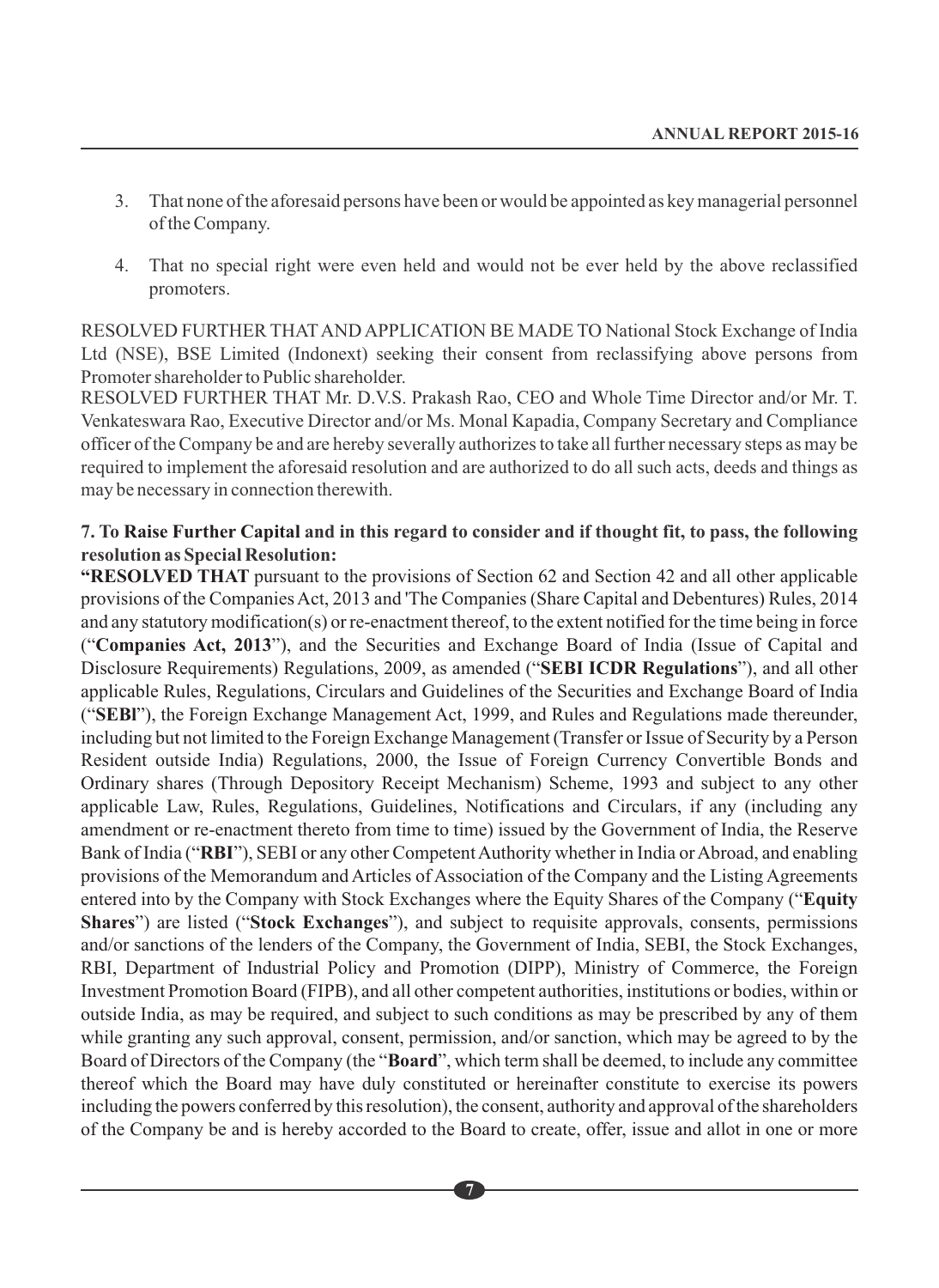

tranche(s), either in India or in the course of international offering(s) in one or more foreign / Domestic markets, to all eligible domestic/foreign investors (including institutional investors), Non-Resident Indians, Companies, Corporate Bodies (whether incorporated in India or abroad), Mutual Funds, Banks, Insurance Companies, Pension Funds, Alternative Investment Funds, Foreign Venture Capital Investors, Financial Institutions, Trusts, Individuals, Qualified Institutional Buyers (QIB) within the meaning of the SEBI (ICDR) Regulations or other persons or entities, whether members of the Company or not (collectively called the "**Investors**"), through a Public Issue, Rights issue, Private Placement / Preferential Issue and/or any other issue or a combination thereof as may be permitted under applicable law from time to time (including without limitation through a Qualified Institutions Placement (QIP), since the Company will be eligible to undertake such an offering pursuant to Chapter VIII of the SEBI (ICDR) Regulations and the Companies Act, 2013) (the "**Issue**"), such number of Equity Shares, American Depository Receipts (ADR), Global Depository Receipts (GDR), Foreign Currency Convertible Bonds (FCCB), fully/partly convertible debentures and/or any other financial instruments convertible into Equity Shares (including but not limited to preference shares convertible into Equity Shares, warrants, or otherwise, in registered or bearer form) and/or any security convertible into Equity Shares with or without voting/special rights and/or securities linked to Equity Shares and/or securities with or without detachable warrants with right exercisable by the warrant holders to convert or subscribe to Equity Shares (all of which are hereinafter collectively referred to as "**Securities**"), up to an aggregate amount of up to Rs.50 crores (inclusive of premium) or any combination of Securities, whether Rupee denominated or denominated in foreign currency, through one or more prospectus and/ or letter of offer or circular and/or placement document/ or other permissible/requisite offer document, whether to be listed on any stock exchange inside India or any international stock exchange outside India, and in such manner and on such price, terms and conditions considering prevailing market conditions and other relevant matters, including the discretion to determine the categories of Investors to whom the offer and allotment of the Securities shall be made to the exclusion of others, allotment to a stabilising agent in accordance with a green-shoe option, if any, exercised by the Company, issuance of the Securities as fully or partly paid up, making of calls on the Securities and manner of appropriation of the application monies or call monies in respect of different classes of Securities, as may be determined by the Board, in accordance with the provisions of the SEBI (ICDR) Regulations or other provisions of law including the Companies Act, 2013 as may be prevailing at the time.

**"RESOLVED FURTHER THAT** in case of an issuance of Securities to Qualified Institutional Buyers (QIB), whether or not such investors are existing members of the Company, through a Qualified Institutions Placement (QIP) under Chapter VIII of the SEBI (ICDR) Regulations, the Securities shall be allotted as fully paid up within 12 months of the date of this resolution and the price inclusive of premium of the equity shares so issued shall not be less than the price determined in accordance with the provisions of Chapter VIII of the SEBI (ICDR) Regulations and approved by the Board, in consultation with the lead manager(s) and/or merchant banker(s) and/or advisor(s) to the Issue and/or such other person(s) in accordance with applicable laws, rules, regulations and guidelines prevailing in this regard."

**"RESOLVED FURTHER THAT** in addition to all applicable Indian laws, the Securities shall also be governed by all applicable laws and regulations of any jurisdiction outside India where they are listed or that may in any other manner apply to such Securities or provided in the terms of their issue."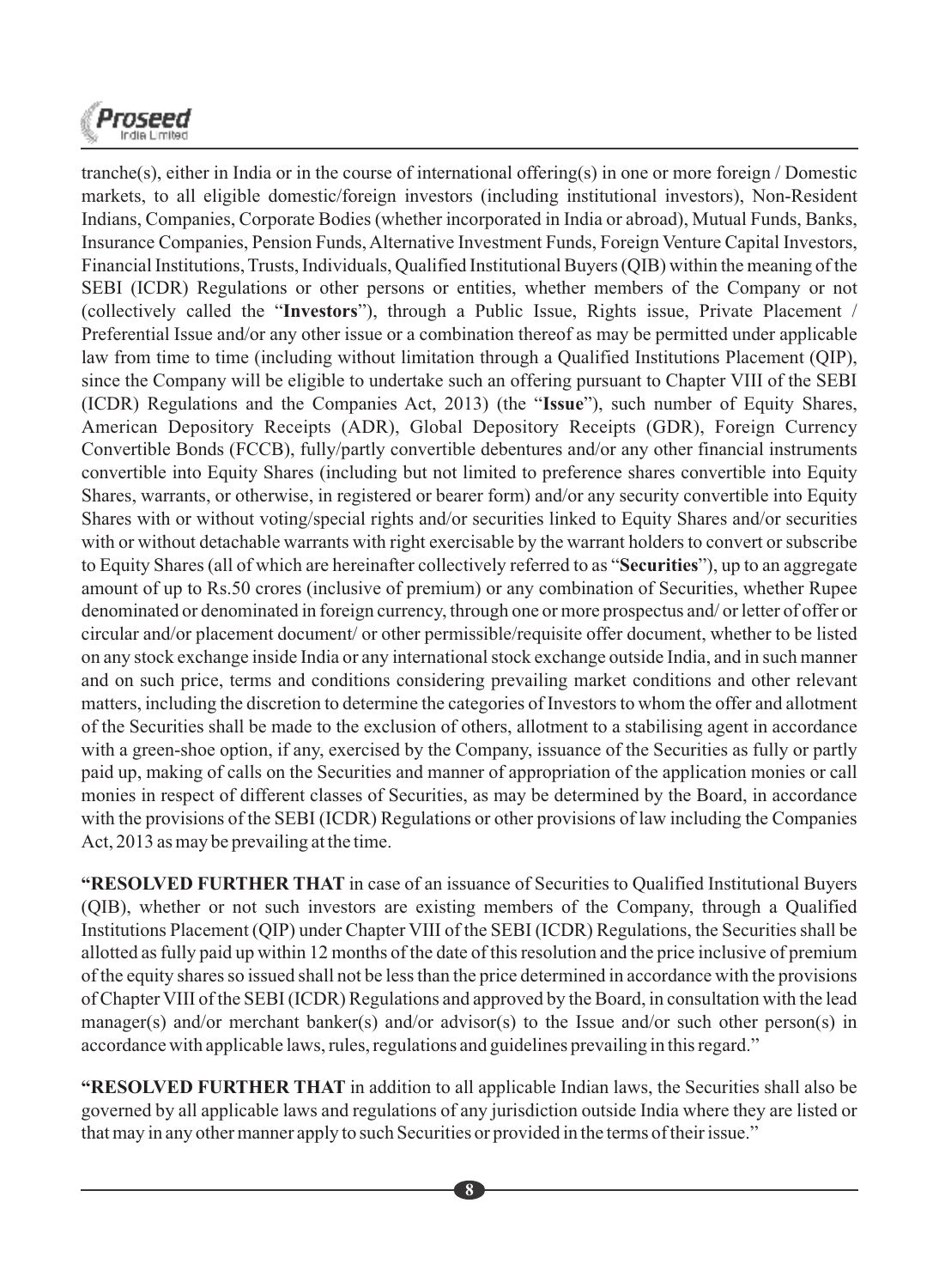"**RESOLVED FURTHER THAT** such of Securities as are not subscribed may be disposed of by the Board in its absolute discretion in a manner, that the Board may deem fit and as permissible by applicable law, including the Act."

"**RESOLVED FURTHER THAT** in case of an issuance of Securities to Qualified Institutional Buyers (QIB), whether or not such investors are existing members of the Company, through a Qualified Institutions Placement (QIP) under Chapter VIII of the SEBI (ICDR) Regulations, the relevant date for the determination of the issue price of the Securities offered shall be the date of the meeting in which the Board decides to open the proposed Issue, and the price of the Securities shall be determined in accordance with the relevant provisions of Chapter VIII of the SEBI (ICDR) Regulations and applicable provisions, if any, of the Companies Act, 2013 and any other applicable laws, rules, regulations and guidelines."

"**RESOLVED FURTHER THAT** in case of an issuance of Foreign Currency Convertible Bonds/American Depository Receipts/Global Depository Receipts pursuant to the provisions of the Foreign Currency Convertible Bonds and Ordinary Shares (Through Depository Receipt Mechanism) Scheme 1993 and other applicable pricing provisions issued by the Ministry of Finance, Government of India, the relevant date for the determination of the issue price of the Securities offered, shall be the date of the meeting in which the Board decides to open the Issue after the date of this resolution."

**"RESOLVED FURTHER THAT** in case of a preferential issuance of Securities, the relevant date for the determination of the issue price of the Securities offered shall be determined in accordance with the provisions of Chapter VII of the SEBI (ICDR) Regulations and applicable provisions if any of the Companies Act, 2013 and any other applicable laws, rules, regulations and guidelines."

"**RESOLVED FURTHER THAT** without prejudice to the generality of the above, the aforesaid Securities may have such features and attributes or any terms or combination of terms in accordance with international practices to provide for the tradability and free transferability thereof as per the prevailing practices and regulations in the capital markets including but not limited to the terms and conditions in relation to payment of dividend, issue of additional Equity Shares, variation of the conversion price of the Securities or period of conversion of Securities into Equity Shares during the duration of the Securities."

"**RESOLVED FURTHER THAT** the Board be and is hereby authorized to create, issue, offer and allot such number of Equity Shares as may be required to be issued and allotted, including issue and allotment of Equity Shares upon conversion of any depository receipts or other Securities referred to above or as may be necessary in accordance with the terms of their issue, all such Equity Shares shall rank pari-passu inter se and with the existing Equity Shares of the Company in all respects."

"**RESOLVED FURTHER THAT**the common seal of the Company, if required to be affixed in India on any agreement, undertaking, deed or other document, the same be affixed in the presence of any two directors of the Company or any one director and secretary or any other person as maybe authorized by the Board or any committee thereof in accordance with the Articles of Association of the Company."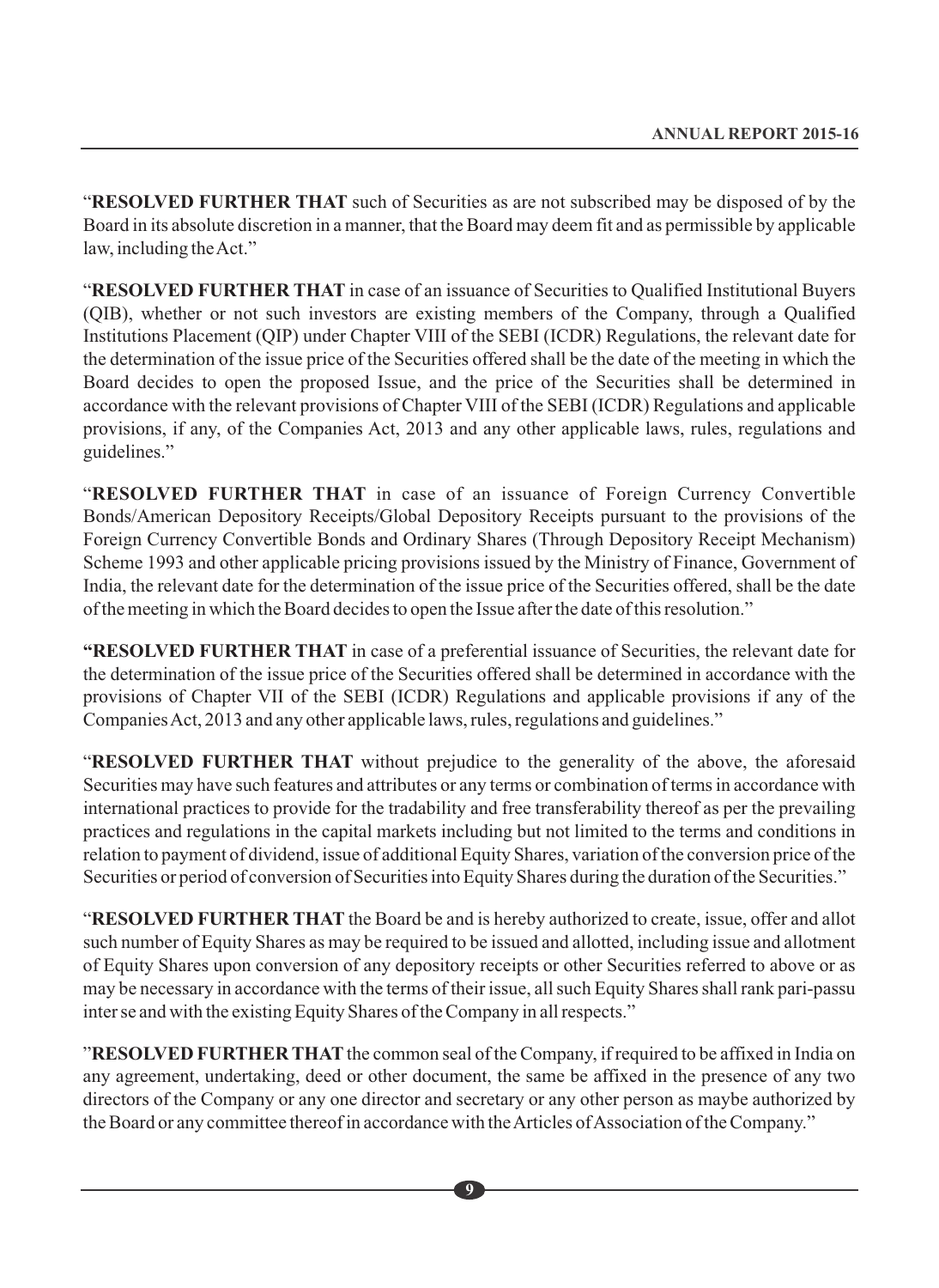

"**RESOLVED FURTHER THAT** for the purpose of giving effect to any offer, issue or allotment of Securities as described above, the Board be and is hereby authorized to do all such acts, deeds, matters and things, as it may, in its absolute discretion, deem necessary or desirable for such purpose, including without limitation, the determination of terms and conditions for issuance of Securities including the number of Securities that may be offered in domestic and international markets and proportion thereof, timing for issuance of such Securities and shall be entitled to vary, modify or alter any of the terms and conditions as it may deem expedient, entering into and executing arrangements for managing, underwriting, marketing, listing, trading and providing legal advice as well as acting as depository, custodian, registrar, stabilizing agent, paying and conversion agent, trustee, escrow agent and executing other agreements, including any amendments or supplements thereto, as necessary or appropriate, finalize and approve the offering circular or registration statement or placement document or offer document or private placement offer letter or term sheets or agreements or deeds or otherwise in respect of the proposed issue of the Securities and to authorize any director or directors of the Company or any other officer or officers of the Company to sign the above documents for and behalf of the Company together with the authority to amend, vary or modify the same as such authorized persons may consider necessary, desirable or expedient and for the purpose aforesaid to give such declarations, affidavits, certificates, consents and/or authorities as may, in the opinion of such authorized person, be required from time to time, and to arrange for the submission of the offering circular or registration statement or placement document or private placement offer letter or term sheets or agreements or deeds or otherwise (in draft or final form), and any amendments and supplements thereto, with any applicable Stock Exchanges, Government and Regulatory Authorities, institutions or bodies, as may be required, and sign all deeds, documents and writings and to pay any fees, commissions, remuneration, expenses relating thereto and with power on behalf of the Company, settle all questions, difficulties or doubts that may arise in regard to the issue, offer or allotment of Securities and take all steps which are incidental and ancillary in this connection, including in relation to utilization of the Issue proceeds, as it may in its absolute discretion deem fit without being required to seek further consent or approval of the members of the Company or otherwise to the end and intent that the members of the Company shall be deemed to have given their approval thereto expressly by the authority of this resolution."

"**RESOLVED FURTHER THAT** for the purpose of giving effect to the above, Mr D.V.S.Prakash Rao, Whole time Director & CEO or any other director of the Company or any duly constituted committee of the Board be and is hereby authorized to take all actions and do all such acts, deeds, matters and things as may be, jointly or severally deemed necessary, desirable, incidental or expedient to the issue or allotment of the aforesaid Securities and to resolve and settle all questions and difficulties that may arise in relation to the proposed issue, offer and allotment of any of the Securities, the utilization of the issue proceeds and to do all acts, deeds and things in connection therewith and incidental thereto."

"**RESOLVED FURTHER THAT** for the purpose of giving effect to any offer, issue or allotment of Equity Shares or Securities or instruments representing the same, as described above, the Board be and is hereby authorized on behalf of the Company to seek listing of any or all of such Securities on one or more Stock Exchanges in India or abroad and the listing of Equity Shares underlying the depository receipts on Stock Exchanges in India."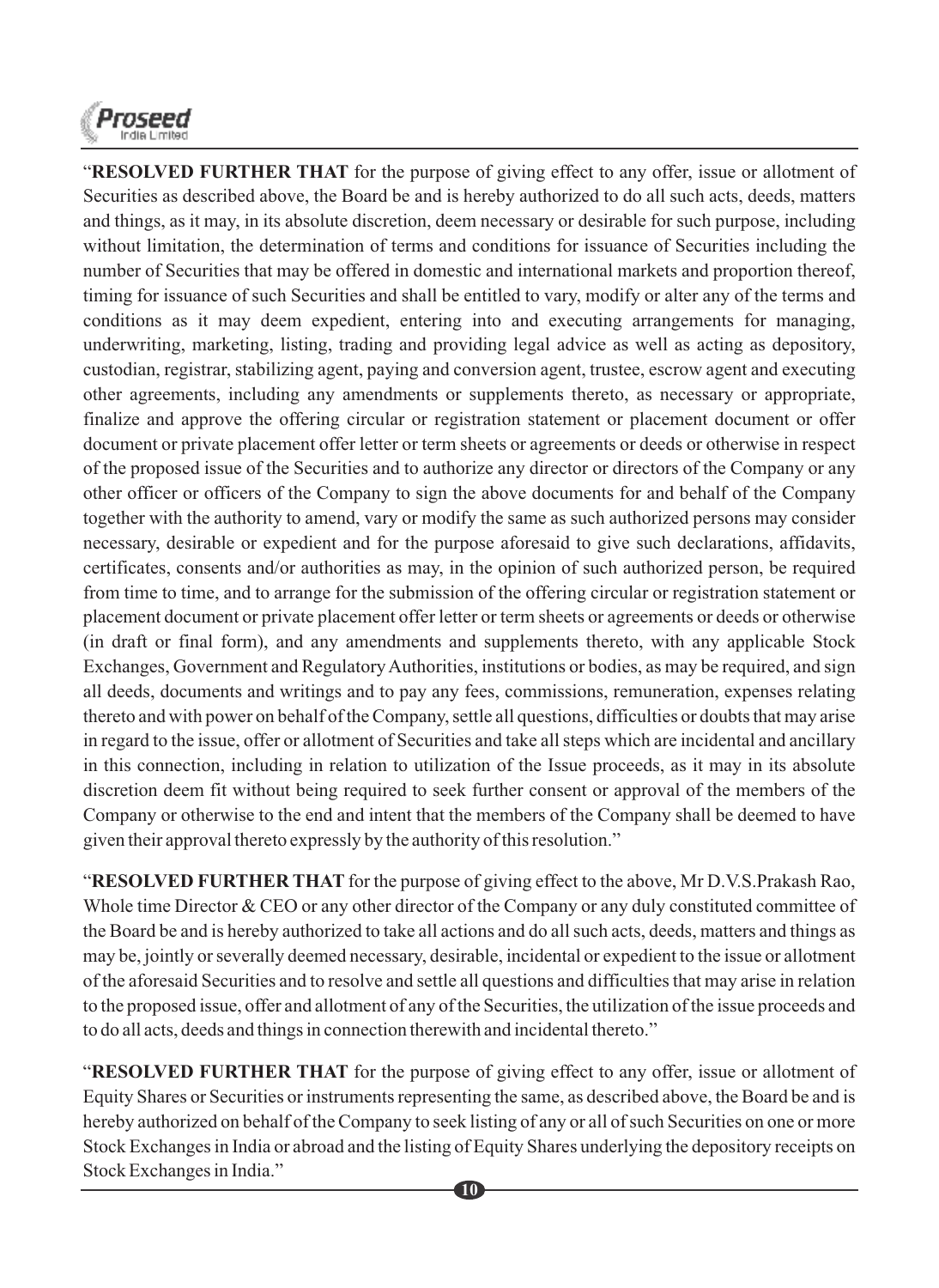**"RESOLVED FURTHER THAT**Board be and is hereby authorized to delegate all or any of the powers conferred by this resolution on it, to any committee of Directors, any other Director(s) or officer(s) of the Company to negotiate, approve, sign, execute, modify and amend necessary documents and other agreements that may be required and to take any action and execute any instrument that may be deemed necessary or advisable and do all such acts, deeds, matters and things for and on behalf of the Company including executing such other agreements, deeds, contracts, undertakings, letters, documents, forms, authority letters, power of attorneys, disclosure letters, regulatory filings and intimations with any regulator whether in India or abroad and such other documents which may be required to be entered into by the Company in connection with the proposed issuance of Securities."

#### **For and on behalf of the Board Regd Office: forProseed India Limited**

Flat No. 302, Lotus Block, Block-B, Sandy Springs, Manikonda, Ranga Reddy Dist., Telangana, Hyderabad - 500 089.

> D.V.S.Prakash Rao Wholetime Director & CEO<br>(DIN No. 03013165)

Date:  $02<sup>th</sup>$  September, 2016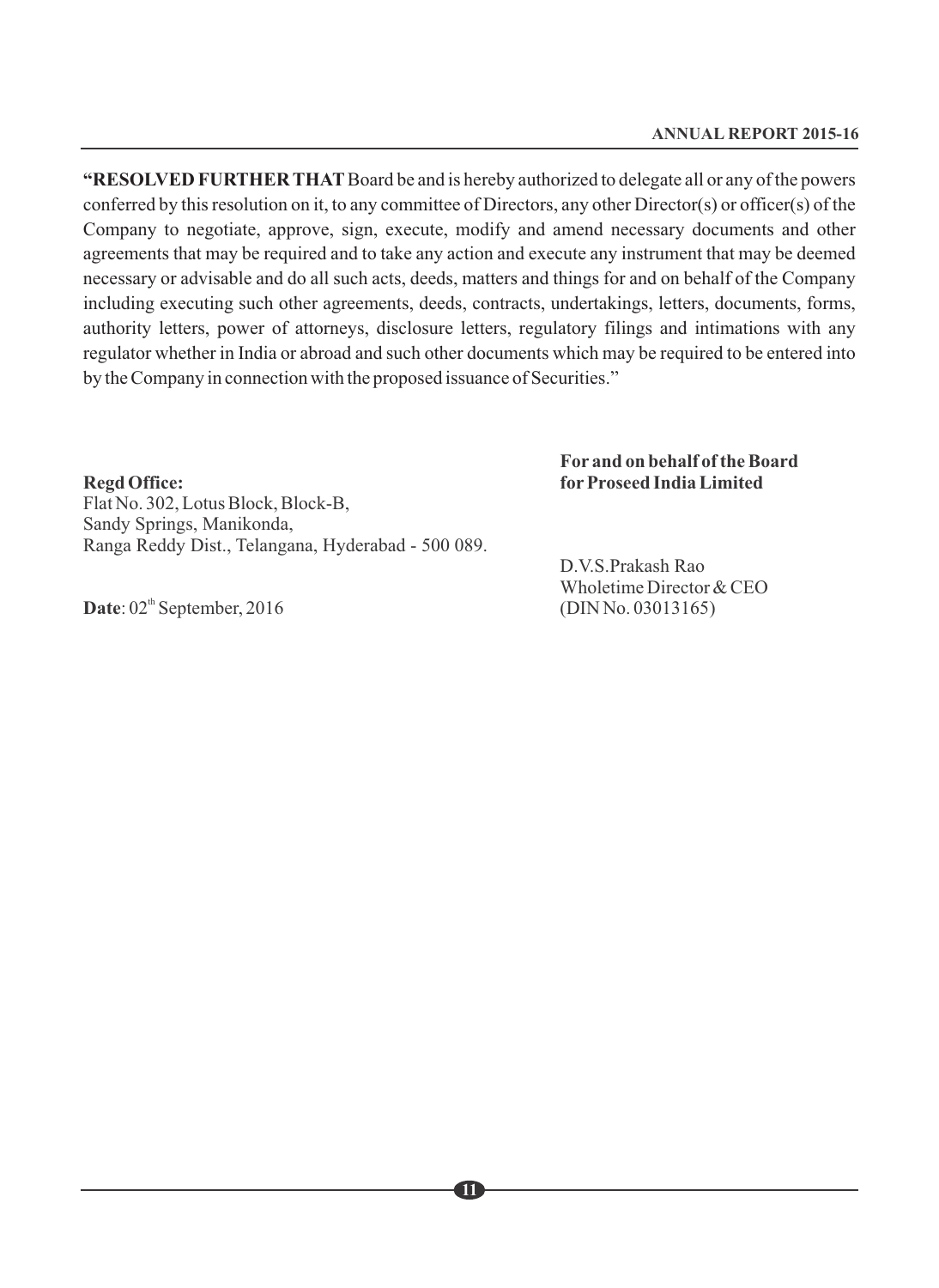

# **NOTES**

1. The Statement pursuant to Section 102(1) of the Companies Act, 2013 in respect of the Special Business is annexed hereto.

# **2. PROXIES**

- a. **A MEMBER ENTITLED TO ATTEND AND VOTE ATTHE MEETING IS ENTITLED TO APPOINT ONE OR MORE PROXIES (WHETHER MEMBER OR NOT) TO ATTEND AND VOTE INSTEAD OF HIMSELF OR HERSELF AND A PROXY SO APPOINTED NEED NOTBE AMEMBER OFTHE COMPANY.**
- b. Aperson can act as a proxy on behalf of members not exceeding 50 and holding in the aggregate not more than 10% of the total share capital of the Company carrying voting rights. In case a proxy is proposed to be appointed by a member holding more than 10% of the total share capital of the company carrying voting rights, then such proxy shall not act as proxy for any other person or shareholder.
- c. Members' voting rights shall be in proportion to his/her share of paid up equity share capital of the Company.
- d. This notice (**"AGM Notice"**) is being sent to all the members, whose names appear in the Register of Members as on 3rd September, 2016.
- e. Corporate members intending to send their authorized representatives to attend the meeting are requested to send a certified copy of the Board resolution authorizing their representative to attend and vote on their behalf at the meeting.
- f. Members desirous of asking any questions at the General Meeting are requested to send their questions so as to reach the Registered Office of the Company at least Seven (7) days before the General Meeting so that the same can be suitably replied to.
- g. Members/ Proxies are requested to bring their attendance slip, sent herewith, duly filled in, for attending the meeting.
- h. Proxy forms in order to be effective, must be deposited at the Registered Office of the Company, not later than 48 hours before the time fixed for the meeting.
- i. Pursuant to Section 103 of the Companies Act, 2013 at least Thirty (30) members should be personally present to form quorum for a meeting of the Company.
- j. Members who have registered their e-mail Id for the receipt of documents in electronic mode are being sent AGM Notice by e-mail and others are sent by the permitted mode. Members who have received AGM Notice by e-mail and wish to vote physically can do the same by remaining present in the meeting.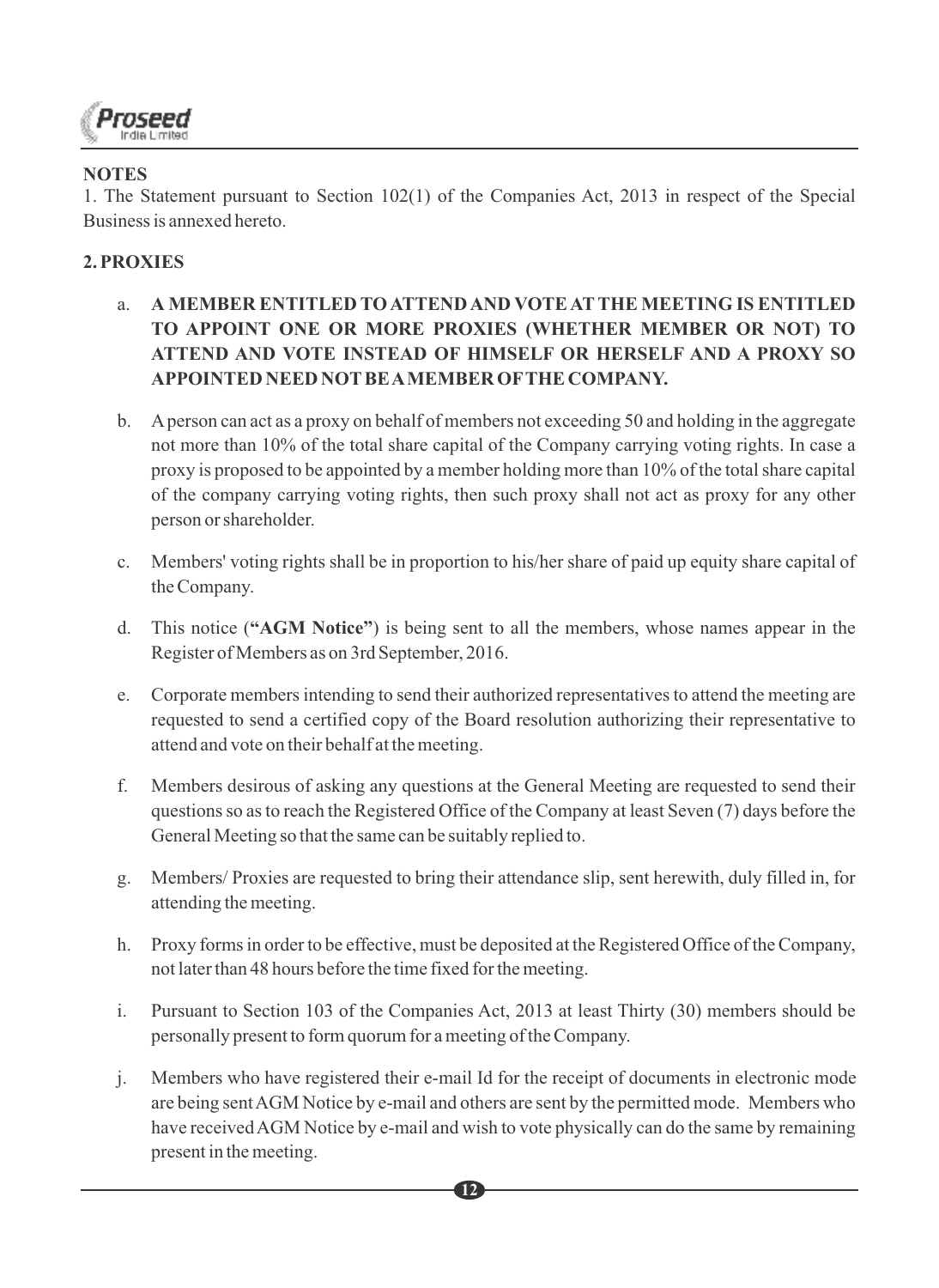- k. Documents specifically stated in the explanatory statement are open for inspection at the Registered office of the Company between 10:00 a.m. to 01:00 p.m. on all working days (except Saturdays, Sundays and public holidays) up to the date of AGM.
- l. The Company has notified closure of Register of Members and Share Transfer Books from 24 9-2016 to 30-9-2016 (both days inclusive).
- m. The business as set out in this AGM Notice may be transacted through electronic voting system and the Company will provide a facility for voting by electronic means. In compliance with the provisions of Section 108 of the Act, read with Rule 20 of Companies (Management and Administration) Rules, 2014 the Company is pleased to offer the facility of voting through electronic means, as an alternate, to all its members to enable them to cast their votes electronically instead of casting their vote at the Meeting. Please note that the voting through electronic means is optional. The members who wish to vote physically in the meeting (instead of e-voting) can do the same by voting in the meeting dated 30th September 2016.
- n. The voting through an electronic means will commence on 26th September, 2016 at 09.00 a.m. and will end on 29th September, 2016 at 05.00 p.m. The members will not be able to cast their vote electronically beyond the date and time mentioned above.
- o. The Company has appointed M/s. A.S.Naidu & Co, Chartered Accountants (FRN:008549S) to act as Scrutinizer for conducting the electronic voting process in a fair and transparent manner.
- p. **The instructions for shareholders voting electronically are as under:**
	- (i) The voting period begins on 26th September, 2016 at 09.00 a.m. and ends on 29th September, 2016 at 05.00 p.m. During this period shareholders' of the Company, holding shares either in physical form or in dematerialized form, as on the cut-off date (record date) of 23rd September, 2016 may cast their vote electronically. The e-voting module shall be disabled by CDSL for voting thereafter.
	- (ii) Shareholders who have already voted prior to the meeting date would not be entitled to vote at the meeting venue.
	- (iii) The shareholders should log on to the e-voting website www.evotingindia.com
	- (iv) Click on Shareholders.
	- (v) Now Enter your User ID
	- a. For CDSL: 16 digits beneficiary ID,
	- b. For NSDL: 8 Character DPID followed by 8 Digits Client ID,
	- c. Members holding shares in Physical Form should enter Folio Number registered with the Company.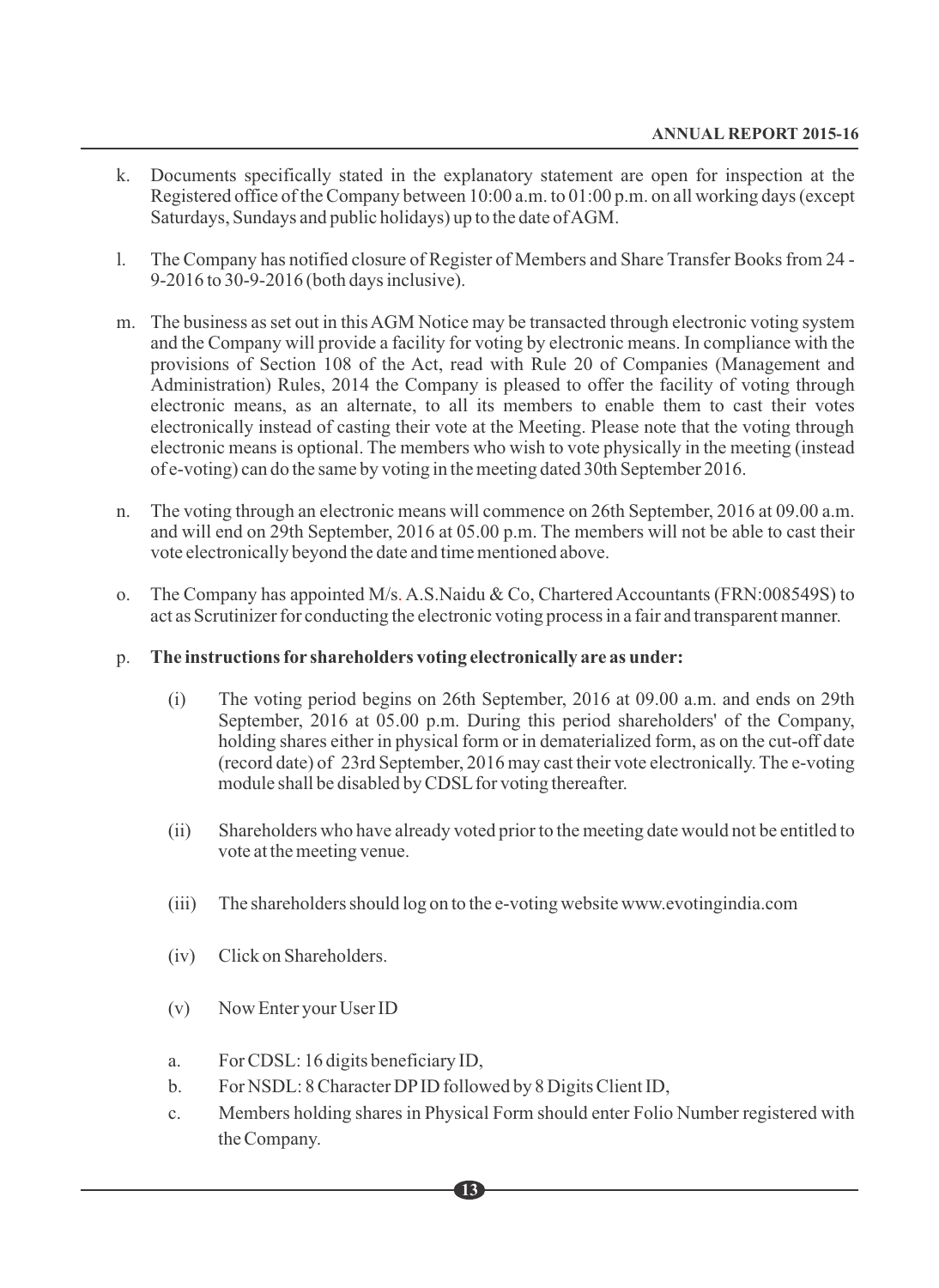

- (vi) Next enter the Image Verification as displayed and Click on Login.
- (vii) If you are holding shares in demat form and had logged on to www.evotingindia.com and voted on an earlier voting of any company, then your existing password is to be used.

|                                                                     | For Members holding shares in Demat Form and Physical Form                                                                                                                                                                                                                                                                                                                                                                                                                                                                                                                                                                                                      |
|---------------------------------------------------------------------|-----------------------------------------------------------------------------------------------------------------------------------------------------------------------------------------------------------------------------------------------------------------------------------------------------------------------------------------------------------------------------------------------------------------------------------------------------------------------------------------------------------------------------------------------------------------------------------------------------------------------------------------------------------------|
| <b>PAN</b>                                                          | Enter your 10 digit alpha-numeric *PAN issued by Income Tax Department<br>(Applicable for both demat shareholders as well as physical shareholders)<br>• Members who have not updated their PAN with the Company/Depository<br>Participant are requested to use the first two letters of their name and the 8<br>digits of the sequence number in the PAN field.<br>In case the sequence number is less than 8 digits enter the applicable number of<br>$\bullet$<br>0's before the number after the first two characters of the name in CAPITAL<br>letters. Eg. If your name is Ramesh Kumar with sequence number 1 then enter<br>RA00000001 in the PAN field. |
| Dividend<br><b>Bank Details</b><br><b>OR</b> Date of<br>Birth (DOB) | Enter the Dividend Bank Details or Date of Birth (in dd/mm/yyyy format) as<br>recorded in your demat account or in the company records in order to login.<br>• If both the details are not recorded with the depository or company please enter<br>the member id / folio number in the Dividend Bank details field as mentioned in<br>$instruction(v)$ .                                                                                                                                                                                                                                                                                                        |

(viii) If you are a first time user follow the steps given below:

- (ix) After entering these details appropriately, click on "SUBMIT" tab.
- (x) Members holding shares in physical form will then directly reach the Company selection screen. However, members holding shares in demat form will now reach 'Password Creation' menu wherein they are required to mandatorily enter their login password in the new password field. Kindly note that this password is to be also used by the demat holders for voting for resolutions of any other company on which they are eligible to vote, provided that company opts for e-voting through CDSL platform. It is strongly recommended not to share your password with any other person and take utmost care to keep your password confidential.
- (xi) For Members holding shares in physical form, the details can be used only for evoting on the resolutions contained in this Notice.
- (xii) Click on the EVSN for the relevant Company Name on which you choose to vote.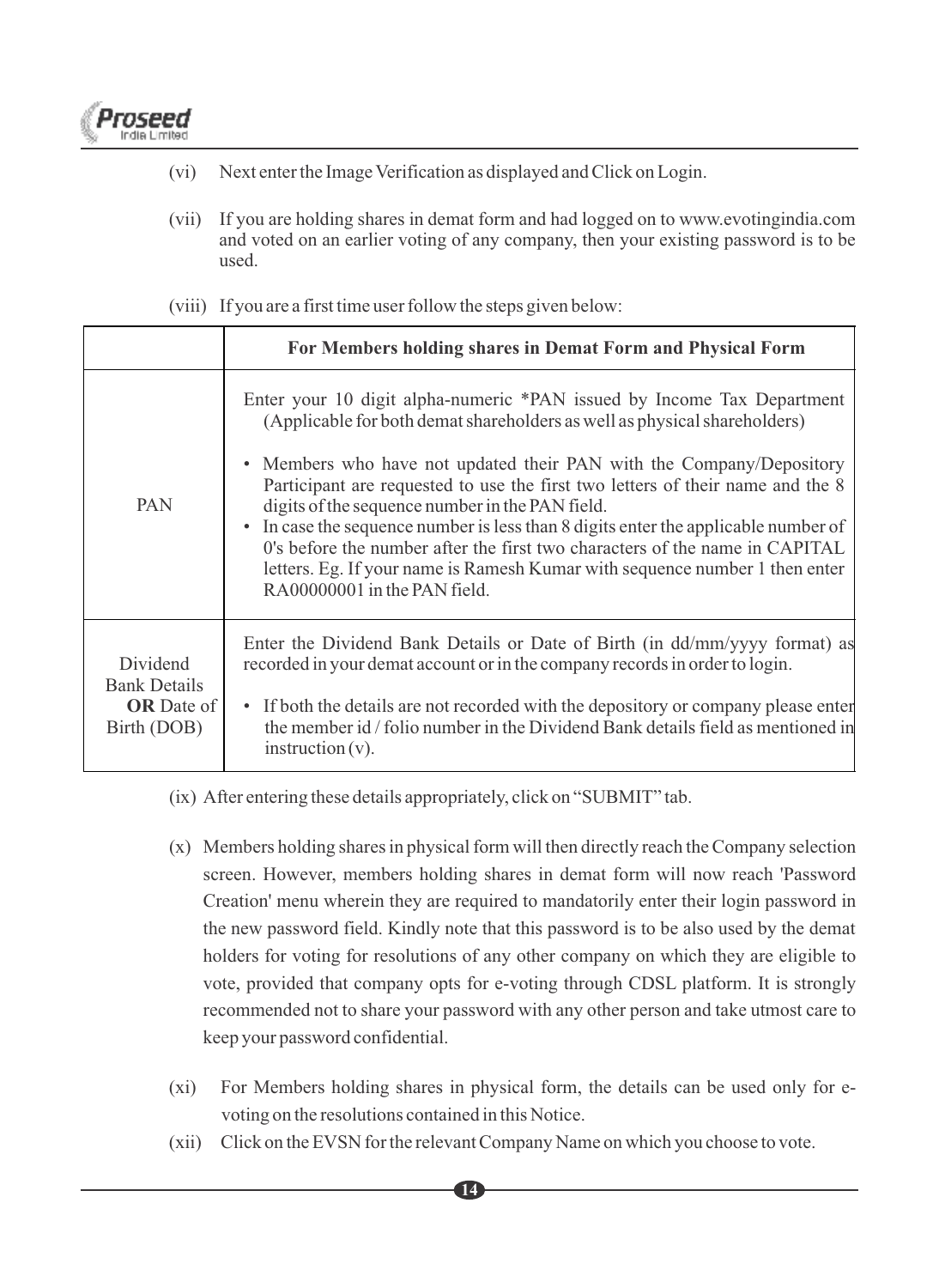- (xiii) On the voting page, you will see "RESOLUTION DESCRIPTION" and against the same the option "YES/NO" for voting. Select the option YES or NO as desired. The option YES implies that you assent to the Resolution and option NO implies that you dissent to the Resolution.
- (xiv) Click on the "RESOLUTIONS FILE LINK" if you wish to view the entire Resolution details.
- (xv) After selecting the resolution you have decided to vote on, click on "SUBMIT". A confirmation box will be displayed. If you wish to confirm your vote, click on "OK", else to change your vote, click on "CANCEL" and accordingly modify your vote.
- (xvi) Once you "CONFIRM" your vote on the resolution, you will not be allowed to modify your vote.
- (xvii) You can also take a print of the votes cast by clicking on "Click here to print" option on the Voting page.
- (xviii) If a demat account holder has forgotten the login password then Enter the User ID and the image verification code and click on Forgot Password  $\&$  enter the details as prompted by the system.
- (xix) Shareholders can also cast their vote using CDSL's mobile app m-Voting available for android based mobiles. The m-Voting app can be downloaded from Google Play Store. Please follow the instructions as prompted by the mobile app while voting on your mobile.
- (xx) Note for Non Individual Shareholders and Custodians
- Non-Individual shareholders (i.e. other than Individuals, HUF, NRI etc.) and Custodian are required to log on to www.evotingindia.com and register themselves as Corporates.
- A scanned copy of the Registration Form bearing the stamp and sign of the entity should be emailed to helpdesk.evoting@cdslindia.com.
- After receiving the login details a Compliance User should be created using the admin login and password. The Compliance User would be able to link the account(s) for which they wish to vote on.
- The list of accounts linked in the login should be mailed to helpdesk, evoting  $@cds$  linding com and on approval of the accounts they would be able to cast their vote.
- A scanned copy of the Board Resolution and Power of Attorney (POA) which they have issued in favour of the Custodian, if any, should be uploaded in PDF format in the system for the scrutinizer to verify the same.
	- (xx) In case you have any queries or issues regarding e-voting, you may refer the Frequently Asked Questions ("FAQs") and e-voting manual available at www.evotingindia.com, under help section or write an email to helpdesk.evoting@cdslindia.com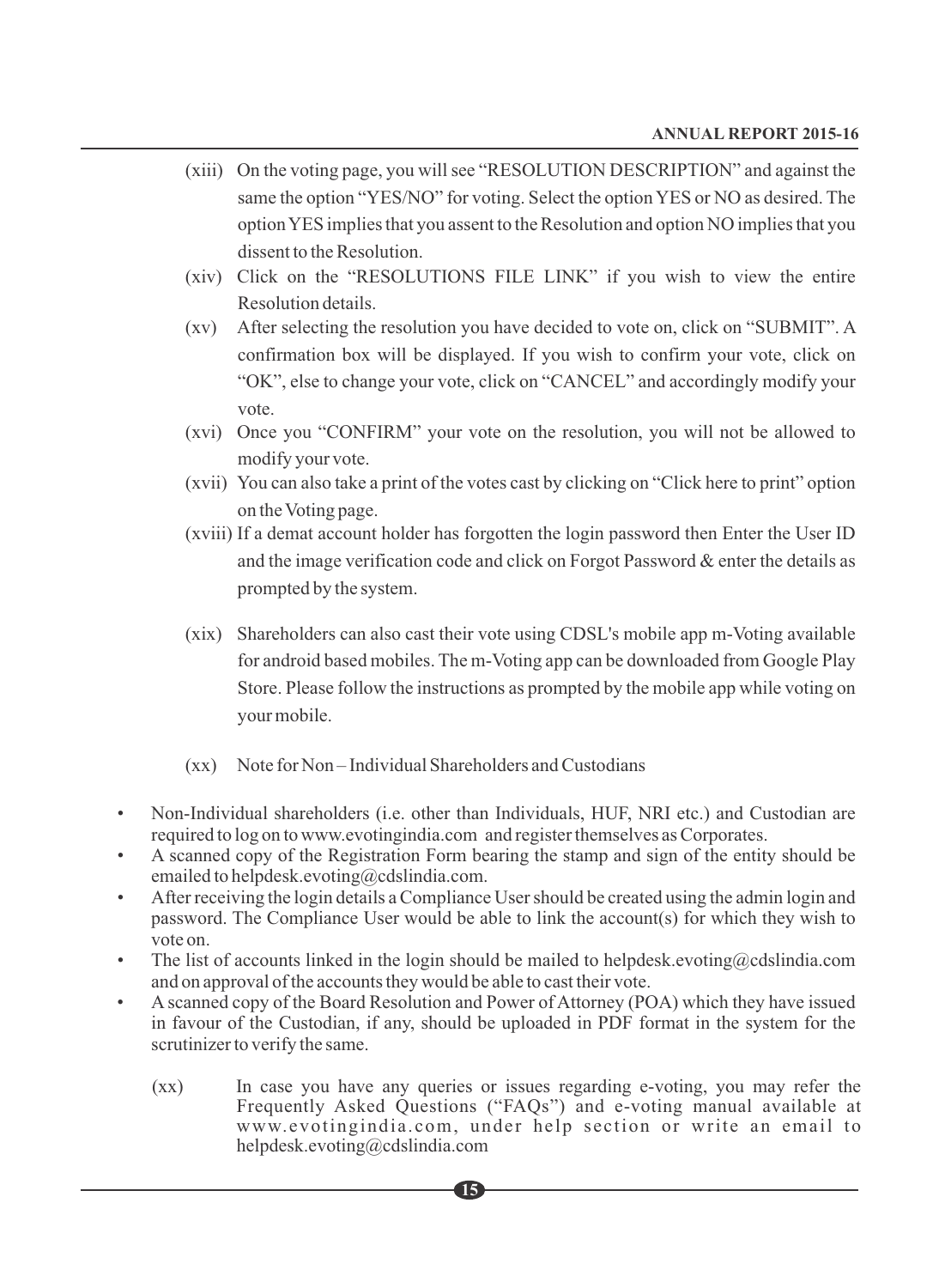

- q. In case Members receiving the physical copy of Notice of AGM [for members whose e-mail IDs are not registered with the company/depository participant(s) or requesting physical copy] :
	- i. Please follow all steps from Sl.No. (ii) to Sl.No. (Xiii) above, to cast vote.
	- ii. Institutional shareholders (i.e. other than individuals, HUF, NRI, etc.,) are required to log on to https://evotingindia.co.in and register themselves as Corporates. After receiving the login details, they have to link their account which they wish to vote on and then cast their vote. They should upload a scanned copy of the Board Resolution in PDF format in the system for the scrutinizer to verify the vote.
	- iii. The voting period begins on 26th September, 2016 at 9:00 a.m. and will end on 29th September, 2016 at 5:00 p.m. During this period, shareholders of the Company, holding shares either in physical form or in dematerialized form, as on the cut-off date (record date) of September 23rd, 2016 may cast their vote electronically. The e-voting module shall be disabled by CDSL for voting thereafter. Once the vote on a resolution is cast by the shareholder, the shareholder shall not be allowed to change in subsequently.
	- iv. In case you have any queries or issues regarding e-voting, you may refer the Frequently Asked Questions ("FAQs") and e-voting manual available at www.evotingindia.com under help section or write an email to helpdesk.evoting@cdslindia.com, info@northgatetech.com or rta@cilsecurities.com.
- r. Kindly note that the members can opt only one mode of voting i.e. either by physical voting or evoting. If you are opting for e-voting, then you are not eligible for physical voting. However, once the vote on resolution is cast by the shareholder by e-voting, he shall not be allowed to change it subsequently at the physical meeting.
- s. The Scrutinizer will submit his/her report addressed to the Chairman within a period not exceeding three working days from the date of conclusion of e-voting period. The result of the voting on Resolutions at the meeting shall be announced by the Chairman on  $30<sup>th</sup>$  September, 2016. The results declared along with the Scrutinizer's report, will be posted on the Company's website and on CDSL's website and stock exchanges on  $30<sup>th</sup>$  September, 2016.

#### **For and on behalf of the Board for Proseed India Limited**

**Regd Office:** Flat No. 302, Lotus Block, Block-B, Sandy Springs, Manikonda, Ranga Reddy Dist., Telangana, Hyderabad - 500 089.

D.V.S.Prakash Rao Wholetime Director & CEO

**Date**: 2nd September, 2016 (DIN No. 03013165)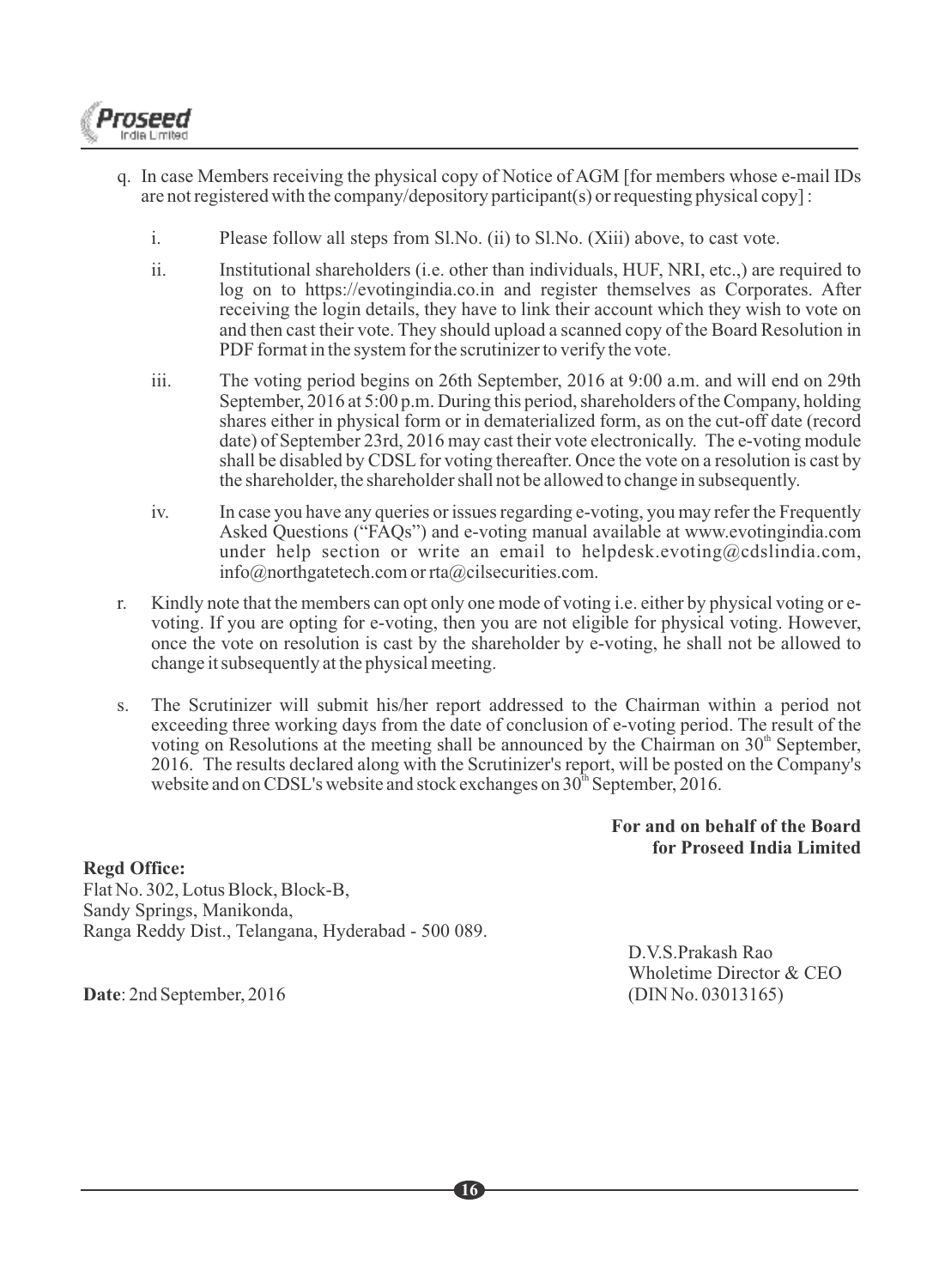#### **EXPLANATORY STATEMENT PURSUANT TO SECTION 102 (1) OF THE COMPANIES ACT, 2013:**

#### **Item No.4**

Dr. Vinod Goud Vemula (DIN03104042) was appointed as an Additional (Independent) Director of the Company with effect from November 13, 2015 by the Board of Directors. In terms of Section 161(1) of the Companies Act, 2013, Dr. Vinod Goud Vemula holds office upto the date of this Annual General Meeting but is eligible for the appointment as a Director. The Company has received a Notice from a Member in writing along with requisite deposit under Section 160 of the Act, proposing his candidature for the office of Director.

Dr. Vinod Goud Vemula has given a declaration to the Board that he meets the criteria of independence as provided under Section 149(6) of the Act.

Dr. Vinod Goud Vemula, aged 54 years holds a Bachelors Degree in Science and a Maters Degree in Science from Osmania University. He also holds Doctorate of Philosophy from Dr. B.R. Ambedkar Open University. He has over 30 years of experience in agricultural sector. Accordingly, the Board recommends the passing of the Ordinary Resolution as set out in the Item no. 4 of the Notice for appointment of Dr. Vinod Goud Vemula as an Independent Director, not liable to retire by rotation.

Astatement containing his profile is given as per Annexure 1.

Except Dr. Vinod Goud Vemula, being an appointee, none of the Directors and Key Managerial Personnel of the Company and their relatives is concerned or interested, financial or otherwise, in the resolution set out at Item No.4

#### **Item No.5**

Mr. Seetharama Rao Atluri (DIN07333633) was appointed as an Additional (Independent) Director of the Company with effect from November 13, 2015 by the Board of Directors. In terms of Section 161(1) of the Companies Act, 2013, Mr. Seetharama Rao holds office upto the date of this Annual General Meeting but is eligible for the appointment as a Director. The Company has received a Notice from a Member in writing along with requisite deposit under Section 160 of the Act, proposing his candidature for the office of Director.

Mr. Seetharama Rao has given a declaration to the Board that he meets the criteria of independence as provided under Section 149(6) of the Act.

Mr. Seetharama Rao, aged 60 years and he has over 35 years of experience in media and film production industry and he was also associated earlier with ESLInfoway and Media Limited. Accordingly, the Board recommends the passing of the Ordinary Resolution as set out in the Item no. 5 of the Notice for appointment of Mr. Seetharama Rao as an Independent Director, not liable to retire by rotation.

Astatement containing his profile is given as per Annexure 1.

Except Mr. Seetharama Rao, being an appointee, none of the Directors and Key Managerial Personnel of the Company and their relatives is concerned or interested, financial or otherwise, in the resolution set out at Item No.5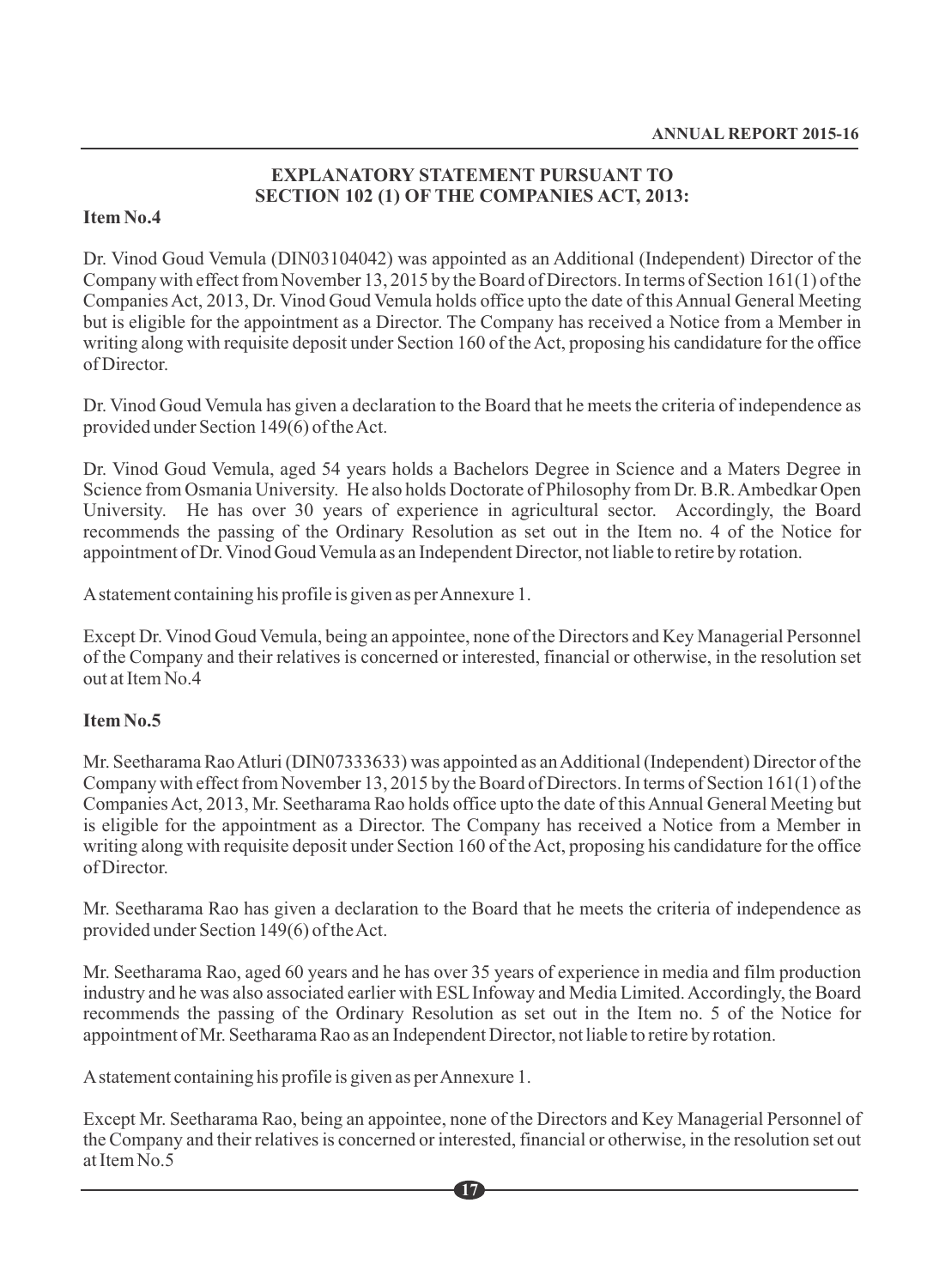

### **Item No.6: Re-classification of Promoter group to Public Group**

Mr. K. Bhaskara Reddy and his family members name is appearing in the promoter category of the shareholding pattern of the Company, since they are neither involved in the management nor holds any controlling stake in the Company and also none of them has entered into any Shareholders Agreement with the Company nor have they got any Veto Rights or Special Information Rights or Special Rights as to voting power or control of the Company:

Pursuant to Regulation 31A(7) of SEBI (Listing Obligations and Disclosure Requirements) Regulations, 2015 and other applicable provisions if any, the Company proposed to reclassify them from " Promoter Category" to "Public Category"

Pursuant Regulation 31A(7) of the SEBI (Listing Obligations and Disclosure Requirements) Regulations, 2015, the reclassification of promoter category to public category requires members approval and hence this resolution.

The Board of Directors believe that the re-classification of Mr. Bhaskara Reddy and his family members from promoter category to pubic category is in the interest of the Company and therefore recommends the resolution for your approval.

None of the directors and key managerial personnel and their relatives is in any way concerned or interested in the above referred Resolutions.

#### **Item No.7: Raising Of FurtherCapital**

The resolution contained in the Notice relates to a proposal by the Company to create, offer, issue and allot Securities through further public offerings, Rights basis, preferential allotments, qualified institutions placements, issuance of global depository receipts, American Depository Receipts and such other Securities in such manner as stated in the resolution. The Company intends to issue Securities for a value of up to Rs.50 Crores [including premium].

Subject to applicable laws and regulations, the Company intends to use the net proceeds of the Issue primarily for repayment of existing debt, working capital requirements and general corporate purpose.

The Special Resolution also seeks to empower the board of directors to undertake further issue of securities either by way of Private Placement, Preferential Issue, Rights Issue or Public Issue to all eligible domestic/ foreign investors, NRIs, Companies, Corporate Bodies, Insurance Companies, pension funds, AIFs, Financial Institutions, QIBs, whether existing members or not subject to compliance with SEBI (ICDR) Regulations. In case of an issuance of Securities to qualified institutional buyers, whether or not such investors are existing members of the Company, through a qualified institutions placement under Chapter VIII of the SEBI (ICDR) Regulations, the final price at which the Securities will be offered will be subject to investor response and prevailing market conditions, and computed in accordance with the relevant provisions of Chapter VIII of the SEBI (ICDR) Regulations..

The detailed terms and conditions of the issue as and when made will be determined by the Board of Directors in consultation with the merchant bankers, lead managers, advisors and other experts in accordance with the applicable provisions of law.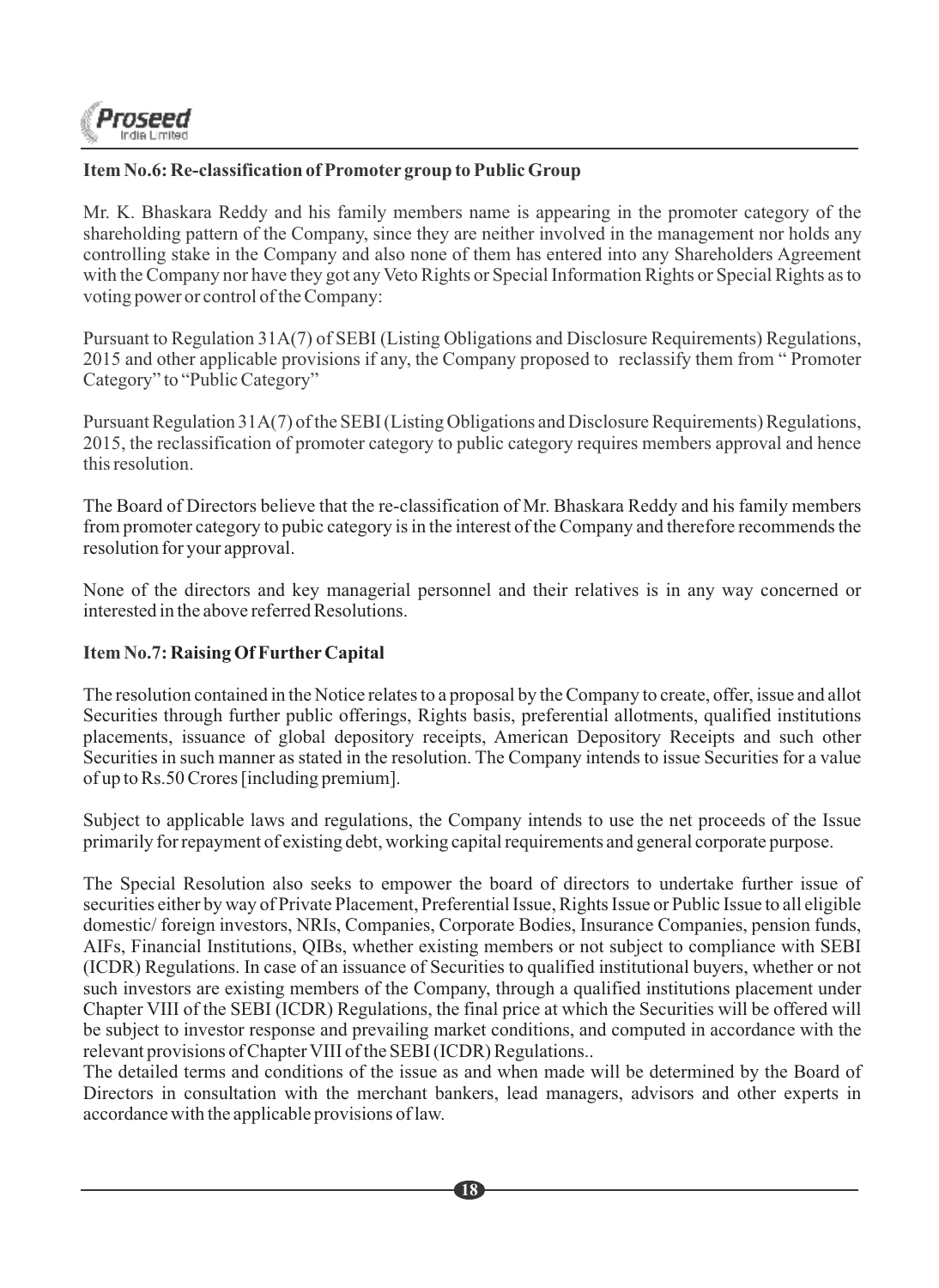The Special Resolution seeks to give the Board powers to issue Securities in one or more tranche or tranches, at such time or times, at such price or prices and to such person(s) including institutions, incorporated bodies or otherwise as the Board in its absolute discretion deem fit.

The consent of the Shareholders is being sought pursuant to the provisions of Section 62 and Section 42 of the Companies Act, 2013 and 'The Companies (Share Capital and Debentures) Rules, 2014', and in terms of the provisions of the listing agreements executed by the Company with the Stock Exchanges where the Equity Shares of the Company are listed i.e. Bombay Stock Exchange Limited and National Stock Exchange of India Limited.

Section 62 of the Companies Act, 2013 provides, inter-alia, that when it is proposed to increase the issued capital of the Company by allotment of further shares, such further shares shall be offered to the existing shareholders of the Company in accordance with the provisions of the Act unless the shareholders in the general meeting decide otherwise. The special resolution seeks the consent and authorization of the members to the Board to make the proposed issue of Securities and in the event it is decided to issue Securities convertible into Equity Shares, to issue to the holders of such convertible Securities in such manner and such number of Equity Shares on conversion as may be required to be issued in accordance with the terms of the issue.

The Board of Directors believe that the issue of Securities to investors who are/ are not Shareholders of the Company is in the interest of the Company and therefore recommends the resolution for your approval.

None of the directors and key managerial personnel and their relatives is in any way concerned or interested in the above referred Resolutions.

**Regd Office: forProseed India Limited** Flat No. 302, Lotus Block, Block-B, Sandy Springs, Manikonda, Ranga Reddy Dist., Telangana, Hyderabad - 500 089.

# **For and on behalf of the Board**

D.V.S.Prakash Rao Wholetime Director & CEO

**Date** : 2nd September, 2016 (DIN No. 03013165)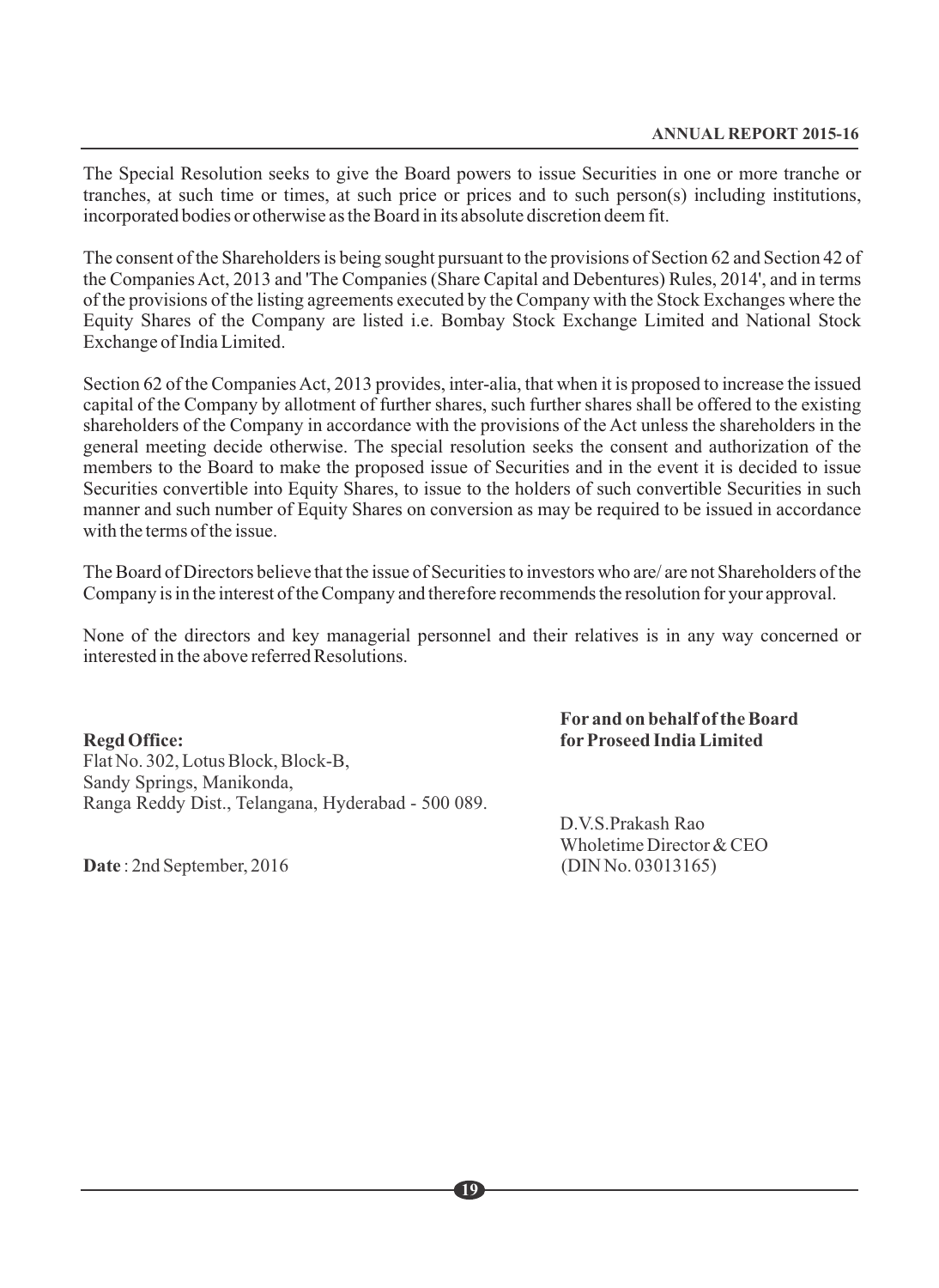

#### **EXPLANATORY STATEMENT AS PER THE CLAUSE 49 OF THE LISTING AGREEMENT**

| <b>DIN</b>                                                                       | 03104042                                                                                                                                                                        |
|----------------------------------------------------------------------------------|---------------------------------------------------------------------------------------------------------------------------------------------------------------------------------|
|                                                                                  |                                                                                                                                                                                 |
| Date of Birth                                                                    | 27.01.1962                                                                                                                                                                      |
| Type of appointment                                                              | <b>Independent Director</b>                                                                                                                                                     |
| Date of Appointment/Re-appointment                                               | 13.11.2015                                                                                                                                                                      |
| Areas of Specialization                                                          | He has over 20 years of experience in agricultural<br>and agro industries                                                                                                       |
| Qualifications                                                                   | Master's Degree in Science from Osmania<br>University                                                                                                                           |
| No. of Shares Held in the Company                                                | Nil                                                                                                                                                                             |
| List of Directorship held in outside Public Limited<br>Companies                 | Nil                                                                                                                                                                             |
| Chairman/member of the Committee of the Board of<br>Directors of this Company    | $\overline{2}$                                                                                                                                                                  |
| Chairman/member of the Committee of the Board of<br>Directors of other Companies | Nil                                                                                                                                                                             |
| Relation with Key Managerial Personnel and<br><b>Directors</b>                   | Nil                                                                                                                                                                             |
| Justification for appointment                                                    | He has over 20 years of experience in agricultural<br>and agro industries which will useful for the<br>Company as the main activity of the Company is<br>seed and agri related. |
| Name of the Director                                                             | Mr. Seetharama Rao Atluri                                                                                                                                                       |
| <b>DIN</b>                                                                       | 07333633                                                                                                                                                                        |
| Date of Birth                                                                    | 10.05.1956                                                                                                                                                                      |
| Type of appointment                                                              | <b>Independent Director</b>                                                                                                                                                     |
| Date of Appointment/Re-appointment                                               | 13 November 2015                                                                                                                                                                |
| Areas of Specialization                                                          | He has over 35 years of experience in media and<br>film production industry                                                                                                     |
| Qualifications                                                                   | No qualification                                                                                                                                                                |
| No. of Shares Held in the Company                                                | Nil                                                                                                                                                                             |
| List of Directorship held in outside Public Limited<br>Companies                 | Spacenet Enterprises India Limited                                                                                                                                              |
| Chairman/member of the Committee of the Board<br>of Directors of this Company    | $\overline{2}$                                                                                                                                                                  |
| Chairman/member of the Committee of the Board<br>of Directors of other Companies | $\mathbf{1}$                                                                                                                                                                    |
| Relation with Key Managerial Personnel and<br><b>Directors</b>                   | Ni1                                                                                                                                                                             |
| Justification for appointment                                                    | Had more than 35 years of business experience<br>which will helpful for the Company.                                                                                            |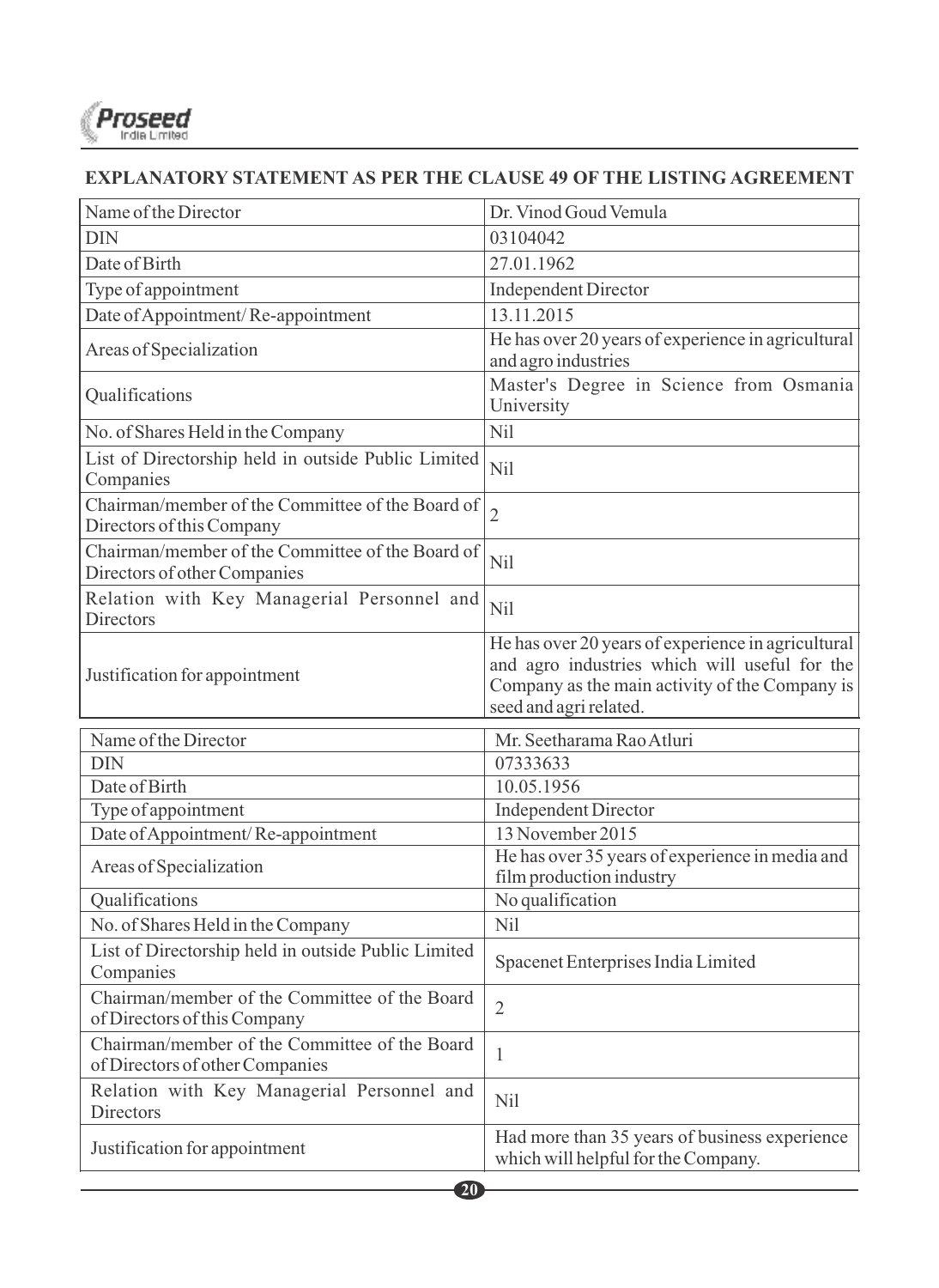#### **FOR THE ATTENTION OF THE MEMBERS:**

Members are requested to send intimation of any changes in their addresses, applications for demat shares, application for transfer of shares and any related correspondence to the Company's Share Transfer Agent, M/s. CIL Securities Limited, 214, Raghava Ratna Towers, Chirag Ali Lane, Hyderabad-500 001, Telangana, Ph.No.040-23203155, Email: rta@cilsecurities.com.

#### **Sending notices and documents to shareholders through email:**

As a part of "Green Initiative" in Corporate Governance, the Ministry of Corporate Affairs has allowed sending communication to the shareholders through electronic mode. Accordingly, we propose to send documents like notices convening general meetings, Annual Reports, etc., to the email addresses of the shareholders. For this purpose, shareholders holding shares in physical form are requested to register their valid email address and any changes therein from time to time with the Share Transfer Agents of the Company M/s. CILSecurities Limited at their postal address/ email address given above. Please give the details in the attached format for registering your email ID. Those holding shares in demat form are requested to register their email IDs with their Depository Participants.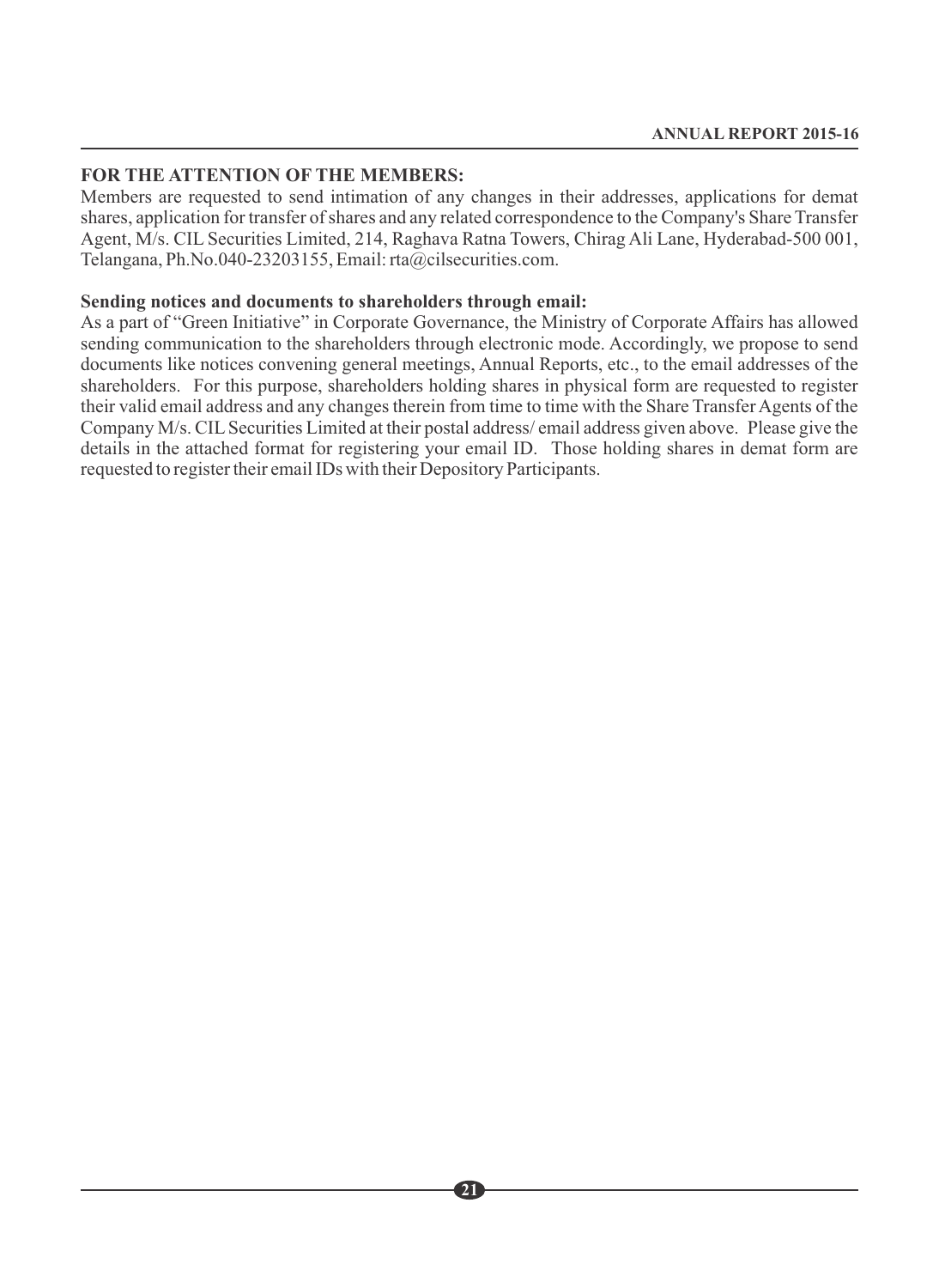

#### **DIRECTORS REPORT**

#### **To The Members of Proseed India Limited**

Your Directors have pleasure in presenting the Twenty Fourth Annual Report together with the Audited Accounts for the year ended 31st March, 2016.

#### **Financial Highlights:**

 $($   $\bar{\tau}$  *lakhs* $)$ 

| <b>Particulars</b>                                                                                          | <b>Years ended</b><br>2016 | <b>Years ended</b><br>2015 |  |
|-------------------------------------------------------------------------------------------------------------|----------------------------|----------------------------|--|
| <b>Revenue:</b>                                                                                             |                            |                            |  |
| Revenue from Operations                                                                                     | 66.20                      | 90.05                      |  |
| Other income                                                                                                | 1.30                       | 7.03                       |  |
| <b>Total Revenue</b>                                                                                        | 67.50                      | 97.08                      |  |
| <b>EXPENDITURE:</b>                                                                                         |                            |                            |  |
| Purchase of stock in trade                                                                                  | 61.49                      | 83.06                      |  |
| Employee benefits expense                                                                                   | 30.94                      | 23.25                      |  |
| Finance costs                                                                                               | 204.10                     | 316.85                     |  |
| Depreciation expense                                                                                        | 0.88                       | 0.79                       |  |
| Other expenses                                                                                              | 28.67                      | 13.22                      |  |
| <b>Total</b>                                                                                                | 326.08                     | 437.17                     |  |
| Profit/(Loss) Before Extraordinary items and Tax                                                            | (258.58)                   | (340.09)                   |  |
| Extraordinary items                                                                                         | 261.58                     |                            |  |
| Profit/(Loss) After Extraordinary items                                                                     | (520.16)                   | (340.09)                   |  |
| Less: Tax Expense                                                                                           |                            |                            |  |
| Profit/(Loss) After Tax                                                                                     | (520.16)                   | (340.09)                   |  |
| Earnings per share<br>-Basic/Diluted<br>Earnings / (Loss) per share (Extraordinary Items)<br>-Basic/Diluted | (0.54)<br>(0.27)           | (0.35)<br>(0.35)           |  |
|                                                                                                             |                            |                            |  |

### **REVIEWOFOPERATIONS:**

For the financial year ended March 31, 2016, your Company had reported total income of  $\bar{\tau}$  67.50 lakhs as against  $\overline{\xi}$  97.08 lakhs during the previous financial year. The Company recorded a Net Loss of  $\bar{\xi}$  520.16 lakhs as against net loss of  $\bar{\xi}$  340.09 lakhs during the previous financial year.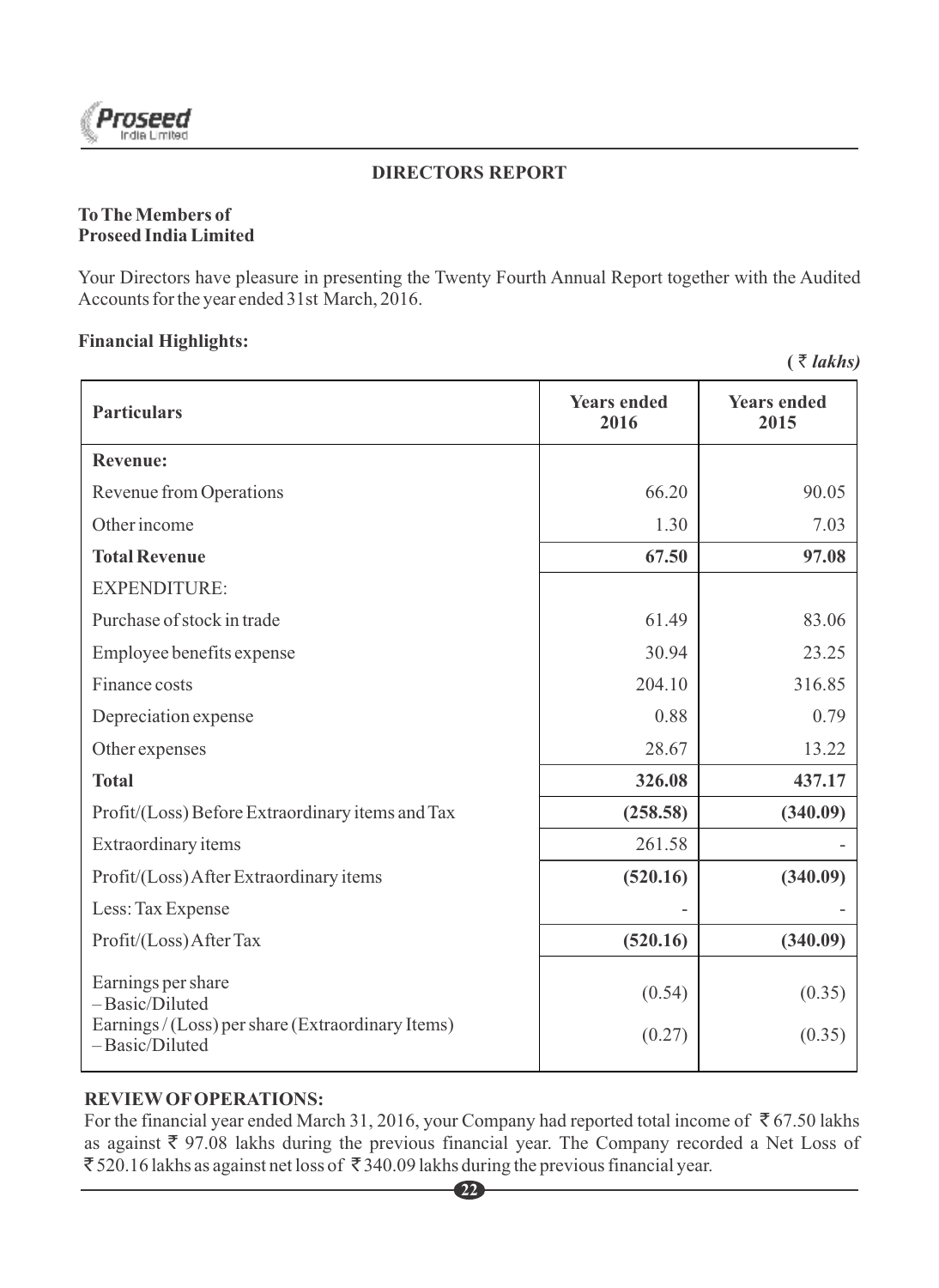#### **DIVIDEND:**

During the year under review, the company has not declared any dividend.

#### **BORROWINGS:**

Please refer Note No. 2.4 of the notes on accounts (Financial Statements) Indebtedness in this report.

#### **DIRECTORS:**

In accordance with Sections 149, 150, 152 & other applicable provisions if any, of the Companies Act, 2013 Shri Venkateswara Rao Tammineedi (DIN :06806293) Director of the Company retires by rotation at the ensuing Annual General Meeting and being eligible, offers himself for re-appointment. Mr. Vinod Vemula and Atluri Seetarama Rao appointed as Independent Directors of the Company for a period of 5 years.

#### **AUDITORS:**

Statutory Auditors:

The Statutory Auditors, M/s Sarath and Associates, Chartered Accountants, have been appointed as statutory auditors of the company at the last Annual General Meeting held on 30.09.2014 for a period of Three (3) years subject to ratification by members at every consequent Annual General Meeting. Therefore, ratification of appointment of Statutory Auditors is being sought from the members of the Company at the ensuing Annual General Meeting.

#### **Secretarial Auditors**

Pursuant to the provisions of Section 204 of the Companies Act, 2013 and The Companies (Appointment and remuneration of Managerial Personnel) Rules, 2014, the Company has appointed M/s Kota Srinivas & Associates Company Secretaries to undertake the secretarial audit of the company. The Secretarial Audit Report is annexed herewith as 'Annexure 1'.

#### **Internal Auditors**

M/s.A.S.Naidu & Co, Chartered Accountants perform the duties of internal auditors of the company and their report is reviewed by the audit committee from time to time.

#### **PUBLIC DEPOSITS:**

The Company has not accepted any deposits within the meaning of Companies Act, 2013 and the rules framed there under.

### **VIGILMECHANISM:**

In pursuant to the provisions of section 177(9) & (10) of the Companies Act, 2013, a Vigil Mechanism for directors and employees to report genuine concerns has been established. The Vigil Mechanism Policy has been uploaded on the website of the Company at www.proseedindia.in

### **RELATED PARTYTRANSACTIONS:**

There were no contracts or arrangements entered into by the company in accordance with provisions of section 188 of the Companies Act, 2013. However, there were material related party transactions in terms of clause 49 of the listing agreement. All material related party transactions that were entered into during the financial year were on an arm's length basis and were in the ordinary course of business.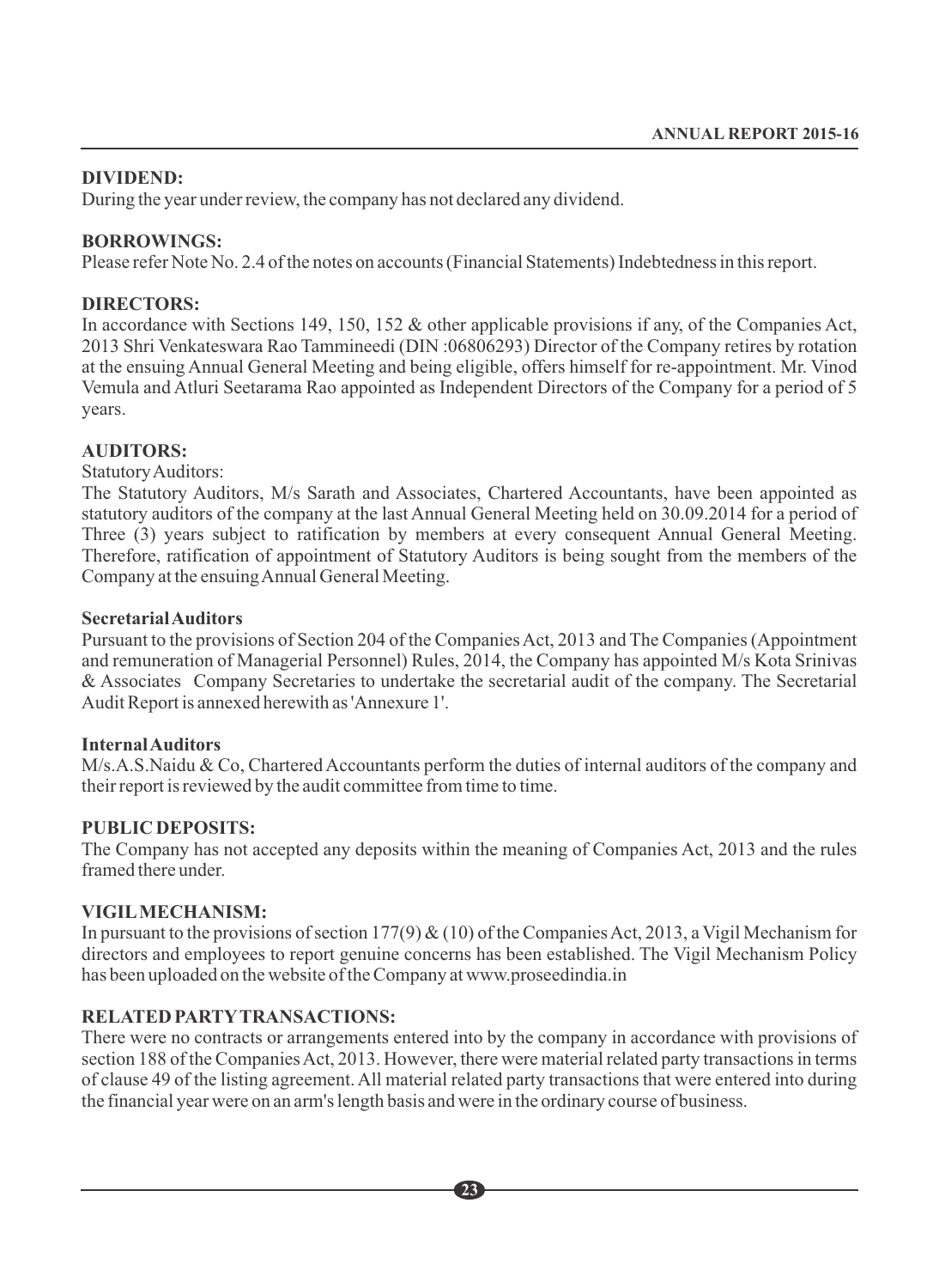

There are no materially significant related party transactions made by the Company with Promoters, Directors, Key Managerial Personnel or other designated persons which may have a potential conflict with the interest of the Company at large.

All Related Party Transactions are placed before the Audit Committee as also the Board for approval. The policy on Related Party Transactions as approved by the Board is uploaded on the Company's website. None of the Directors has any pecuniary relationships or transactions vis-à-vis the Company.

#### **SIGNIFICANTAND MATERIALORDERS PASSED BYTHE REGULATORS OR COURTS**

There are no significant material orders passed by the Regulators / Courts which would impact the going concern status of the Company and its future operations.

#### **PARTICULARS OFEMPLOYEES:**

None of the employees are in receipt of the remuneration as set out under the Companies Act, 2013 and read with Rules made there-under and as such the statement as required under the Companies Act, 2013 is not applicable.

#### **LISTING OFSHARES**

The shares of the company are listed on National Stock Exchange and on the Bombay Stock Exchange Limited (BSE) under INDONEXT model. The listing fee for the year 2016-17 has already been paid to the NSE.

#### **CORPORATE GOVERNANCE:**

In accordance with SEBI (LODR) a report on Corporate Governance along with the Practicing Company Secretary Certificate on compliance of conditions of Corporate Governance is annexed herewith and forms part of this report.

#### **CORPORATE SOCIALRESPONSIBILITY**

The provisions of Companies Act, 2013 regarding Corporate Social Responsibility are not attracted to the company.

#### **DIRECTORS' RESPONSIBILITYSTATEMENT**

In compliance to the provisions of Section 134(3)(c) of the Companies Act, 2013, your Directors confirm that:

- (i) in the preparation of the Annual Accounts, the applicable accounting standards have been followed and no material departures have been made from the same;
- (ii) the directors had selected such accounting policies and applied them consistently and made judgments and estimates that are reasonable and prudent so as to give a true and fair view of the state of affairs of the company at the end of the financial year and of the profit or loss of the company for that period;
- (iii) the directors have taken proper and sufficient care for the maintenance of adequate accounting records in accordance with the provisions of the act for safeguarding the assets of the company and for preventing and detecting fraud and other irregularities;

**24**

(iv) the directors have prepared the annual accounts on a going concern basis;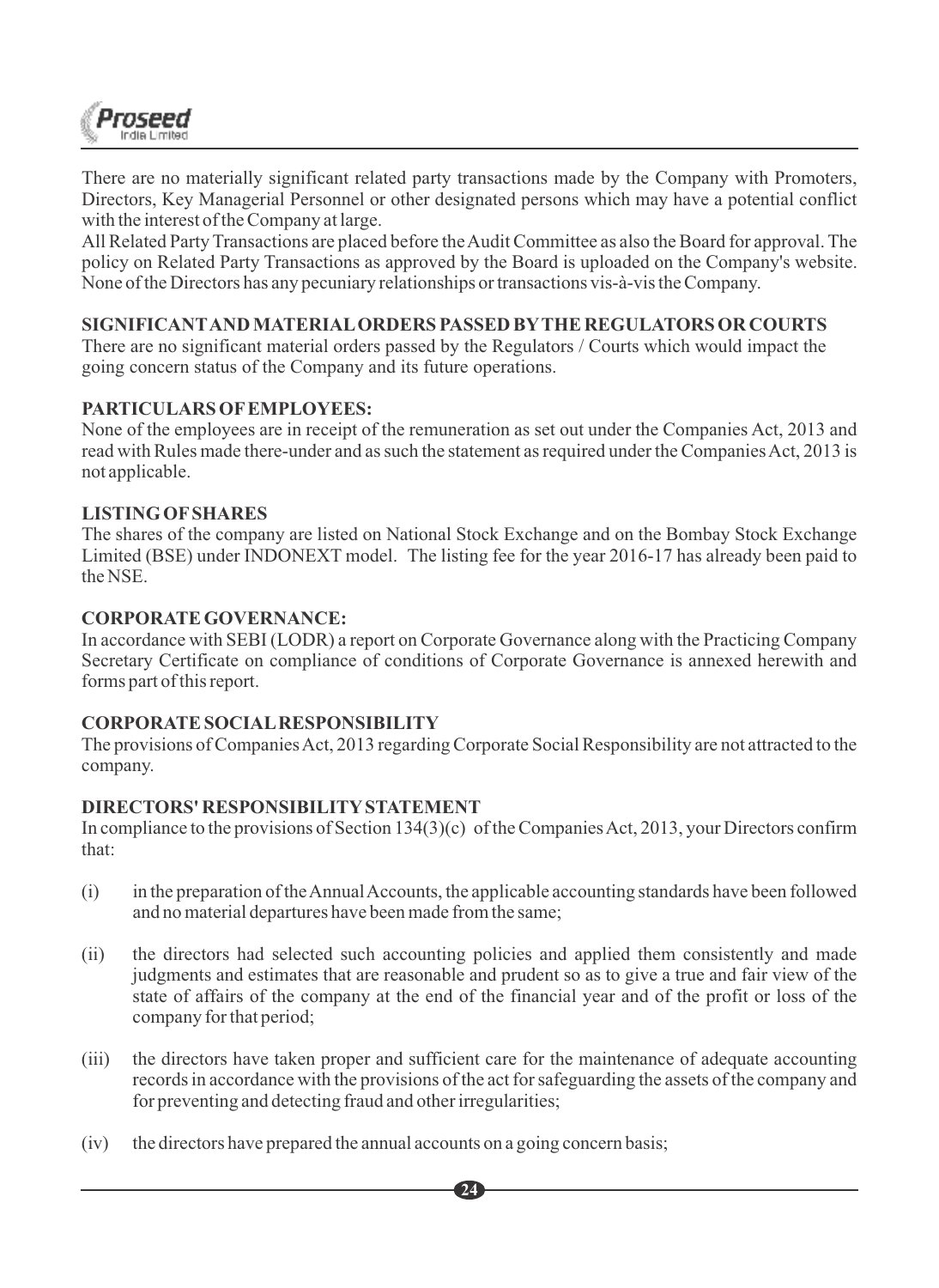- (v) the directors have laid down internal financial controls to be followed by the Company and that such internal financial controls are adequate and were operating effectively; and
- (vi) the directors have devised proper systems to ensure compliance with the provisions of all applicable laws and that such systems were adequate and operating effectively.

#### **CONSERVATION OF ENERGY, TECHNOLOGY ABSORPTION, FOREIGN EXCHANGE EARINGS AND OUTGO:**

The company has no activities relating to Conservation of Energy, Technology Absorption. The company has no Foreign Exchange earnings and Outgo during the year under review.

# **EXTRACTOFANNUALRETURN:**

The details forming part of the extract of the Annual Return in form MGT 9 is annexed herewith as "Annexure 2".

#### **ACKNOWLEDGEMENTS:**

Your Directors thank all the members, banks and regulatory and governmental authorities for their continued support. We take this opportunity to place on record our sincere thanks to out Bankers, State and Central Government agencies for their timely support, co-operation and valuable guidance.

**For and on behalf of the Board** Place : Hyderabad **D V S Prakash Rao** Date : 2nd September, 2016 Whole Time Director & CEO (DIN No. 03013165)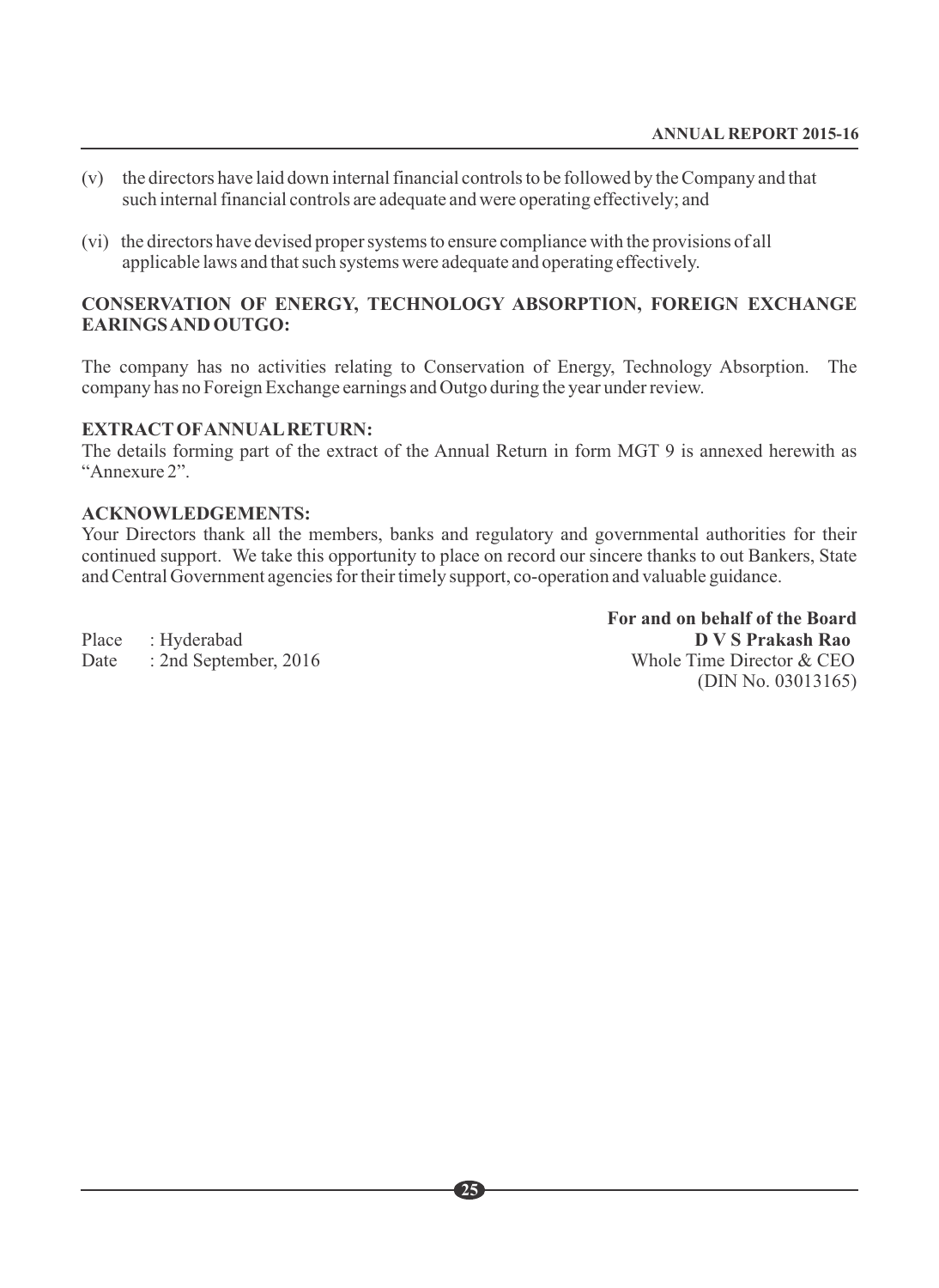

**Annexure-1**

#### **SECRETARIALAUDIT REPORT FOR THE FINANCIAL YEAR ENDED 31ST MARCH, 2016**

[Pursuant to section 204(1) of the Companies Act, 2013 and rule No.9 of the Companies (Appointment and Remuneration Personnel) Rules, 2014]

To,

The Members, Proseed India Limited No. G2, Lotus Block, Block-B, Sandy Springs, Manikonda Village, Ranga Reddy Dist., Telangana, Hyderabad - 500 089.

We have conducted the secretarial audit of the compliance of applicable statutory provisions and the adherence to good corporate practices by **Proseed India Limited** (formerly Green Fire Agri Commodities Limited) (hereinafter called the company). Secretarial Audit was conducted in a manner that provided us a reasonable basis for evaluating the corporate conducts/statutory compliances and expressing our opinion thereon.

Based on our verification of the **Proseed India Limited**books, papers, minute books, forms and returns filed and other records maintained by the company and also the information provided by the Company, its officers, agents and authorized representatives during the conduct of secretarial audit, We hereby report that in our opinion, the company has, during the audit period covering the financial year ended on **31st March, 2016** complied with the statutory provisions listed hereunder and also that the Company has proper Board processes and compliance-mechanism in place to the extent, in the manner and subject to the reporting made hereinafter:

We have examined the books, papers, minute books, forms and returns filed and other records maintained by Proseed India Limited ("the Company") for the financial year ended on 31st March, 2016 according to the provisions of:

- 1. The Companies Act, 2013 (the Act) and the rules made there under;
- 2. The Securities Contracts (Regulation) Act, 1956 ('SCRA') and the rules made there under;
- 3. The Depositories Act, 1996 and the Regulations and Bye-laws framed there under;
- 4. Foreign Exchange Management Act, 1999 and the rules and regulations made there under to the extent of Foreign Direct Investment, Overseas Direct Investment and External Commercial Borrowings;
- 5. The following Regulations and Guidelines prescribed under the Securities and Exchange Board of India Act, 1992 ('SEBI Act'):
	- a) The Securities and Exchange Board of India (Substantial Acquisition of Shares and Takeovers) Regulations, 2011;
	- b) The Securities and Exchange Board of India (Prohibition of Insider Trading) Regulations, 1992;
	- c) The Securities and Exchange Board of India (Issue of Capital and Disclosure Requirements) Regulations, 2009;
	- d) The Securities and Exchange Board of India (Employee Stock Option Scheme and Employee Stock Purchase Scheme) Guidelines,1999;
	- e) The Securities and Exchange Board of India (Issue and Listing of Debt Securities) Regulations, 2008;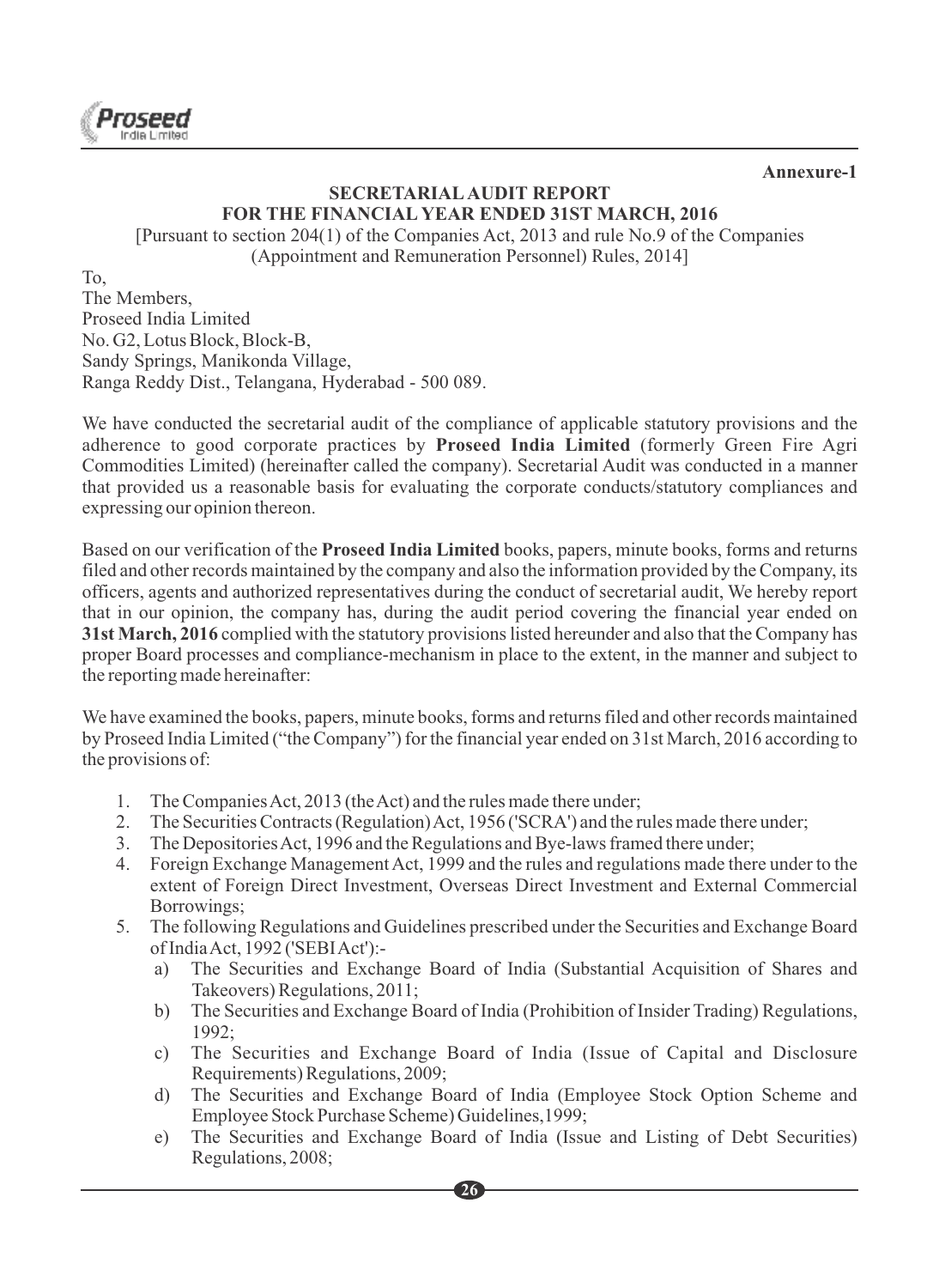- f) The Securities and Exchange Board of India (Registrars to an Issue and Share Transfer Agents) Regulations, 1993 regarding the Companies Act and dealing with client;
- g) The Securities and Exchange Board of India (Delisting of Equity Shares) Regulations, 2009; and
- h) The Securities and Exchange Board of India (Buyback of Securities) Regulations, 1998; We have also examined compliance with the applicable clauses of the following:
- a) Secretarial Standards issued by The Institute of Company Secretaries of India under the provisions of Companies Act, 2013 and
- b) The Listing Agreements entered into by the Company with the National Stock Exchange and Bombay Stock Exchange Limited;

During the financial year under report, the Company has complied with the provisions of the New Companies Act, 2013, and to the extent applicable and the Rules, Regulations, Guidelines, Standards, etc., mentioned above subject to the following observations;

#### **Observations:**

(a) We have relied on the information and representation made by the Company and its Officers for systems and mechanism formed by the Company for compliances under other applicable Acts, Laws, and Regulations to the Company.

#### **We further report that**

The Board of Directors of the Company is duly constituted with proper balance of Executive Directors, Non-Executive Directors and Independent Directors. The changes in the composition of the Board of Directors that took place during the period under review were carried out in compliance with the **provisions of the Act.**

Adequate notice is given to all directors to schedule the Board Meetings, agenda and detailed notes on agenda were sent at least seven days in advance, and a system exists for seeking and obtaining further information and clarifications on the agenda items before the meeting and for meaningful participation at the meeting.

Majority decision is carried through while the dissenting members' views are captured and recorded as part of the minutes.

We further report that there are adequate systems and processes in the company commensurate with the size and operations of the company to monitor and ensure compliance with applicable laws, rules, regulations and guidelines.

We further report that during the audit period the company has Major decisions taken by the members in pursuance to section 180 of the Companies Act, 2013, having a major bearing on the company's affairs in pursuance of the above referred laws, rules, regulations, guidelines, standards, etc. referred to above.

Place : Hyderabad

For KOTA SRINIVAS & ASSOCIATES Date : 2nd September, 2016 Company Secretaries

> CS. K. Srinivas CP No. 14300 ACS No. 34206

This report is to be read with our letter of even date which is annexed as Annexure  $1A \& 1B$  and forms an integral part of this report.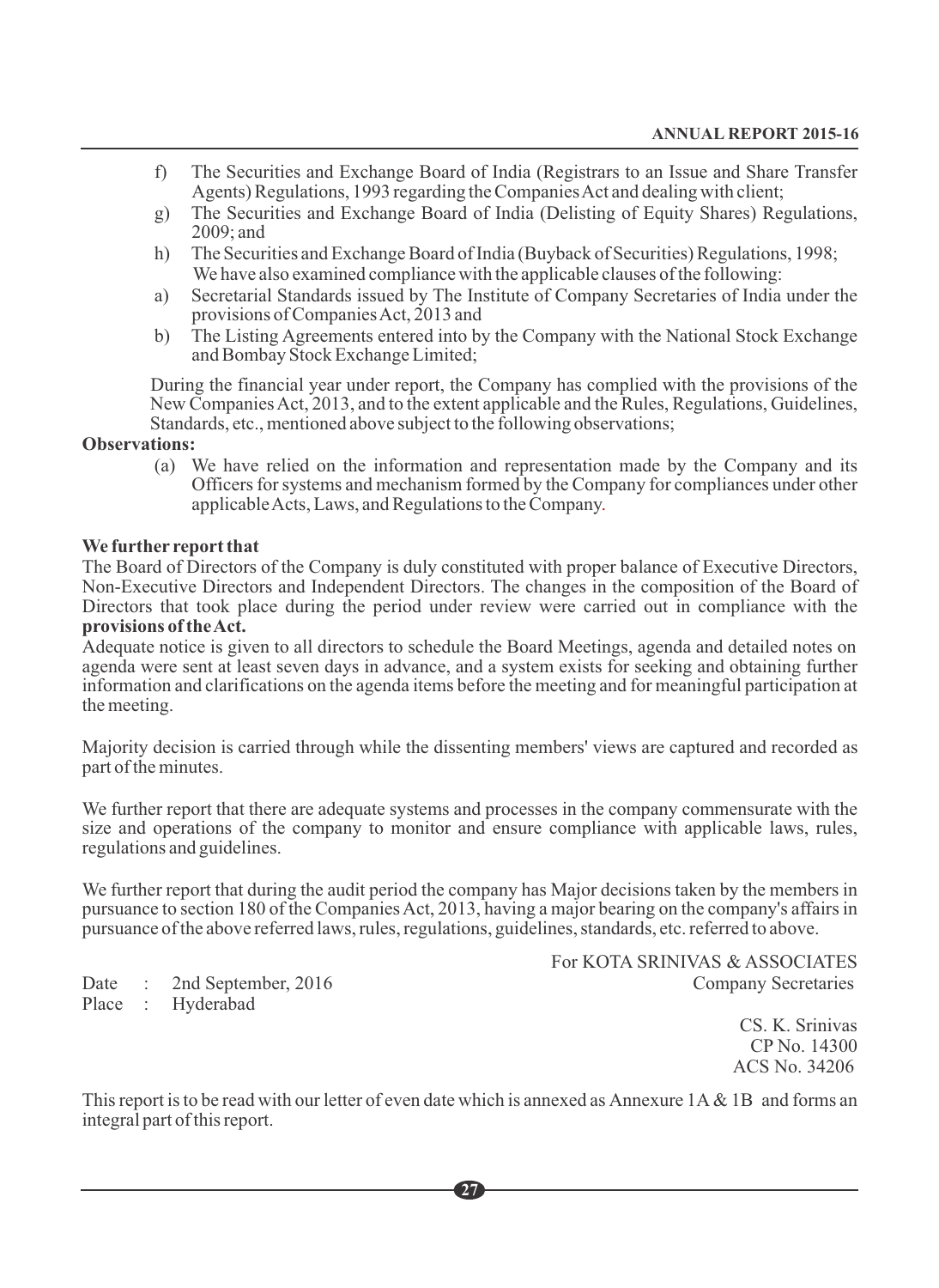**Annexure-1A**



To, The Members, Proseed India Limited Flat No. 302, Lotus Block, Block-B, Sandy Springs, Manikonda, Ranga Reddy Dist., Telangana, Hyderabad - 500 089.

Our report of even date is to be read along with this letter.

- 1. Maintenance of secretarial record is the responsibility of the management of the company. Our responsibility is to express an opinion on these secretarial records based on our audit.
- 2. We have followed the audit practices and processes as were appropriate to obtain reasonable assurance about the correctness of the contents of the secretarial records. The verification was done on test basis to ensure that correct facts are reflected in secretarial records. We believe that the processes and practices, we followed provide a reasonable basis for our opinion.
- 3. We have not verified the correctness and appropriateness of financial records and Books of Accounts of the company.
- 4. Wherever required, we have obtained the Management representation about the compliance of laws, rules and regulations and happening of events etc.
- 5. The compliance of the provisions of Corporate and other applicable laws, rules, regulations, standards is the responsibility of management. Our examination was limited to the verification of procedures on test basis.
- 6. The Secretarial Audit report is neither an assurance as to future viability of the company nor of the efficacy or effectiveness with which the management has conducted the affairs of the company.

For KOTA SRINIVAS & ASSOCIATES Date : 2nd September, 2016 Company Secretaries

> CS. K. Srinivas CP No. 14300 ACS No. 34206

Place: Hyderabad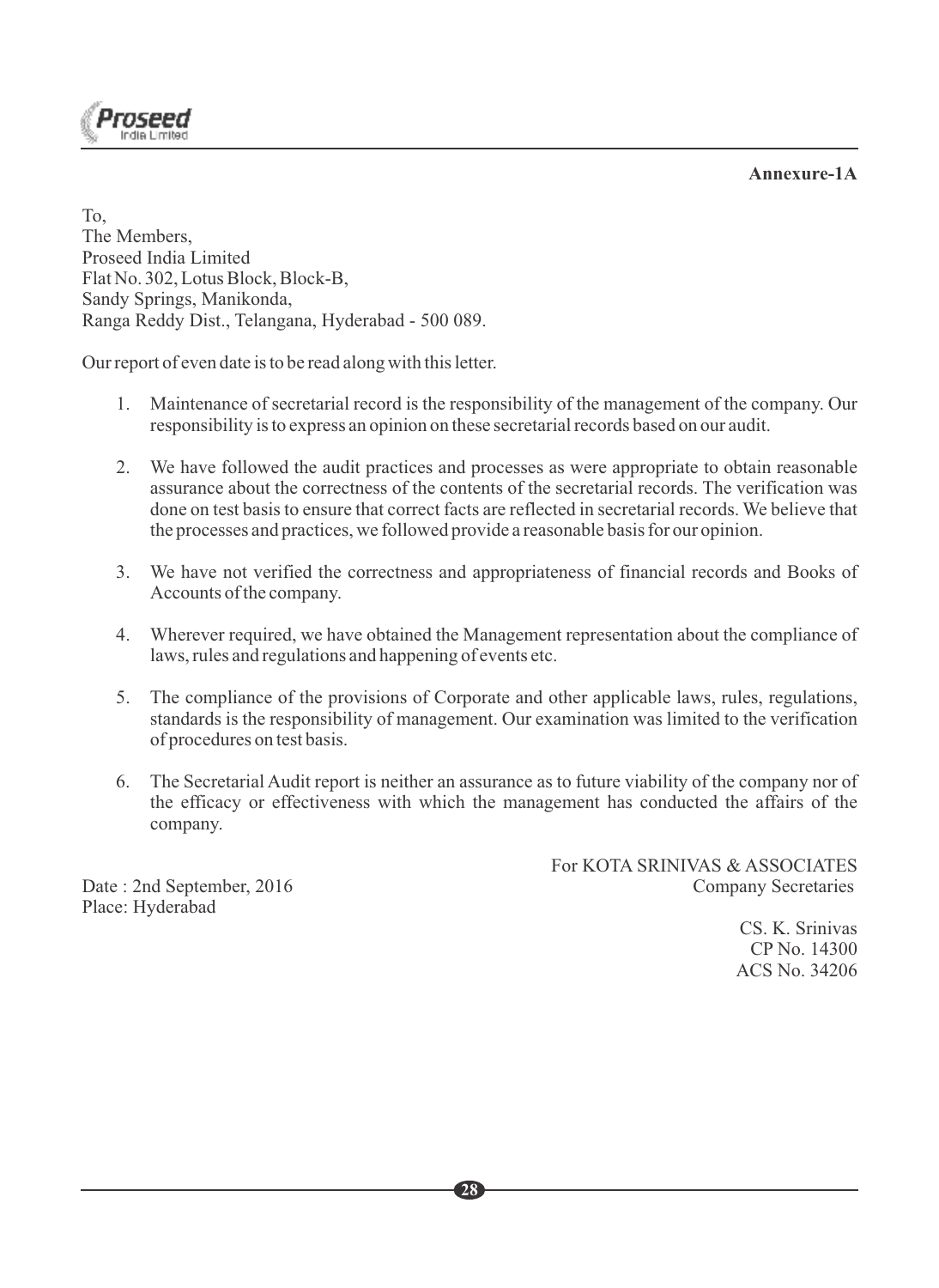#### **Annexure-2**

#### **EXTRACT OF ANNUAL RETURN FORM MGT 9**

#### (Pursuant to Section 92 (3) of the Companies Act, 2013 and Rule 12(1) of the Company (Management & Administration) Rules, 2014) **Financial Year ended on 31.03.2016**

#### **I.REGISTRATION & OTHER DETAILS :**

| $\mathbf{i}$            | CIN                                                                              | L72200TG2002PLC039113                                                                                                     |
|-------------------------|----------------------------------------------------------------------------------|---------------------------------------------------------------------------------------------------------------------------|
| $\overline{11}$         | Name of the Company                                                              | Proseed India Limited                                                                                                     |
| iv                      | Category/Sub-category of the<br>Company                                          | Agri Seeds                                                                                                                |
| V                       | Address of the Registered office.<br>& contact details                           | Flat No. 302, Lotus Block, Block-B,<br>Sandy Springs, Manikonda,<br>Ranga Reddy Dist., Telangana,<br>Hyderabad - 500 089. |
| $\overline{\mathbf{v}}$ | Whether listed company                                                           | Listed on NSE and BSE (Indo Next)                                                                                         |
| vii                     | Name, Address & contact details<br>of the Registrar & Transfer Agent, if<br>any. | CIL Securities Limited, 214, Raghava Ratna<br>Towers, Chirag Ali Lane, Hyderabad - 500001                                 |

### **II. PRINCIPAL BUSINESS ACTIVITIES OF THE COMPANY :**

All the business activities contributing 10% or more of the total turnover of the company shall be stated

| S.No. | Name & Description of main | NIC Code of the | $\%$ to total turnover of the |
|-------|----------------------------|-----------------|-------------------------------|
|       | Products/Services          | Product/Service | company                       |
|       | <b>Commoditiv Trading</b>  | 6612            | 100                           |

#### **III. PARTICULARS OF HOLDING, SUBSIDIARY & ASSOCIATE COMPANIES: NOT APPLICABLE**

| S.No. | Name and Address of<br>the company | CIN/GLN | Holding/<br>Subsidiary/<br>Associate | $\%$ of shares held | Applicable<br>Section |
|-------|------------------------------------|---------|--------------------------------------|---------------------|-----------------------|
|       | NIL                                | NIL     | NIL                                  | NIL                 | NIL                   |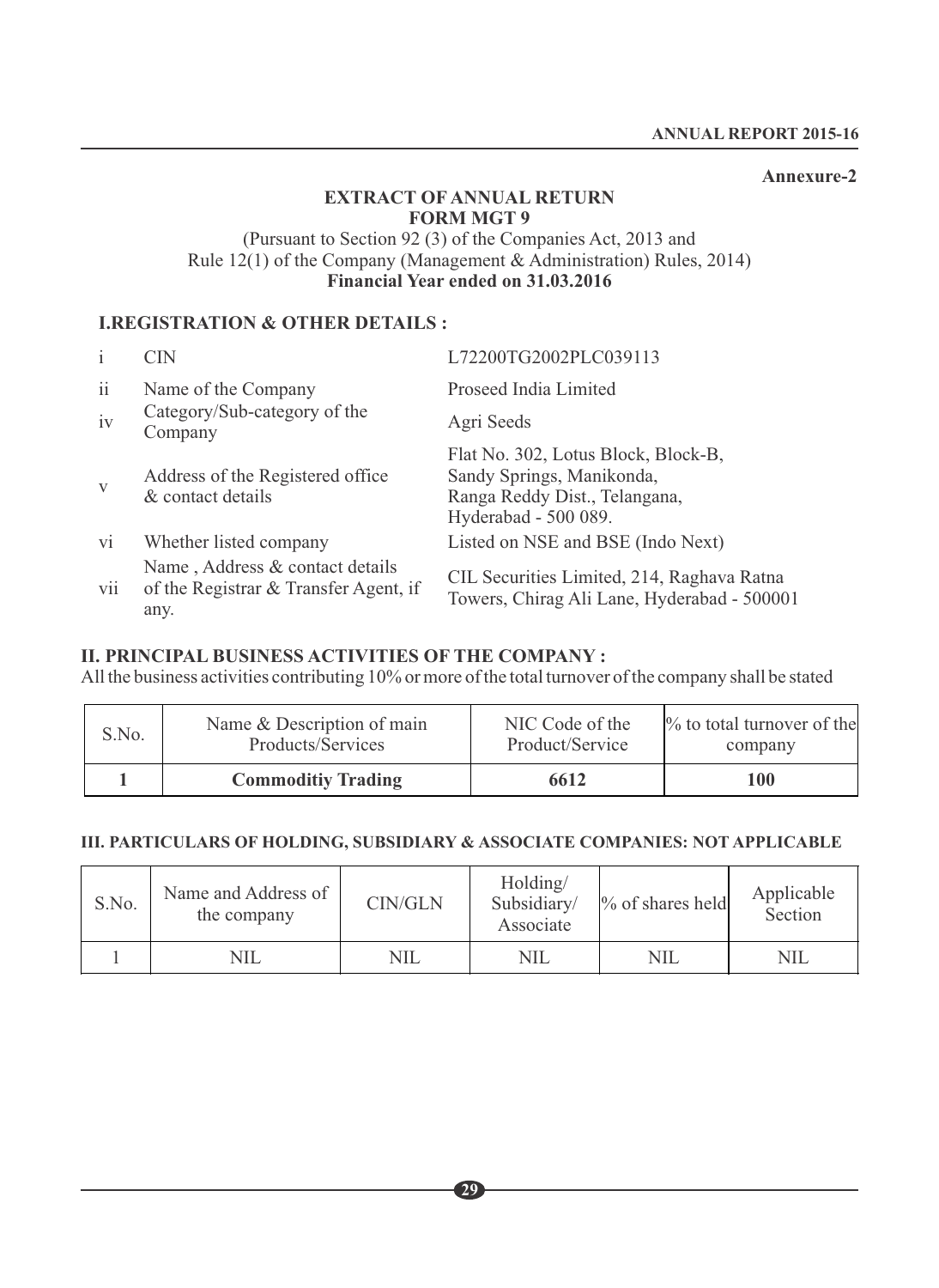

#### **IV. SHARE HOLDING PATTERN (Equity Share Capital Breakup as percentage of Total Equity) (I) Category-wise Share Holding**

| Category of<br>Shareholders                                                           | No. of shares held at the beginning of the<br>year 2015 |                          |                          |                             | No. of shares held at the end of the year 2016 |                          |                          |                             | $\frac{0}{0}$<br>change  |
|---------------------------------------------------------------------------------------|---------------------------------------------------------|--------------------------|--------------------------|-----------------------------|------------------------------------------------|--------------------------|--------------------------|-----------------------------|--------------------------|
|                                                                                       | Demat                                                   | Physical                 | Total                    | % of Total                  | Demat                                          | Physical                 | Total                    | % of Total                  | during                   |
| <b>A.Promoters</b>                                                                    |                                                         |                          |                          |                             |                                                |                          |                          |                             |                          |
| 1)Indian                                                                              |                                                         |                          |                          |                             |                                                |                          |                          |                             |                          |
| a)Individual/HUF                                                                      | 10247116                                                | $\bar{\phantom{a}}$      | 10247116                 | 10.66                       | 9975804                                        | $\overline{\phantom{a}}$ | 9975804                  | 10.38                       | 0.28                     |
| b)Central Govt.                                                                       | $\overline{\phantom{a}}$                                | $\overline{\phantom{a}}$ | $\overline{\phantom{a}}$ | $\overline{\phantom{a}}$    | $\overline{\phantom{a}}$                       | $\overline{\phantom{a}}$ | $\overline{\phantom{a}}$ | $\sim$                      | $\overline{\phantom{a}}$ |
| c)state Govt.                                                                         | $\overline{a}$                                          | L.                       | $\overline{a}$           | $\sim$                      | L.                                             | $\sim$                   |                          | $\mathbf{r}$                | $\overline{a}$           |
| d)Bodies Corp.                                                                        | 36795809                                                |                          | 36795809                 | 38.29                       | 36360354                                       | $\overline{\phantom{a}}$ | 36360354                 | 37.83                       | 0.46                     |
| e)Banks/FI                                                                            | $\overline{\phantom{a}}$                                | $\mathcal{L}$            | $\overline{\phantom{a}}$ | $\mathcal{L}_{\mathcal{A}}$ | $\omega$                                       | $\omega$                 | $\omega$                 | $\mathcal{L}_{\mathcal{A}}$ | $\sim$                   |
| f) any others                                                                         | $\overline{a}$                                          | $\overline{\phantom{a}}$ | $\overline{a}$           | $\overline{\phantom{a}}$    | $\overline{a}$                                 | $\frac{1}{2}$            | $\overline{a}$           | $\overline{a}$              | $\frac{1}{2}$            |
| Sub-total $(A)$ $(1)$                                                                 | 47042925                                                | $\overline{\phantom{a}}$ | 47042925                 | 48.95                       | 46336158                                       | $\overline{\phantom{a}}$ | 46336158                 | 48.21                       | 0.74                     |
| 2)Foreign                                                                             | $\overline{\phantom{a}}$                                | $\overline{\phantom{a}}$ | $\equiv$                 | $\overline{\phantom{a}}$    | $\overline{\phantom{a}}$                       | $\overline{\phantom{a}}$ | $\sim$                   | $\sim$                      | $\overline{\phantom{a}}$ |
| a)NRIs-                                                                               | ÷                                                       | L.                       | ÷                        | ÷                           | ÷                                              | ÷                        | ÷.                       | $\overline{a}$              | ÷.                       |
| Individulas                                                                           |                                                         |                          |                          |                             |                                                |                          |                          |                             |                          |
| b)Other                                                                               | L,                                                      | L,                       | L.                       | L.                          | ÷,                                             | L.                       | L.                       | $\overline{\phantom{a}}$    | L.                       |
| Individuals                                                                           |                                                         |                          |                          |                             |                                                |                          |                          |                             |                          |
| c)Bodies Corp                                                                         | $\overline{\phantom{a}}$                                | $\overline{\phantom{a}}$ | $\sim$                   | $\sim$                      | $\sim$                                         | $\sim$                   | ÷.                       | $\overline{a}$              | $\overline{\phantom{a}}$ |
| d)Banks/FI                                                                            | $\overline{\phantom{a}}$                                | $\overline{\phantom{a}}$ | $\sim$                   | $\overline{\phantom{a}}$    | $\overline{\phantom{a}}$                       | $\overline{\phantom{a}}$ | $\sim$                   | $\overline{\phantom{a}}$    | $\overline{\phantom{a}}$ |
| e)Any other                                                                           | $\overline{\phantom{a}}$                                | $\overline{\phantom{a}}$ | $\overline{\phantom{a}}$ | $\overline{\phantom{a}}$    | $\overline{\phantom{a}}$                       | $\blacksquare$           | $\overline{\phantom{a}}$ | $\overline{\phantom{a}}$    | $\overline{\phantom{a}}$ |
| Sub-total $(A)$ $(2)$                                                                 | $\frac{1}{2}$                                           | $\mathbf{r}$             | L.                       | $\overline{\phantom{a}}$    | L.                                             | $\overline{\phantom{a}}$ | $\overline{a}$           | $\overline{a}$              | $\overline{a}$           |
| Total<br>Shareholding of<br>Promoter<br>$(A)=(A)(1)+(A)(2)$                           | 47042925                                                | $\overline{\phantom{a}}$ | 47042925                 | 48.95                       | 46336158                                       | L,                       | 46336158                 | 48.21                       | 0.74                     |
| <b>B.Public</b><br>Shareholding                                                       |                                                         |                          |                          |                             |                                                |                          |                          |                             |                          |
| 1) Institutions                                                                       | $\mathbb{L}$                                            | $\bar{\phantom{a}}$      | $\omega$                 | $\omega$                    | $\mathbb{L}$                                   | $\overline{\phantom{a}}$ | $\overline{\phantom{0}}$ | $\bar{\phantom{a}}$         | $\overline{\phantom{a}}$ |
| a) Mutual Funds                                                                       | $\overline{\phantom{a}}$                                | $\Box$                   | $\blacksquare$           | $\blacksquare$              | $\blacksquare$                                 | $\blacksquare$           | L.                       | $\blacksquare$              | $\frac{1}{2}$            |
| b) Banks/FI                                                                           | $\overline{\phantom{a}}$                                | $\overline{\phantom{a}}$ | L.                       | L.                          | $\overline{a}$                                 | $\overline{a}$           | ÷                        | $\overline{a}$              | ÷.                       |
| c) Central Govt.                                                                      | $\overline{\phantom{a}}$                                | $\overline{\phantom{a}}$ | $\overline{\phantom{a}}$ | $\overline{\phantom{a}}$    | $\overline{\phantom{a}}$                       | $\overline{\phantom{a}}$ | $\overline{\phantom{a}}$ | $\overline{\phantom{a}}$    | $\overline{\phantom{a}}$ |
| d) State Govt.                                                                        | $\overline{\phantom{a}}$                                | $\overline{\phantom{a}}$ | ÷.                       | $\overline{\phantom{a}}$    | $\overline{\phantom{a}}$                       | $\overline{\phantom{a}}$ | $\sim$                   | $\overline{\phantom{a}}$    | $\overline{\phantom{a}}$ |
| e)Venture Capital<br>Funds                                                            | $\overline{a}$                                          | L,                       | ÷                        | L.                          | L,                                             | L.                       |                          | $\overline{a}$              | L,                       |
| f)Insurance                                                                           | $\overline{a}$                                          | $\overline{a}$           | $\overline{a}$           | L.                          | $\overline{a}$                                 | L.                       | $\overline{a}$           | $\overline{a}$              | L,                       |
| Companies                                                                             |                                                         |                          |                          |                             |                                                |                          |                          |                             |                          |
| g)FIIs                                                                                | 1913770                                                 | $\overline{\phantom{a}}$ | 1913770                  | 1.99                        | 1913770                                        | $\overline{\phantom{a}}$ | 1913770                  | 1.99                        | $\overline{a}$           |
| h)Foreign<br><b>Venture</b><br><b>Capital Funds</b>                                   | ÷,                                                      | $\overline{\phantom{a}}$ | ä,                       | $\overline{\phantom{a}}$    | $\blacksquare$                                 | $\overline{\phantom{a}}$ | ÷,                       | $\overline{\phantom{a}}$    | ä,                       |
| i) Others (Specify)                                                                   |                                                         | ÷,                       |                          | $\overline{\phantom{a}}$    |                                                |                          |                          |                             |                          |
| Sub-Total $(B)$ $(1)$                                                                 | 1913770                                                 | $\overline{\phantom{a}}$ | 1913770                  | 1.99                        | 1913770                                        | $\overline{a}$           | 1913770                  | 1.99                        | $\overline{\phantom{0}}$ |
| $2)$ Non-<br><b>Institutions</b>                                                      |                                                         | ä,                       |                          |                             |                                                |                          |                          |                             |                          |
| a) Bodies Corp.                                                                       |                                                         |                          |                          |                             |                                                |                          |                          |                             |                          |
| i)Indian                                                                              | 4653949                                                 | $\overline{\phantom{a}}$ | 4653949                  | 4.84                        | 3776602                                        | $\overline{a}$           | 3776602                  | 3.93                        | $-0.91$                  |
| ii)Overseas                                                                           | $\overline{\phantom{a}}$                                | $\overline{\phantom{a}}$ | $\blacksquare$           | $\sim$                      | $\overline{\phantom{a}}$                       | $\overline{\phantom{a}}$ | $\sim$                   | $\mathcal{L}_{\mathcal{A}}$ | $\overline{\phantom{a}}$ |
| b)Individuals                                                                         |                                                         |                          |                          |                             |                                                |                          |                          |                             | $\overline{\phantom{0}}$ |
| i)Individual<br>shareholders<br>holding nominal<br>share capital up to<br>Rs. 1 lakhs | 27512335                                                | 32126                    | 27544461                 | 28.66                       | 27614797                                       | 32126                    | 27646923                 | 28.76                       | 0.10                     |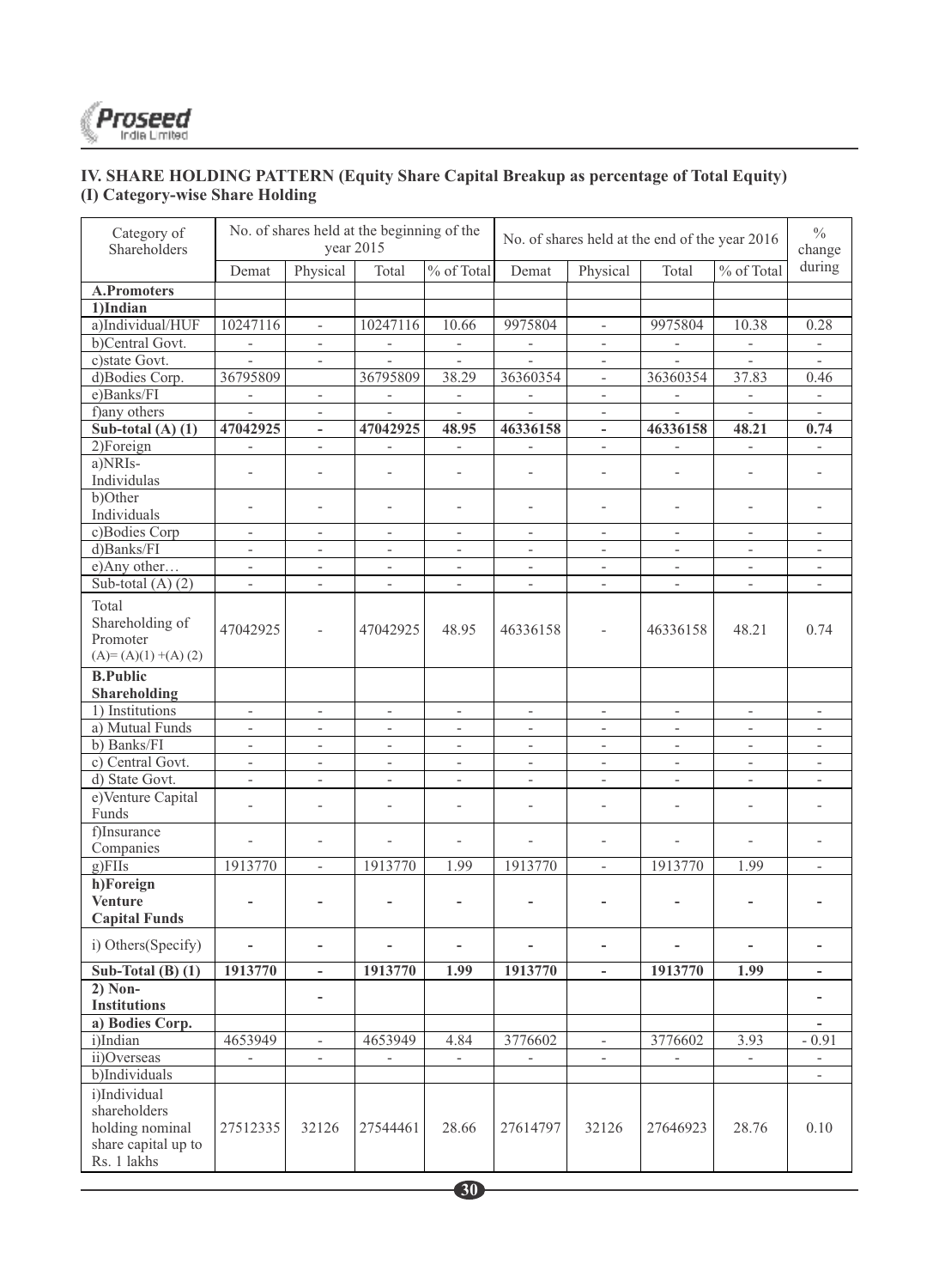#### **ANNUAL REPORT 2015-16**

| ii)Individual<br>shareholders holding<br>nominal share capital<br>in excess of Rs. 1 lakh | 14100536 | ٠     | 14100536 | 14.67 | 15501827 |       | 15501827 | 16.13 | 1.46 |
|-------------------------------------------------------------------------------------------|----------|-------|----------|-------|----------|-------|----------|-------|------|
| c) Others (Specify)                                                                       |          |       |          |       |          |       |          |       |      |
| <b>NRIS</b>                                                                               | 839609   |       | 839609   | 0.88  |          |       |          |       |      |
| <b>Trusts</b><br>Custodians/Cleari<br>ng members                                          | 13186    | ٠     | 13186    | 0.01  | 55517    |       | 55517    | 0.06  | 0.05 |
| $Sub-total(B)(2)$                                                                         | 47119615 | 32126 | 47151741 | 49.06 |          |       |          |       |      |
| <b>Total Public</b><br>Shareholding<br>$(B)=(B)(1)+(B)(2)$                                | 49033385 | 32126 | 49065511 | 51.05 | 4903385  | 32126 | 49065511 | 51.05 |      |
| C. Shares held<br>by Custodian for<br><b>GDRs &amp; ADRs</b>                              |          |       |          |       |          |       |          |       |      |
| <b>Grand Total</b><br>$(A+B+C)$                                                           | 96076310 | 32126 | 96108436 | 100   | 96076310 | 32126 | 96108436 | 100   |      |

# **(ii) Shareholding of Promoters**

| S.No.          | Shareholder's<br>Name                                  | Shareholding at the beginning of the<br>year |                                           |                                                            | Shareholding at the end of the year |                                          |                                                               | $\frac{0}{0}$                                       |
|----------------|--------------------------------------------------------|----------------------------------------------|-------------------------------------------|------------------------------------------------------------|-------------------------------------|------------------------------------------|---------------------------------------------------------------|-----------------------------------------------------|
|                |                                                        | No. of shares                                | % of total<br>shares of<br>the<br>company | %of shares<br>pledged/<br>encumbered<br>to total<br>shares | No.of<br>shares                     | $%$ of total<br>shares of the<br>company | $%$ of shares<br>Pledged/<br>encumbered<br>to total<br>shares | change<br>in share<br>holding<br>during<br>the year |
| 1              | <b>KLING</b><br><b>HOLDINGS</b><br><b>LIMITED</b>      | 36795809                                     | 38.29                                     | $\overline{\phantom{0}}$                                   | 36360354                            | 37.83                                    |                                                               | 0.46                                                |
| 2              | <b>MEENAVALLI</b><br><b>VENKATA</b><br><b>SRINIVAS</b> | 3254586                                      | 3.39                                      |                                                            | 3254586                             | 3.39                                     |                                                               |                                                     |
| 3              | <b>MEENAVALLI</b><br><b>USHA RANI</b>                  | 3226360                                      | 3.36                                      |                                                            | 3226360                             | 3.36                                     |                                                               |                                                     |
| $\overline{4}$ | <b>UMA</b><br><b>KUNAREDDY</b>                         | 2404652                                      | 2.50                                      |                                                            | 2133340                             | 2.22                                     |                                                               | 0.28                                                |
| 6              | <b>KUNAREDDY</b><br><b>SIMI</b>                        | 750000                                       | 0.78                                      |                                                            | 750000                              | 0.78                                     |                                                               |                                                     |
| 7              | <b>NAIMI</b><br><b>KUNAREDDY</b>                       | 456266                                       | 0.47                                      |                                                            | 456266                              | 0.47                                     |                                                               |                                                     |
| 8              | <b>MEENAVALLI</b><br><b>KRISHNA</b><br><b>MOHAN</b>    | 80786                                        | 0.08                                      |                                                            | 80786                               | 0.08                                     |                                                               |                                                     |
| 9              | <b>MVLAXMI</b>                                         | 74466                                        | 0.08                                      |                                                            | 74466                               | 0.08                                     |                                                               |                                                     |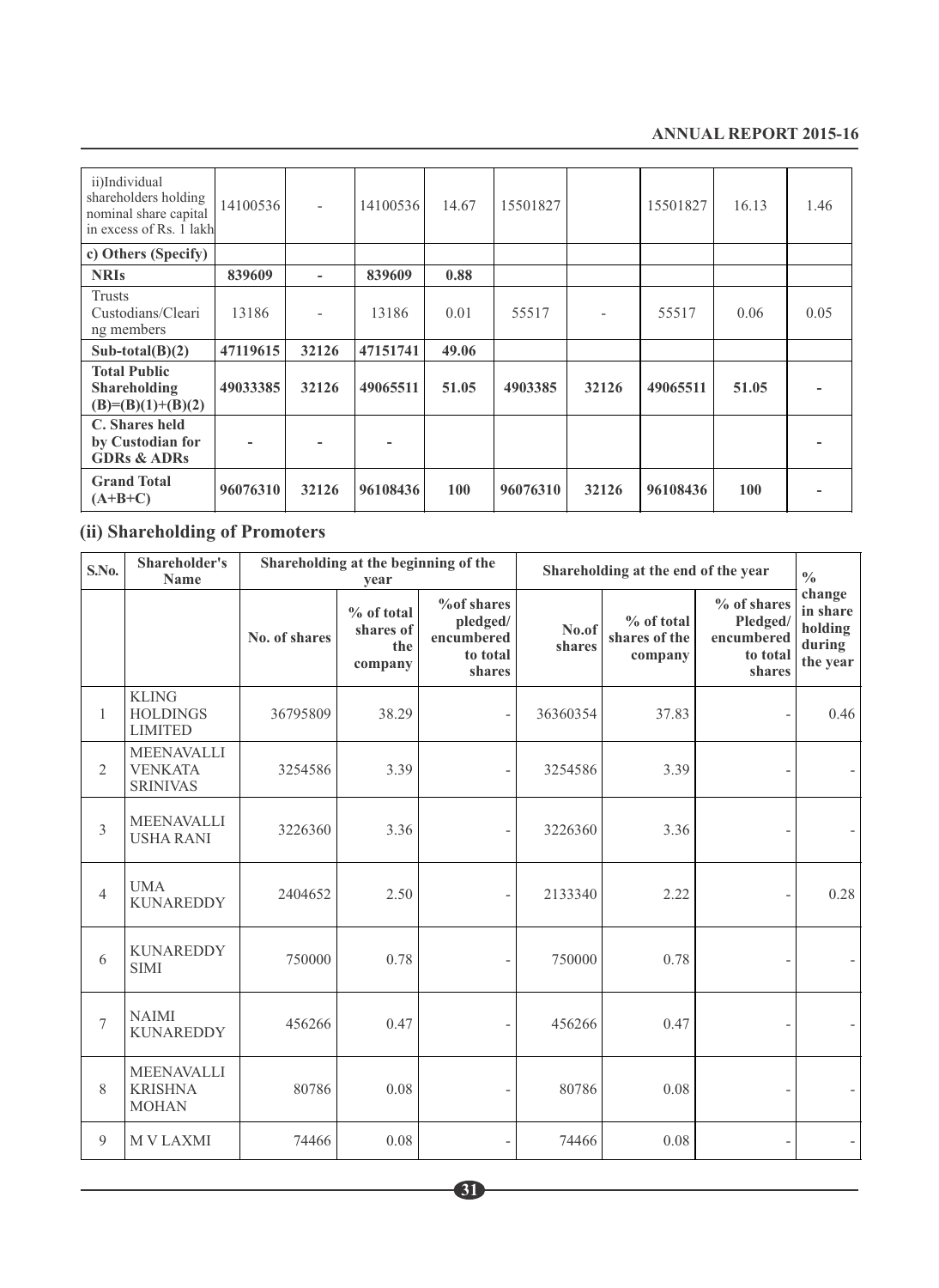

# **(iii) Change in Promoters' Shareholding (please specify, if there is no change)**

| S.No.                    | <b>Particulars</b>               | Shareholding at the<br>beginning of the year | <b>Cumulative Shareholding during the year</b>          |          |                                        |  |  |
|--------------------------|----------------------------------|----------------------------------------------|---------------------------------------------------------|----------|----------------------------------------|--|--|
|                          |                                  | No. of shares                                | % of total<br>shares of the<br>No. of shares<br>company |          | % of total<br>shares of the<br>company |  |  |
|                          | <b>STAMPEDE HOLDINGS LIMITED</b> |                                              |                                                         |          |                                        |  |  |
|                          | At the beginning of the year     | 36789846                                     | 38.28                                                   |          |                                        |  |  |
| 1                        | Purchases on 17-4-2015           | 5963                                         | 0.01                                                    | 36795809 | 38.29                                  |  |  |
| $\overline{c}$           | Sale on 21-08-2015               | 1000000                                      | 1.04                                                    | 35795809 | 37.25                                  |  |  |
| 3                        | Purchases on 30-09-2015          | 845000                                       | 0.88                                                    | 36640809 | 38.12                                  |  |  |
| $\overline{4}$           | Sale on 15-01-2016               | 300000                                       | 0.31                                                    | 36340809 | 37.81                                  |  |  |
| 5                        | Purchases on 31-03-2016          | 19545                                        | 0.02                                                    | 36360354 | 37.83                                  |  |  |
|                          | At the end of the year           |                                              |                                                         | 36360354 | 37.83                                  |  |  |
|                          | <b>UMA KUNA REDDY</b>            |                                              |                                                         |          |                                        |  |  |
|                          | At the beginning of the year     | 2404652                                      | 2.50                                                    |          |                                        |  |  |
| 1                        | Sale on 08-01-2016               | 223951                                       | 0.23                                                    | 2180701  | 2.27                                   |  |  |
| $\overline{c}$           | Sale on 22-01-2016               | 28481                                        | 0.03                                                    | 2152220  | 2.24                                   |  |  |
| 3                        | Sale on 29-01-2016               | 2000                                         | 0.00                                                    | 2150220  | 2.24                                   |  |  |
| $\overline{4}$           | Sale on 12-02-2016               | 15000                                        | 0.02                                                    | 2135220  | 2.22                                   |  |  |
| $\overline{\phantom{1}}$ | Sale on 18-03-2016               | 1880                                         | 0.00                                                    | 2133340  | 2.22                                   |  |  |
|                          | At the end of the year           |                                              |                                                         | 2133340  | 2.22                                   |  |  |

# **(iv) Shareholding Pattern of top ten shareholders (other than Directors, Promoters and Holders of GDRs and ADRs)**

| S.No.                  | For each of the Top 10<br>shareholders                        | Shareholding at the beginning of the<br>vear |                                     |               | Shareholding at the end of the year     |
|------------------------|---------------------------------------------------------------|----------------------------------------------|-------------------------------------|---------------|-----------------------------------------|
|                        |                                                               | No. of shares                                | % of total shares of<br>the company | No. of shares | % of the total shares<br>of the company |
| $\mathbf{1}$           | <b>MARSHAL GLOBAL</b><br><b>CAPITAL FUND LIMITED</b>          | 1913770                                      | 1.99                                | 1913770       | 1.99                                    |
| $\mathcal{D}_{\alpha}$ | <b>KOMMAREDDY</b><br><b>NARASIMHA</b><br><b>KRISHNAMURTHY</b> | 16006                                        | 0.02                                | 1101272       | 1.15                                    |
| 3                      | <b>KRISHNAM RAJU</b><br><b>MANTHENA</b>                       | 1100001                                      | 1.14                                | 1000002       | 1.04                                    |
| 4                      | <b>NIKESH K SHAH</b>                                          | 942459                                       | 0.98                                | 942459        | 0.98                                    |
| $\overline{5}$         | <b>ANDELA SRINIVAS RAO</b>                                    | 916300                                       | 0.95                                | 916300        | 0.95                                    |
| 6                      | <b>MUKESH BROKERAGE</b><br>AND FINANCIAL (I) LTD              | 845000                                       | 0.88                                | 845000        | 0.88                                    |
| 7                      | <b>RAGHAV</b><br><b>TIRUMALASETTY</b>                         | 457053                                       | 0.48                                | 731505        | 0.76                                    |
| 8                      | <b>N RENUKA DEVI</b>                                          | 555000                                       | 0.58                                | 555000        | 0.58                                    |
| 9                      | <b>CHERLO MADHAVI</b>                                         | 663741                                       | 0.69                                | 486655        | 0.51                                    |
| 10                     | <b>NEELIMA KARLAPUDI</b>                                      | 420963                                       | 0.44                                | 420963        | 0.44                                    |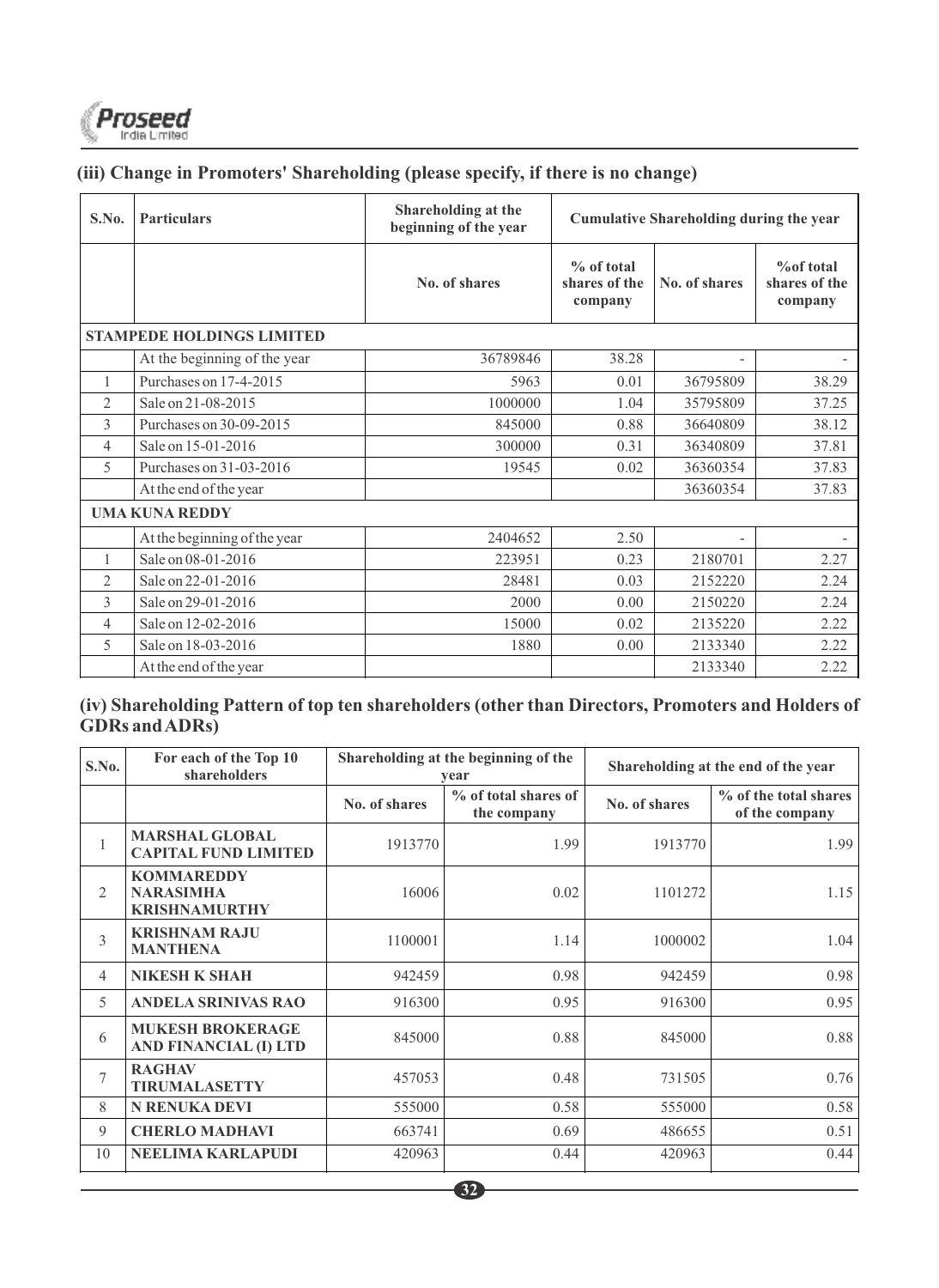

### **(v) Shareholding of Directors and Key Managerial Personnel:**

| S.No. | For each of the Directors<br>and KMP |               | Shareholding at the beginning<br>of the year |                                       | <b>Cumulative Shareholding during the</b><br>vear |
|-------|--------------------------------------|---------------|----------------------------------------------|---------------------------------------|---------------------------------------------------|
|       |                                      | No. of Shares | % of total shares of<br>the company          | % of total shares of<br>No. of shares |                                                   |
|       | D.V.S.Prakash Rao                    |               | 0.00                                         | 42,754                                | 0.04                                              |
|       | P.Parthasarthi                       |               | 0.00                                         |                                       | 0.00                                              |
| 4     | Y.Ramesh                             |               | 0.00                                         |                                       | 0.00                                              |
|       | Monal Kapadia                        |               | 0.00                                         |                                       | 0.00                                              |

#### **V. INDEBTEDNESS**

**Indebtedness of the Company including interest outstanding / accrued but not due for payment**

| <b>Particulars</b>                                                                                                                                 | <b>Secured loans</b><br>excluding deposits | <b>Unsecured Loans</b>  | <b>Deposits</b> | <b>Total</b><br><b>Indebtdness</b>   |
|----------------------------------------------------------------------------------------------------------------------------------------------------|--------------------------------------------|-------------------------|-----------------|--------------------------------------|
| Indebtdness at the beginning of<br>the financial year<br>i) Principal Amount<br>ii) Interest due but not paid<br>iii) Interest accrued but not due | 151,391,766<br>43,914,035                  | 21,966,173              |                 | 173,357,939<br>43,914,035            |
| Total $(i+i i+i i)$                                                                                                                                | 195, 305, 801                              | 21,966,173              |                 | 217, 271, 974                        |
| Change in Indebtedness during<br>the financial year<br>* Additions<br>* Reduction                                                                  | 21,144,971<br>40,419,559                   | 28,859,559<br>9,282,173 |                 | 50,004,530<br>49,701,732             |
| Net Change                                                                                                                                         | (19, 274, 588)                             | 19,577,386              |                 | 302,798                              |
| Indebtdness at the end of the<br>financial year<br>i) Principal Amount<br>ii) Interest due but not paid<br>iii) Interest accrued but not due       | 160,929,826<br>420,619<br>14,680,768       | 41,543,559              |                 | 202,473,385<br>420,619<br>14,680,768 |
| Total $(i+i i+i i j)$                                                                                                                              | 176,031,213                                | 41,543,559              |                 | 217,574,772                          |

#### **VI. REMUNERATION OFDIRECTORS AND KEYMANAGERIALPERSONNEL**

#### **(**` **In Lakhs)**

**A.Remuneration to Managging Director, Whole-time Directors and/orManager:**

| S.No. | <b>Particulars of Remuneration</b>                                                                                                                                                                                                                                             | Name of MD/WTD/Manager  | Total Amount $(\bar{\mathcal{R}})$ |
|-------|--------------------------------------------------------------------------------------------------------------------------------------------------------------------------------------------------------------------------------------------------------------------------------|-------------------------|------------------------------------|
|       | Gross Salary<br>a)Salary as per provisions contained in   1. D.V.S. Prakash Rao<br>section $17(1)$ of the Income Tax Act,<br>1961<br>b) Value of perquisites $u/s$ 17(2) Income<br>Tax Act, 1961<br>c) Profits in lieu of salary under section<br>$17(3)$ Income Tax Act, 1961 | 2. T. Venakateswara Rao | 845,000<br>502,774                 |
|       | <b>Stock Option</b>                                                                                                                                                                                                                                                            | <b>NA</b>               | <b>NA</b>                          |
|       | Sweat Equity                                                                                                                                                                                                                                                                   | NA                      | <b>NA</b>                          |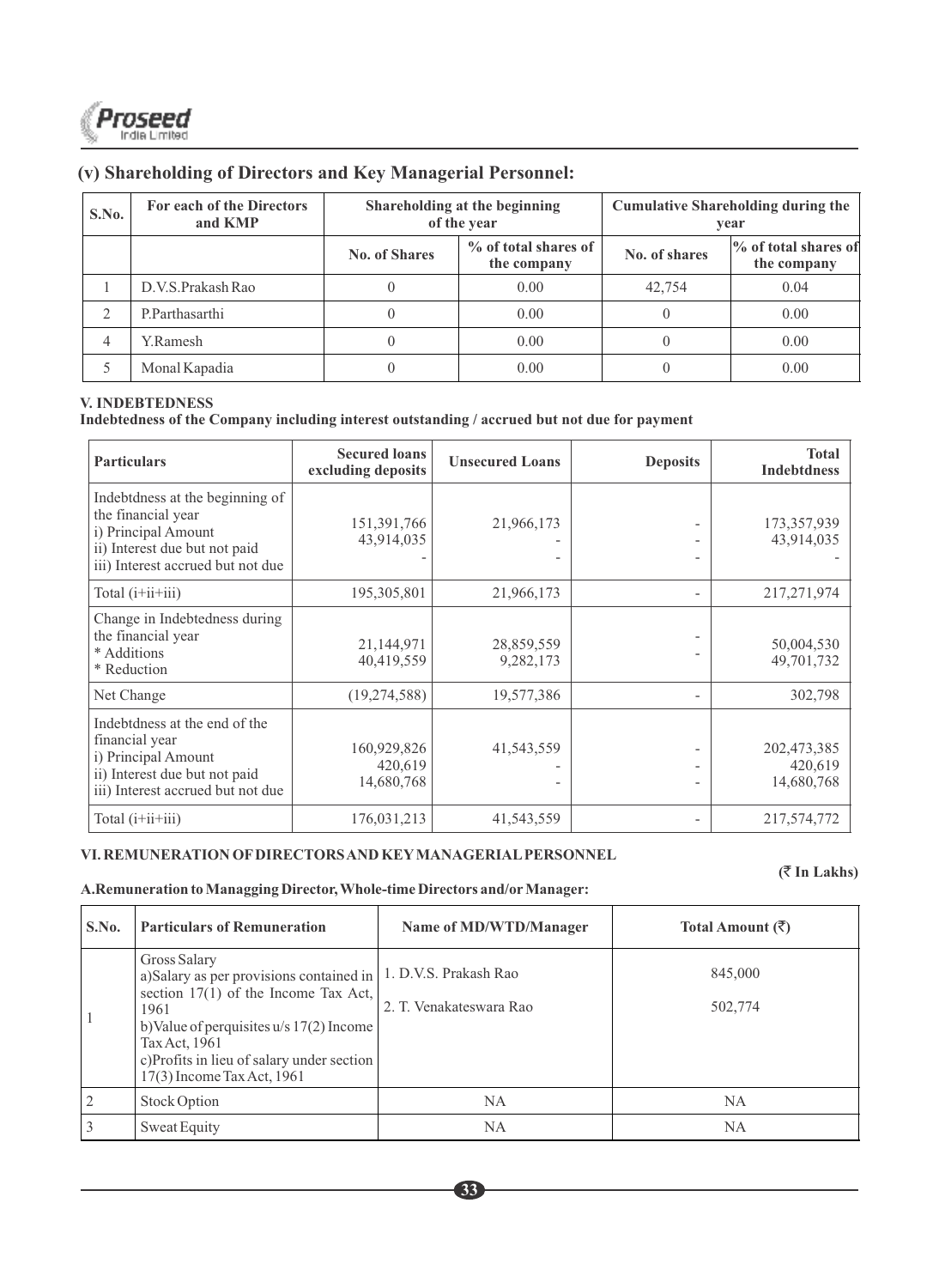#### **ANNUAL REPORT 2015-16**

| 4 | Commission<br>-as % of profit<br>-others, specify | NA       | NA       |
|---|---------------------------------------------------|----------|----------|
|   | Others, Please specify                            | NA       | NA       |
|   | Total(A)                                          |          |          |
|   | Ceiling as per the Act                            | 30 Lakhs | 30 Lakhs |

B. Remuneration to other Directors:

 $($ ₹ In Lakhs)

| S.No.          | <b>Particulars of</b>                                                                   | <b>Name of the Director</b>   | <b>Total Amount</b>           |                        |                        |
|----------------|-----------------------------------------------------------------------------------------|-------------------------------|-------------------------------|------------------------|------------------------|
|                | <b>Remuneration</b>                                                                     |                               | P.Parthasarthi T.Naresh Kumar | <b>Y.Ramesh</b>        | $(\bar{\bar{z}})$      |
| 1              | <b>Independent Directors:</b><br>• Fee for attending board<br>committee meetings        | N <sub>il</sub>               | Nil                           | Nil.                   | Nil                    |
|                | • Commission<br>• Others, Pls specify                                                   | Nil<br>Nil                    | Nil<br>Nil                    | Nil<br>Nil             | Nil<br>N <sub>il</sub> |
|                | TOTAL(1)                                                                                | <b>Nil</b>                    | <b>Nil</b>                    | <b>Nil</b>             | <b>Nil</b>             |
| $\overline{2}$ | Other Non-Executive<br>Directors                                                        | N <sub>il</sub>               | Nil                           | Nil.                   | Nil.                   |
|                | • Fee of attending board<br>committee meetings<br>• Commission<br>• Others, Pls specify | N <sub>il</sub><br><b>Nil</b> | Nil<br>Nil                    | N <sub>il</sub><br>Nil | Nil<br>Nil             |
|                | TOTAL(2)                                                                                | <b>Nil</b>                    | <b>Nil</b>                    | <b>Nil</b>             | <b>Nil</b>             |
|                | $TOTAL = (1+2)$                                                                         | <b>Nil</b>                    | <b>Nil</b>                    | <b>Nil</b>             | <b>Nil</b>             |

# **C) Remuneration To Key Managerial Personnel Other Than MD/Manager/WTD**

| S.No.          | <b>Particulars of Remuneration</b>                                                                                                                                                                                                                 | <b>Name of Key Managerial</b><br><b>Personnel</b> | Total Amount $(\bar{\tau})$ |
|----------------|----------------------------------------------------------------------------------------------------------------------------------------------------------------------------------------------------------------------------------------------------|---------------------------------------------------|-----------------------------|
|                |                                                                                                                                                                                                                                                    | <b>Monal Kapadia</b>                              |                             |
|                | Gross Salary<br>a)Salary as per provisions contained<br>in section $17(1)$ of the Income Tax<br>Act, 1961<br>b)Value of perquisites $u/s$ 17(2)<br>Income Tax Act, 1961<br>c)Profits in lieu of salary under<br>section 17(3) Income Tax Act, 1961 | 300000<br>NA.                                     | 300000<br>NA.               |
| 2              | Sweat Equity                                                                                                                                                                                                                                       | NA.                                               | NA.                         |
| 3              | <b>Stock Option</b>                                                                                                                                                                                                                                | NA.                                               | NA.                         |
| $\overline{4}$ | Commission<br>-as % of profit<br>-others, specify                                                                                                                                                                                                  | NA.                                               | <b>NA</b>                   |
| 5              | Others, Please specify                                                                                                                                                                                                                             | NA.                                               | NA.                         |
|                | Total(A)                                                                                                                                                                                                                                           | 300000                                            | 300000                      |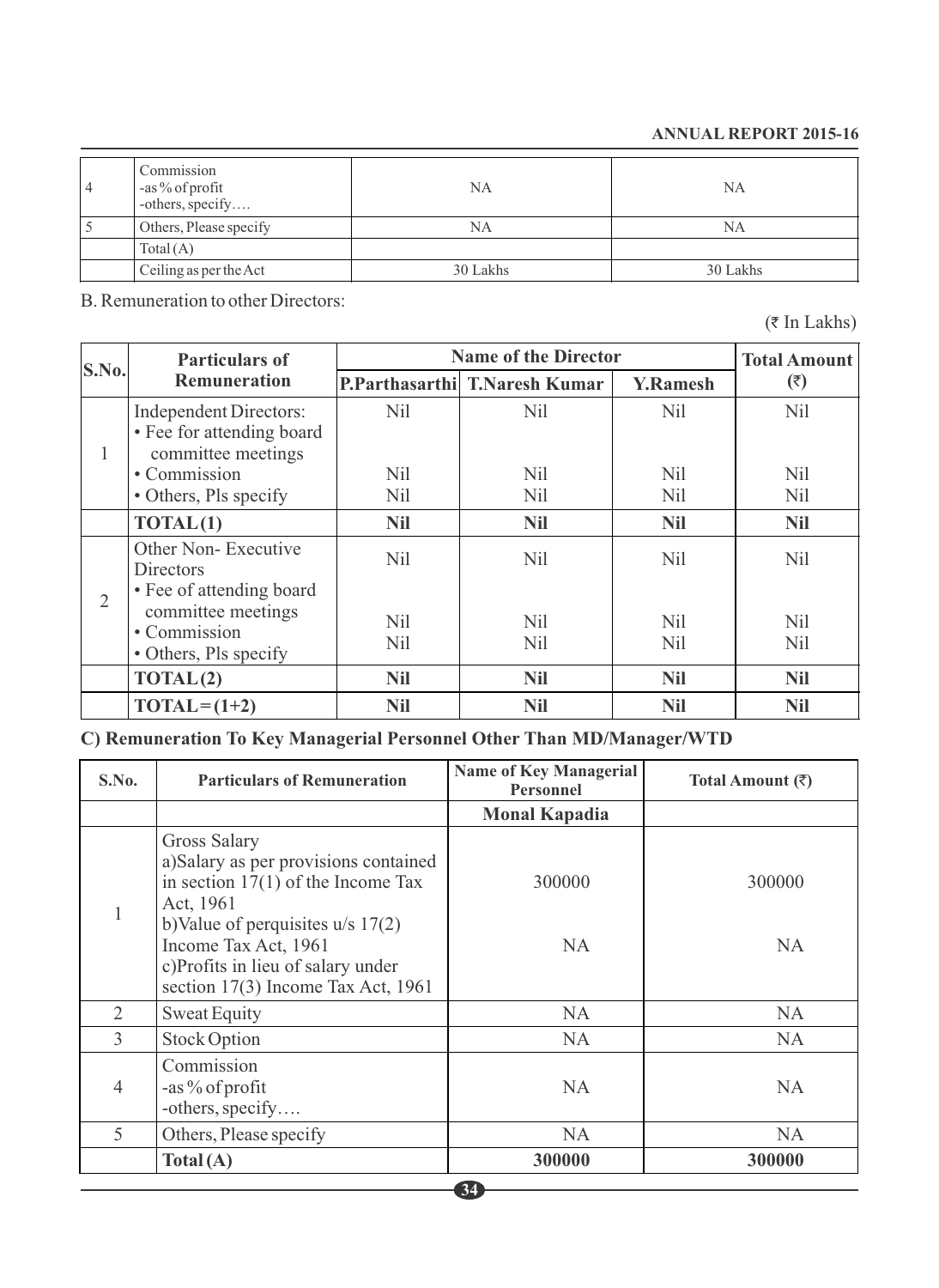

(Rs. In Lakhs)

# **VII. PENALTIES / PUNISHMENT/ COMPOUNDING OFOFFENCES:NIL**

| <b>TYPE</b>                          | <b>Section of</b><br>the<br><b>Companies</b><br>Act | <b>Brief</b><br><b>Description</b> | Details of<br>Penalty/Pun<br>ishment<br>Compoundi<br>ng Fees<br>imposed | <b>Authority</b><br><b>RD/NCLT/</b><br>Court | <b>Appeals</b><br>made if any<br>(give<br>details) |
|--------------------------------------|-----------------------------------------------------|------------------------------------|-------------------------------------------------------------------------|----------------------------------------------|----------------------------------------------------|
| A. Company                           |                                                     |                                    |                                                                         |                                              |                                                    |
| Penalty<br>Punishment<br>Compounding |                                                     |                                    |                                                                         |                                              |                                                    |
|                                      |                                                     |                                    |                                                                         |                                              |                                                    |
| <b>B.</b> Directors                  |                                                     |                                    |                                                                         |                                              |                                                    |
| Penalty<br>Punishment<br>Compounding |                                                     |                                    |                                                                         |                                              |                                                    |
|                                      |                                                     |                                    |                                                                         |                                              |                                                    |
| C. Other Officers<br>in Default      |                                                     |                                    |                                                                         |                                              |                                                    |
| Penalty<br>Punishment<br>Compounding |                                                     |                                    |                                                                         |                                              |                                                    |
|                                      |                                                     |                                    |                                                                         |                                              |                                                    |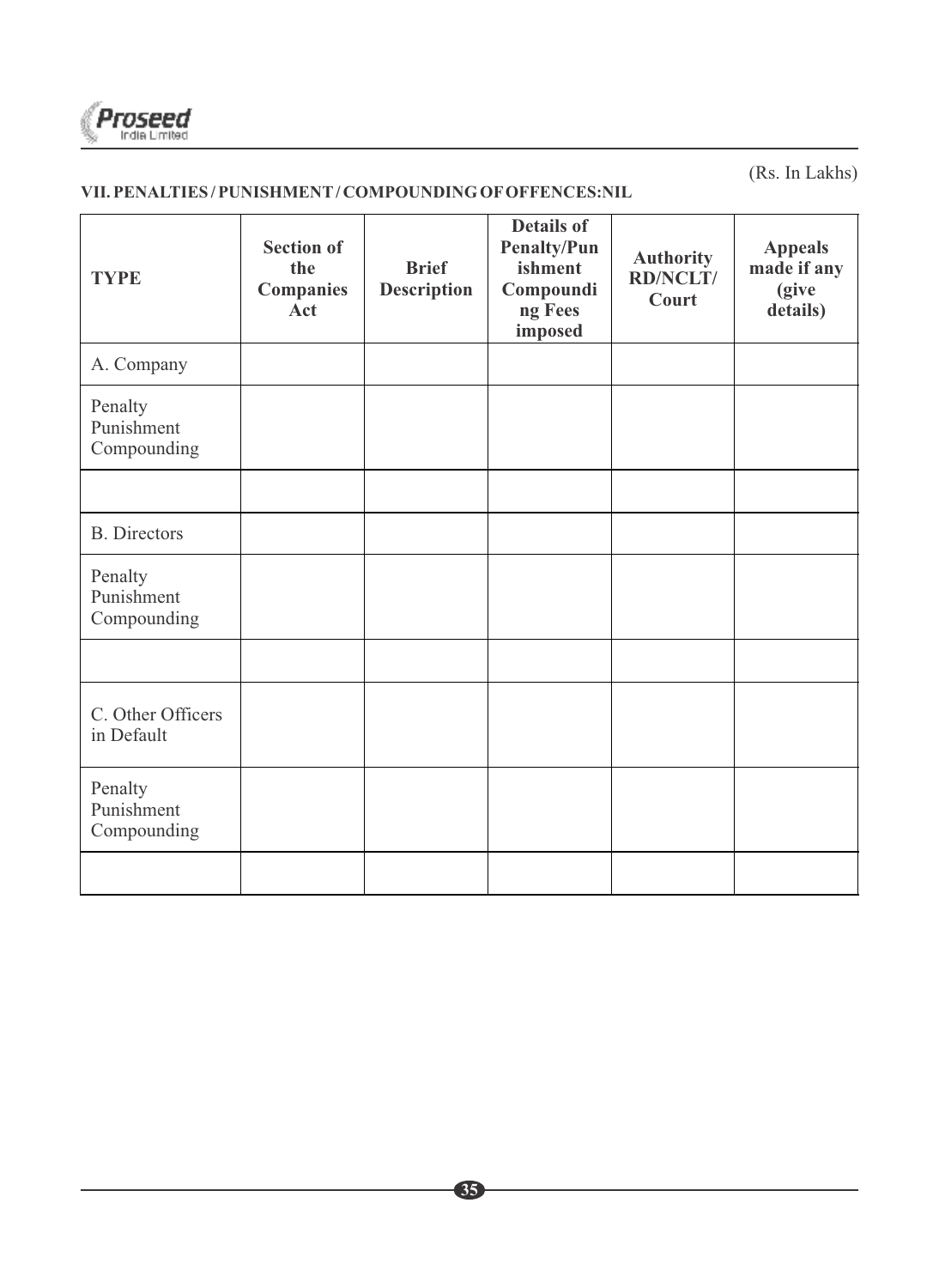#### **REPORT ON CORPORATE GOVERNANCE**

#### **1. COMPANY'S PHILOSOPHY ON CODE OF GOVERNANCE**

The concept of Corporate Governance hinges on total transparency, integrity and accountability of the management team. Your Company has been following the Corporate Governance practices like striking out reasonable balance in the composition of Board of Directors, setting up Audit Committee and other business committees, adequate disclosures and business to be deliberated by the Board etc. Your Company is committed to follow good Corporate Governance practices and improve upon them year after year.

#### **2. BOARD OFDIRECTORS**

The Board of Directors of the Company has an optimum combination of Executive and Non-Executive Directors with not less than Fifty percent of the Board of Directors comprising of Non-Executive Directors. The Company has Executive Chairman and 57% of the Board consisting of Independent and Non-Executive Directors.

| Category                                         | <b>No. of Directors</b> | % of Total Board |
|--------------------------------------------------|-------------------------|------------------|
| Promoter, Executive and Non-Independent Director | NIL                     | $0\%$            |
| Executive Director(s)                            | 02                      | 28.57%           |
| Non-Executive Director                           | $_{01}$                 | 14.28%           |
| Non-Executive and Independent Director           | 04                      | 57.15%           |
| Total                                            |                         | $100\%$          |

#### **a) Composition and Category of Board of Directors**

#### **b) Attendance of each Director at the Board Meetings held during the year 2015-16 and at the Last Annual General Meeting;**

| SI.<br>No.       | Name and Designation of the<br><b>Director</b> | <b>Board Meetings</b><br>held during<br>the year | <b>Board Meetings</b><br><b>Attended during</b><br>the year | <b>Attendance at Last</b><br><b>AGM (Yes/No)</b> |
|------------------|------------------------------------------------|--------------------------------------------------|-------------------------------------------------------------|--------------------------------------------------|
|                  | Mr P Parthasarthi                              |                                                  |                                                             | Yes                                              |
| 2.               | Mr D V S Prakash Rao                           |                                                  |                                                             | <b>Yes</b>                                       |
| $\mathcal{E}$    | Mr. T. Venkateswara Rao                        |                                                  |                                                             | <b>Yes</b>                                       |
| $\overline{4}$ . | Mr Y Ramesh                                    |                                                  |                                                             | <b>Yes</b>                                       |
| 5.               | Dr. Vinod Goud Vemula                          |                                                  | 2                                                           | N <sub>0</sub>                                   |
| 6.               | Mr. Seetharama Rao Atluri                      |                                                  | 2                                                           | N <sub>0</sub>                                   |
|                  | Mrs. P. Naazneen                               |                                                  | 6                                                           | N <sub>0</sub>                                   |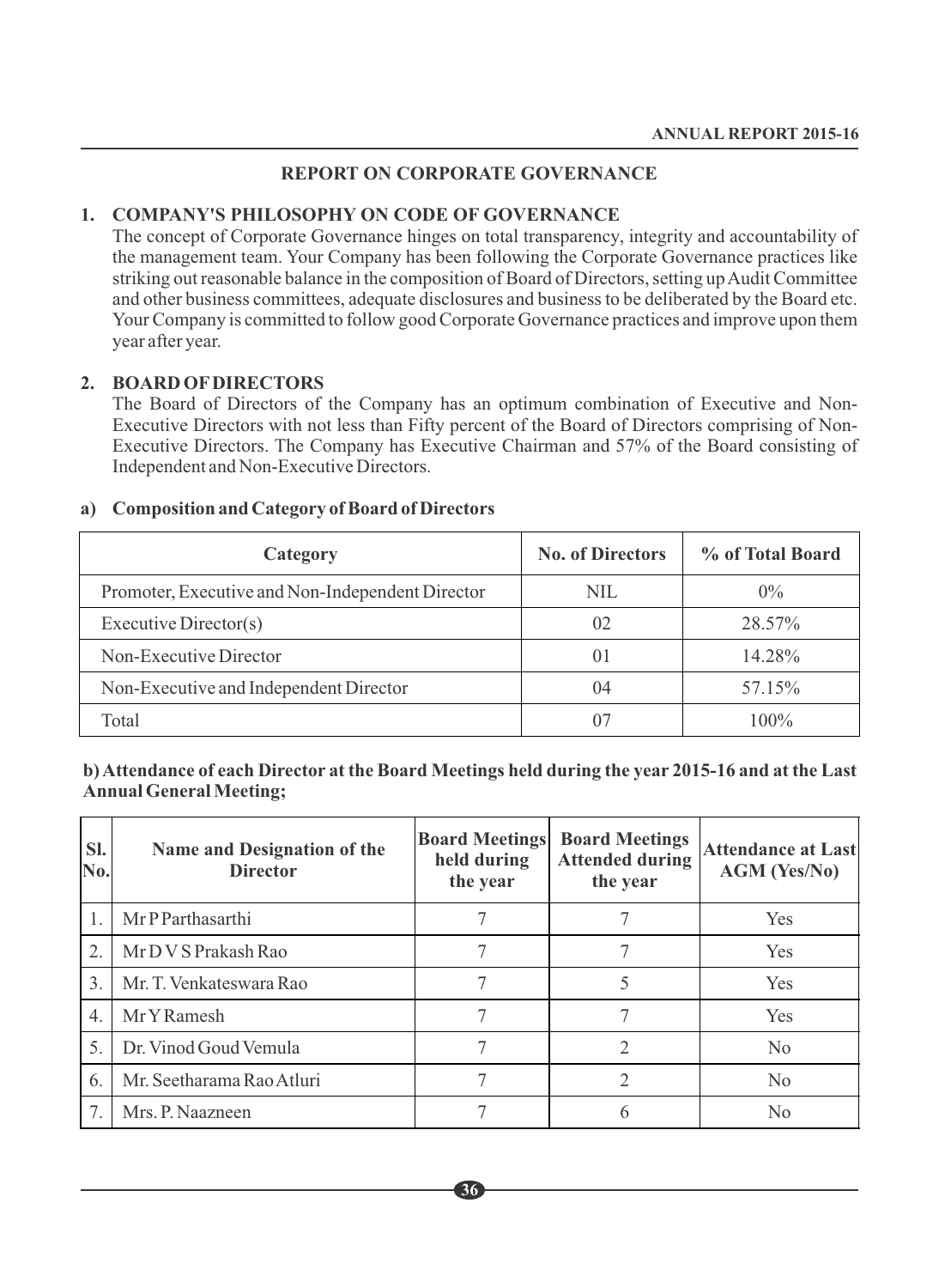

#### **c) Number of other Boards or Board Committees in which Directors are Member or Chairperson.**

| <b>Name of the Director</b> | <b>Board</b> <sup><i>a</i></sup> |                 | <b>Committee</b> |               |  |
|-----------------------------|----------------------------------|-----------------|------------------|---------------|--|
|                             | Chairman                         | <b>Director</b> | Chairman         | <b>Member</b> |  |
| Mr P Parthasarthi           |                                  |                 |                  |               |  |
| Mr D V S Prakash Rao        |                                  |                 | Nil              |               |  |
| Mr. T. Venkateswara Rao     | Ni1                              | Ni1             | Nil              | Nil           |  |
| Mr Y Ramesh                 | Nil                              |                 | Nil              |               |  |
| Dr. Vinod Goud Vemula       | Nil                              |                 | Nil              |               |  |
| Mr. Seetharama Rao Atluri   | Nil                              |                 | Nil              |               |  |
| Mrs. P. Naznin              | Nil                              |                 | Nil              | Nil           |  |

@Directorships in Foreign Companies are excluded

#### **d) Number of Board meetings held, dates on which held**

The Board of Directors met 7 times during the year 2015-16 on April 27, 2016, May 29, 2015, August 13, 2015, September 05, 2016, October 16, 2015, November 13, 2015, and February 11, 2016.

#### **3. AUDIT COMMITTEE**

The Audit Committee was constituted in terms of Section 177 of the Companies Act, 2013 and as per the provisions of Regulation 18 of SEBI Listing Regulations. The Audit Committee consists of Independent Directors and provides assistance to the Board of Directors in fulfilling its overall responsibilities. The Company Secretary of the Company act as Secretary of the Committee

#### **i. Brief description of terms of reference;**

The terms of reference of the Audit Committee are in conformity with the provisions of Clause 49 of the Listing Agreement which inter alia, including the following:

- Overseeing of the Company's financial reporting process and disclosure of its financial information to ensure that the financial statements are correct, sufficient and credible.
- Recommendation for appointment, remuneration and terms of appointment of auditors of the Company
- Reviewing the adequacy of internal audit functions.
- Reviewing the quarterly and annual financial statements before submission to the Board.
- Reviewing the adequacy of internal control and their compliance thereof.
- Reviewing the company's financial and risk management policies.

#### **ii. Composition, name of members and Chairperson**

The composition of Audit Committee and details of meetings attended by its members are given below:

| S.No   Name of Director | Designation in the Audit<br>Committee | Number of Meetings during the<br>financial year 2015-16 |          |
|-------------------------|---------------------------------------|---------------------------------------------------------|----------|
|                         |                                       | Held                                                    | Attended |
| Mr Y Ramesh             | Chairman                              |                                                         |          |
| Dr. Vinod Goud Vemula   | Member                                |                                                         |          |
| Mr. Seetharama Rao      | Member                                |                                                         |          |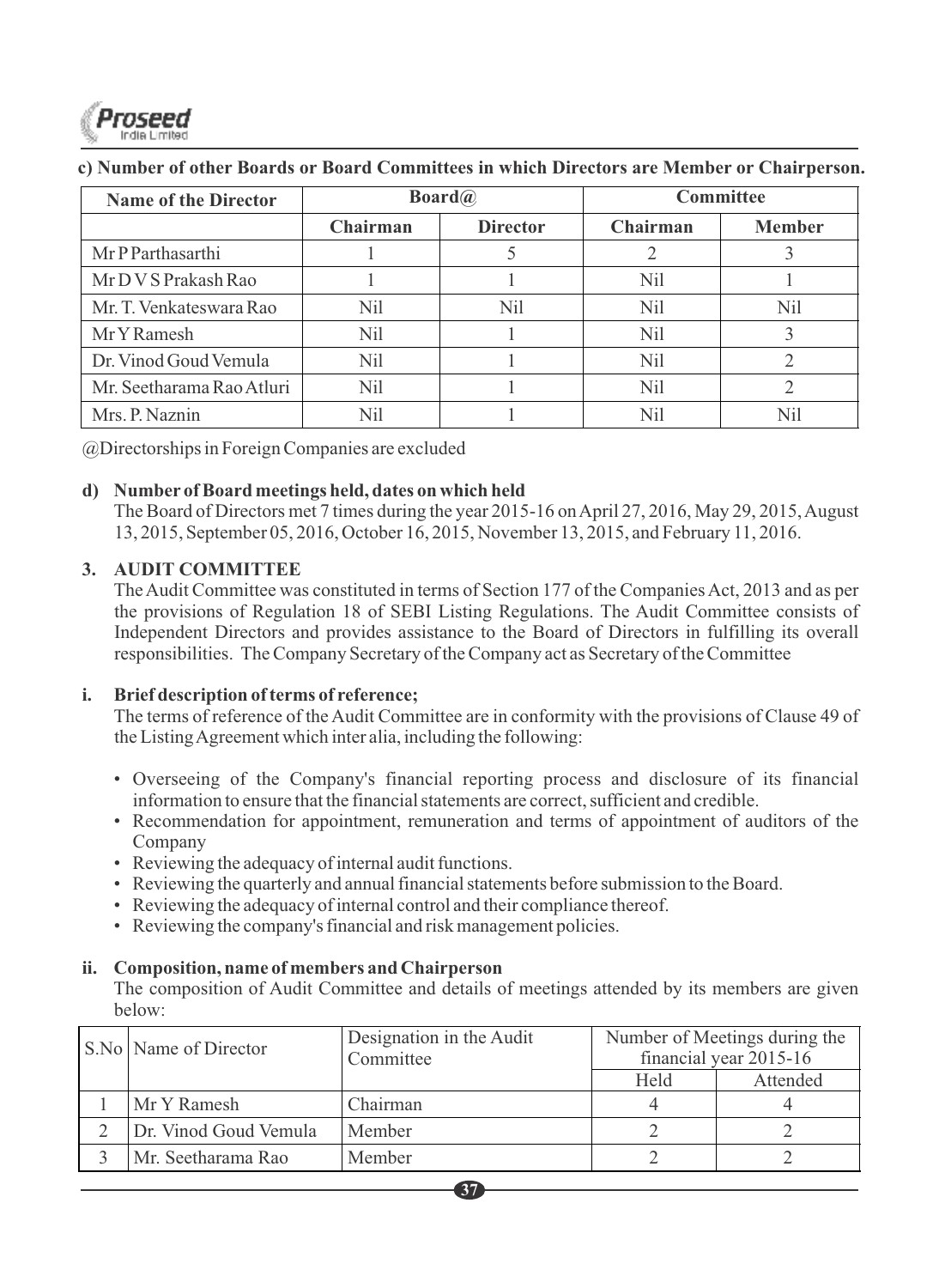#### **iii. Meetings and Attendance during the year**

During the Financial Year 2015-16, the Audit Committee met 4 times on the following dates: 29 May 2015, 13 August 2015, 13 November 2015 and 11 February 2016.

#### **4. COMPENSATION / REMUNERATION COMMITTEE**

The composition of Compensation / Remuneration Committee is as follows:

| $S$ No | <b>Name of Director</b> | <b>Designation in the Committee</b> |
|--------|-------------------------|-------------------------------------|
|        | Mr Y Ramesh             | Chairman                            |
|        | Dr. Vinod Goud Vemula   | Member                              |
|        | Mr. Seetharama Rao      | Member                              |

#### **(a) Brief description of terms of reference**

The terms of reference of the Compensation Committee, *inter-alia* includes determination of compensation package of Executive Directors and Senior Management of the Company and to frame policies and procedures for Employee Stock Option plans approved by the members of the company.

#### **(b) Remuneration policy**

The Company has a credible and transparent policy in determining and accounting for the remuneration of the Executive/ Non executive Directors. Their remuneration is determined in accordance with the experience and nature of responsibilities as well as industry standards. The same is subject to the approval of the Remuneration Committee of the Board of Directors and the members.

#### **5. SHAREHOLDERS / INVESTOR GRIEVANCE COMMITTEE:**

The composition of Shareholders/Investors' Grievance Committee is as follows:

| S No | <b>Name of Director</b> | <b>Designation in the Committee</b> |
|------|-------------------------|-------------------------------------|
|      | Mr D V S Prakash Rao    | Chairman                            |
|      | Mr. Seetharama Rao A    | Member                              |
|      | Mr Y Ramesh             | Member                              |

The Investors' Grievance Committee focuses on shareholders' grievances and strengthening of investor relations. The functions of the committee include the redressal of shareholders/investor complaints/grievances pertaining to transfers/transmissions of shares, dividend, and dematerialization of shares, replacement of lost/stolen/mutilated share certificates and other related issues. There are no complaints pending as on the date of this report.

The details of investor's complaints received and resolved during the financial year 2014-15 is as under.

| No. of Investor's Complaints<br>2015-16 | No. of Investor's Complaints<br>received during the financial year resolved during the financial year<br>2015-16 | Investor Complaints pending at<br>the end of financial year<br>2015-16 |
|-----------------------------------------|------------------------------------------------------------------------------------------------------------------|------------------------------------------------------------------------|
|                                         |                                                                                                                  | Nil                                                                    |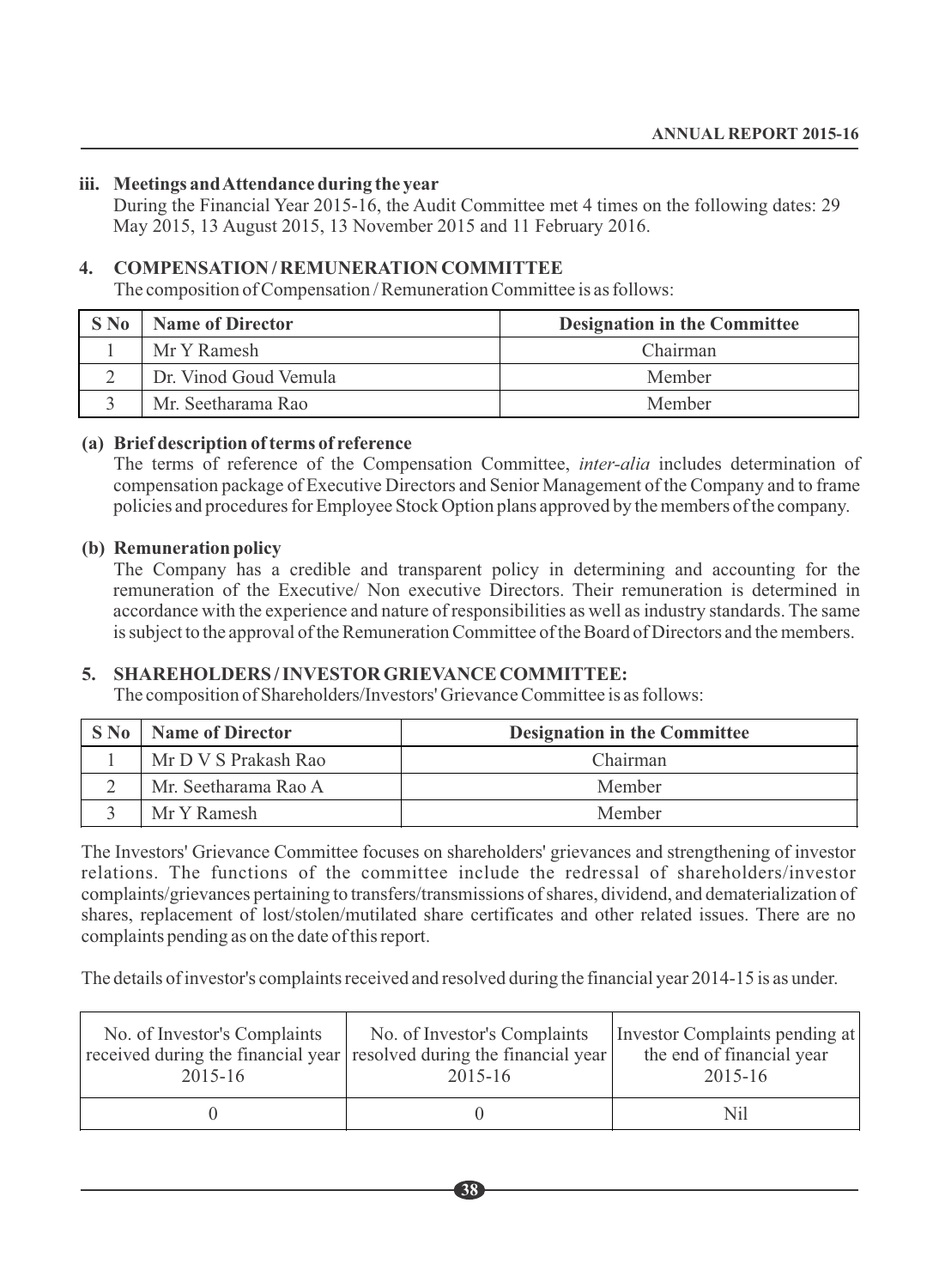

#### **6. GENERAL BODY MEETING Details Date, Time and Venue of the Last Three Annual General Meetings of the Company**

| <b>Financial year</b><br>ended | Date       | Venue                                                                                | <b>Time</b> |
|--------------------------------|------------|--------------------------------------------------------------------------------------|-------------|
| March 31, 2015                 | 30.09.2015 | Kalinga Cultural Trust, Plot No.1269, Road No.12,<br>Banjara Hills, Hyderabad-500034 | 04.30 P.M   |
| March 31, 2014                 | 30.09.2014 | Kalinga Cultural Trust, Plot No.1269, Road No.12,<br>Banjara Hills, Hyderabad-500034 | 03.00 P.M   |
| March 31, 2013                 | 30.09.2013 | Kalinga Cultural Trust, Plot No.1269, Road No.12,<br>Banjara Hills, Hyderabad-500034 | 10.30 A.M   |

No special resolution has been passed by the Company in the last year through postal ballot.

#### **7. DISCLOSURES**

- i. The summary of the materially significant relating party transactions is given in the Notes to the Accounts appearing in this Annual Report. However, none of the related party transactions have potential conflict with the interests of the Company at large, as all the transactions were entered into on an arms-length basis.
- ii. The Company has complied with all the requirements of the Listing Agreement of the Stock exchanges as well as regulations and guidelines of SEBI. No penalties have been levied or strictures have been passed by SEBI, Stock Exchanges or any other Statutory Authority on matters relating to capital markets, in the last three years. There were no non-compliances by the company, penalties, strictures imposed on the company by Stock Exchanges or SEBI or any statutory authority, on any matter related to Capital Market during the last three financial years.
- iii. The Company has complied with the requirements relating to Corporate Governance as mandated by Listing Agreements with the Stock Exchanges and also with the non–mandatory requirements as Remuneration Committee, Disclosures, Communication and General Information to the shareholders.

#### **8. MEANS OFCOMMUNICATION**

The main source of information to the shareholders is the annual report of the Company, which includes, inter alia, Directors' Report and the Report of Board of Directors on Corporate Governance, Management Discussion and Analysis Report and the audited financial results together with the auditor's report. Pursuant to Clause 51 of the Listing Agreement, all data related to quarterly financial results, shareholding pattern etc., are hosted on the Electronic Data Information Filing and Retrieval (EDIFAR) website maintained by SEBI in association with the National Informatics Centre, within the time frame prescribed in this regard. The quarterly / audited results are also published for the information of the shareholders in "The Financial Express" (English Language) and "Andhra Prabha" (Telugu Language) daily newspapers, intimation to Stock Exchanges as required under the Listing Agreements and through press releases.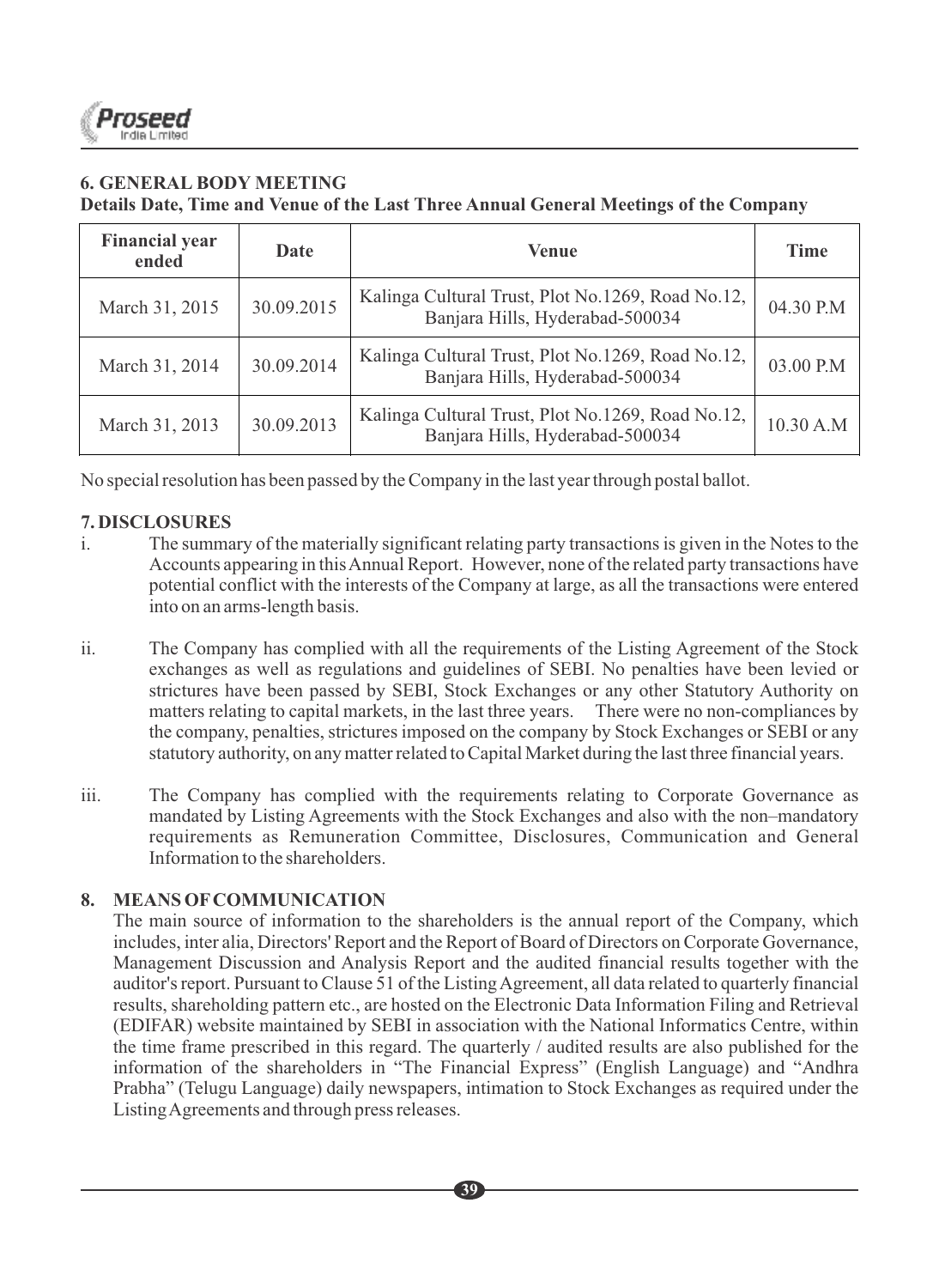#### **9. MANAGEMENTDISCUSSION AND ANALYSIS REPORT**

As required by sub-clause V of Clause 49 of the Listing Agreement, Management Discussion and Analysis Report is annexed to the Directors' Report.

# **10. GENERALSHAREHOLDERS INFORMATION:**

| i. Annual General Meeting     |                |                                                                      |
|-------------------------------|----------------|----------------------------------------------------------------------|
| Date                          |                | September $30^{\text{th}}$ , 2016                                    |
| Time                          |                | 3.30 P.M.                                                            |
| Venue                         |                | Kalinga Cultural Trust, Banjara Hills, Hyderabad                     |
| ii. Financial Year            |                | 1st April to 31st March, 2016                                        |
| iii. Date of Book Closure     |                | $24^{\text{th}}$ September, 2016 to 30 <sup>th</sup> September, 2016 |
|                               |                | (Both days inclusive)                                                |
| iv. Listing on Stock Exchange | $\ddot{\cdot}$ | 1. National Stock Exchange                                           |
|                               |                | 2. Bombay Stock Exchange (Indo Next)                                 |
| v. Stock Symbol & Code        |                | GREENFIRE (NSE) & 590057 (BSE)                                       |
| vi. Market price data         |                | High / Low during the each month in the financial                    |
|                               |                | year 2015-16 and performance in comparison to                        |
|                               |                | broad based indices, NSE's Nifty and BSE's                           |
|                               |                | Sensex etc                                                           |

| Month & Year     |            |      | <b>BSE</b> |                             |      | <b>NSE</b> |          |              |  |
|------------------|------------|------|------------|-----------------------------|------|------------|----------|--------------|--|
|                  | Stock (Rs) |      |            | <b>SENSEX</b><br>Stock (Rs) |      |            |          | <b>NIFTY</b> |  |
|                  | High       | Low  | High       | Low                         | High | Low        | High     | Low          |  |
| April 2015       | 0.54       | 0.43 | 29,094.61  | 26,897.54                   | 0.60 | 0.40       | 8,841.65 | 8,144.75     |  |
| May 2015         | 0.70       | 0.54 |            | 28,071.16 26,423.99         | 0.75 | 0.50       | 8,489.55 | 7,997.15     |  |
| June 2015        | 0.86       | 0.65 | 27,968.75  | 26,307.07                   | 0.90 | 0.55       | 8,467.15 | 7,940.30     |  |
| <b>July 2015</b> | 2.39       | 0.89 | 28,578.33  | 27416.39                    | 2.10 | 0.95       | 8,654.75 | 8,315.40     |  |
| August 2015      | 4.22       | 2.44 |            | 28,417.59 25,298.42         | 3.60 | 2.20       | 8,621.55 | 7,667.25     |  |
| September 2015   | 3.29       | 1.86 | 26,471.82  | 24,833.54                   | 2.95 | 1.85       | 8,055.00 | 7,539.50     |  |
| October 2015     | 3.45       | 2.36 |            | 27,618.14   26,168.71       | 3.15 | 2.40       | 8,336.30 | 7,930.65     |  |
| November 2015    | 2.90       | 1.88 |            | 26,824.30   25,451.42       | 2.85 | 1.85       | 8,116.10 | 7,714.15     |  |
| December 2015    | 2.85       | 2.20 | 26,256.42  | 24,867.73                   | 2.85 | 2.20       | 7,979.30 | 7,551.05     |  |
| January 2016     | 3.00       | 1.96 | 26,197.27  | 23,839.76                   | 3.05 | 1.75       | 7,937.55 | 7,241.50     |  |
| February 2016    | 2.54       | 1.30 | 25,002.32  | 22,494.61                   | 2.25 | 1.35       | 7,600.45 | 6,825.80     |  |
| March 2016       | 1.99       | 1.38 | 25,479.62  | 23, 133. 18                 | 1.90 | 1.30       | 7,777.60 | 7,035.10     |  |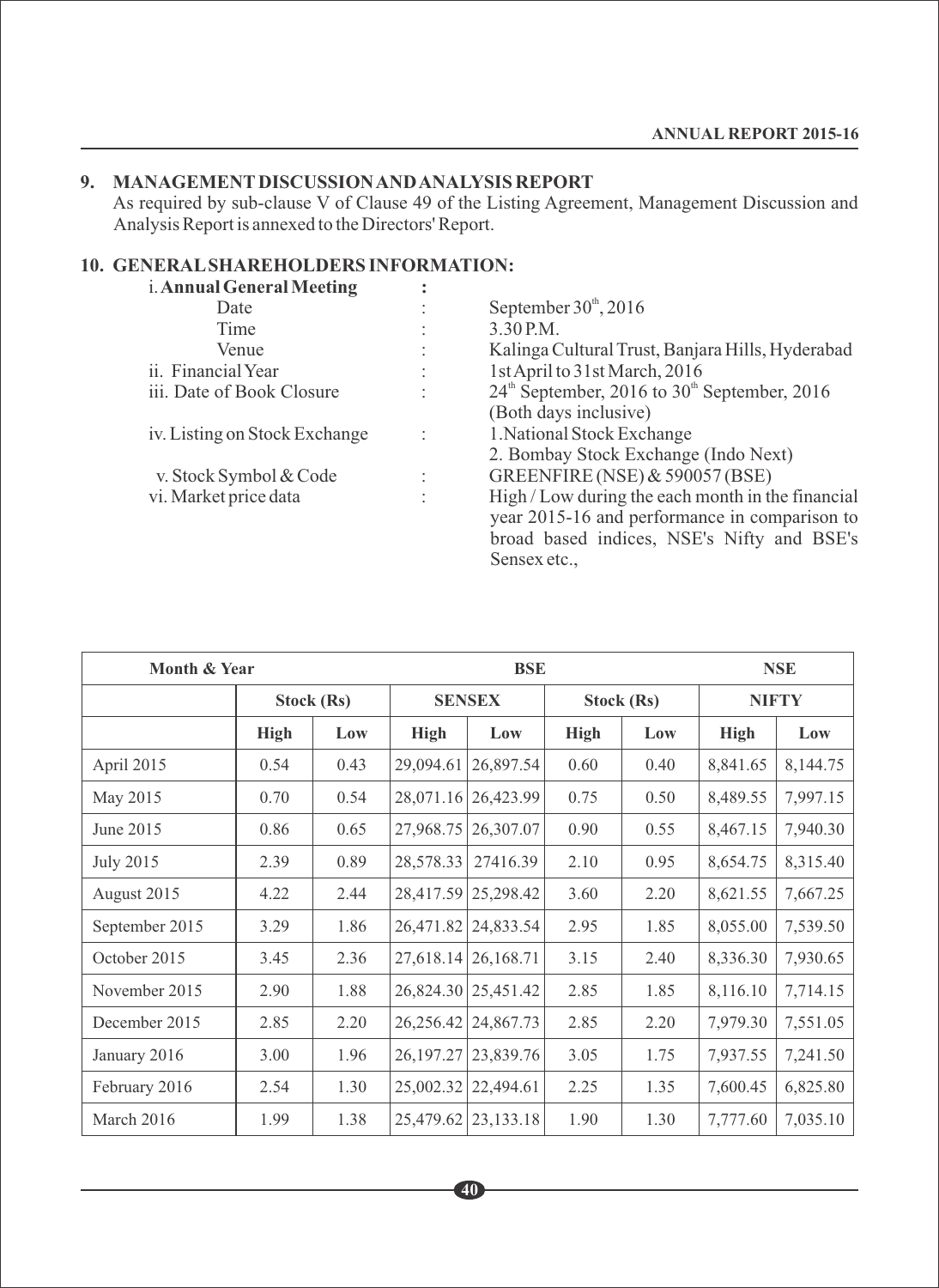

iv. **Registrar and TransferAgent**: **CIL Securities Limited** 214, Raghava Ratna Towers, Chirag Ali Lane, Hyderabad-500001 **Phone:** +91 040-23203155 **Email ID:** rta@cilsecurities.com

#### **vii. Share TransferSystem**:

Share transfers are registered and returned within a period of fifteen days from the date of receipt, if the documents are in order in all respects.

| Category       | Number of<br><b>Members</b> | $(\%)$ of Total<br><b>Members</b> | <b>Number of Equity</b><br><b>Shares</b> | $(\%)$ of Total<br><b>Shareholding</b> |
|----------------|-----------------------------|-----------------------------------|------------------------------------------|----------------------------------------|
| $0 - 500$      | 12011                       | 65.79                             | 2227756                                  | 2.32                                   |
| 501-1000       | 2409                        | 13.19                             | 2095434                                  | 2.18                                   |
| 1001-2000      | 1457                        | 7.98                              | 2353018                                  | 2.45                                   |
| 2001-3000      | 590                         | 3.23                              | 1544466                                  | 1.61                                   |
| 3001-4000      | 308                         | 1.69                              | 1129724                                  | 1.18                                   |
| 4001-5000      | 355                         | 1.94                              | 1721023                                  | 1.79                                   |
| 5001-10000     | 507                         | 2.78                              | 3961600                                  | 4.12                                   |
| $10001$ -above | 620                         | 3.40                              | 81075415                                 | 84.36                                  |
| Total          | 18257                       | 100.00                            | 96108436                                 | 100.00                                 |

#### **viii. Distribution of shareholding**:

#### **ix. Dematerialization of shares and Liquidity:**

As on  $31<sup>st</sup>$  March 2016, 99.97% of the paid up equity capital of the Company has been dematerialized and the trading of Equity shares in the Stock Exchanges is under compulsory dematerialization.

#### **ISIN: INE217G01027**

**x. Address for correspondence: Company Secretary Proseed India Limited** (Formerly Green Fire Agri Commodities Limited) Flat No. 302, Lotus Block, Block-B, Sandy Springs, Manikonda, Ranga Reddy Dist., Telangana, Hyderabad - 500 089. Tel: +91-40-23548353 Fax:+91-40-23548537 URL: www.proseedindia.in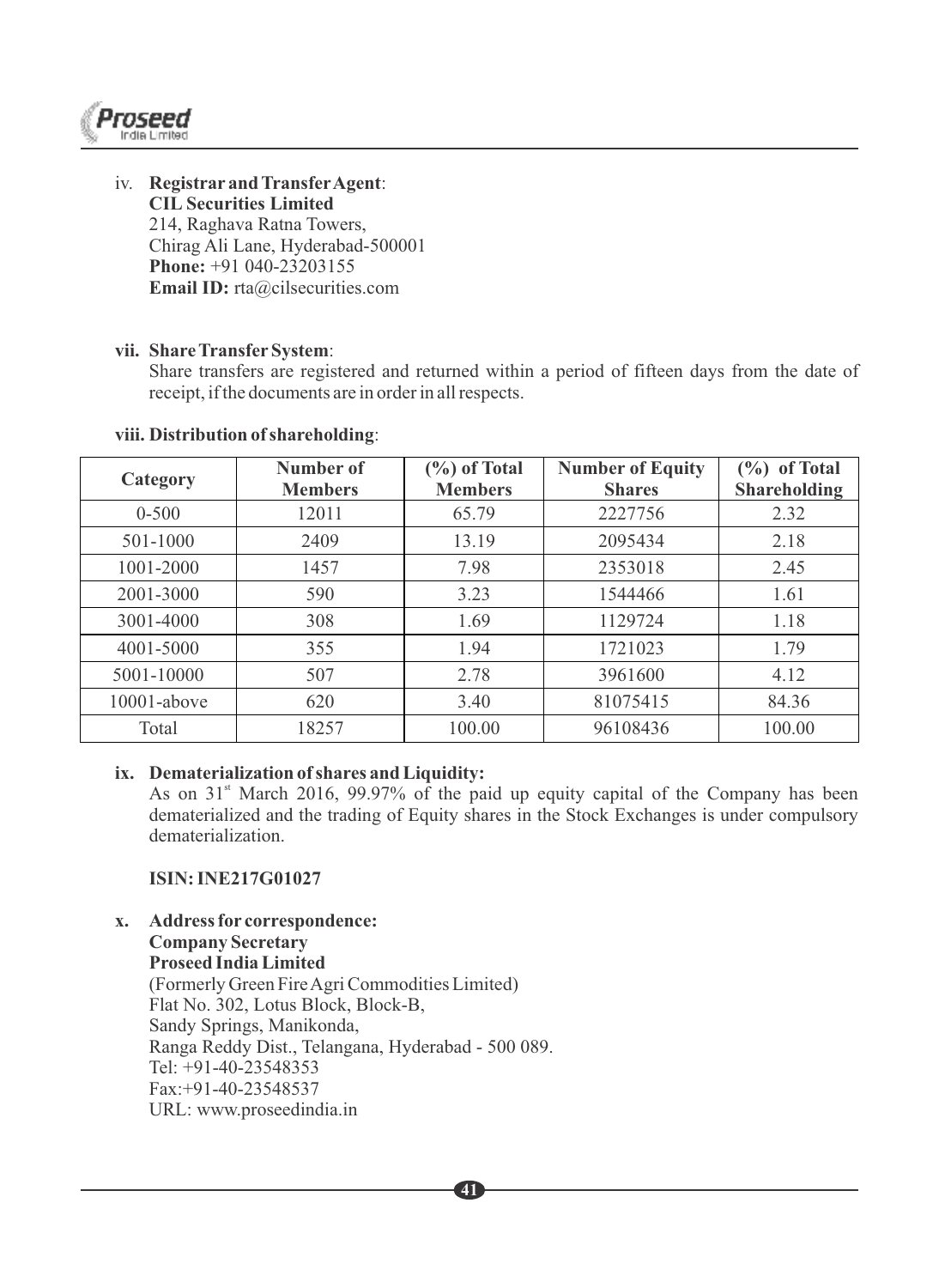#### **CERTIFICATE ON CORPORATE GOVERNANCE (As required by clause 49 of the listing Agreement entered into with Stock Exchange)**

#### **To The Members of Proseed India Limited**

We have examined the compliance of conditions of Corporate Governance by Proseed India Limited (formerly Green Fire Agri Commodities Limited) , for the year ended March 31, 2016, as stipulated in Clause 49 of the Listing Agreement of the said Company with stock exchanges.

The compliance of conditions of Corporate Governance is the responsibility of the management. Our examination was limited to procedures and implementation thereof, adopted by the Company for ensuring the compliance of the conditions of Corporate Governance. It is neither an audit nor an expression of opinion on the financial statements of the Company.

In our opinion and to the best of our information and according to the explanations given to us, we certify that the Company has complied with the conditions of Corporate Governance as stipulated in the above mentioned Listing Agreement.

We state that in respect of Investor Grievances no such Grievances are pending for a period exceeding one month against the Company as per the record maintained by the Shareholders/Investors Grievance Committee.

We further state that such compliance is neither an assurance as to the future viability of the Company nor the efficiency or effectiveness with which the management has conducted the affairs of the Company.

Place: Hyderabad

For KOTA SRINIVAS & ASSOCIATES Date : 2nd September, 2016 Company Secretaries

> CS. K. Srinivas CP No. 14300 ACS No. 34206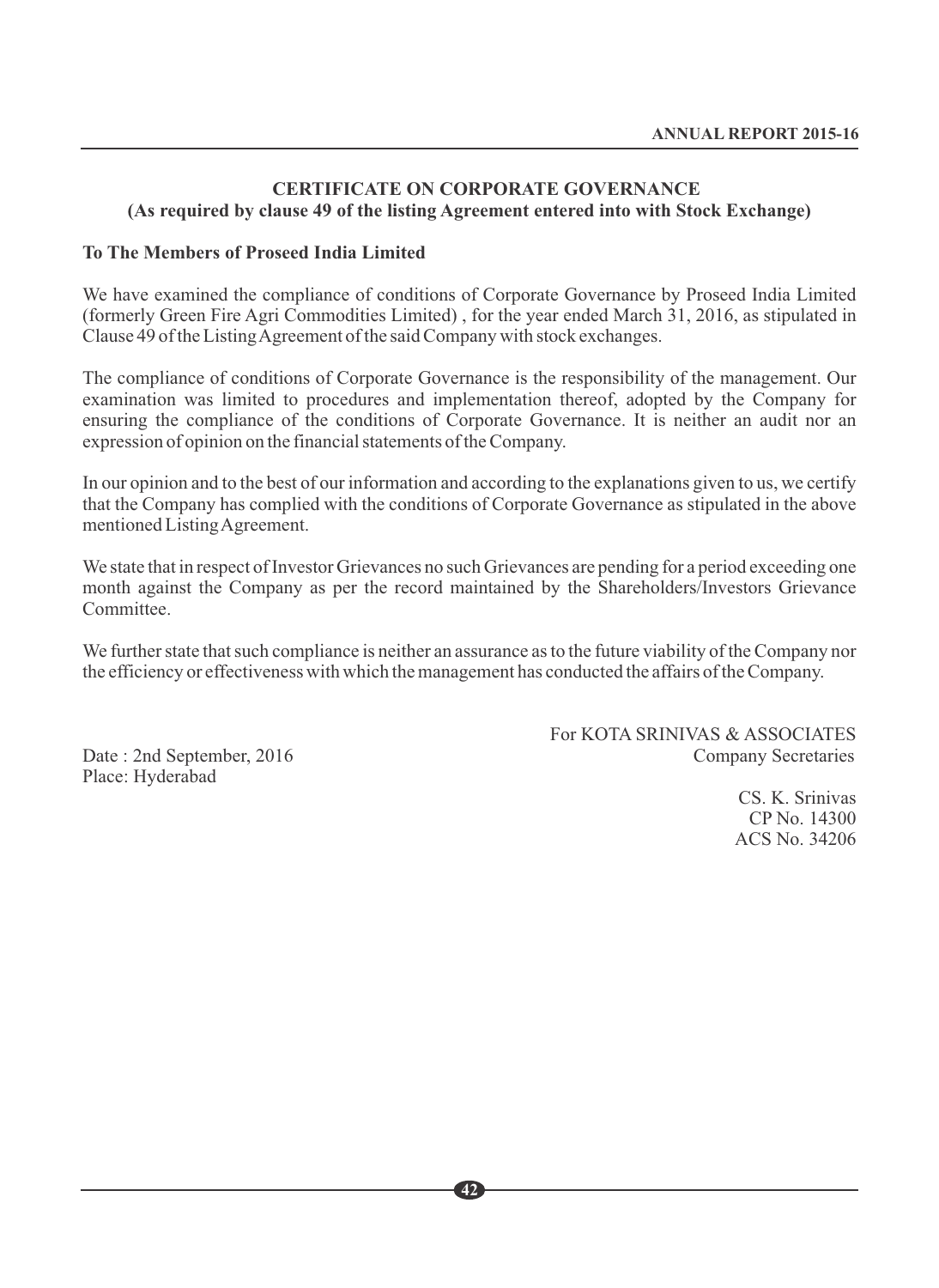

#### **MANAGEMENT DISCUSSION AND ANALYSIS REPORT**

#### **Current Agriculture Scenario**

India's economic security continues to be predicated upon the agriculture sector, and the situation is not likely to change in the foreseeable future. Even now, agriculture supports 58% of the population, as against about 75% at the time of independence. In the same period, the contribution of agriculture and allied sector to the Gross Domestic Product (GDP) has fallen from 61 to 19%. As of today, India supports 16.8% of world's population on 4.2% of world's water resources and 2.3% of global land. And per caput availability of resources is about 4 to 6 times less as compared to world average. This will decrease further due to increasing demographic pressure and consequent diversion of the land for non-agricultural uses.

Around 51% of India's geographical area is already under cultivation as compared to 11% of the world average. The present cropping intensity of 136% has registered an increase of only 25% since independence. Further, rained dry lands constitute 65% of the total net sown area. There is also an unprecedented degradation of land (107 million ha) and groundwater resource, and also fall in the rate of growth of total factor productivity. This deceleration needs to be arrested and agricultural productivity has to be doubled to meet growing demands of the population by 2050. Efficiency-mediated improvement in productivity is the most viable option to raise production.

#### **Economic Scenario**

The Indian economy estimated to report a growth of 7.6% in FY2016, which was higher than the previous year's. The country faced weak monsoons resulted in reduction in farm production and decreased the purchasing power of rural economy and consumption. The reforms and government decisions and actions like Make in India across India and Globally resulted in inflow of investments in Indian manufacturing sectors started recently and would like continue in future.

#### **An Outlook**

The country recorded impressive achievements in agriculture during three decades since the onset of green revolution in late sixties. This enabled the country to overcome widespread hunger and starvation; achieve self-sufficiency in food; reduce poverty and bring economic transformation in millions of rural families. The situation, however, started turning adverse for the sector around mid-nineties, with slowdown in growth rate of output, which then resulted in stagnation or even decline in farmer's income leading to agrarian distress, which is spreading and turning more and more serious.

Natural resource base of agriculture, which provides for sustainable production, is shrinking and degrading, and is adversely affecting production capacity of the ecosystem. However, demand for agriculture is rising rapidly with increase in population and per caput income and growing demand from industry sector. There is, thus, an urgent need to identify severity of problem confronting agriculture sector to restore its vitality and put it back on higher growth trajectory. The problems, however, are surmountable, particularly when new tools of science and technology have started offering tremendous opportunities for application in agriculture.

#### **OPPORTUNITIES, THREATS & CONCERNS**

Over the last few years in spite of a general economic slowdown, the agricultural sector continues to be an important pillar for the Indian economy.

The ever growing population of India creates new markets for agricultural produce while the improving affluence of Indian population has started preferring better quality agricultural products. The advent of organized retail and distribution network are helping the agricultural community get better value for their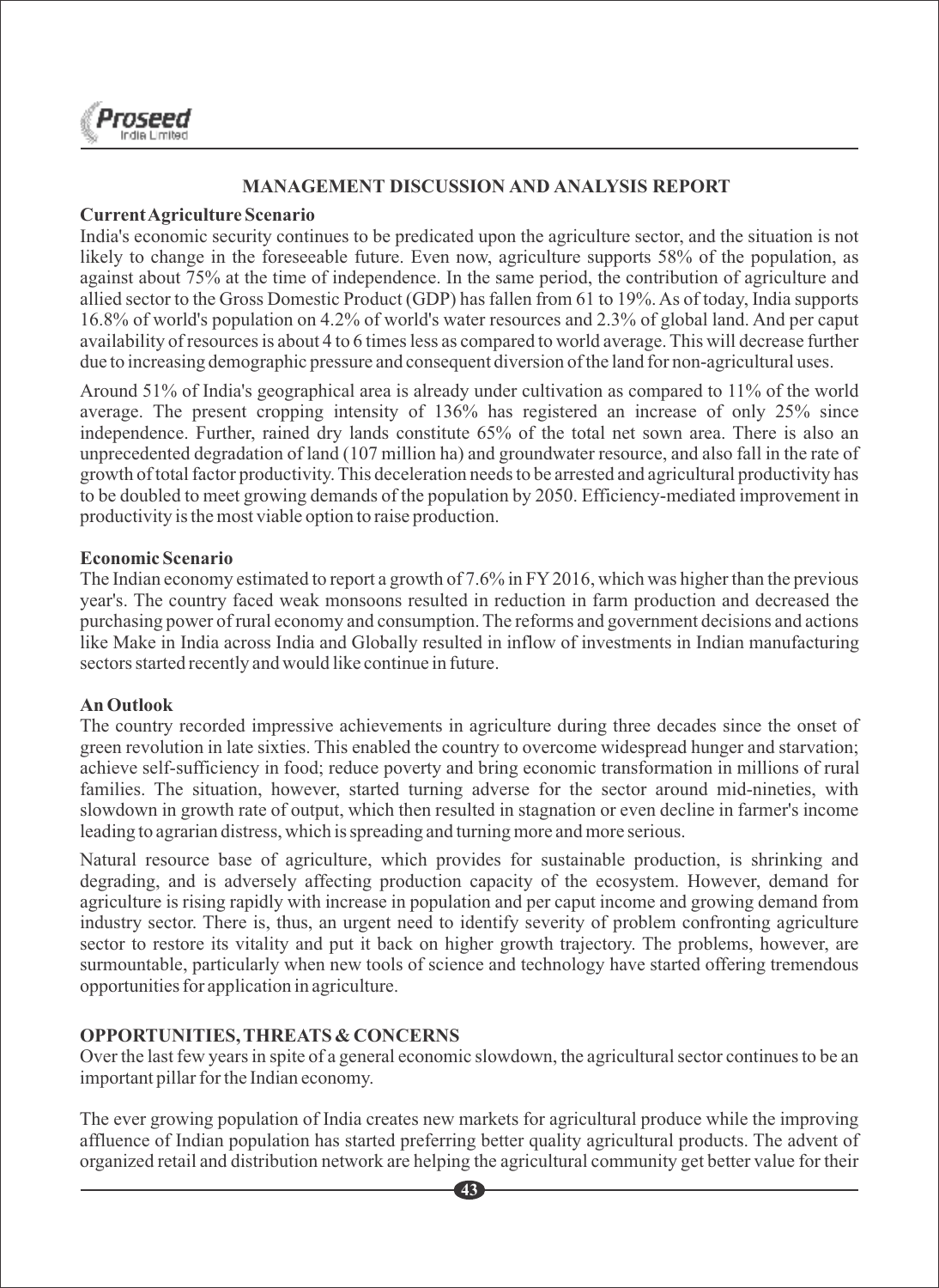quality products. The government's focus on the food processing industry and opportunities for agricultural exports has been opening up new markets for these products. Increasing Minimum Support Price (MSP) has been aiding farmers earn better returns. In spite of some of these positive cues, the agricultural sector has a whole set of complex challenges. The sector continues to be significantly dependent on the monsoons, as majority of the area is rain-fed and is dependent on timely and adequate rain fall. The effects of global warming and unseasonal rains have a negative impact on the crops and the farmers' ability to take risks. Changing food consumption patterns as well as volatility in agricultural price has an important impact on the sowing patterns of the crops across various states of India.

Harvesting and post harvesting practices need significant improvement to avoid huge losses. The pressure on land usage for alternate purposes of real estate and industry are shrinking the availability of cultivable land in the country. While these are challenging tasks, the opportunities in the agricultural sector are still underexploited. There are immense opportunities for improving all-round technologies in the entire supply chain right from the field to plate. High quality seeds with improved productivity as well as pest resistance capabilities continue to offer good potential. In fact seeds with the ability to perform under various biotic stresses are the need of the hour to improve the health of the agricultural sector in India. Mechanisation and improved farming techniques including crop protection technologies would help this sector grow. The government's increasing allocation of budget for the agricultural sector augurs well for the industry. There are new growth opportunities for Indian seed companies to explore newer markets in the Africa's and Asia's that have agro-climatic conditions akin to India. The growing Indian population and increasing per capita income will need doubling of our food production over the next decade. Hence the industry is at an interesting cross road, which has its own set of challenges but also great opportunities ahead.

#### **Road Ahead**

The agriculture sector in India is expected to generate better momentum in the next few years due to increased investments in agricultural infrastructure such as irrigation facilities, warehousing and cold storage. Factors such as reduced transaction costs and time, improved port gate management and better fiscal incentives would contribute to the sector's growth. Furthermore, the growing use of genetically modified crops will likely improve the yield for Indian farmers.

According to the National Institution for Transforming India Aayog (NITI Aayog), India's agriculture sector is expected to grow 6 per cent in FY 2016-17 in case of normal monsoon during the June-September period. The 12th Five-Year Plan estimates the foodgrains storage capacity to expand to 35 MT. Also, a 4 per cent growth would help restructure the agriculture sector in India in the next few years.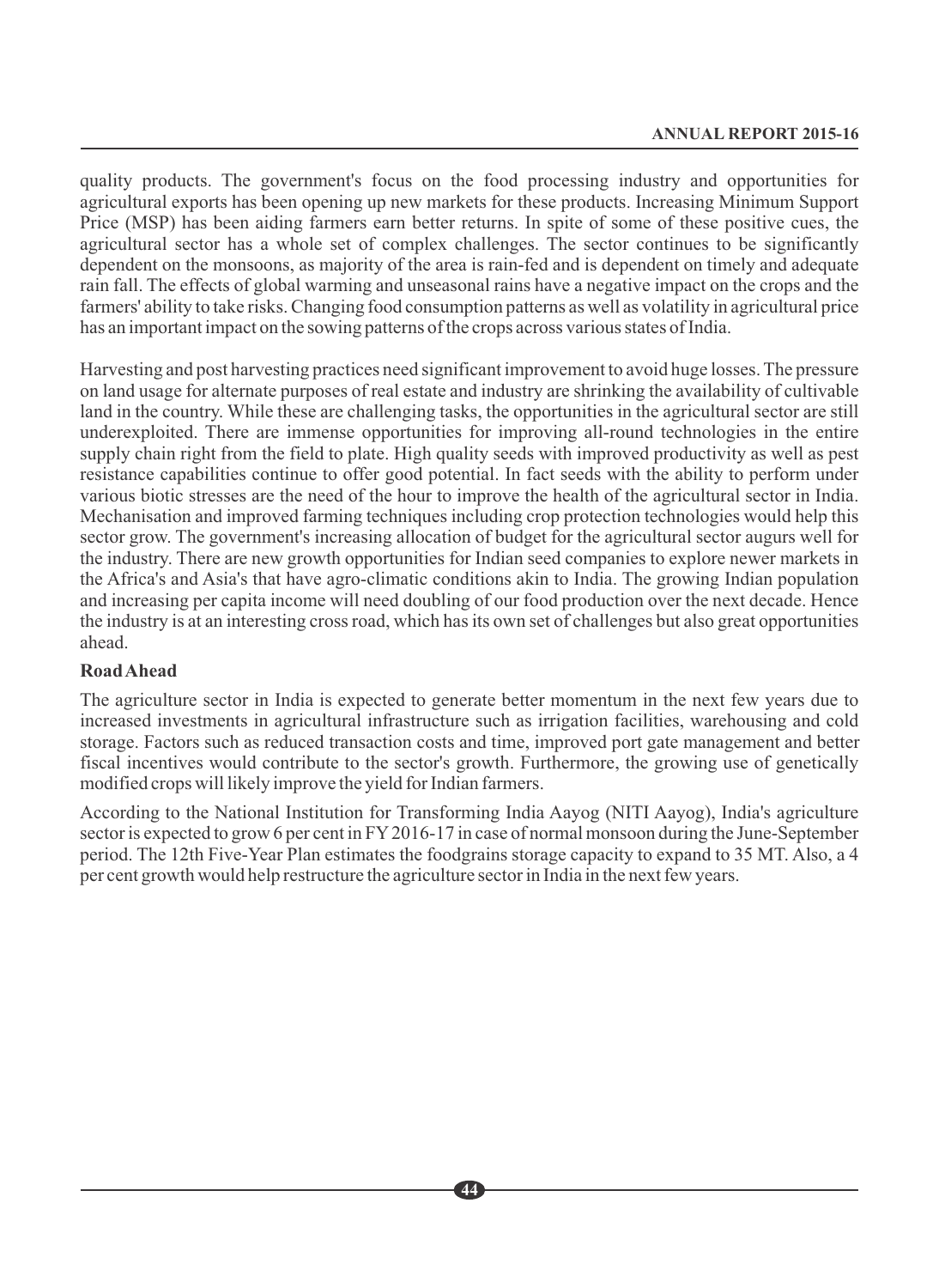

# **Financial Highlights: (**` *lakhs)*

| <b>Particulars</b>                                                                                          | <b>Years ended</b><br>2016 | <b>Years ended</b><br>2015 |
|-------------------------------------------------------------------------------------------------------------|----------------------------|----------------------------|
| <b>Revenue:</b>                                                                                             |                            |                            |
| Revenue from Operations                                                                                     | 66.20                      | 90.05                      |
| Other income                                                                                                | 1.30                       | 7.03                       |
| <b>Total Revenue</b>                                                                                        | 67.50                      | 97.08                      |
| <b>EXPENDITURE:</b>                                                                                         |                            |                            |
| Purchase of stock in trade                                                                                  | 61.49                      | 83.06                      |
| Employee benefits expense                                                                                   | 30.94                      | 23.25                      |
| Finance costs                                                                                               | 204.10                     | 316.85                     |
| Depreciation expense                                                                                        | 0.88                       | 0.79                       |
| Other expenses                                                                                              | 28.67                      | 13.22                      |
| <b>Total</b>                                                                                                | 326.08                     | 437.17                     |
| Profit/(Loss) Before Extraordinary items and Tax                                                            | (258.58)                   | (340.09)                   |
| Extraordinary items                                                                                         | 261.58                     |                            |
| Profit/(Loss) After Extraordinary items                                                                     | (520.16)                   | (340.09)                   |
| Less: Tax Expense                                                                                           |                            |                            |
| Profit/(Loss) After Tax                                                                                     | (520.16)                   | (340.09)                   |
| Earnings per share<br>-Basic/Diluted<br>Earnings / (Loss) per share (Extraordinary Items)<br>-Basic/Diluted | (0.54)<br>(0.27)           | (0.35)<br>(0.35)           |
|                                                                                                             |                            |                            |

# **Income from operations**

The revenues decreased to  $\bar{e}$  66.20 lakhs in FY'16 from  $\bar{e}$  90.05 lakhs in FY'15.

# **Gross Profit/Loss**

During the FY'16 the company recorded loss of  $\bar{\tau}$  258.58 lakhs against Loss of  $\bar{\tau}$  340.09 lakhs in FY'15

# **Net Profit/Loss**

In FY'16 net loss of  $\bar{\tau}$  520.16 lakhs were recorded against net loss of  $\bar{\tau}$  340.09 lakhs in FY'15.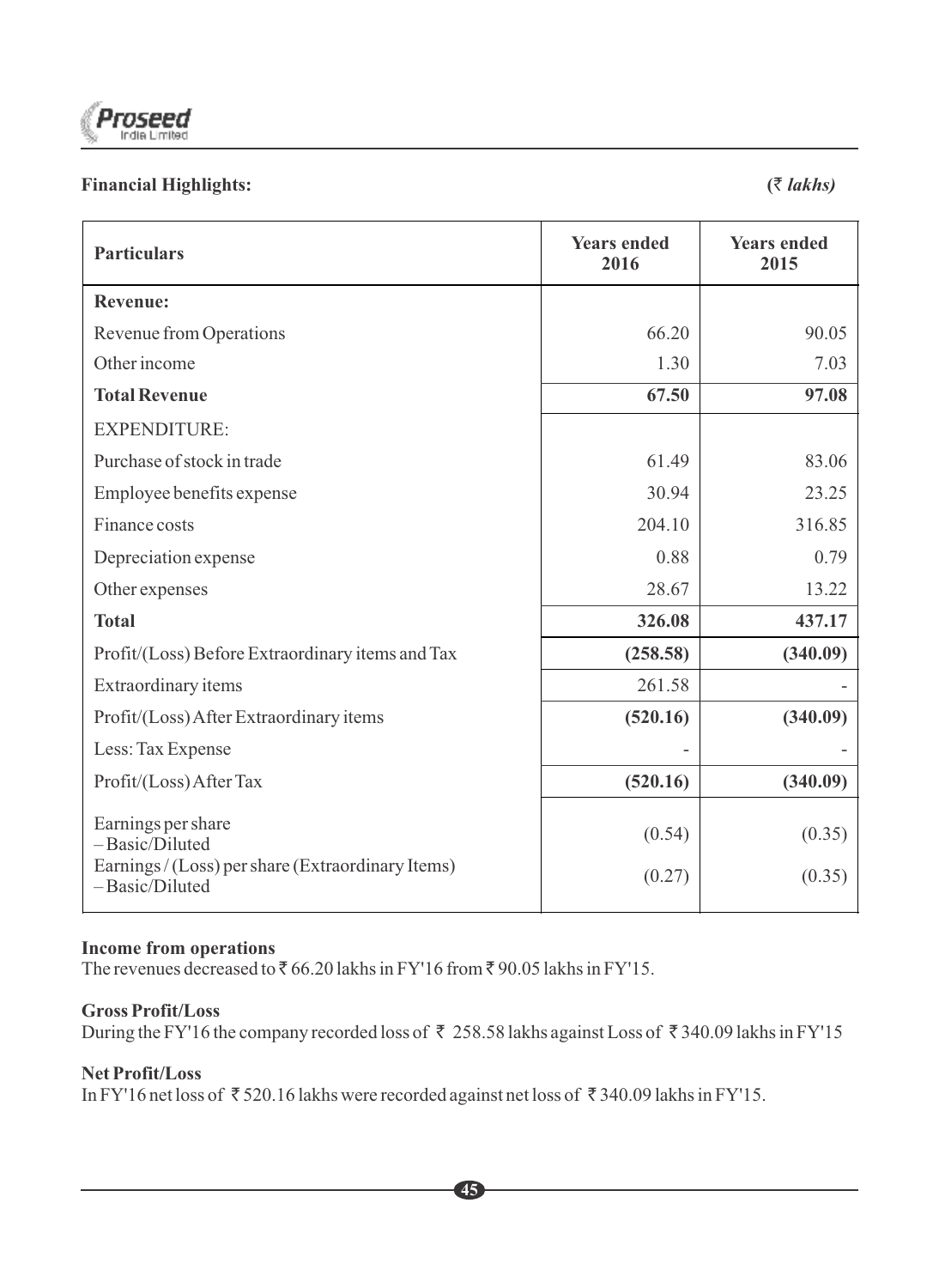#### **Risk Management**

Risk is attached to everything including business. The factors affecting the risk differ from business to business. The Company however, foresees various risks from competitors, unorganized sectors operating in the Industry, fluctuations in foreign exchanges rates, commodities rates, interest rate, commercial risk, change in Government policies and regulations and decision of the Management about the business which may effect overall profitability of the Company. However the Company has framed the policies so as to have minimum effect and to overcome the risks of the Business.

#### **Internal Control systems and their adequacy**

The Company has adequate internal control systems supplemented by internal audits by professional firms commensurate with its size and nature of business to ensure to safeguard and protect the interests and assets of the Company.

#### **Cautionary Note**

Statements in the Management Discussion and Analysis outlining the Company's estimates, perceptions and expectations may be forward looking statements within the meaning of applicable laws and regulations. The actual results may differ materially from those expressed herein above due to certain factors which may be beyond the control of the Company.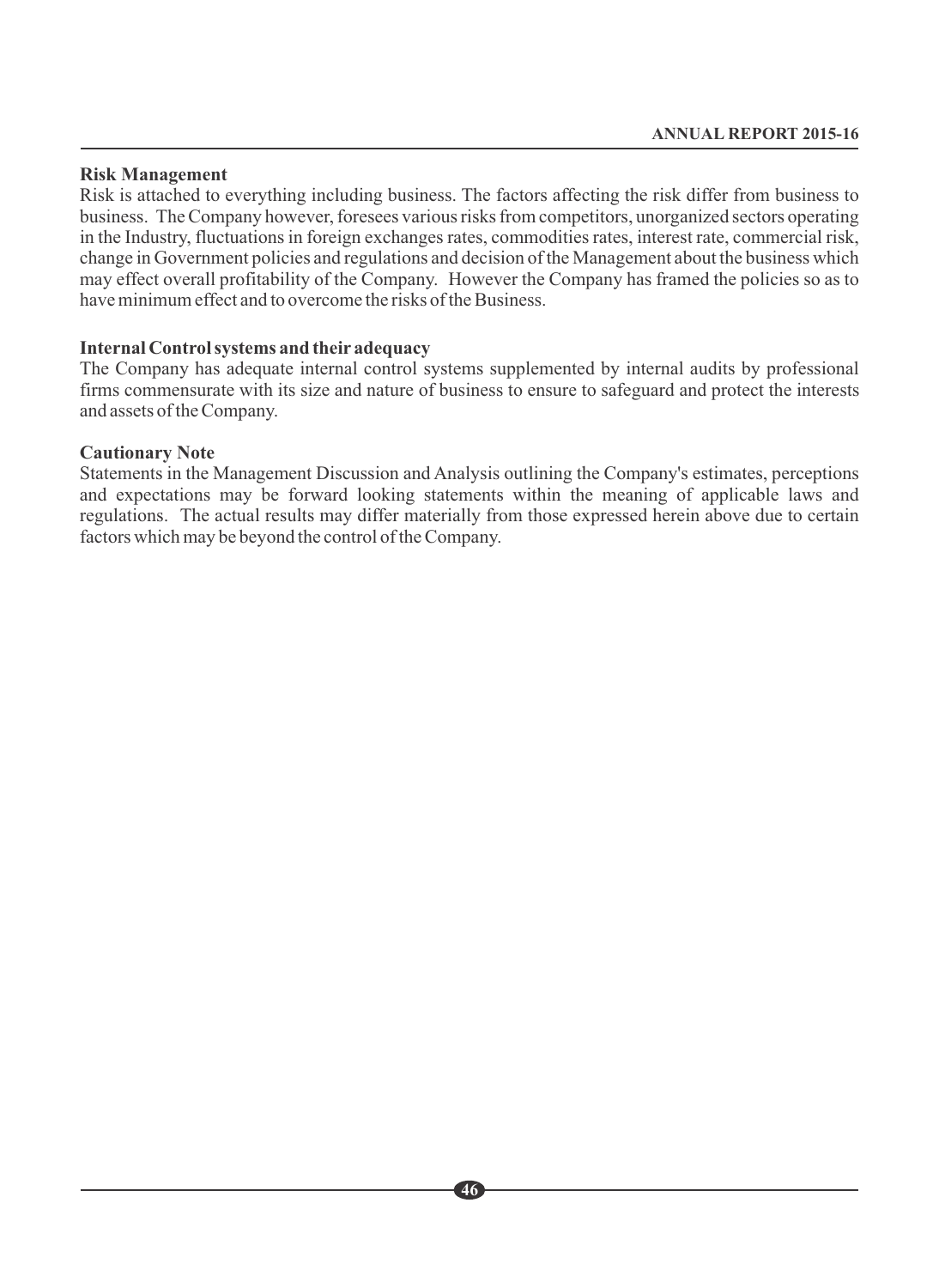

# **CEO/CFO Certificate**

To, The Shareholders and the Board of Directors. Proseed India Limited (Formerly Green Fire Agri Commodities Limited)

I, D VS Prakash Rao, Whole Time Director & CEO of Green Fire Agri Commodities Limited certify that:

- 1. We have reviewed the financial statements and the cash flow statement for the year ended  $31<sup>st</sup>$ March, 2015 (hereinafter referred to as 'the year') and that to the best of our knowledge and belief:
	- (a) these statements do not contain any materially untrue statement or omit any material fact or contain statements that might be misleading;
	- (b) these statements together present a true and fair view of the state of affairs of the Company and of the results of the operations and cash flows. The financial statements have been prepared in conformity, in all material respects, with the existing generally accepted accounting principles including accounting standards, applicable laws and regulations.
- 2. There are, to the best our knowledge and belief, no transactions entered into by the Company during the year which are fraudulent, illegal or violative of Company's code of conduct.
- 3. We accept overall responsibility for establishing and maintaining the Company's internal control system for financial reporting and evaluating its effectiveness. Internal Audit function monitors the internal control system for financial reporting, which encompasses the examination and evaluation of the adequacy and effectiveness. Internal Audit works with all levels of management and statutory Auditors, and reports significant issues to the Audit Committee of the Board. The Auditors and Audit Committee are apprised of any corrective action taken with regard to significant deficiencies and material weakness.
- 4. We have indicated to the auditors and to the audit Committee:
	- (a) Significant changes in internal controls over financial reporting during the year;
	- (b) Significant changes in the accounting policies during the year;
	- (c) There have been no instances of significant fraud of which we have become aware of and which involve the management or other employees who have significant role in the Company's internal control system over financial reporting.

However, during the year there were no such changes and instances.

Date : 2nd September, 2016

Place : Hyderabad DV S Prakash Rao<br>
D V S Prakash Rao<br>
D V S Prakash Rao<br>
Whole Time Director & CEO (DIN No. 03013165)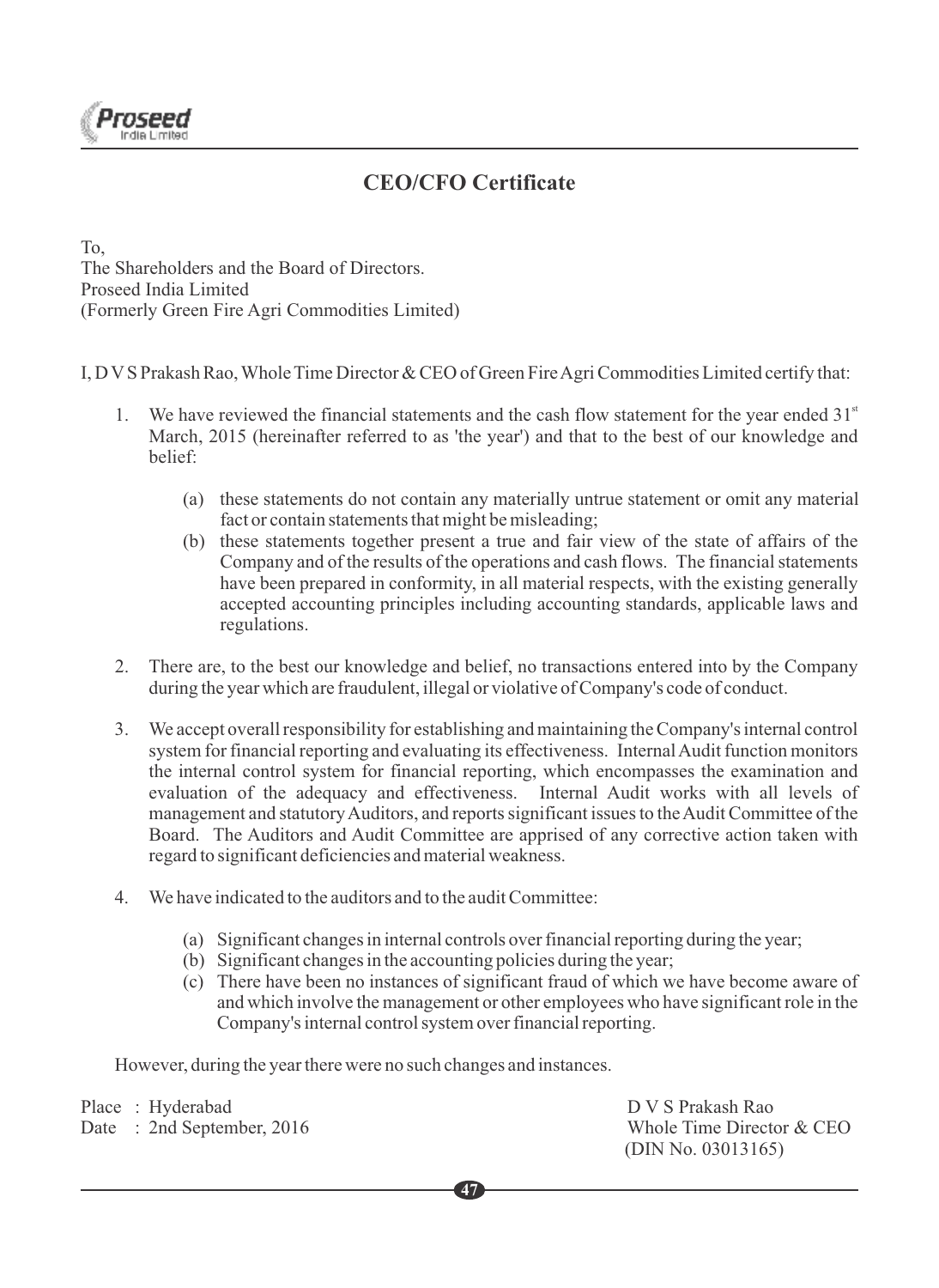# **Independent Auditor's Report**

# To the Members of **M/S PROSEED INDIALIMITED** *(formerly Greenfire Agri Commodities Limited)*  HYDERABAD

#### **Report on the Financial Statements**

We have audited the accompanying (Standalone) financial statements of M/s PROSEED INDIA LIMITED *(formerly Greenfire Agri Commodities Limited)* ("the Company") which comprise the Balance Sheet as at March 31, 2016, the Statement of Profit and Loss, Cash Flow Statement for the year then ended, and a summary of significant accounting policies and other explanatory information.

#### **Management's Responsibility for the Financial Statements**

The Company's Board of Directors is responsible for the matters stated in Section 134(5) of the Companies Act, 2013 ("the Act") with respect to the preparation of these financial statements that give a true and fair view of the financial position, financial performance and cash flows of the Company in accordance with the accounting principles generally accepted in India, including the Accounting Standards specified under Section 133 of the Act, read with Rule 7 of the Companies (Accounts) Rules, 2014. This responsibility also includes maintenance of adequate accounting records in accordance with the provisions of the Act for safeguarding the assets of the Company and for preventing and detecting frauds and other irregularities; selection and application of appropriate accounting policies; making judgments and estimates that are reasonable and prudent; and design, implementation and maintenance of adequate internal financial controls, that were operating effectively for ensuring the accuracy and completeness of the accounting records, relevant to the preparation and presentation of the financial statements that give a true and fair view and are free from material misstatement, whether due to fraud or error.

#### **Auditor's Responsibility**

Our responsibility is to express an opinion on these (Standalone) financial statements based on our audit.

We have taken into account the provisions of the Act, the accounting and auditing standards and matters which are required to be included in the audit report under the provisions of the Act and the Rules made thereunder.

We conducted our audit in accordance with the Standards on Auditing specified under Section 143(10) of the Act. Those Standards require that we comply with ethical requirements and plan and perform the audit to obtain reasonable assurance about whether the financial statements are free from material misstatement.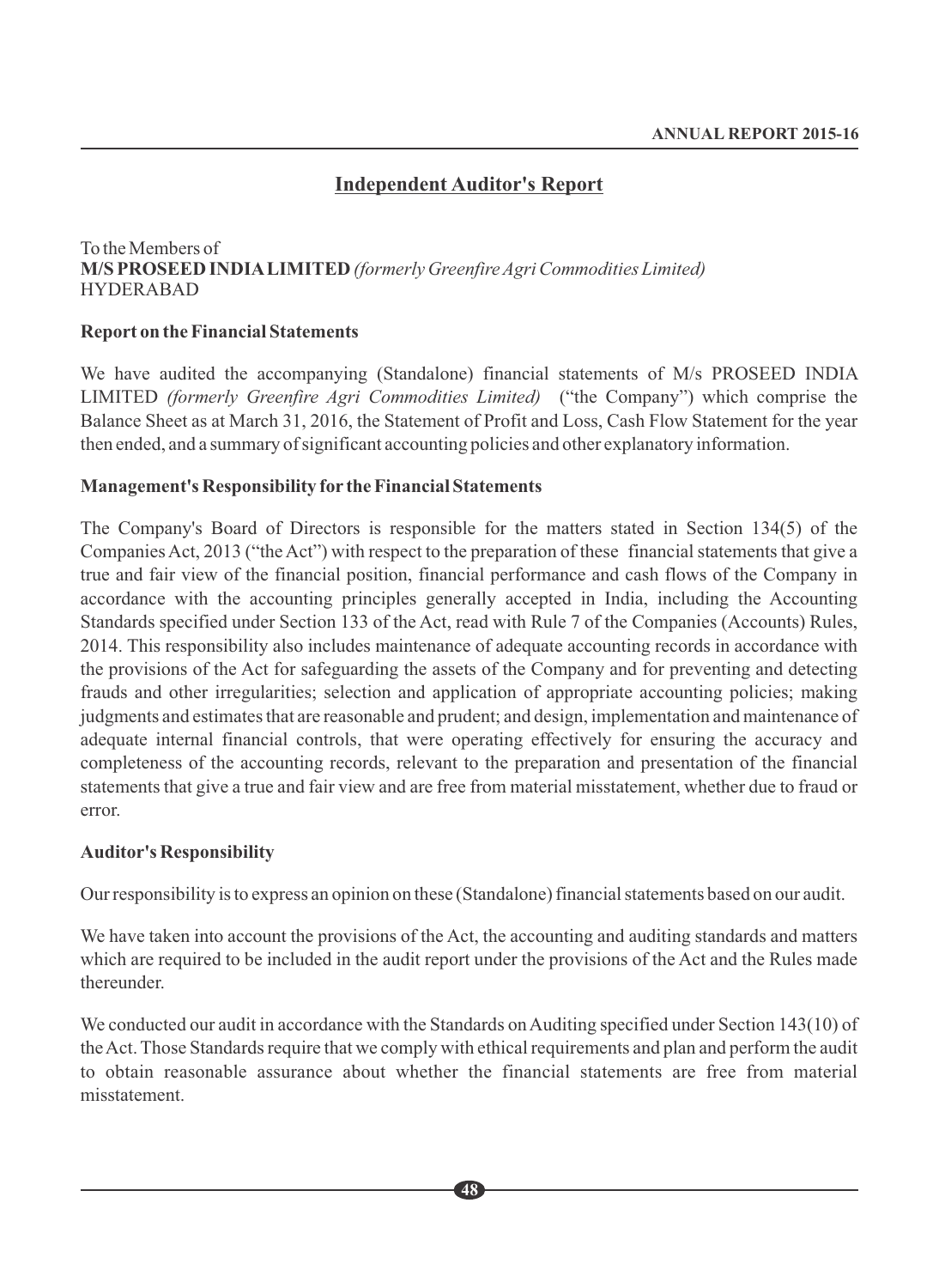

An audit involves performing procedures to obtain audit evidence about the amounts and the disclosures in the financial statements. The procedures selected depend on the auditor's judgment, including the assessment of the risks of material misstatement of the financial statements, whether due to fraud or error. In making those risk assessments, the auditor considers internal financial control relevant to the Company's preparation of the financial statements that give a true and fair view in order to design audit procedures that are appropriate in the circumstances, but not for the purpose of expressing an opinion on whether the Company has in place an adequate internal financial controls system over financial reporting and the operating effectiveness of such controls. An audit also includes evaluating the appropriateness of the accounting policies used and the reasonableness of the accounting estimates made by the Company's Directors, as well as evaluating the overall presentation of the financial statements. We believe that the audit evidence we have obtained is sufficient and appropriate to provide a basis for our audit opinion on the financial statements

# **Opinion**

In our opinion and to the best of our information and according to the explanations given to us, the aforesaid financial statements give the information required by the Act in the manner so required and give a true and fair view in conformity with the accounting principles generally accepted in India, of the state of affairs of the Company as at March 31, 2016, and its Loss and its Cash Flow for the year ended on that date.

# **Report on OtherLegal and Regulatory Requirements**

- 1. As required by the Companies (Auditor's Report) Order, 2016 ("the Order"), as amended, issued by the Central Government of India in terms of sub-section (11) of section 143 of the Act, we give in the "Annexure A" a statement on the matters specified in paragraphs 3 and 4 of the Order.
- 2. As required by section 143 (3) of the Act, we report that:
	- a. we have sought and obtained all the information and explanations which to the best of our knowledge and belief were necessary for the purpose of our audit;
	- b. in our opinion proper books of account as required by law have been kept by the Company so far as it appears from our examination of those books;
	- c. the Balance Sheet, the Statement of Profit and Loss and the Cash Flow Statement dealt with by this Report are in agreement with the books of account
	- d. in our opinion, the aforesaid financial statements comply with the Accounting Standards specified under section 133 of the Act, read with Rule 7 of the Companies (Accounts) Rules, 2014.
	- e. On the basis of written representations received from the directors as on March 31, 2016 taken on record by the Board of Directors, none of the directors is disqualified as on March 31, 2016 from being appointed as a director in terms of Section 164 (2) of the Act.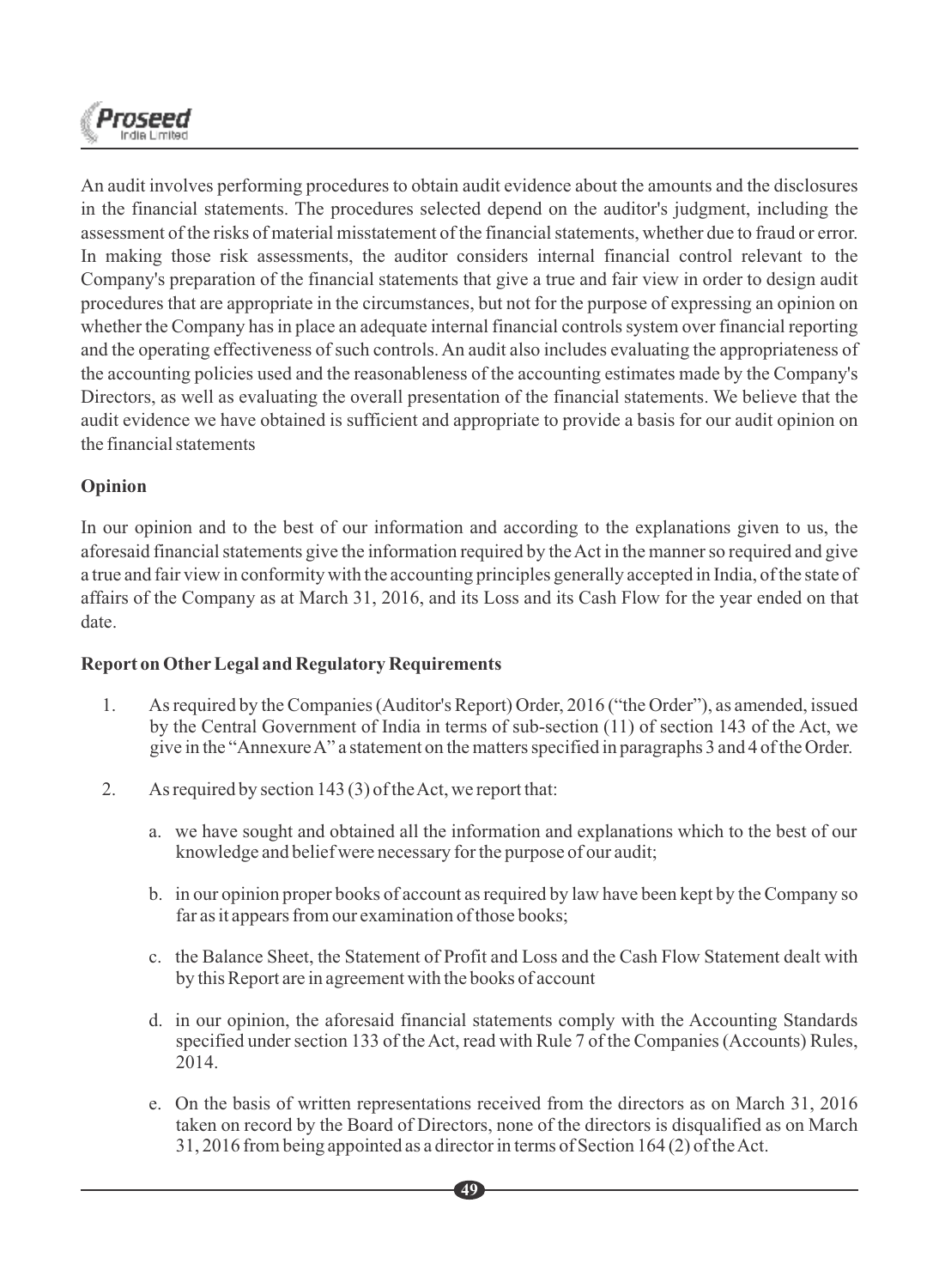- f. With respect to the adequacy of the internal financial controls over financial reporting of the Company and the operating effectiveness of such controls, refer to our separate Audit Report "Annexure B".
- g. With respect to the other matters to be included in the Auditor's Report in accordance with Rule 11 of the Companies (Audit and Auditors) Rules, 2014, in our opinion and to the best of our information and according to the explanations given to us:
- i. The Company does not have any pending litigations which would impact its financial position.

#### for **Sarath & Associates**  Chartered Accountants Firm Reg. No 005120S

#### **CA S Srinivas** Partner

M.No.202471

Place : Hyderabad Date : 13.05.2016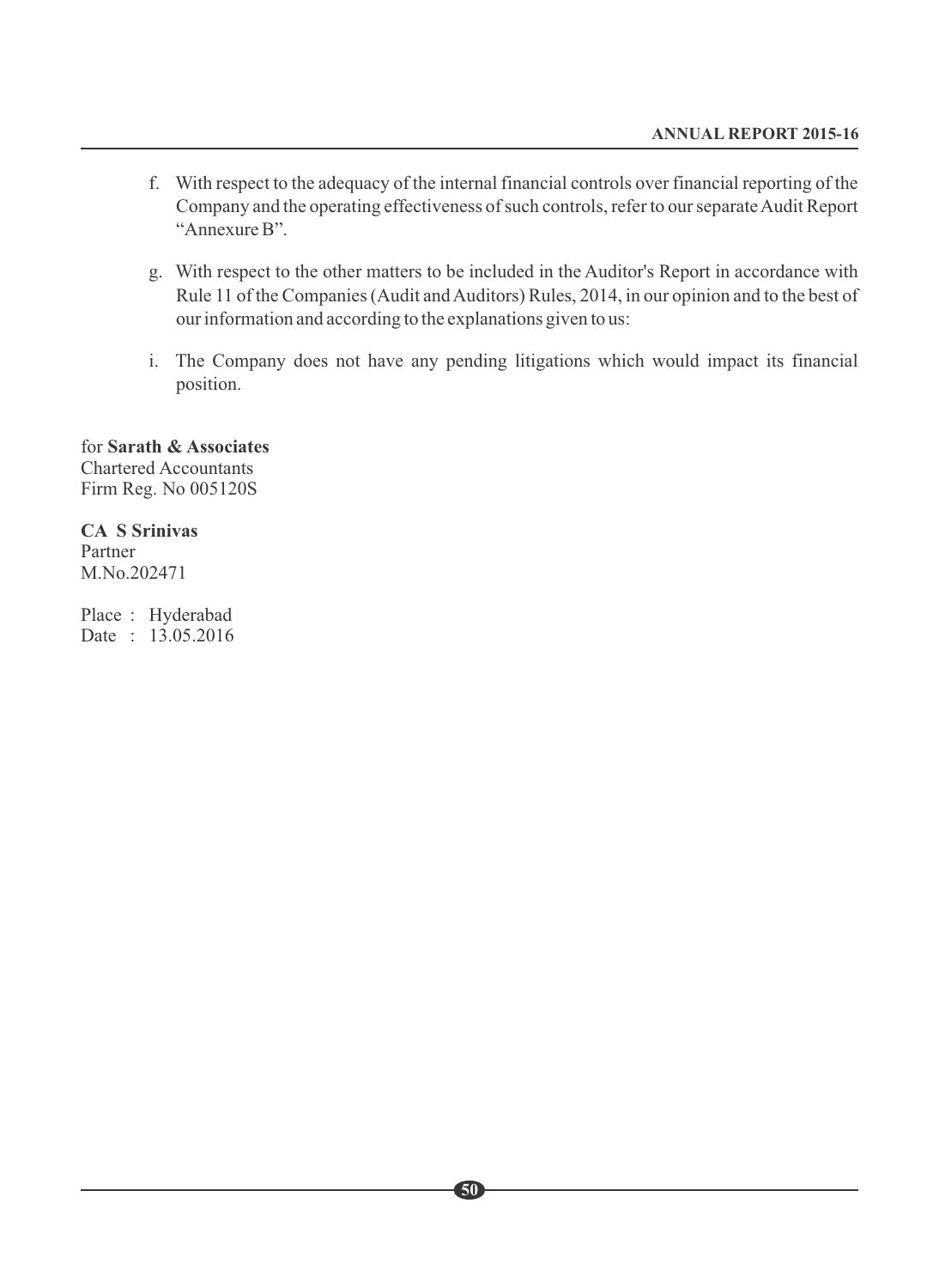

## **"Annexure A" to the Independent Auditors' Report**

Referred to in paragraph 1 under the heading 'Report on Other Legal & Regulatory Requirement' of our report of even date to the financial statements of the Company for the year ended March 31, 2016:

- i) (a) The Company has maintained proper records showing full particulars, including quantitative details and situation of fixed assets;
	- (b) The Fixed Assets have been physically verified by the management in a phased manner, designed to cover all the items over a period of three years, which in our opinion, is reasonable having regard to the size of the company and nature of its business. Pursuant to the program, a portion of the fixed asset has been physically verified by the management during the year and no material discrepancies between the books of records and the physical fixed assets have been noticed.
	- (c) The Title deeds of presently available immovable properties are held in the name of the company.
- ii) As per the information and explained given to us , as the company's business does not involve maintenance of inventories Viz. Finished, Stores, Spare Parts, Goods in Process and Raw materials, the provisions of Clause 3(ii) of the Order are not applicable to the Company for the Current Year.
- iii) According to the information and explanation given to us, the company has not granted any unsecured loans covered under the register maintained under section 189 of the Companies Act 2013, the provisions of Clause  $3(iii)(a)$  to Clause  $3(iii)(c)$  of the Order are not applicable to the Company for the Current Year.
- iv) In our opinion and according to the information and explanations given to us, the company has complied with the provisions of section 185 and 186 of the Companies Act, 2013 in respect of loans, investments, guarantees, and security.
- v) The Company has not accepted any deposits from the public and hence the directives issued by the Reserve Bank of India and the provisions of Sections 73 to 76 or any other relevant provisions of the Act and the Companies (Acceptance of Deposit) amendment Rules, 2015 with regard to the deposits accepted from the public are not applicable for the company for the current year.
- vi) According to information and explanation given to us, the maintenance of Cost Records has not been prescribed by the Central Government under sub-section (1) of Section 148 of the Act, in respect of the activities carried on by the company.
- vii) (a) According to information and explanations given to us and on the basis of our examination of the books of account, and records of the Company, amounts deducted/ accrued in the books of account in respect of undisputed statutory dues including provident fund, income tax, sales tax, wealth tax, service tax, duty of customs, value added tax, Cess with the appropriate authorities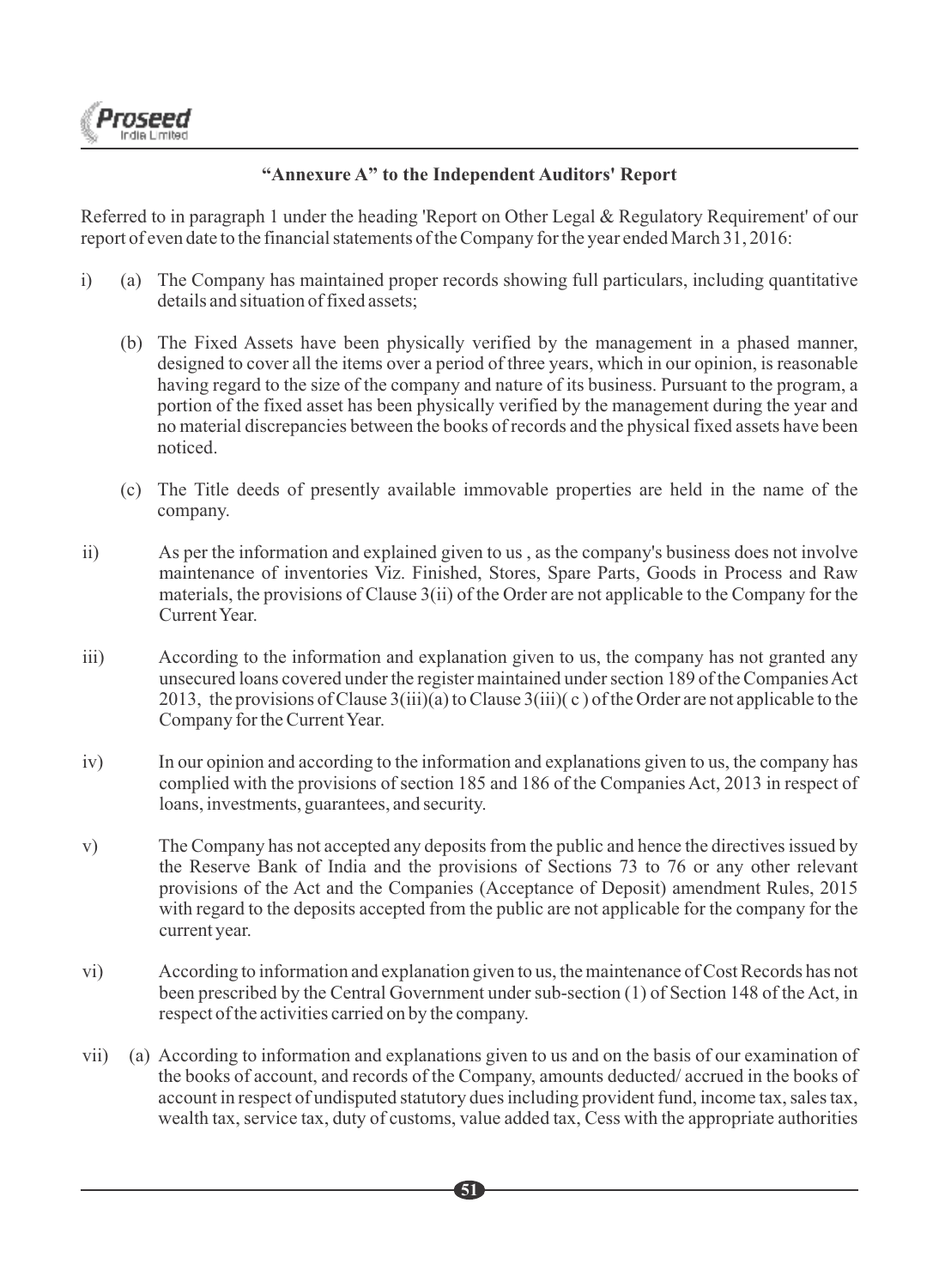during the year and any other statutory dues applicable to the company. According to the information and explanations given to us, no undisputed amounts payable in respect of the above were in arrears as at March 31, 2016 for a period of more than six months from the date on which they become payable.

b) According to the information and explanation given to us, there are no dues of income tax, sales tax, service tax, duty of customs, duty of excise, value added tax outstanding on account of any dispute, except as stated hereunder:-

| SI.<br>$\mathbf{N}\mathbf{0}$ | <b>Name of the Statute</b> | <b>Nature of dues</b> | Amount $\bar{\tau}$ | <b>Period to which</b><br>the amount<br><b>Relates</b> | <b>Forum where</b><br>dispute is<br>pending |
|-------------------------------|----------------------------|-----------------------|---------------------|--------------------------------------------------------|---------------------------------------------|
| 1.                            | Sales Tax, Mumbai          | VAT-Mumbai            | 1,245,280           | 2012-13                                                | Sales Tax,<br>Maharashtra                   |
| 2.                            | Sales Tax, AP              | <b>VAT</b>            | 8.925               | $2012 - 13$                                            | Sales Tax, AP                               |
| 3.                            | Income Tax                 | Self assessment tax   | 9,773,793           | AY 2012-13                                             | <b>DCIT</b>                                 |
| 4.                            | Income Tax                 | Tax Demand            | 6,416,141           | AY 2007-08                                             | CIT Appeals                                 |
| .5.                           | Income Tax                 | Tax Demand            | 15,607,170          | AY 2010-11                                             | <b>ITAT</b>                                 |
| 6.                            | Income Tax                 | Tax Demand            | 6,680,370           | AY 2011-12                                             | <b>ITAT</b>                                 |

viii) In our opinion and according to the information and explanations given to us, the Company did not avail any fresh loan either from banks/financial institutions or issued any debentures during the current year.

However loans taken from M/s Dhanalakshmi Bank earlier was defaulted and become NPA which was disclosed under Note No 2.4 of the Financial statements. Further, the Company entered into OTS arrangement, which was also disclosed in Note 2.4.

- ix) Based upon the audit procedures performed and the information and explanations given by the management, the company has not raised moneys by way of initial public offer or further public offer including debt instruments and term Loans. Accordingly the provisions of Clause 3(ix) of the Order are not applicable to the Company for the Current Year under review.
- x) Based upon the audit procedures performed and the information and explanations given by the management, we report that no fraud by the Company or on the company by its officers or employees has been noticed or reported during the year.
- xi) Based upon the audit procedures performed and the information and explanations given by the management, managerial remuneration has been paid or provided during the current year, which is in accordance with requisite approvals mandated.
- xii) In our opinion, the Company is not a Nidhi Company. Therefore, the provisions of clause 3 (xii) of the Order are not applicable to the Company.
- xiii) In our opinion, all transactions with the related parties are in compliance with section 177 and 188 of Companies Act, 2013, where applicable and the details have been disclosed in the Financial Statements as required by the applicable accounting standards.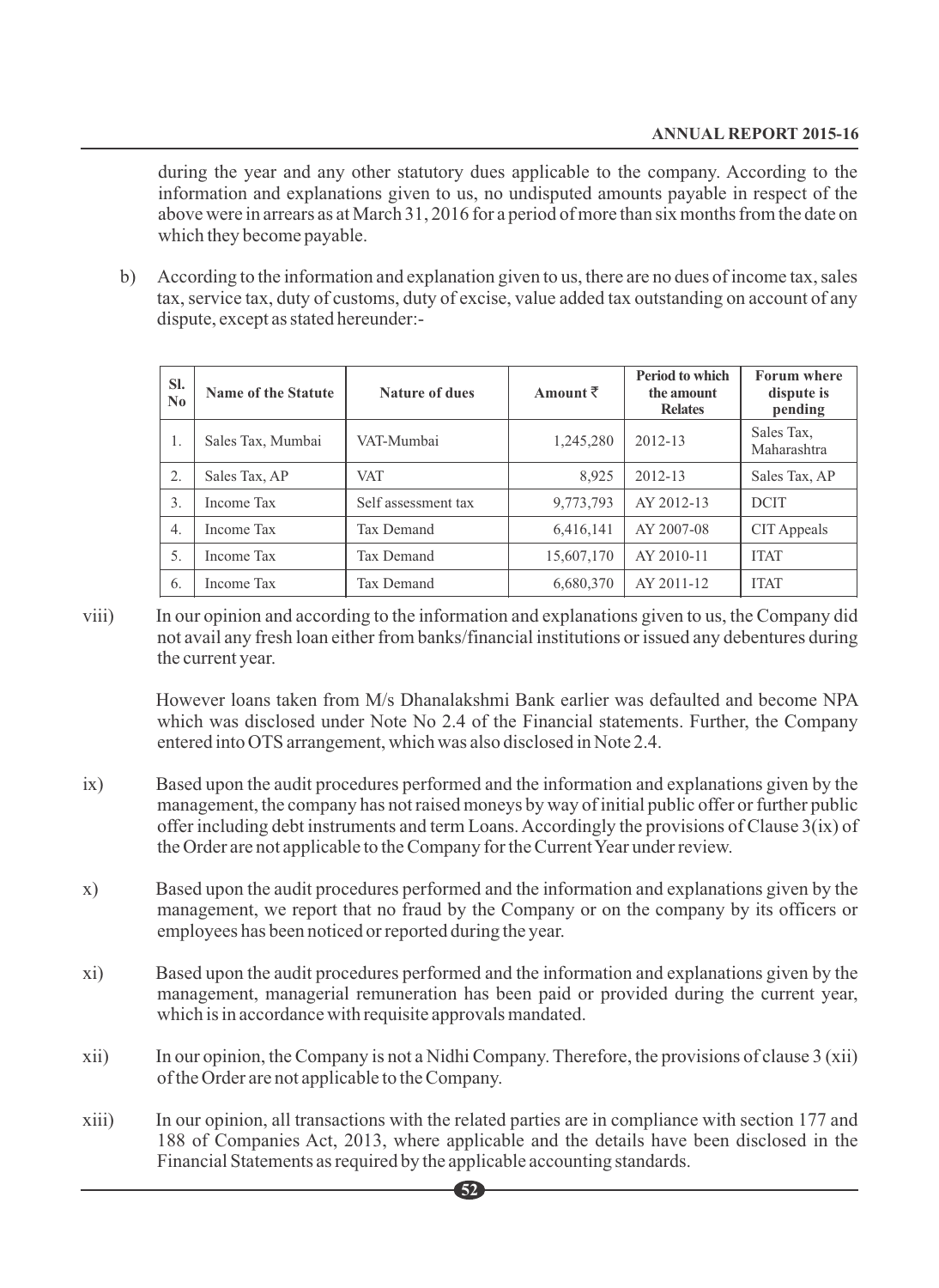

- xiv) Based upon the audit procedures performed and the information and explanations given by the management, the company has not made any preferential allotment or private placement of shares or fully or partly convertible debentures during the year under review.
- xv) Based upon the audit procedures performed and the information and explanations given by the management, the company has not entered into any non-cash transactions with directors or persons connected with him. Accordingly, the provisions of clause 3 (xv) of the Order are not applicable to the Company and hence not commented upon.
- xvi) In our opinion, the company is not required to be registered under Section 45 IAof the Reserve Bank of India Act, 1934.

for **Sarath & Associates**  Chartered Accountants Firm Reg. No 005120S

#### **CA S Srinivas**

Partner M.No.202471

Place : Hyderabad Date : 13.05.2016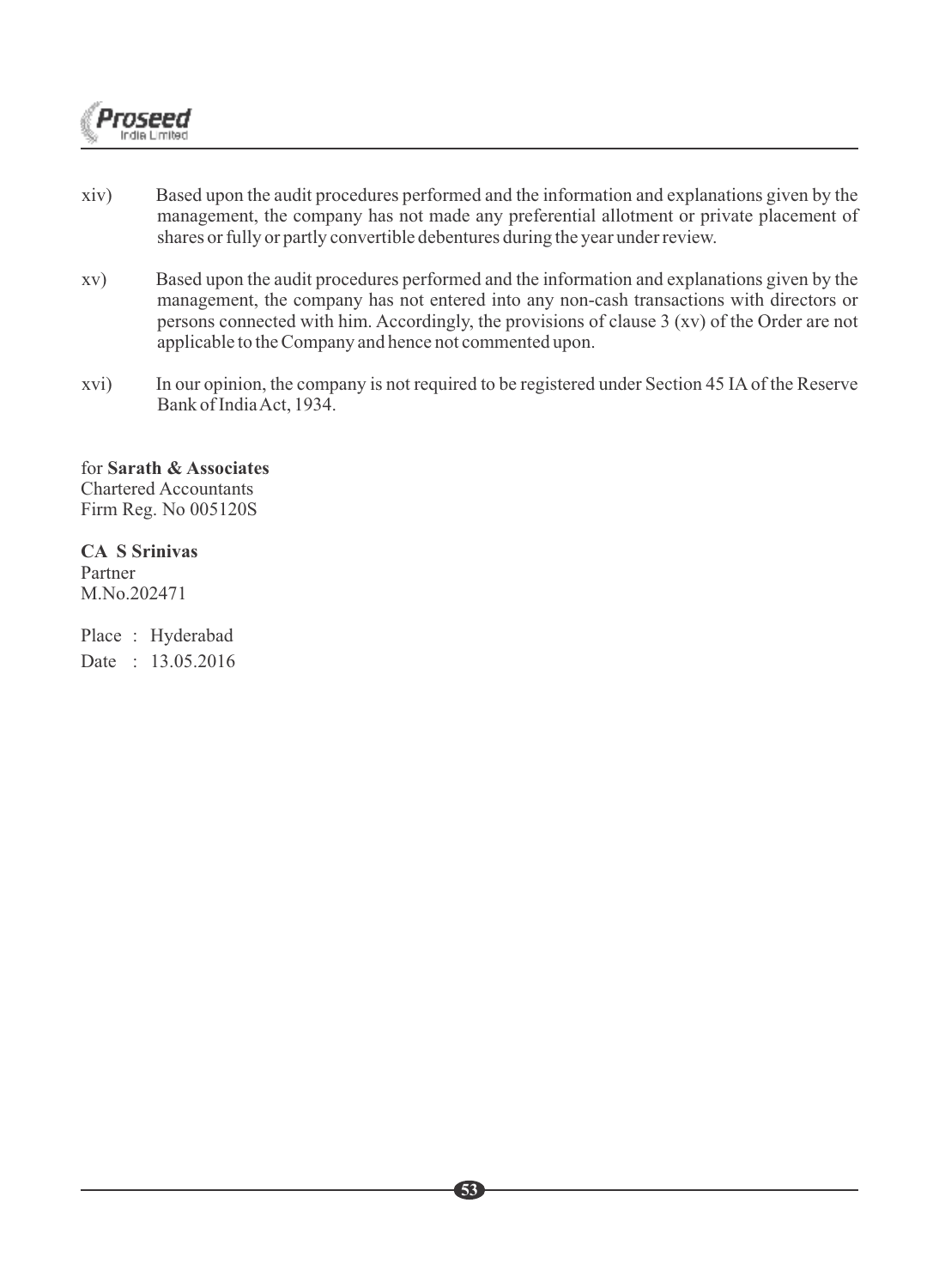#### **"Annexure B" to the Independent Auditor's Report of even date on the Financial Statements of M/s PROSEED INDIALIMITED** *(formerly M/s Greenfire Agri Commodities Limited)*

#### **Report on the Internal Financial Controls under Clause (i) of Sub-section 3 of Section 143 of the Companies Act, 2013 ("the Act")**

We have audited the internal financial controls over financial reporting of **M/S PROSEED INDIA LIMITED** *(formerly M/s Greenfire Agri Commodities Limited)* **("the Company")** as of March 31, 2016 in conjunction with our audit of the financial statements of the Company for the year ended on that date.

#### **Management's Responsibility for Internal Financial Controls**

The Company's management is responsible for establishing and maintaining internal financial controls based on the internal control over financial reporting criteria established by the Company considering the essential components of internal control stated in the Guidance Note on Audit of Internal Financial Controls over Financial Reporting issued by the Institute of Chartered Accountants of India. These responsibilities include the design, implementation and maintenance of adequate internal financial controls that were operating effectively for ensuring the orderly and efficient conduct of its business, including adherence to company's policies, the safeguarding of its assets, the prevention and detection of frauds and errors, the accuracy and completeness of the accounting records, and the timely preparation of reliable financial information, as required under the Companies Act, 2013.

#### **Auditors' Responsibility**

Our responsibility is to express an opinion on the Company's internal financial controls over financial reporting based on our audit. We conducted our audit in accordance with the Guidance Note on Audit of Internal Financial Controls Over Financial Reporting (the "Guidance Note") and the Standards on Auditing, issued by ICAI and deemed to be prescribed under section 143(10) of the Companies Act, 2013, to the extent applicable to an audit of internal financial controls, both applicable to an audit of Internal Financial Controls and, both issued by the Institute of Chartered Accountants of India. Those Standards and the Guidance Note require that we comply with ethical requirements and plan and perform the audit to obtain reasonable assurance about whether adequate internal financial controls over financial reporting was established and maintained and if such controls operated effectively in all material respects.

Our audit involves performing procedures to obtain audit evidence about the adequacy of the internal financial controls system over financial reporting and their operating effectiveness. Our audit of internal financial controls over financial reporting included obtaining an understanding of internal financial controls over financial reporting, assessing the risk that a material weakness exists, and testing and evaluating the design and operating effectiveness of internal control based on the assessed risk. The procedures selected depend on the auditor's judgement, including the assessment of the risks of material misstatement of the financial statements, whether due to fraud or error.

We believe that the audit evidence we have obtained is sufficient and appropriate to provide a basis for our audit opinion on the Company's internal financial controls system over financial reporting.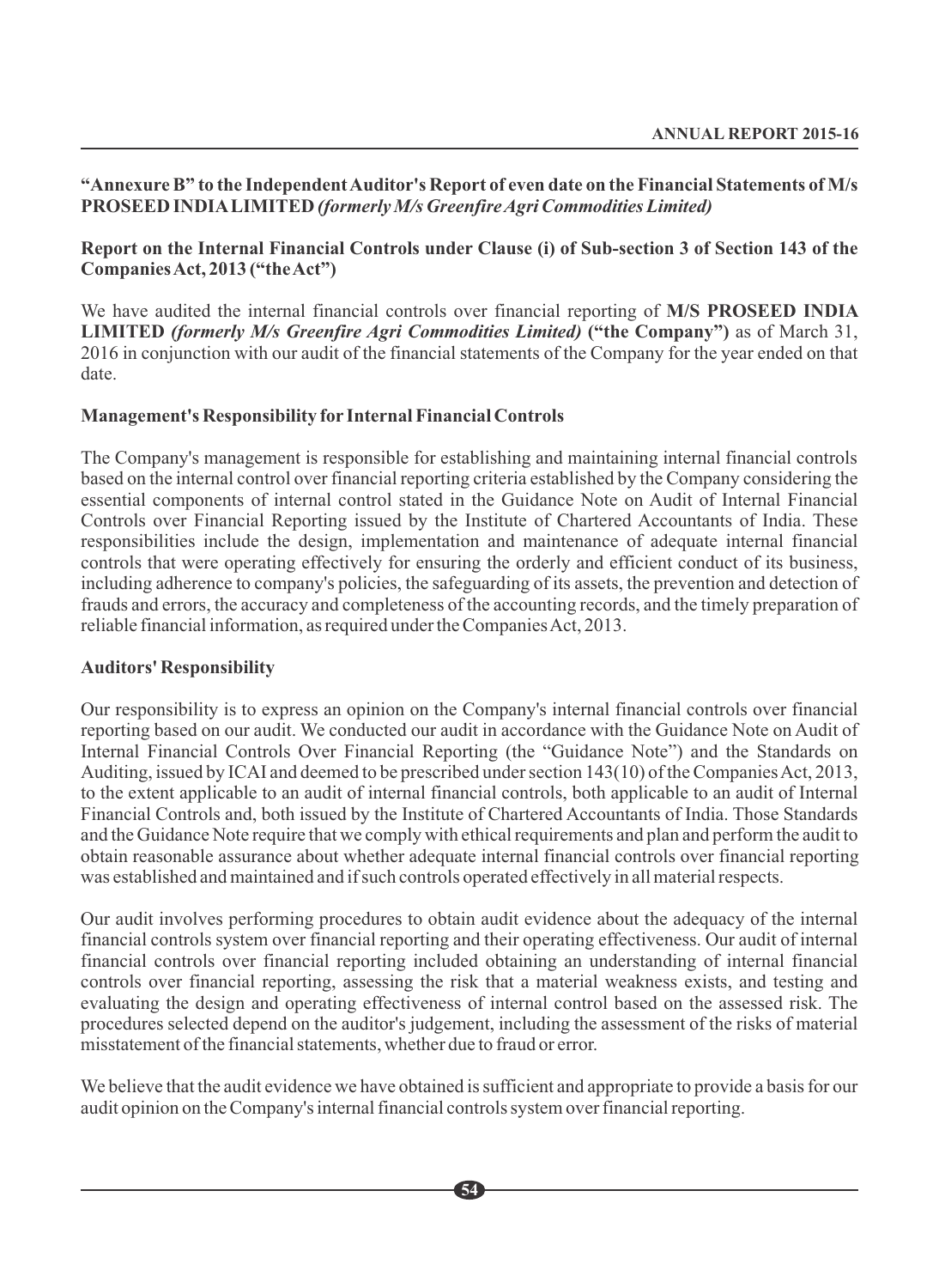

# **Meaning of Internal Financial Controls overFinancial Reporting**

A company's internal financial control over financial reporting is a process designed to provide reasonable assurance regarding the reliability of financial reporting and the preparation of financial statements for external purposes in accordance with generally accepted accounting principles. A company's internal financial control over financial reporting includes those policies and procedures that (1) pertain to the maintenance of records that, in reasonable detail, accurately and fairly reflect the transactions and dispositions of the assets of the company; (2) provide reasonable assurance that transactions are recorded as necessary to permit preparation of financial statements in accordance with generally accepted accounting principles, and that receipts and expenditures of the company are being made only in accordance with authorizations of management and directors of the company; and (3) provide reasonable assurance regarding prevention or timely detection of unauthorized acquisition, use, or disposition of the company's assets that could have a material effect on the financial statements.

#### **Inherent Limitations of Internal Financial Controls OverFinancial Reporting**

Because of the inherent limitations of internal financial controls over financial reporting, including the possibility of collusion or improper management override of controls, material misstatements due to error or fraud may occur and not be detected. Also, projections of any evaluation of the internal financial controls over financial reporting to future periods are subject to the risk that the internal financial control over financial reporting may become inadequate because of changes in conditions, or that the degree of compliance with the policies or procedures may deteriorate.

#### **Opinion**

In our opinion, the Company has, in all material respects, an adequate internal financial controls system over financial reporting and such internal financial controls over financial reporting were operating effectively as at March 31, 2016, based on the internal control over financial reporting criteria established by the Company considering the essential components of internal control stated in the Guidance Note on Audit of Internal Financial Controls Over Financial Reporting issued by the Institute of Chartered Accountants of India.

for **Sarath & Associates**  Chartered Accountants Firm Reg. No 005120S

**CA S Srinivas** Partner No.202471

Place : Hyderabad Date : 13.05.2016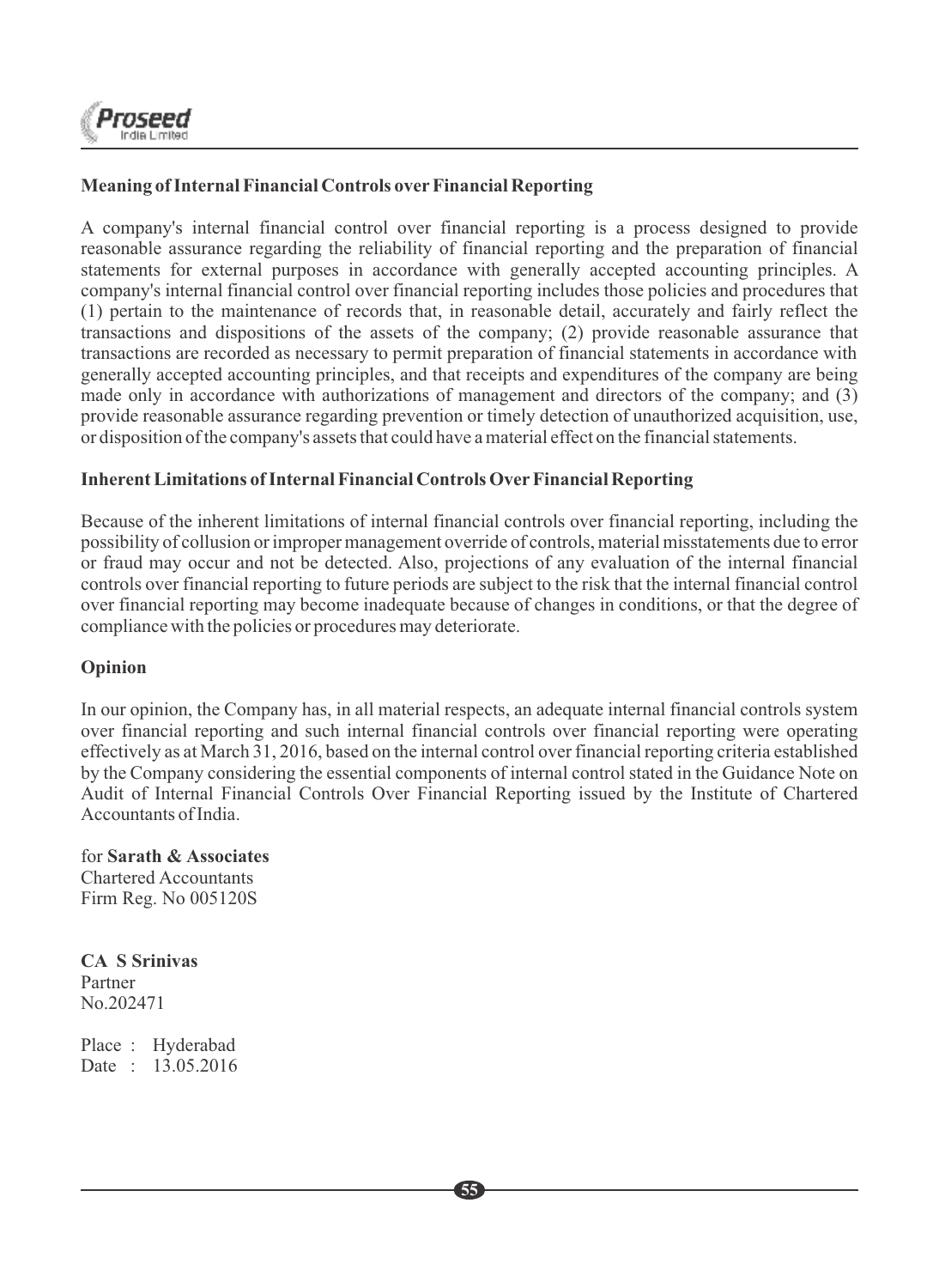#### **Balance sheet As at 31 March 2016**

*(All amounts in Indian rupees, except share data and where otherwise stated)*

| <b>Particulars</b>                                  | <b>Note</b> | As at<br>31 March 2016  | As at<br>31 March 2015  |
|-----------------------------------------------------|-------------|-------------------------|-------------------------|
| <b>EQUITY AND LIABILITIES</b>                       |             |                         |                         |
| <b>Shareholders' funds</b>                          |             |                         |                         |
| Share capital                                       | 2.1         | 97,393,544              | 97,393,544              |
| Reserves and surplus                                | 2.2         | (319, 944, 749)         | (267, 928, 845)         |
| <b>Non-current liabilities</b>                      |             | (222, 551, 205)         | (170, 535, 301)         |
| Long term provisions                                | 2.3         | 186,480                 | 87,118                  |
|                                                     |             | 186,480                 | 87,118                  |
| <b>Current liabilities</b>                          |             |                         |                         |
| Short-term borrowing                                | 2.4         | 217,574,772             | 217,271,974             |
| Trade payables<br>Other current liabilities         | 2.5<br>2.6  | 13,371,941              | 11,061,939              |
| Short term provisions                               | 2.7         | 13,029,748<br>9,716,051 | 16,903,523<br>9,710,475 |
|                                                     |             |                         |                         |
|                                                     |             | 253,692,512             | 254,947,911             |
| <b>Total</b>                                        |             | 31, 327, 787            | 84,499,728              |
| <b>ASSETS</b>                                       |             |                         |                         |
| Non current assets                                  |             |                         |                         |
| Fixed assets                                        | 2.8         |                         |                         |
| - Tangible assets                                   |             | 14,324,505              | 45,375,059              |
| - Intangible assets<br>Long term loans and advances | 2.9         | 20,000                  | 22,641,360              |
|                                                     |             |                         |                         |
| <b>Current assets</b>                               |             | 14,344,505              | 68,016,419              |
| Trade receivables                                   | 2.10        | 382,031                 | 1,787,621               |
| Cash and bank balances                              | 2.11        | 427,198                 | 521,635                 |
| Short term loan and advances                        | 2.12        | 16,174,053              | 14,174,053              |
|                                                     |             | 16,983,282              | 16,483,309              |
| <b>Total</b>                                        |             | 31,327,787              | 84,499,728              |
| Summary of significant accounting policies          | 1           |                         |                         |
|                                                     |             |                         |                         |

The notes referred to above form an integral part of the financial statements

As per our report of even date.<br>for **Sarath & Associates** *Chartered Accountants*  Firm's registration No: 005120S

Membership No.: 202471

Place : Hyderabad Date: 13 May 2016 *for* Proseed India Limited

*Partner Director Executive Director DIN*: 06806293

**Monal Kapadia**  *Company Secretary* 

**S. Srinivas D.V.S. Prakash Rao T. Venkateswara Rao**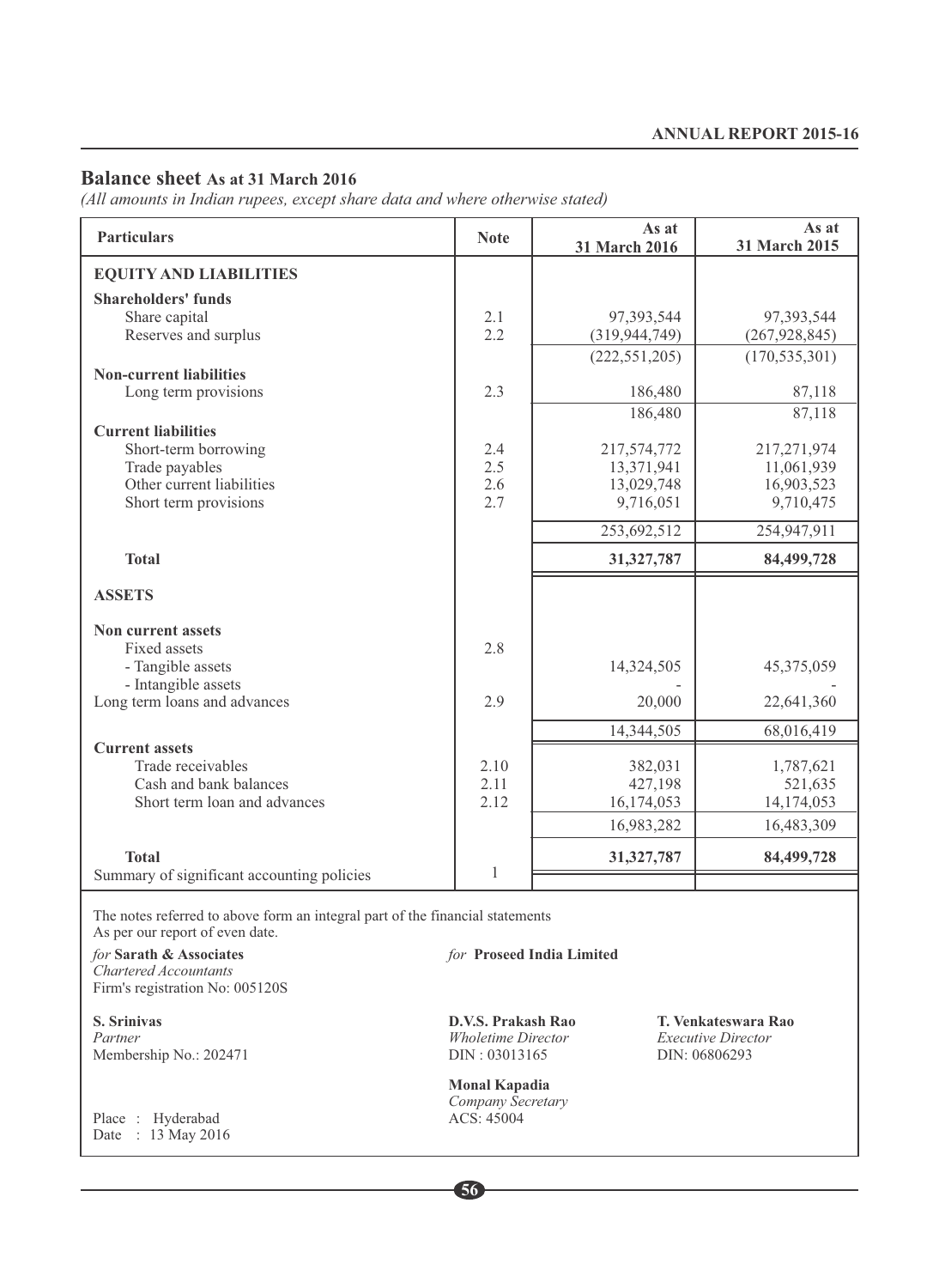#### **Statement of Profit and Loss Account for the year ended 31 March 2016**

*(All amounts in Indian rupees, except share data and where otherwise stated)*

| <b>Particulars</b>                                                                                                                                                                                                                                                                                                                           | <b>Note</b>                         | For the year ended<br>31 March 2016                                                                                       | For the year ended<br>31 March 2015                                                                       |
|----------------------------------------------------------------------------------------------------------------------------------------------------------------------------------------------------------------------------------------------------------------------------------------------------------------------------------------------|-------------------------------------|---------------------------------------------------------------------------------------------------------------------------|-----------------------------------------------------------------------------------------------------------|
| <b>Revenue from operations</b><br>Income from operations<br>Other income                                                                                                                                                                                                                                                                     | 2.13<br>2.14                        | 6,619,715<br>130,365                                                                                                      | 9,005,020<br>703,471                                                                                      |
| <b>Total revenue</b>                                                                                                                                                                                                                                                                                                                         |                                     | 6,750,080                                                                                                                 | 9,708,491                                                                                                 |
| <b>Expenses</b><br>Purchase of stock-in-trade<br>Employee benefits expense<br>Finance costs<br>Depreciation and amortisation expense<br>Other expenses<br><b>Total expenses</b><br>Profit/ (Loss) before extraordinary items and tax<br>Extraordinary items<br>- Loss on Sale of Land<br>Profit/ (Loss) before tax after extraordinary items | 2.15<br>2.16<br>2.17<br>2.8<br>2.18 | 6,149,062<br>3,094,495<br>20,410,291<br>87,943<br>2,866,582<br>32,608,373<br>(25,858,293)<br>26,157,611<br>(52, 015, 904) | 8,305,830<br>2,325,126<br>31,684,588<br>79,751<br>1,322,124<br>43,717,419<br>(34,008,928)<br>(34,008,928) |
| <b>Tax expense</b><br>- Current tax<br>- Current tax for earlier years<br>- Deferred tax charge<br>Profit /(Loss) after tax                                                                                                                                                                                                                  |                                     | (52,015,904)                                                                                                              | (34,008,928)                                                                                              |
| Earning per share (face value of share $\bar{\tau}$ 1 each)<br>[previous year: ₹ 1 each]<br>- Basic/Diluted<br>Earning per share (Excluding Extraordinary Items)<br>- Basic/Diluted<br>Summary of significant accounting policies                                                                                                            | 2.20<br>1                           | (0.54)<br>(0.27)                                                                                                          | (0.35)<br>(0.35)                                                                                          |

The notes referred to above form an integral part of the financial statements As per our report of even date.

*for* **Sarath & Associates** *for* **Proseed India Limited** *Chartered Accountants*  Firm's registration No: 005120S

Proseed India Limited

**S. Srinivas D.V.S. Prakash Rao T. Venkateswara Rao**  Partner *Partner Partner Birector Executive Director Executive Director Membership No.: 202471 DIN: 06806293* Membership No.: 202471

Place : Hyderabad Date : 13 May 2016

**Monal Kapadia**  *Company Secretary*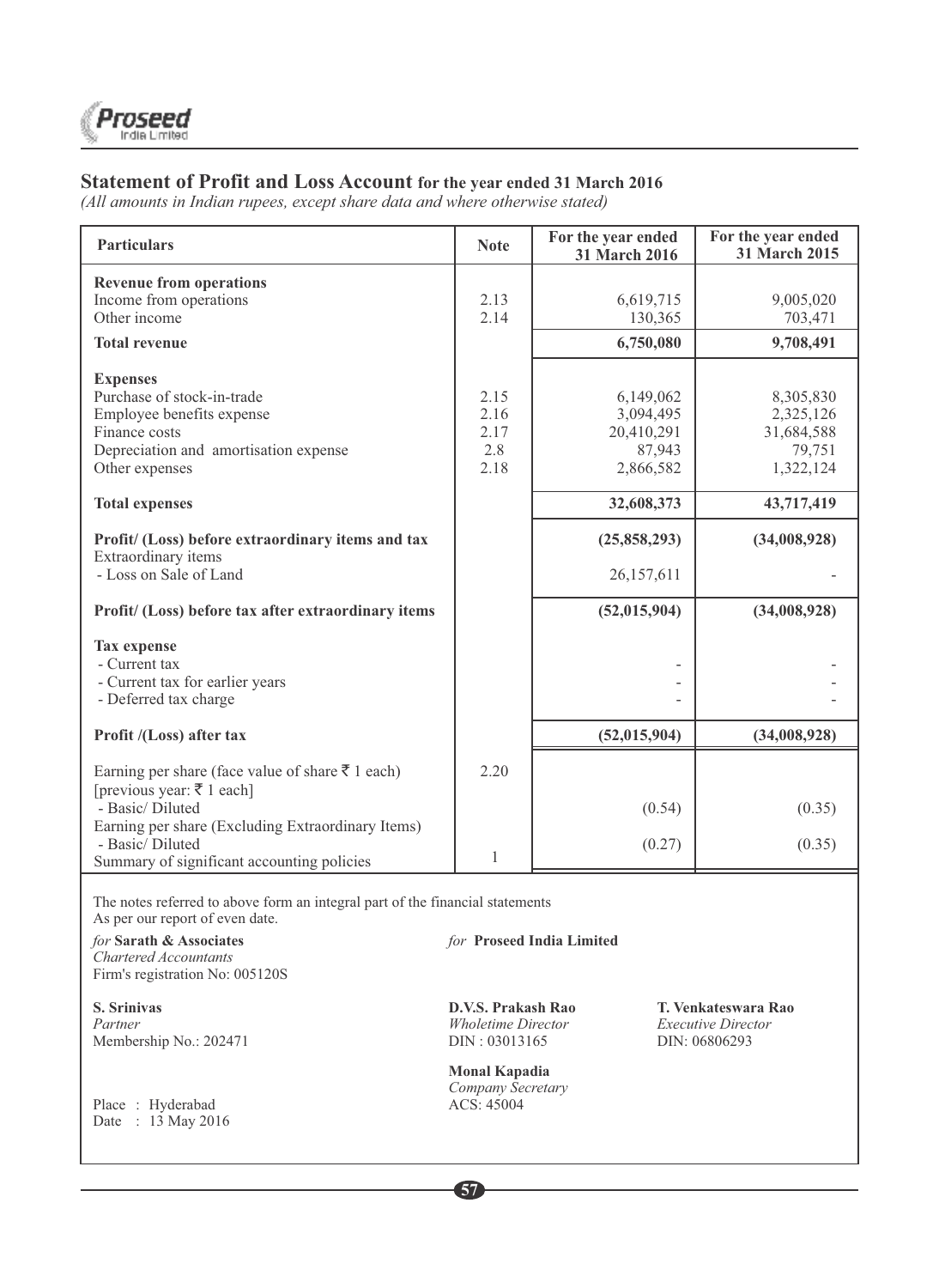# **Cash flow statement for the year ended 31 March 2016**

*(All amounts in Indian rupees, except share data and where otherwise stated)*

| <b>Particulars</b>                                                                                                                                                                                                                   |                                                                  | For the year ended<br>31 March 2016                 | For the year ended<br>31 March 2015                               |
|--------------------------------------------------------------------------------------------------------------------------------------------------------------------------------------------------------------------------------------|------------------------------------------------------------------|-----------------------------------------------------|-------------------------------------------------------------------|
| I. Cash flows from operating activities:                                                                                                                                                                                             |                                                                  |                                                     |                                                                   |
| Net profit/(loss) before taxation:                                                                                                                                                                                                   |                                                                  | (52,015,904)                                        | (34,008,928)                                                      |
| Adjustments for operating activities:<br>Depreciation and amortisation<br>Provision Written off<br>Loss on sale of assets<br>Interest expense                                                                                        |                                                                  | 87,943<br>(130, 365)<br>26,157,611<br>20,410,291    | 79,751<br>(7,765)<br>31,684,588                                   |
| Operating profit/(loss) before working capital changes                                                                                                                                                                               |                                                                  | (5,490,424)                                         | (2, 252, 354)                                                     |
| Adjustments for<br>Decrease/(increase) in trade receivables<br>Decrease in inventories<br>Increase/ (decrease) in trade payables<br>Increase / (decrease) in loans and advances<br>Increase/(decrease) in liabilities and provisions |                                                                  | 1,405,590<br>2,310,002<br>20,621,360<br>(3,638,472) | 3,129,490<br>5,664,872<br>190,540<br>(1,507,994)                  |
| Cash generated from operations<br>Income taxes paid/(received)                                                                                                                                                                       |                                                                  | 15,208,056                                          | 5,224,554                                                         |
| Net cash flow from operating activities (A)                                                                                                                                                                                          |                                                                  | 15,208,056                                          | 5,224,554                                                         |
| <b>II.Cash flows from investing activities</b>                                                                                                                                                                                       |                                                                  |                                                     |                                                                   |
| Proceeds from sale of fixed assets                                                                                                                                                                                                   |                                                                  | 4,805,000                                           |                                                                   |
| Net cash flow used in investing activities (B)                                                                                                                                                                                       |                                                                  | 4,805,000                                           |                                                                   |
| <b>III.Cash flows from financing activities</b><br>Unsecured Loan received<br>Repayment / (Proceeds) of short-term borrowings<br>Finance costs                                                                                       |                                                                  | 19,577,386<br>(19, 274, 588)<br>(20, 410, 291)      | 4,722,531<br>18,995,210<br>(31, 684, 587)                         |
| Net cash from financing activities (C)                                                                                                                                                                                               |                                                                  | (20, 107, 493)                                      | (7,966,846)                                                       |
| Net increase/ (decrease) in cash and cash equivalents (A+B+C)                                                                                                                                                                        |                                                                  | (94, 437)                                           | (2,742,292)                                                       |
| Net cash received<br>Cash and cash equivalents at the beginning of the year<br>Cash and cash equivalents at the end of the year (refer note 2.11)                                                                                    |                                                                  | 521,635<br>427,198                                  | 3,263,927<br>521,635                                              |
| As per our report of even date.<br>for Sarath & Associates<br>Chartered Accountants<br>Firm's registration No: 005120S                                                                                                               | for Proseed India Limited                                        |                                                     |                                                                   |
| S. Srinivas<br>Partner<br>Membership No.: 202471                                                                                                                                                                                     | D.V.S. Prakash Rao<br><b>Wholetime Director</b><br>DIN: 03013165 |                                                     | T. Venkateswara Rao<br><b>Executive Director</b><br>DIN: 06806293 |
|                                                                                                                                                                                                                                      | Monal Kapadia                                                    |                                                     |                                                                   |

Date : 13 May 2016

Place : Hyderabad ACS: 45004

**58**

*Company Secretary*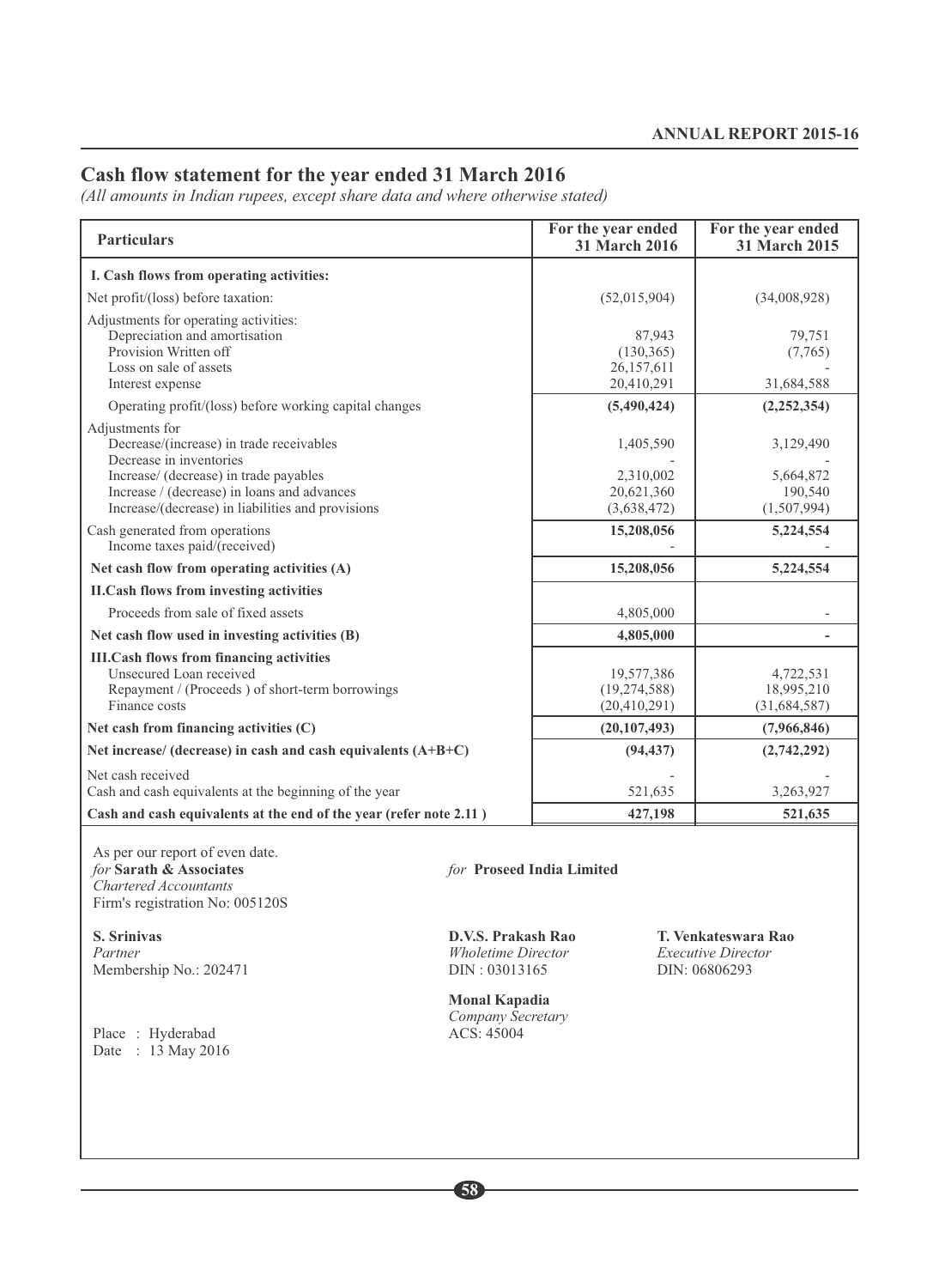

# **Overview 1. Significant accounting policies**

Proseed India Limited ("the Company") was incorporated as Garden Style Private Limited on 11 June 1991. The name of the Company was subsequently changed from Green Fire Agri Commodities Limited to Proseed India Limited on 20 January 2016. The company mainly engaged in Commodities trading business.

#### **(a) Basis of preparation of financial statements**

The financial statements are prepared in accordance with the Indian Generally Accepted Accounting Principles (GAAP) under the historical cost convention on the accrual basis. GAAP comprises mandatory Accounting Standards specified under Section 133 of the Companies Act, 2013 ("the 2013 Act") read with Rule 7 of the Companies (Accounts) Rules, 2014 the provisions of the Act ( to the extent notified) and guidelines issued by the Securities and Exchange Board of India (SEBI). Accounting policies have been consistently applied except where a newly-issued accounting standard is initially adopted or a revision to the existing accounting standard requires a change in the accounting policy hitherto in use.

#### **(b) Use of estimates**

The preparation of the financial statements in conformity with Indian GAAPrequires Management to make estimates and assumptions that affect the reported amounts of assets and liabilities and disclosure of contingent liabilities on the date of the financial statements and reported amounts of revenues and expenses for the year. Actual results could differ from these estimates. Any revision to accounting estimates is recognised prospectively in the current and future periods.

#### **(c) Depreciation and amortization**

Depreciation on tangible and intangible assets is provided on the straight-line method over the useful lives of assets estimated by the Management. Depreciation for assets purchased / sold during a period is proportionately charged. Intangible assets are amortized over their respective individual estimated useful lives on a straight-line basis, commencing from the date the asset is available to the Company for its use. The Management estimates the useful lives for the other fixed assets as follows:

| <b>Particulars</b>                       | Years |
|------------------------------------------|-------|
| Furniture, fixtures and office equipment |       |
| Computer equipment                       |       |
| Office equipment                         |       |
| Vehicles                                 |       |

#### **(d) Tangible fixed assets**

Fixed assets are carried at cost less accumulated depreciation and impairment losses, if any. The cost of fixed assets includes interest on borrowings attributable to acquisition of qualifying fixed assets up to the date the asset is ready for its intended use and other incidental expenses incurred up to that date. Exchange differences arising on restatement / settlement of long-term foreign currency borrowings relating to acquisition of depreciable fixed assets are adjusted to the cost of the respective assets and depreciated over the remaining useful life of such assets. Subsequent expenditure relating to fixed assets is capitalized only if such expenditure results in an increase in the future benefits from such asset beyond its previously assessed standard of performance.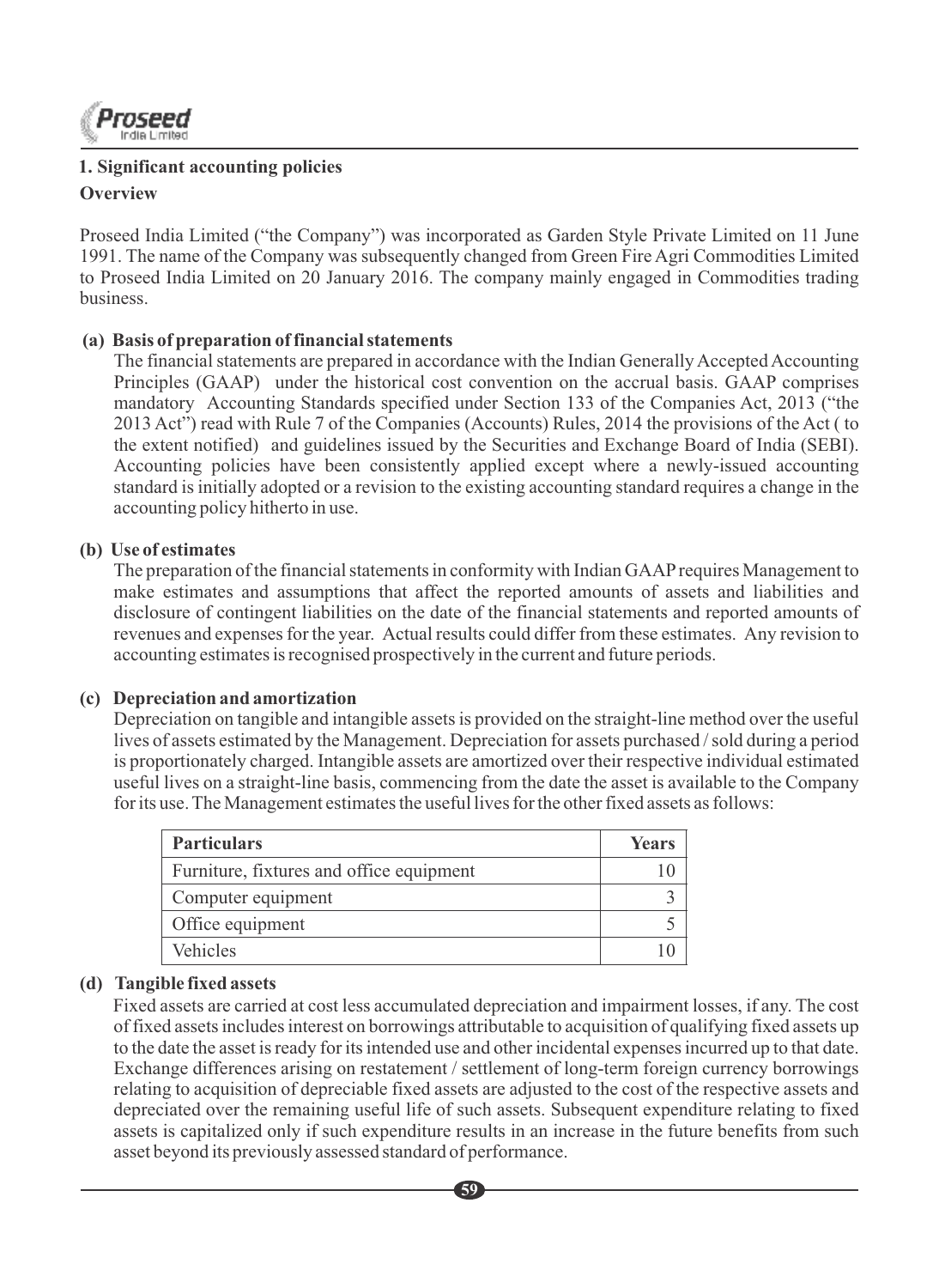#### **1. Significant accounting policies (continued)**

Fixed assets retired from active use and held for sale are stated at the lower of their net book value and net realizable value and are disclosed separately in the balance sheet. Advances paid towards the acquisition of fixed assets outstanding at each balance sheet date and the cost of fixed assets not ready for their intended use before such date, are disclosed as capital advances.

#### **(e) Intangible assets**

Intangible assets are carried at cost less accumulated amortization and impairment losses, if any. The cost of an intangible asset comprises its purchase price, including any import duties and other taxes (other than those subsequently recoverable from the taxing authorities), and any directly attributable expenditure on making the asset ready for its intended use and net of any trade discounts and rebates. Subsequent expenditure on an intangible asset after its purchase / completion is recognized as an expense when incurred unless it is probable that such expenditure will enable the asset to generate future economic benefits in excess of its originally assessed standards of performance and such expenditure can be measured and attributed to the asset reliably, in which case such expenditure is added to the cost of the asset.

#### **(f) Inventories**

Inventories of traded products are valued at the lower of cost and net realisable value. Cost comprises purchase price and all incidental expenses incurred in bringing the inventory to its present location and condition. The Company follows the first in first out (FIFO) method for determining the cost of such inventories.

#### **(g) Minimum Alternative Tax (MAT) Credit entitlement:**

Minimum Alternate Tax (MAT) credit is recognized, as an Asset only when and to the extent there is convincing evidence that the Company will pay normal income tax during the specified year. In the year in which the Minimum Alternate tax (MAT) credit becomes eligible to be recognised as an asset in accordance with the recommendation contained in Guidance Note issued by the Institute of Chartered Accountants of India, the said asset is created by way of a credit to the Statement of profit and loss and shown as MAT Credit Entitlement.Such Assets are reviewed as at each Balance Sheet and written down to reflect the amount that will not be available as a credit to be set off in future, based on the applicable taxation law then in force

#### **(h) Revenue recognition**

Revenue is recognised to the extent that it is probable that the economic benefits will flow to the Company and the revenue can be reliably measured.

The revenue from sale of commodities is recognised when all significant risks and rewards of ownership of goods are passed to the buyer (ie. On Physical Delivery), in accordance with the terms and conditions of the contracts entered into by the Company with customers.

Brokerage income is recognised when customer orders are executed on the commodity exchanges. Income from interest on deposits and interest bearing securities is recognised on the time proportionate method using the underlying interest rates.

#### **(i) Earnings per share**

The basic earnings per share ("EPS") is computed by dividing the net profit after tax (including post tax effect of any extraordinary items) for the year by the weighted average number of equity shares outstanding during the year. The Company does not have any potentially dilutive equity shares as at the year-end.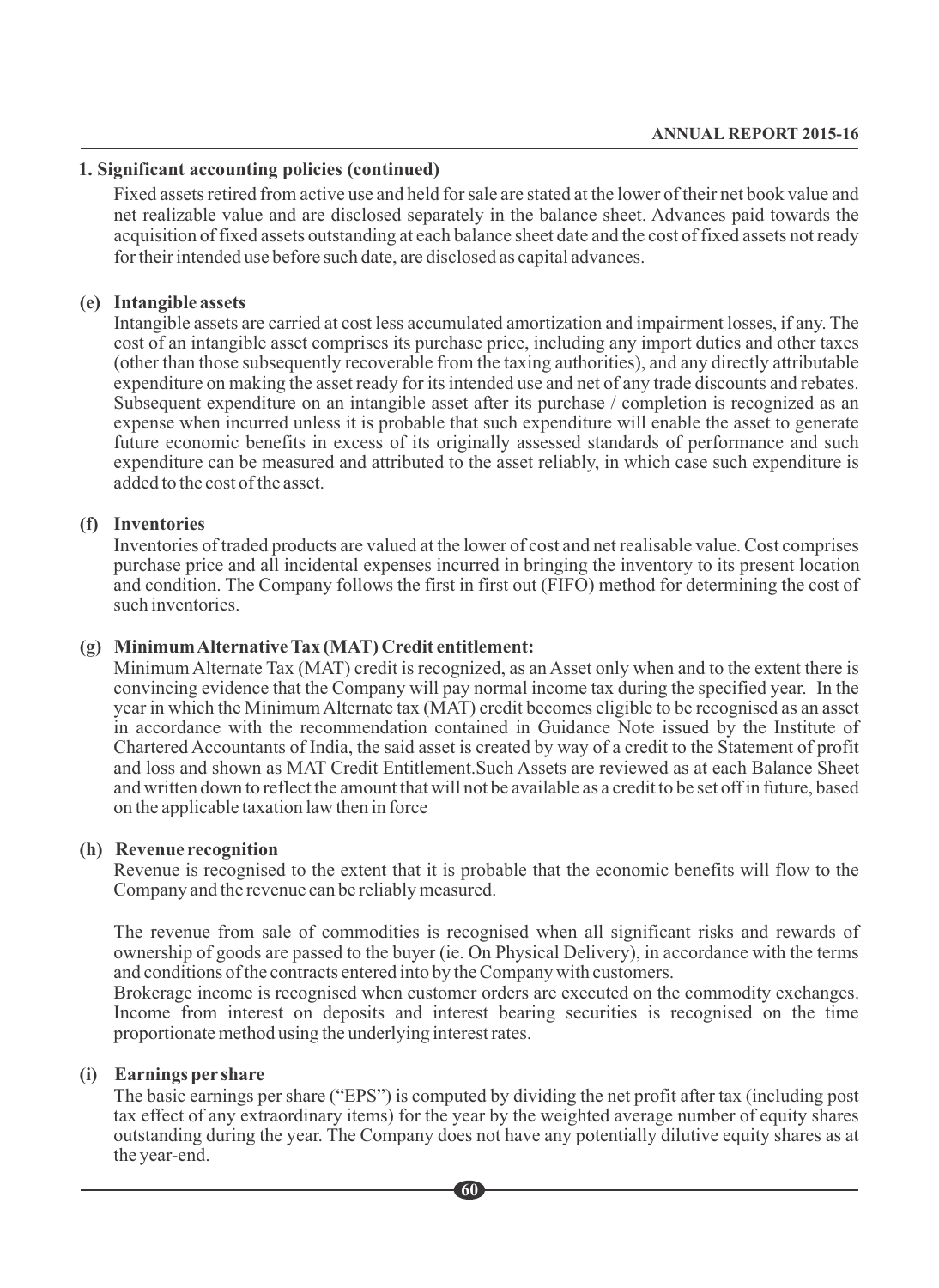

#### **1. Significant accounting policies (continued)**

#### **(j) Taxes on income**

Income tax expenses comprise of current tax and deferred tax.

#### *Current tax*

The current charge for the income taxes is calculated in accordance with the relevant tax laws applicable to the Company.

#### *Deferred tax*

Deferred tax charge or benefit reflects the tax effects of timing differences between accounting income and taxable income, which originate during the year but reverse after the tax holiday period. The deferred tax charge or benefit and the corresponding deferred tax liabilities or assets are recognised using the tax rates that have been enacted or substantially enacted by the balance sheet date. Deferred tax assets are recognised only to the extent there is reasonable certainty that the assets can be realised in future; however, where there is unabsorbed depreciation or carry forward of losses, deferred tax assets are recognised only if there is a virtual certainty of realisation of such assets. Deferred tax assets are reviewed at each balance sheet date and written-down or written-up to reflect the amount that is reasonably / virtually certain to be realised. The break-up of the major components of the deferred tax assets and liabilities as at balance sheet date has been arrived at after setting off deferred tax assets and liabilities where the Company has a legally enforceable right to set-off assets against liabilities and where such assets and liabilities relate to taxes on income levied by the same governing taxation laws.

#### **(k) Leases**

Assets acquired under lease, where the Company has assumed substantially all the risks and rewards of ownership are classified as finance lease. Such leases are capitalised at the inception of the lease, at fair value of the asset or present value of the minimum lease payments at the inception of the lease, whichever is lower.

Assets acquired under lease, where a significant portion of the risks and rewards of ownership are retained by the lessor, are classified as operating lease. Lease payments under operating leases are recognised as an expense in the statement of profit and loss on a straight-line basis over the lease term.

#### **(l) Provisions and contingent liabilities**

The Company recognizes a provision when there is a present obligation as a result of an obligating event that probably requires an outflow of resources and a reliable estimate can be made of the amount of the obligation. A disclosure for a contingent liability is made when there is a possible obligation or a present obligation that may, but probably will not, require an outflow of resources. Where there is a possible obligation or a present obligation that the likelihood of outflow of resources is remote, no provision or disclosure is made.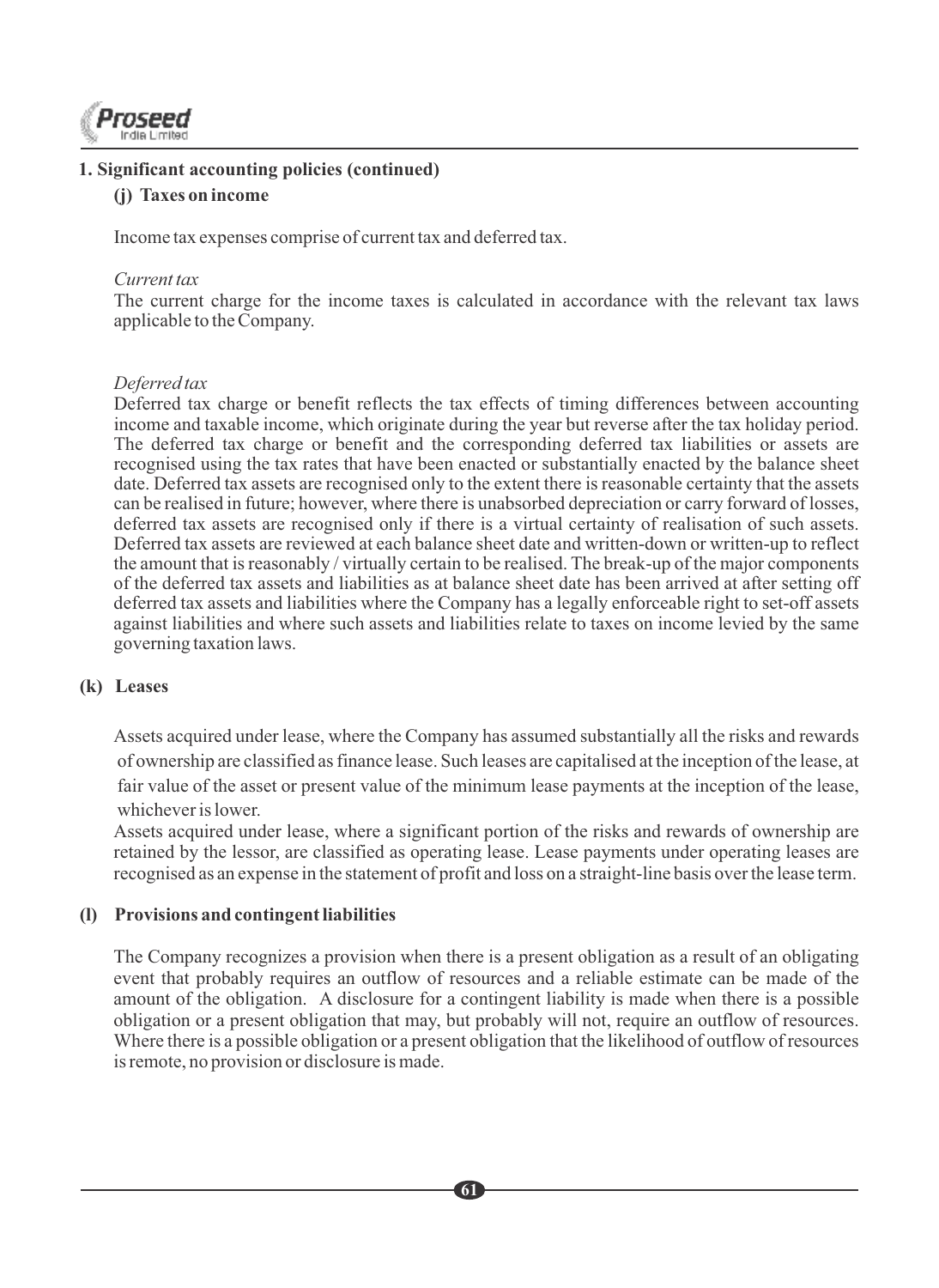#### **1. Significant accounting policies (continued)**

Provisions for onerous contracts are recognised when the expected benefits to be derived by the Company from a contract are lower than the unavoidable costs of meeting the future obligations under the contract. The provision is measured at lower of the expected cost of terminating the contract and the expected net cost of fulfilling the contract.

#### **(m) Retirement benefits**

Provision for gratuity, which is a defined benefit scheme, is accrued based on actuarial valuation at the balance sheet date, carried out by an independent actuary. The Company recognises the net obligation of the gratuity plan in the balance sheet as an asset or liability respectively in accordance with AS-15 "Employee Benefits".

Long term compensated absences is accrued based on actuarial valuation at the balance sheet date, carried out by an independent actuary.

Contributions to the employees' provident fund are charged to the statement of profit and loss. Such contributions are made to the authorities administering the fund.

#### **(n) Impairment of assets**

The Company assesses at each balance sheet date whether there is any indication that any assets may be impaired. If any such indication exists, the Company estimates the recoverable amount of the asset. If such recoverable amount of the asset or the recoverable amount of the cash generating unit to which the asset belongs to is less than its carrying amount, the carrying amount is reduced to its recoverable amount. The reduction is treated as an impairment loss and is recognised in the statement of profit and loss. If at the balance sheet date, there is an indication that a previously assessed impairment loss no longer exists, the recoverable amount is reassessed and the asset is reflected at the reassessed recoverable amount subject to a maximum of depreciated historical cost.

#### **(o) Cash flow statement**

Cash flows are reported using the indirect method, whereby net profit before tax is adjusted for the effects of transactions of non-cash nature, any deferrals, or accruals of past or future operating cash receipts or payments and item of expenses associated with investing or financing cash flows. The cash flows from operating, investing and financing activities of the Company are segregated.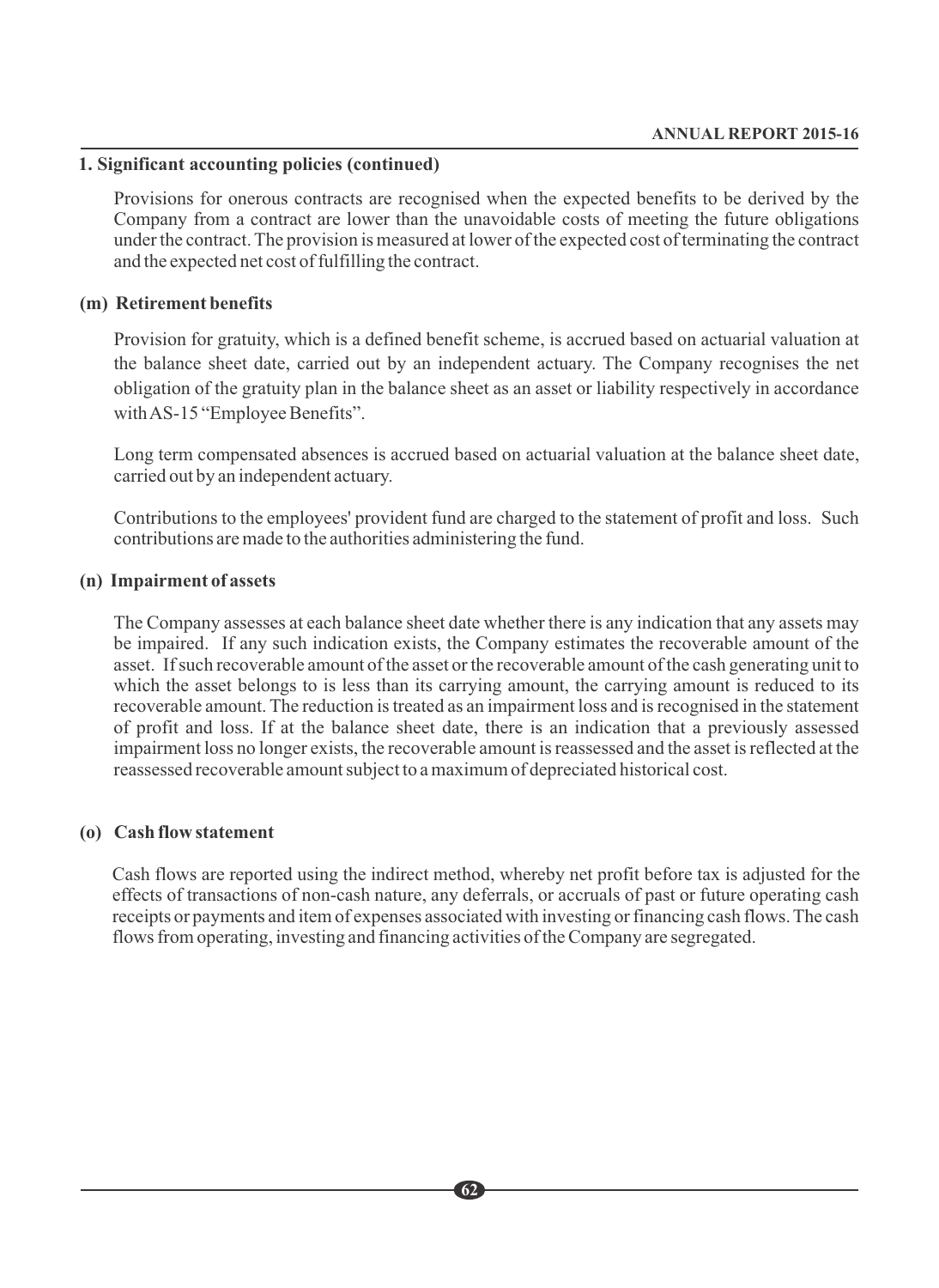

#### **2. Notes on accounts**

*(All amounts in Indian rupees, except share data and where otherwise stated)*

# **2.1 Share capital**

| <b>Particulars</b>                                    | As at         | As at         |
|-------------------------------------------------------|---------------|---------------|
|                                                       | 31 March 2016 | 31 March 2015 |
| Authorised                                            |               |               |
| <b>Equity shares</b>                                  |               |               |
| 560,000,000 (previous year: 560,000,000) equity of ₹1 | 560,000,000   | 560,000,000   |
| each (previous year: ₹1 each)                         |               |               |
|                                                       | 560,000,000   | 560,000,000   |
| <b>Issued</b>                                         |               |               |
| 96,108,436 (previous year: 96,108,436) equity shares  |               |               |
| of ₹1 each fully paid up (previous year: ₹1 each)     | 96.108.436    | 96,108,436    |
| Subscribed and fully paid up                          |               |               |
| 96,108,436 (previous year: 96,108,436) equity shares  |               |               |
|                                                       |               |               |
| of ₹1 each fully paid up (previous year: ₹1 each)     | 96,108,436    | 96,108,436    |
| Add: Forfeited share capital                          | 1,285,108     | 1,285,108     |
|                                                       | 97,393,544    | 97,393,544    |

 **The details of shareholder holding more than 5% equity shares is set below:** 

|                                                                       | As at 31 March 2016 |         |                    | As at 31 March 2015 |
|-----------------------------------------------------------------------|---------------------|---------|--------------------|---------------------|
| Name of Shareholder                                                   | No. of              | $\%$ of | No. of             | $\%$ of             |
|                                                                       | <b>Shares held</b>  | Holding | <b>Shares held</b> | <b>Holding</b>      |
| Kling Holdings Limited,<br>(formerly known as Stampede Holdings Ltd.) | 36,795,809          | 38.29   | 36,795,809         | 38.29               |

#### **The reconciliation of the number of equity shares outstanding is set out below:**

| <b>Particulars</b>                        | As at 31 March 2016<br>Amount in $\bar{z}$<br>Number |            | As at 31 March 2015 |                     |
|-------------------------------------------|------------------------------------------------------|------------|---------------------|---------------------|
|                                           |                                                      |            | Number              | Amount in $\bar{z}$ |
| Shares outstanding at the beginning       | 96,108,436                                           | 96,108,436 | 96,108,436          | 96,108,436          |
| of the year                               |                                                      |            |                     |                     |
| Shares issued during the year             | -                                                    |            |                     |                     |
| Shares outstanding at the end of the year | 96,108,436                                           | 96,108,436 | 96,108,436          | 96,108,436          |

1. The Company has issued 16,514,295 equity shares by way of fully paid bonus shares on 03 September 2007.

2. The Company has issued 47,089,846 equity shares of  $\bar{\tau}$  1 each during the year 2012 pursuant to the Approved Scheme for consideration other than cash.

3. In the event of liquidation of the company, the holders of equity shares will be entitled to receive remaining assets of the company, after distribution of all preferential amounts. The distribution will be in proportion to the number of equity shares held by the shareholders.

4. The Company has only one class of equity shares having a par value of  $\bar{z}$  1 each. Each share holder of equity shares is entitled to one vote per share **63**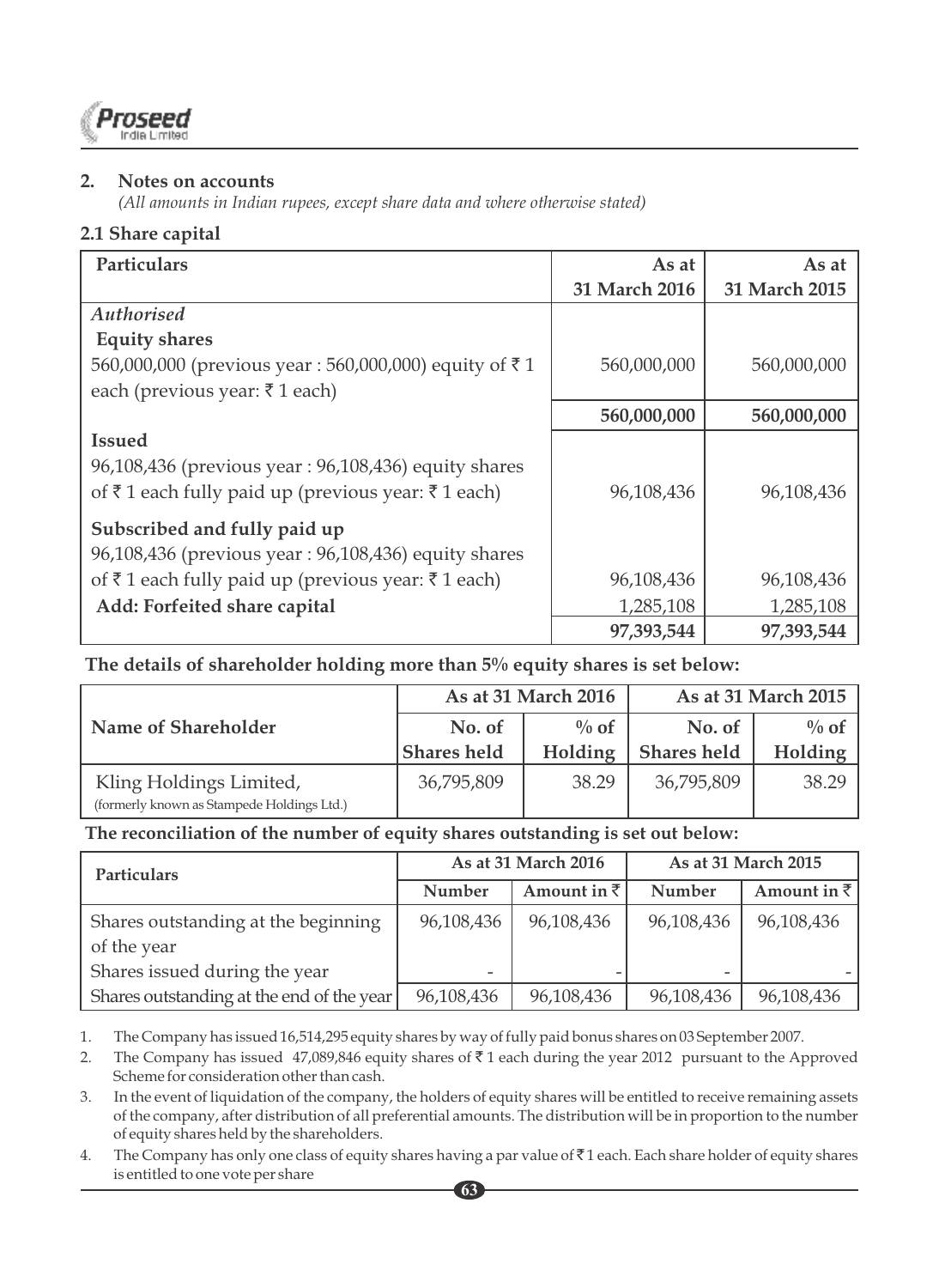*(All amounts in Indian rupees, except share data and where otherwise stated)*

#### **2.2 Reserves and surplus**

|                                         | As at           | As at           |
|-----------------------------------------|-----------------|-----------------|
| <b>Particulars</b>                      | 31 March 2016   | 31 March 2015   |
| Capital reserve account                 | 1,671,142       | 1,671,142       |
| Balance in statement of profit and loss |                 |                 |
| Opening balance                         | (269, 599, 987) | (235,591,059)   |
| Add: Profit/(loss) after tax            | (52,015,904)    | (34,008,928)    |
| <b>Closing balance</b>                  | (321, 615, 891) | (269, 599, 987) |
| Total                                   | (319, 944, 749) | (267, 928, 845) |

# **2.3 Long term provisions**

| <b>Particulars</b>              | As at<br>31 March 2016   31 March 2015 | As at $ $ |
|---------------------------------|----------------------------------------|-----------|
| Provision for employee benefits |                                        |           |
| Gratuity (Refer note.2.23)      | 164,264                                | 73,647    |
| Leave encashment                | 22,216                                 | 13,471    |
|                                 | 186,480                                | 87,118    |

#### **2.4 Short term borrowing**

| <b>Particulars</b>                                 | As at<br>31 March 2016 31 March 2015 | As at       |
|----------------------------------------------------|--------------------------------------|-------------|
| Secured loans                                      |                                      |             |
| Working capital demand loan from Dhanalakshmi Bank | 139,816,962                          | 139,735,615 |
| Working capital demand loan from Corporation Bank  | 36,214,251                           | 55,570,186  |
| Unsecured loans                                    |                                      |             |
| Loans and advances from related party              | 41,543,559                           | 21,966,173  |
|                                                    | 217,574,772                          | 217,271,974 |

Note:

I. Working capital demand loan from Dhanalakshmi Bank

i) Working Capital Demand loan from Dhanalakshmi bank is secured by first parsi -passu charge on the entire current assets of the company including Stock and Books debts, entire movable fixed assets of the company along with the Corporation bank and mortagage of lands located at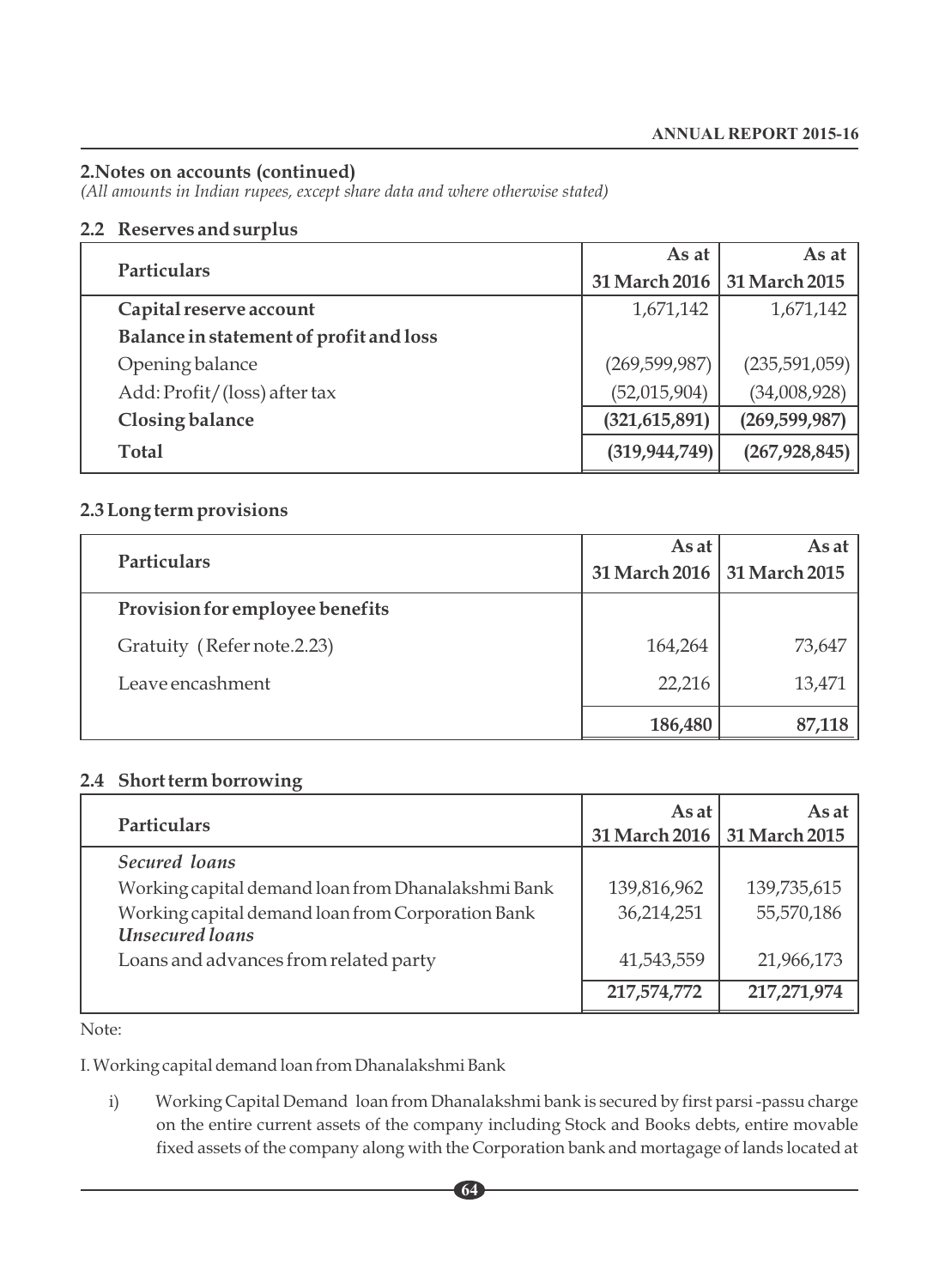

*(All amounts in Indian rupees, except share data and where otherwise stated)*

Survey No. 220, admeasuring Ac 8.00 guntas situated at Urella Village, Chevella Mandal, RR District, Survey No. 219/P, admeasuring Ac 0.10 guntas situated at Urella Village, Chevella Mandal, RR District and all that residential building with build up area of 8842 square feet in Plot No 1, admeasuring 4000 sq yards in survey no 248, 251, 253 and 258 of Malkapur Village, Chevella Mandal, RR District standing in the name of the Company along with the personal guarantees of directors and these loans carry Interest at 18% p.a repayable in 26 equal montly installments starting from 20.01.2013.

- ii) Due to non payment of dues and on committing default in repayment, the bank has categorized the loan account as Non performing Asset on 26.02.2013. Later, the Bank has sold the entire loan amount along with Mortgage deeds, Hypothecated assets to an Asset Reconstruction Company, M/s Phoenix Trust FY 14-18 ARC. Subsequently, the ARC issued the letter for payment of dues.
- iii) After repeated correspondence, the company failed to pay the dues to bank, and then the ARC sold the Mortgaged land standing on the name company situated at Survey No. 220, Admeasuring Ac 8.00 guntas located at Urella Village, Chevella Mandal, RR District, Survey No. 219/P, Admeasuring Ac 0.10 guntas situated at Urella Village, Chevella Mandal, RR District for a total consideration of  $\bar{\mathfrak{c}}$  48,05,000/-
- iv) Subsequently, ARC has given to option for OTS offer vide letter No. Phoenix/RESL/3949/2015- 16 dated 21st March 2016 for  $\bar{\tau}$  2,00,00,000 and same was accepted by the company and had paid an amount of  $\bar{\tau}$  20,00,000/- as upfront acceptance offer towards balance is to be paid within 3 months as per intimation
- v) During the year under review, the Bank/ARC Pvt Ltd disposed off certain collateral securities provided by a Director given on personal guarantee for  $\bar{\mathfrak{C}}$ . 98.80 lakhs and appropriated the proceeds towards in loan dues. Correspondingly, a liability arose in the hands of company to indemnify the same and is shown under current liabilities

#### II. Working capital demand loan from Corporation Bank

i) Loan from Corporation Bank to meet Business Expenses carries interest at 14.60% p.a at present , subject to change from time to time and repayable on demand , subject to annual review/ renewal.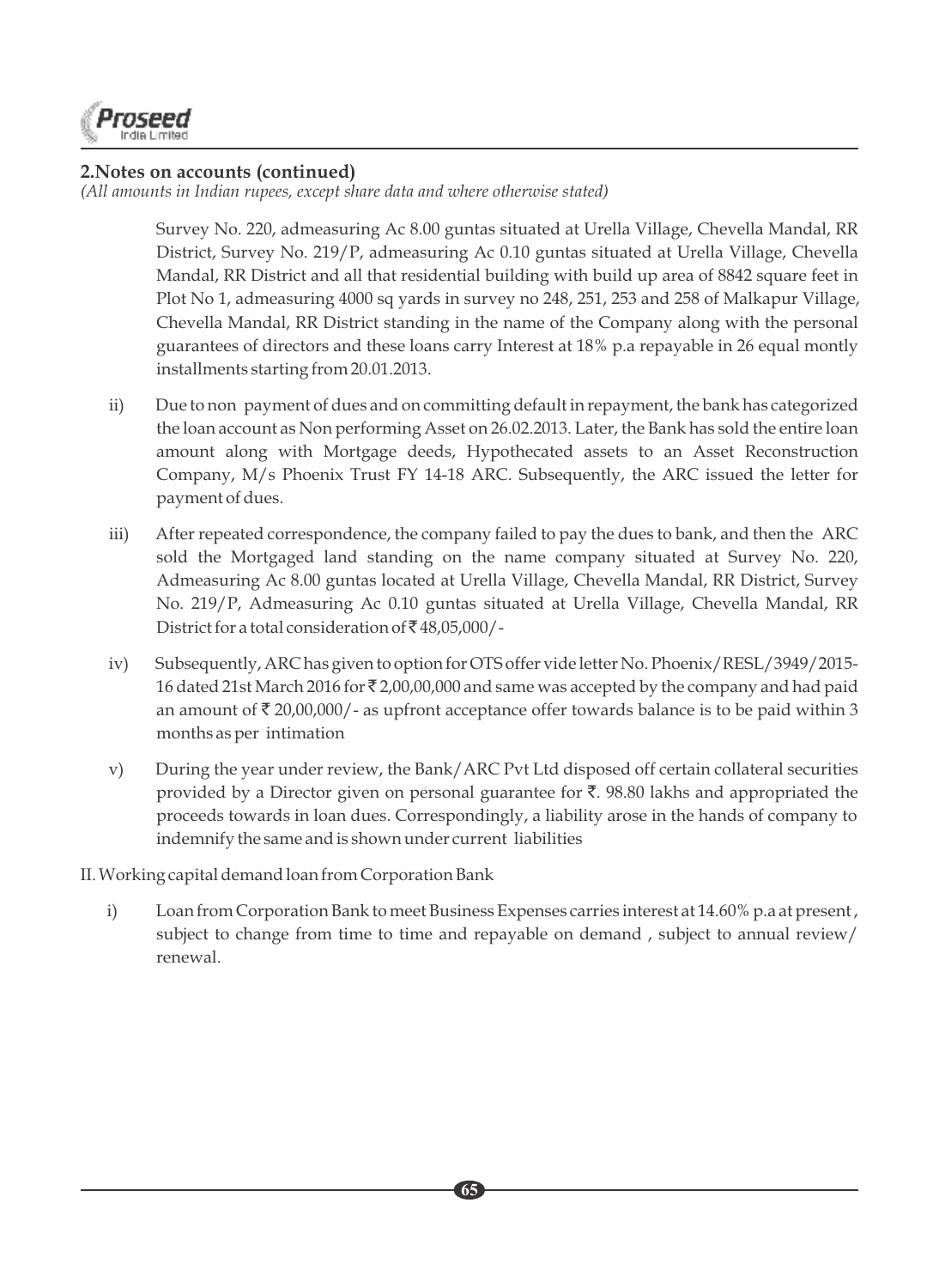*(All amounts in Indian rupees, except share data and where otherwise stated)*

# **2.5 Trade payables**

|                                                    | As at                       | As at      |
|----------------------------------------------------|-----------------------------|------------|
| <b>Particulars</b>                                 | 31 March 2016 31 March 2015 |            |
| <b>Trade Payables</b>                              |                             |            |
| - Amounts due to Micro, Small & Medium Enterprises |                             |            |
| (Refer Note: 2.22)                                 |                             |            |
| - Others                                           | 13,371,941                  | 11,061,939 |
|                                                    | 13,371,941                  | 11,061,939 |

# **2.6 Other current liabilities**

| <b>Particulars</b>     | As at      | As at<br>31 March 2016 31 March 2015 |
|------------------------|------------|--------------------------------------|
| Advance from customers | 1,307,173  | 14,525,000                           |
| Accrued expenses       | 19,575     | 164,837                              |
| Employee payables      | 420,189    | 359,936                              |
| Unclaimed dividend     | 81,934     | 394,258                              |
| Statutory dues         | 1,320,877  | 1,459,492                            |
| Others                 | 9,880,000  |                                      |
|                        | 13,029,748 | 16,903,523                           |

# **2.7 Short term provisions**

| <b>Particulars</b>              | As at<br>31 March 2016 31 March 2015 | As at     |
|---------------------------------|--------------------------------------|-----------|
| <b>Provision for taxation</b>   |                                      |           |
| - Provision for taxation        | 9,708,165                            | 9,708,165 |
| Provision for employee benefits |                                      |           |
| - Gratuity                      | 5,073                                |           |
| - Leave Encashment              | 2,813                                | 2,310     |
|                                 | 9,716,051                            | 9,710,475 |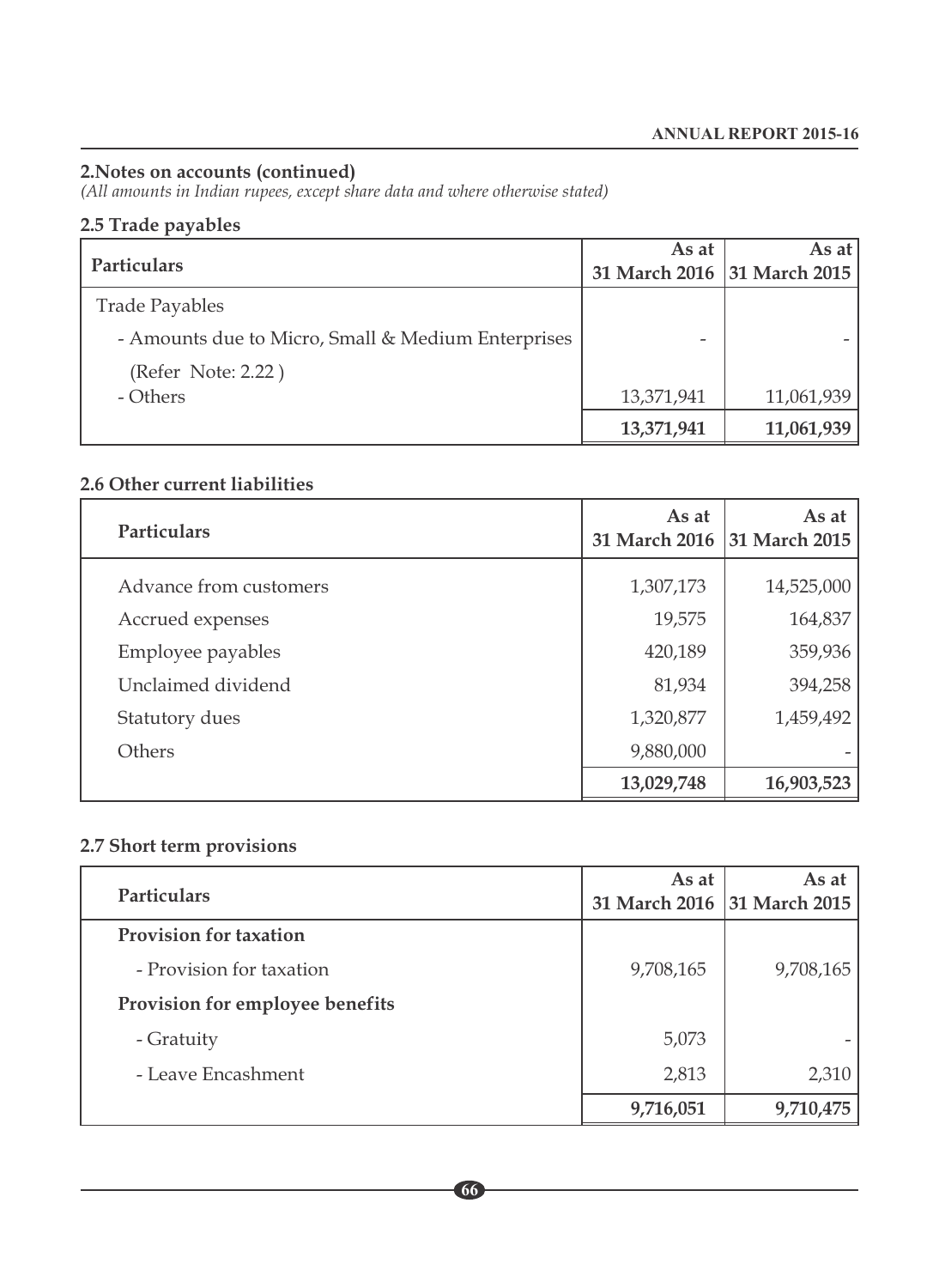

(all amounts in Indian Rupees, except share data and otherwise stated) *(all amounts in Indian Rupees, except share data and otherwise stated)*

 $2.8$  : Fixed assets **2.8 : Fixed assets**

J. **Tangible Assets**  $\mathbf{H}$ ť

| Tangible Assets   |                       |                   |                                            |                           |                                                                                            |                           |                           |                                                                               |                           | (Amount in 7)             |
|-------------------|-----------------------|-------------------|--------------------------------------------|---------------------------|--------------------------------------------------------------------------------------------|---------------------------|---------------------------|-------------------------------------------------------------------------------|---------------------------|---------------------------|
|                   |                       | Gross block       |                                            |                           |                                                                                            | Depreciation/Amortisation |                           |                                                                               | Net block                 |                           |
| Particulars       | 1 April 2015<br>As at | Additions<br>year | during the during the<br>Deletions<br>year | 31 March<br>As at<br>2016 | $\left\vert \begin{array}{c} 1 \text{st April} \\ 2015 \end{array} \right\vert$ .<br>As at | Charges for<br>the year   | Deletions<br>$\mathbf{a}$ | $\begin{array}{c} \text{As at} \\ \text{31 Marth} \\ \text{2016} \end{array}$ | 31 March<br>As at<br>2016 | 31 March<br>As at<br>2015 |
| Land              | 43,139,562            |                   | 30,962,611                                 | 12,176,951                |                                                                                            |                           |                           |                                                                               | 12,176,951                | 43,139,562                |
| Building          | 5,276,579             |                   |                                            | 5,276,579                 | 3,041,082                                                                                  | 87,943                    |                           | 3,129,025                                                                     | 2,147,554                 | 2,235,497                 |
| Total             | 48,416,141            |                   |                                            | 30,962,611   17,453,530   | 3,041,082                                                                                  | 87,943                    |                           | 3,129,025                                                                     | 14,324,505                | 45,375,059                |
| Previous year     | 48,416,141            |                   |                                            | 48,416,141   2,961,331    |                                                                                            | 79,751                    |                           | 3,041,082                                                                     | 45,375,059                |                           |
| Intangible Accete |                       |                   |                                            |                           |                                                                                            |                           |                           |                                                                               |                           |                           |

# **Intangible Assets**

**67**

|          |               |          |       | 39,661,323   |  |
|----------|---------------|----------|-------|--------------|--|
|          |               |          |       |              |  |
|          | $\mathfrak l$ |          |       | 39,661,323   |  |
|          |               |          |       |              |  |
|          |               |          |       | 39,661,323   |  |
|          |               |          |       |              |  |
|          | ť             | ı,       |       | 39,661,323   |  |
| $\sim$ 0 | Goodwill      | Software | Total | revious year |  |

# **Grand Total Grand Total**

| トーン としく クラ<br>خ<br>ج<br>J<br>c<br>C<br>ř<br>¢ |                  | <b>HHT'0TH</b> | ť            | 110/70/2 | יליקט בדי 1.1<br>745252 | 1.082          | 87,943 | f,     | ,129,025                              | 20.70<br>キノコニュアしい       | こうしゃ |
|-----------------------------------------------|------------------|----------------|--------------|----------|-------------------------|----------------|--------|--------|---------------------------------------|-------------------------|------|
| $\frac{1}{2}$                                 | year<br>cnotive. | .464           | $\mathbf{I}$ | הקרית    |                         | <b>ELVALLA</b> | 79,751 | 61,323 | 041.002<br>700Y<br>$\frac{1}{2}$<br>í | $4E$ 375 $0E$<br>יה ומי | ı    |

 $\Gamma$ 

During the year under review, certain portion of the land admeasuring totally Ac 8.10 Guntas charged in favour of M/s Dhanalaxmi Bank Limited During the year under review, certain portion of the land admeasuring totally Ac 8.10 Guntas charged in favour of M/s Dhanalaxmi Bank Limited was disposed off by the Bank/ARC towards adjustment of their loan amounts. The corresponding cost of the land is shown under deletions in the was disposed off by the Bank/ARC towards adjustment of their loan amounts. The corresponding cost of the land is shown under deletions in the above table. The difference between the cost of land and the sale proceeds is booked as loss above table. The difference between the cost of land and the sale proceeds is booked as loss

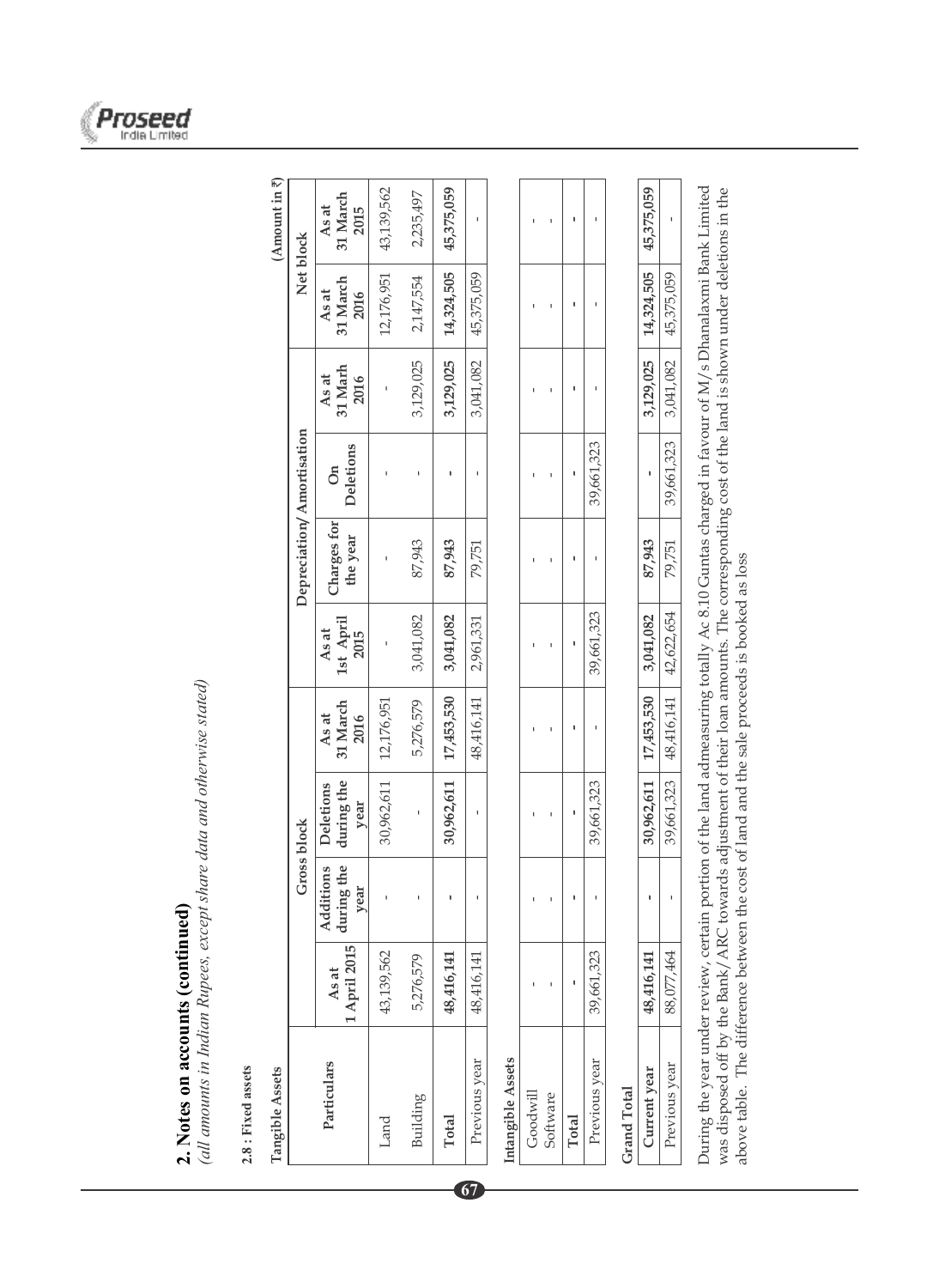*(All amounts in Indian rupees, except share data and where otherwise stated)*

# **2.9 Long term loans and advances**

| <b>Particulars</b>         | As at<br>31 March 2016   | As at<br>31 March 2015 |
|----------------------------|--------------------------|------------------------|
| Other loans and advances   |                          |                        |
| Unsecured, considered good |                          |                        |
| Capital advances           | $\overline{\phantom{0}}$ | 22,500,000             |
| Security deposit           | 20,000                   | 120,000                |
| Prepaid expenses           | $\overline{\phantom{0}}$ | 21,360                 |
|                            | 20,000                   | 22,641,360             |

# **2.10: Trade receivables**

| <b>Particulars</b>                                | As at<br>31 March 2016   | As at<br>31 March 2015 |
|---------------------------------------------------|--------------------------|------------------------|
| Unsecured, considered good                        |                          |                        |
| Debts outstanding for period exceeding six months | $\overline{\phantom{0}}$ |                        |
| from the date they become due                     |                          |                        |
| Others                                            | 382,031                  | 1,787,621              |
|                                                   | 382,031                  | 1,787,621              |

# **2.11: Cash and bank balances**

| <b>Particulars</b>            | As at<br>31 March 2016 | As at<br>31 March 2015 |
|-------------------------------|------------------------|------------------------|
| Cash and cash equivalents     |                        |                        |
| Cash on hand                  | 11,332                 | 10,848                 |
| Balance with banks            |                        |                        |
| - current accounts            | 333,932                | 116,529                |
| - unclaimed dividend accounts | 81,934                 | 394,258                |
|                               | 427,198                | 521,635                |

# **2.12: Short term loan and advances**

| <b>Particulars</b>                   | As at<br>31 March 2016 | As at<br>31 March 2015 |
|--------------------------------------|------------------------|------------------------|
| Unsecured, considered good           |                        |                        |
| <b>Others</b>                        |                        |                        |
| Security deposit                     | 1,398,352              | 1,398,352              |
| Advance tax & tax deducted at source | 12,673,616             | 12,673,616             |
| Other advances**                     | 2,000,000              |                        |
| VAT receivable                       | 102,085                | 102,085                |
|                                      | 16,174,053             | 14,174,053             |

*\*\* Paid towards upfront OTS offer payment, as per details given in Note No.2.4*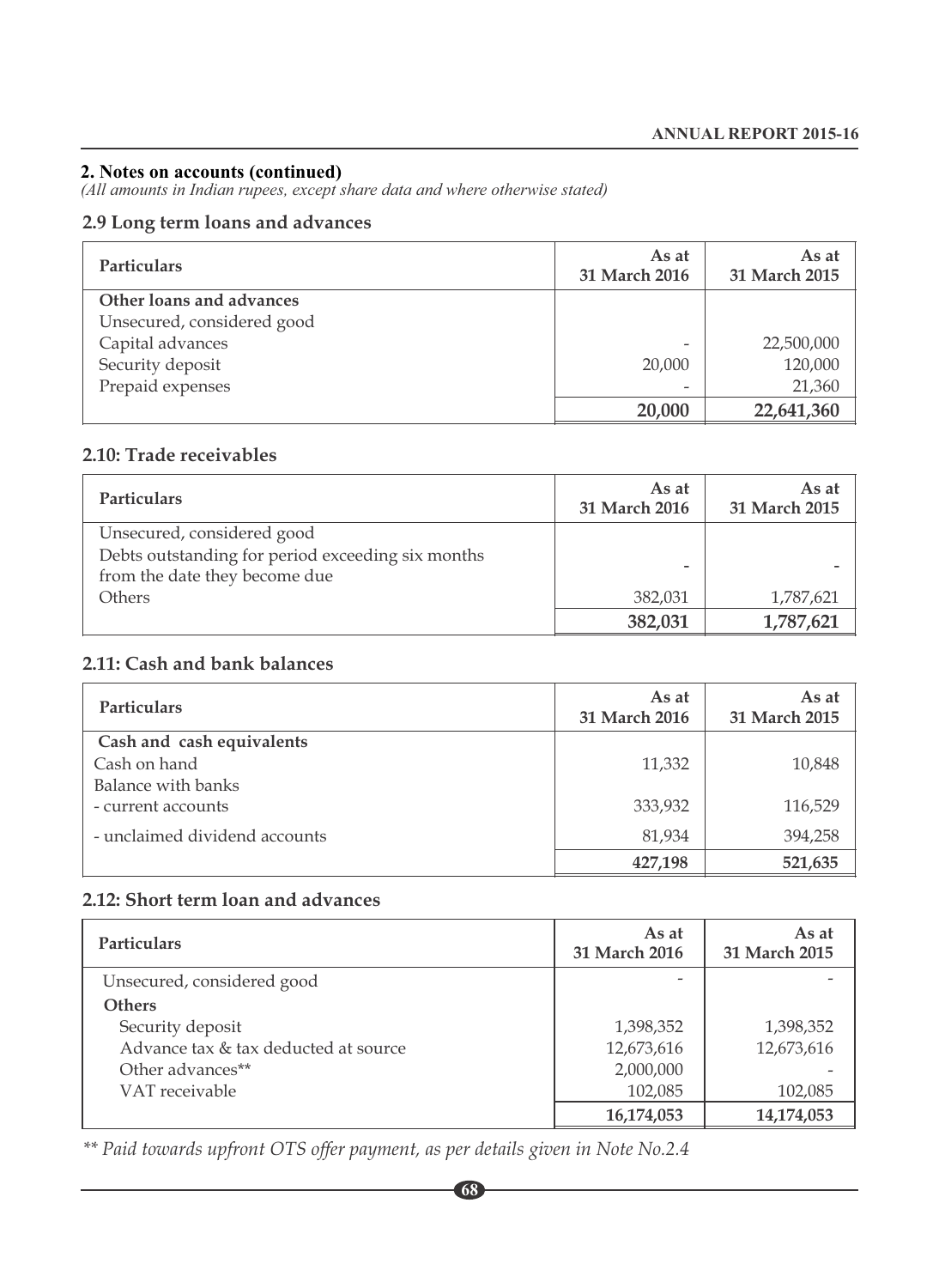

*(All amounts in Indian rupees, except share data and where otherwise stated)*

# **2.13 Income from operations**

|                                 | For the year  | For the year  |
|---------------------------------|---------------|---------------|
| <b>Particulars</b>              | ended         | ended         |
|                                 | 31 March 2016 | 31 March 2015 |
| Income from commodities trading |               |               |
| - Food grains and maize         | 6,619,715     | 9,005,020     |

#### **2.14 Other income**

| <b>Particulars</b>                          | For the year<br>ended<br>31 March 2016 | For the year<br>ended<br>31 March 2015 |
|---------------------------------------------|----------------------------------------|----------------------------------------|
| Provisions no longer required, written back | 130,365                                | 7.765                                  |
| Gain/loss on exchange flucuation            |                                        | 34.499                                 |
| Bad Debtors recovered                       |                                        | 661,207                                |
|                                             | 130,365                                | 703,471                                |

#### **2.15 Purchase of stock-in-trade**

|                                   | For the year  | For the year  |
|-----------------------------------|---------------|---------------|
| <b>Particulars</b>                | ended         | ended         |
|                                   | 31 March 2016 | 31 March 2015 |
| Purchase of food grains and maize | 6,149,062     | 8,305,830     |

#### **2.16 Employee benefits expense**

| <b>Particulars</b>                             | For the year<br>ended<br>31 March 2016 | For the year<br>ended<br>31 March 2015 |
|------------------------------------------------|----------------------------------------|----------------------------------------|
| <b>Salaries</b>                                | 2,877,774                              | 2,161,765                              |
| Contribution to provident fund and other funds | 195,361                                | 131,846                                |
| Staff welfare expenses                         | 21,360                                 | 31,515                                 |
|                                                | 3,094,495                              | 2,325,126                              |

#### **2.17 Finance cost**

|                        | For the year  | For the year  |
|------------------------|---------------|---------------|
| <b>Particulars</b>     | ended         | ended         |
|                        | 31 March 2016 | 31 March 2015 |
| Interest on Bank loans | 20,410,291    | 31,684,588    |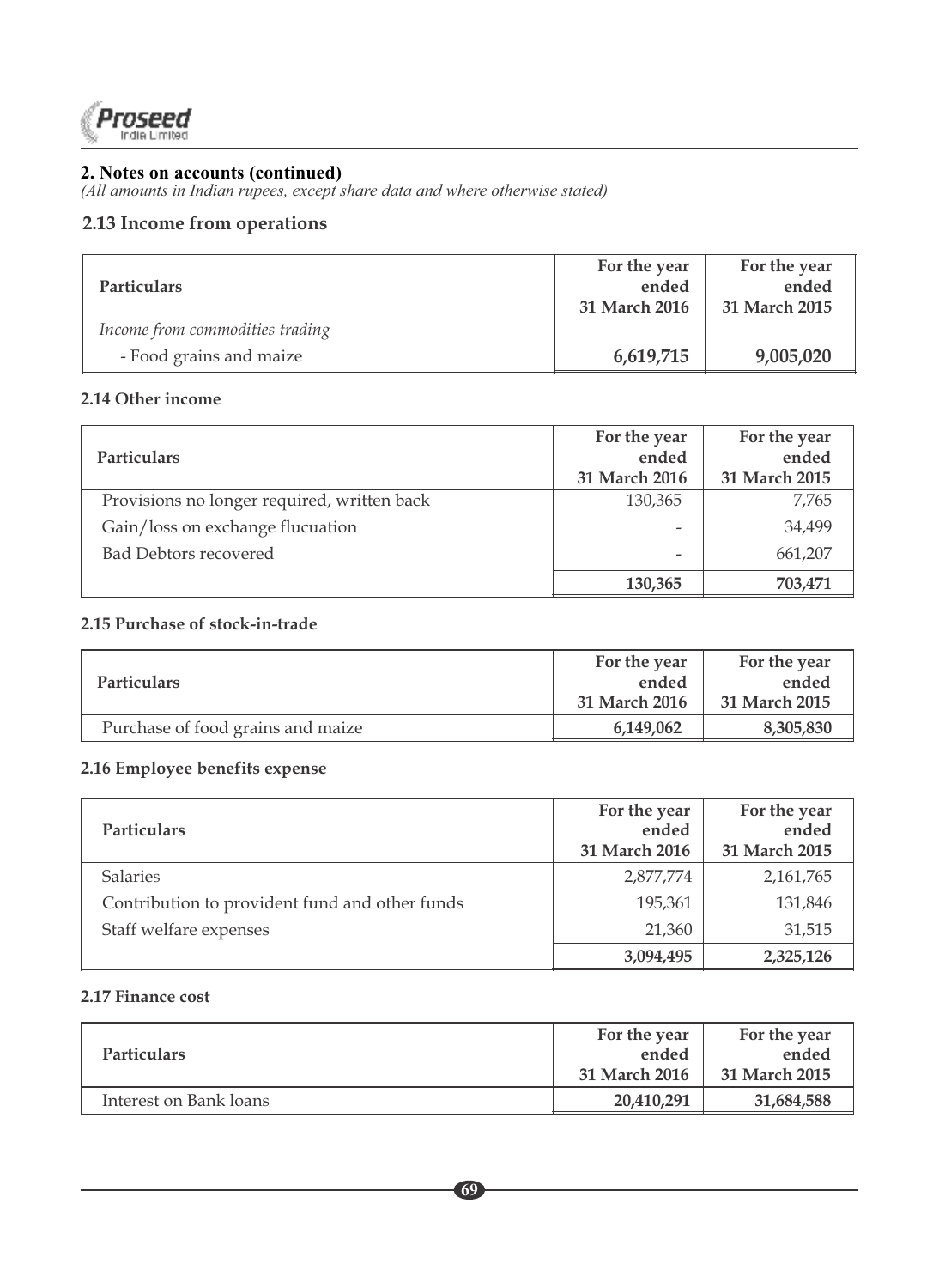*(All amounts in Indian rupees, except share data and where otherwise stated)*

#### **2.18 Other expenses**

| <b>Particulars</b>                | For the year<br>Ended<br>31 March 2016 | For the year<br>Ended<br>31 March 2015 |
|-----------------------------------|----------------------------------------|----------------------------------------|
| Power and fuel                    | 55,743                                 | 54,412                                 |
| Rent                              | 120,000                                | 120,000                                |
| Repairs and maintenance           | 13,710                                 | 33,320                                 |
| Rates and taxes                   | 502,060                                | 304,338                                |
| Traveling and conveyance          | 39,161                                 | 1,805                                  |
| Legal and professional fees       | 1,512,680                              | 453,060                                |
| Communication charges             | 129,491                                | 7,267                                  |
| Sales promotion and advertisement | 62,746                                 | 43,560                                 |
| <b>Bank</b> charges               | 7,055                                  | 90,383                                 |
| Advances written off              | 100,000                                |                                        |
| Printing and stationery           | 21,265                                 | 25,645                                 |
| Miscellaneous expenses            | 302,671                                | 188,334                                |
|                                   | 2,866,582                              | 1,322,124                              |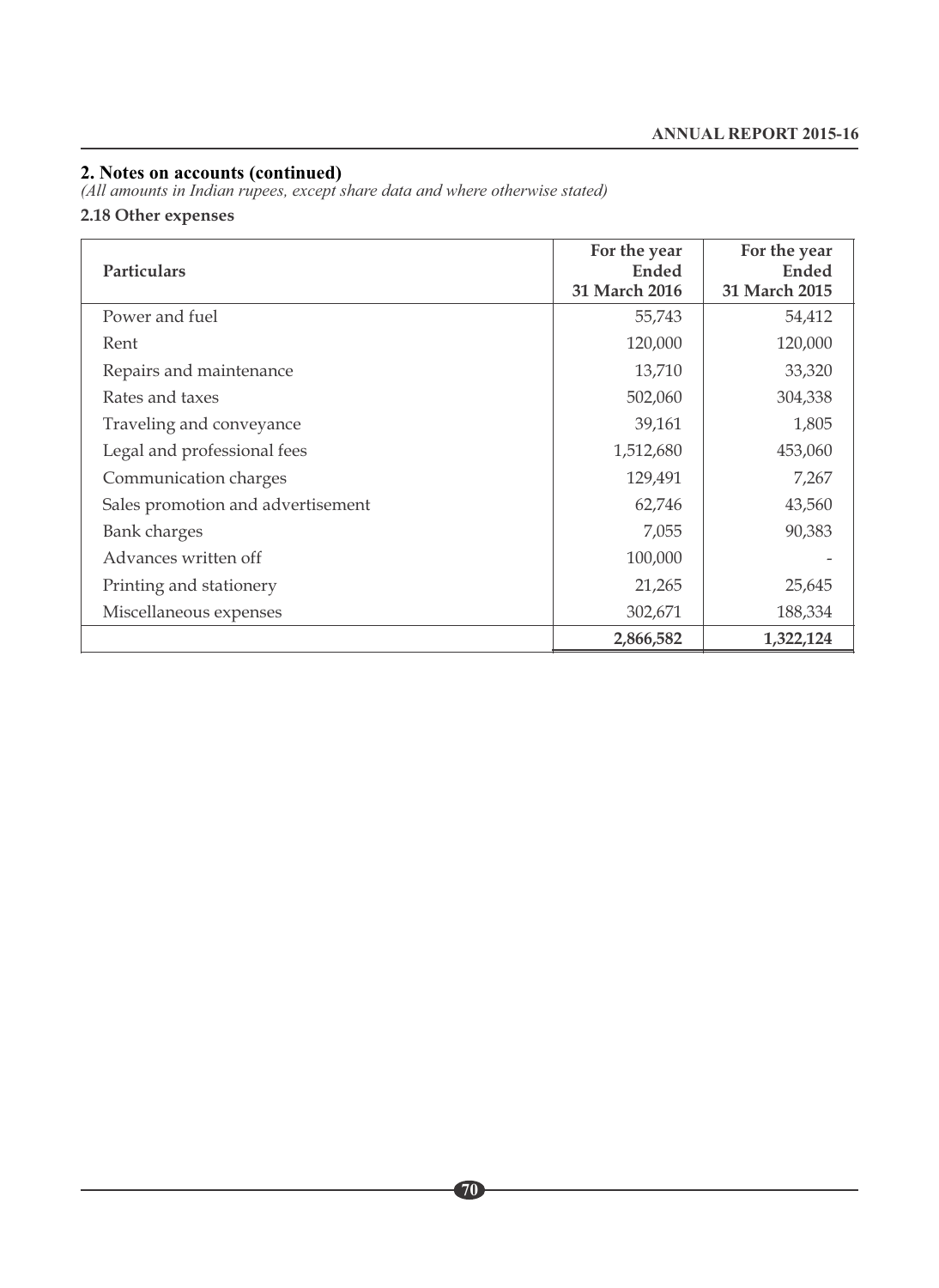

*(All amounts in Indian rupees, except share data and where otherwise stated)*

**2.19 :** Unclaimed Dividend an amount of  $\overline{8}$  81,934/- lying in HDFC Bank for the financial years 2007-08, which is due for transfer to Investor and Education Protection Fund.

# **2.20 Earning per share (EPS)**

| Particulars                                                                                                        | For the<br>year ended<br>31 March 2016 | For the<br>year ended<br>31 March 2015 |
|--------------------------------------------------------------------------------------------------------------------|----------------------------------------|----------------------------------------|
| a. Profit / (loss) Before Extraordinary items and tax                                                              | (25,858,293)                           | (34,008,928)                           |
| Less: Extraordinary Items                                                                                          | 26, 157, 611                           |                                        |
| b. Profit $/$ (loss) after tax                                                                                     | (52,015,904)                           | (34,008,928)                           |
| c. Number of shares at the beginning of the year                                                                   | 96,108,436                             | 96,108,436                             |
| Add: No. of equity shares issued during the year                                                                   |                                        |                                        |
| Total number of equity shares outstanding at the end of the year                                                   | 96,108,436                             | 96,108,436                             |
| Add: Equity shares pending allotment (potential equity shares)                                                     |                                        |                                        |
| Total number of equity shares including potential equity shares                                                    | 96,108,436                             | 96,108,436                             |
| d. Weighted average number of equity shares outstanding<br>during the year. [Nominal value ₹1] [previous year: ₹1] | 96,108,436                             | 96,108,436                             |
| e. Weighted average number of equity shares outstanding<br>during the year. [Nominal value ₹1] [previous year: ₹1] | 96,108,436                             | 96,108,436                             |
| f. Earnings per share $(\overline{\mathbf{x}})$                                                                    |                                        |                                        |
| - Basic                                                                                                            | (0.54)                                 | (0.35)                                 |
| - Diluted                                                                                                          | (0.54)                                 | (0.35)                                 |
| g. Earnings per share $(\bar{\zeta})$ (Excluding Extraordinary items)                                              |                                        |                                        |
| - Basic                                                                                                            | (0.27)                                 | (0.35)                                 |
| - Diluted                                                                                                          | (0.27)                                 | (0.35)                                 |

#### **2.21 Related party disclosures**

- **i. Entities where control exists** None
- *ii. Key Management Personnel* D.V.S. Prakash Rao – Wholetime Director T.Venkateswara Rao – Executive Director
- *iii. Enterprises with whom transactions have taken place Entities where principal shareholders/management personnel have control or significantinfluence (either directly or indirectly)*

**71**

 Kling Holdings Limited, India (formerly Stampede Holdings Ltd) Stampede Capital Limited, India Social Media India Limited, India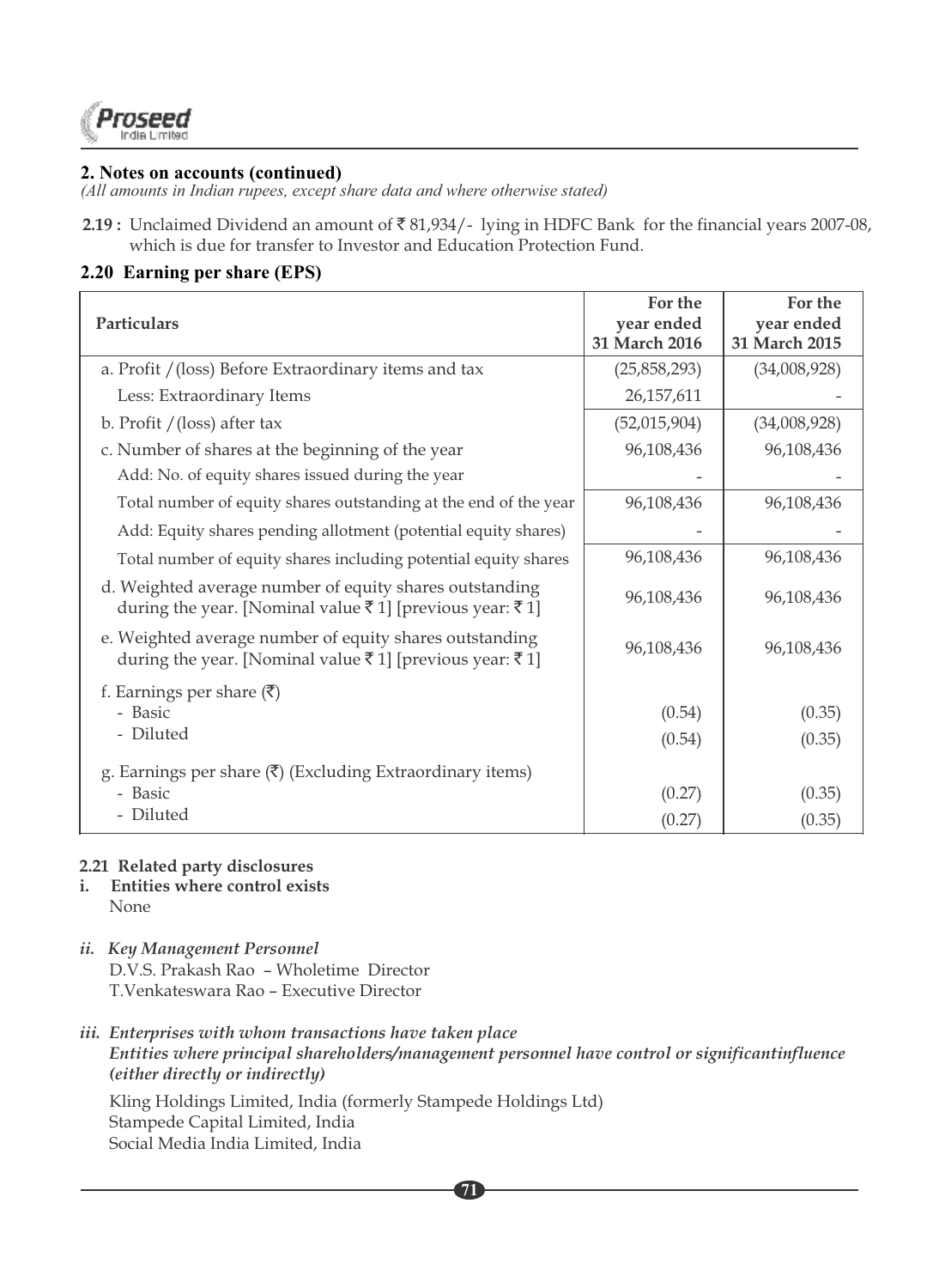*(All amounts in Indian rupees, except share data and where otherwise stated)*

# **I. Particulars of related party transactions**

Following is the summary of significant related party transactions:

| <b>Particulars</b>                                    | For the<br>year ended<br>31 March 2016 | For the<br>year ended<br>31 March 2015 |
|-------------------------------------------------------|----------------------------------------|----------------------------------------|
| <b>Stampede Capital Limited</b>                       |                                        |                                        |
| - Intercorporate deposit/Margin money returned        | 191,899                                | 191,899                                |
| Social Media India Limited                            |                                        |                                        |
| - Intercorporate deposit repaid                       | 9,282,173                              |                                        |
| Venkata Srinivas Meenavalli<br>- Unsecured loan taken | 27,784,559                             | 12,684,000                             |
| D.V.S. Prakash Rao                                    |                                        |                                        |
| - Unsecured loan taken                                | 1,075,000                              |                                        |
| - Salary paid                                         | 845,000                                | 756,000                                |
| T. Venkateswara Rao                                   |                                        |                                        |
| - Salary paid                                         | 502,774                                |                                        |

#### **II. The Company has the following amounts due from/to the related parties**

| <b>Particulars</b>                                                             | For the<br>year ended<br>31 March 2016 | For the<br>year ended<br>31 March 2015 |
|--------------------------------------------------------------------------------|----------------------------------------|----------------------------------------|
| Venkata S Meenavalli                                                           |                                        |                                        |
| - Trade payable (Creditor)<br>- Unsecured loan payable                         | 276,610<br>40,468,559                  | 276,610<br>12,684,000                  |
| Social Media India Limited<br>- Short-term borrowings (Intercorpotate deposit) | $\overline{a}$                         | 9,282,173                              |
| D.V.S. Prakash Rao<br>- Unsecured loan payable<br>- Salary payable             | 1,075,000<br>63,200                    | 61,438                                 |
| T. Venkateswara Rao<br>- Salary payable                                        | 58,000                                 |                                        |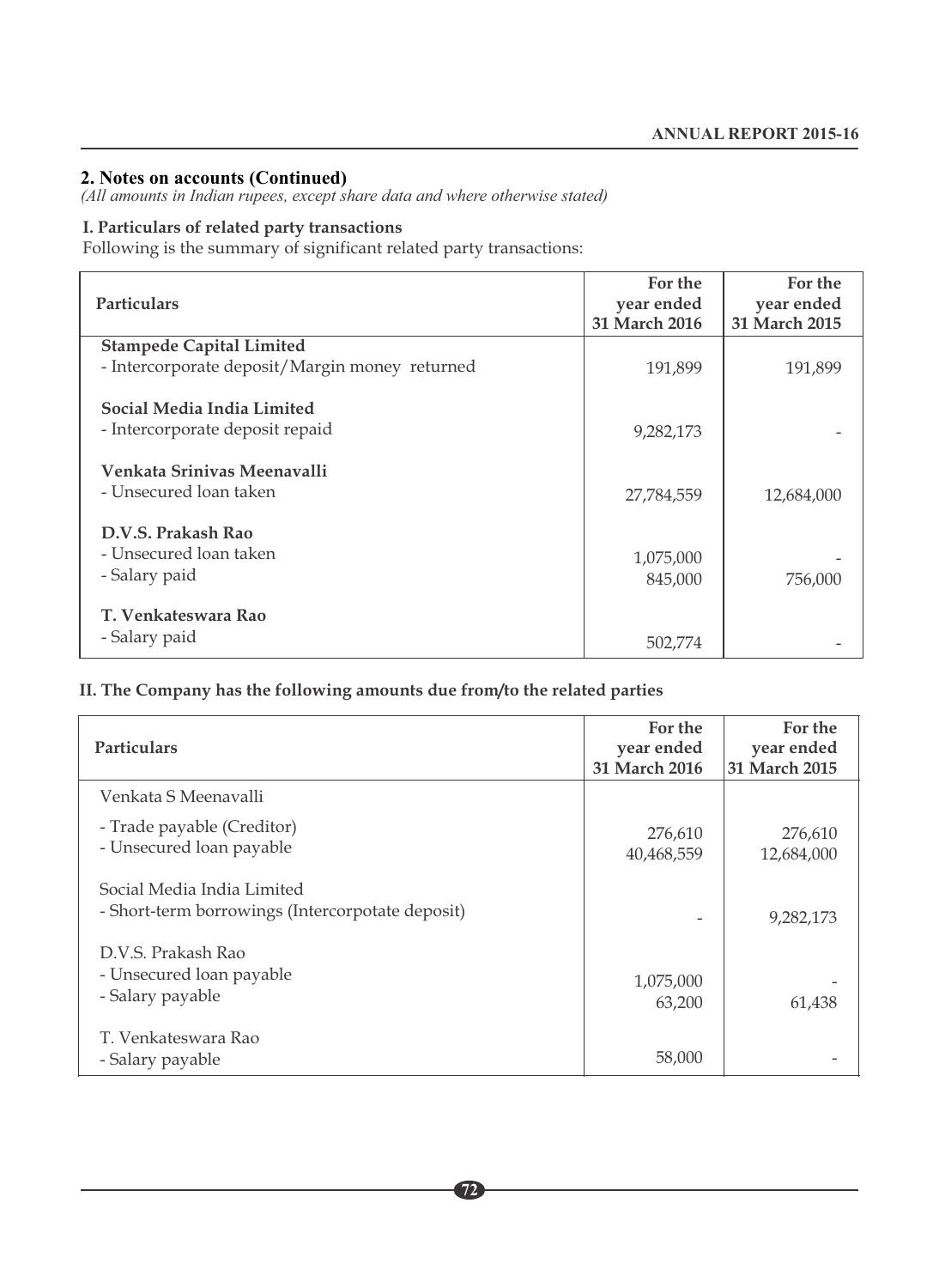

## **2. Notes on accounts (Continued)**

*(All amounts in Indian rupees, except share data and where otherwise stated)*

#### **2.22 Details of dues to micro and small enterprises as defined under MSMED Act, 2006**

The information as required to be disclosed under Schedule III of the Act, w.r.t. Micro and Small Enterprises under the Micro, Small and Medium Enterprises Development Act, 2006(Act) is as given below and the information mentioned at Note No. 2.5- Trade Payables w.r.t. dues of Micro and Small Enterprises, has been determined to the extent such parties have been identified on the basis of information available with the Company and relied on by the auditors :

| <b>Particulars</b>                                                                                                                                                                                                                                                     | 2015-16    | 2014-15    |
|------------------------------------------------------------------------------------------------------------------------------------------------------------------------------------------------------------------------------------------------------------------------|------------|------------|
| a. Principal amount remaining unpaid as on 31st March                                                                                                                                                                                                                  | <b>NIL</b> | <b>NIL</b> |
| b. Interest due thereon as on 31st March                                                                                                                                                                                                                               | <b>NIL</b> | <b>NIL</b> |
| c. Interest paid by the Company in terms of Section 16 of Micro,<br>Small and Medium Enterprises Development Act, 2006, along<br>with the amount of payment made to the supplier beyond the<br>appointed day during the year                                           | NIL.       | NIL.       |
| d. Interest due and payable for the period of delay in making payment<br>(which have been paid but beyond the appointed day during the<br>year) but without adding the interest specified under the Act                                                                | NIL.       | NIL.       |
| e. Interest accrued and remaining unpaid as at 31 st March                                                                                                                                                                                                             | <b>NIL</b> | <b>NIL</b> |
| f. Further interest remaining due and payable even in the succeeding<br>years, until such date when the interest dues as above are actually<br>paid to the small enterprise for the purpose of disallowance as a<br>deductible expenditure under Section 23 of the Act | <b>NIL</b> | <b>NIL</b> |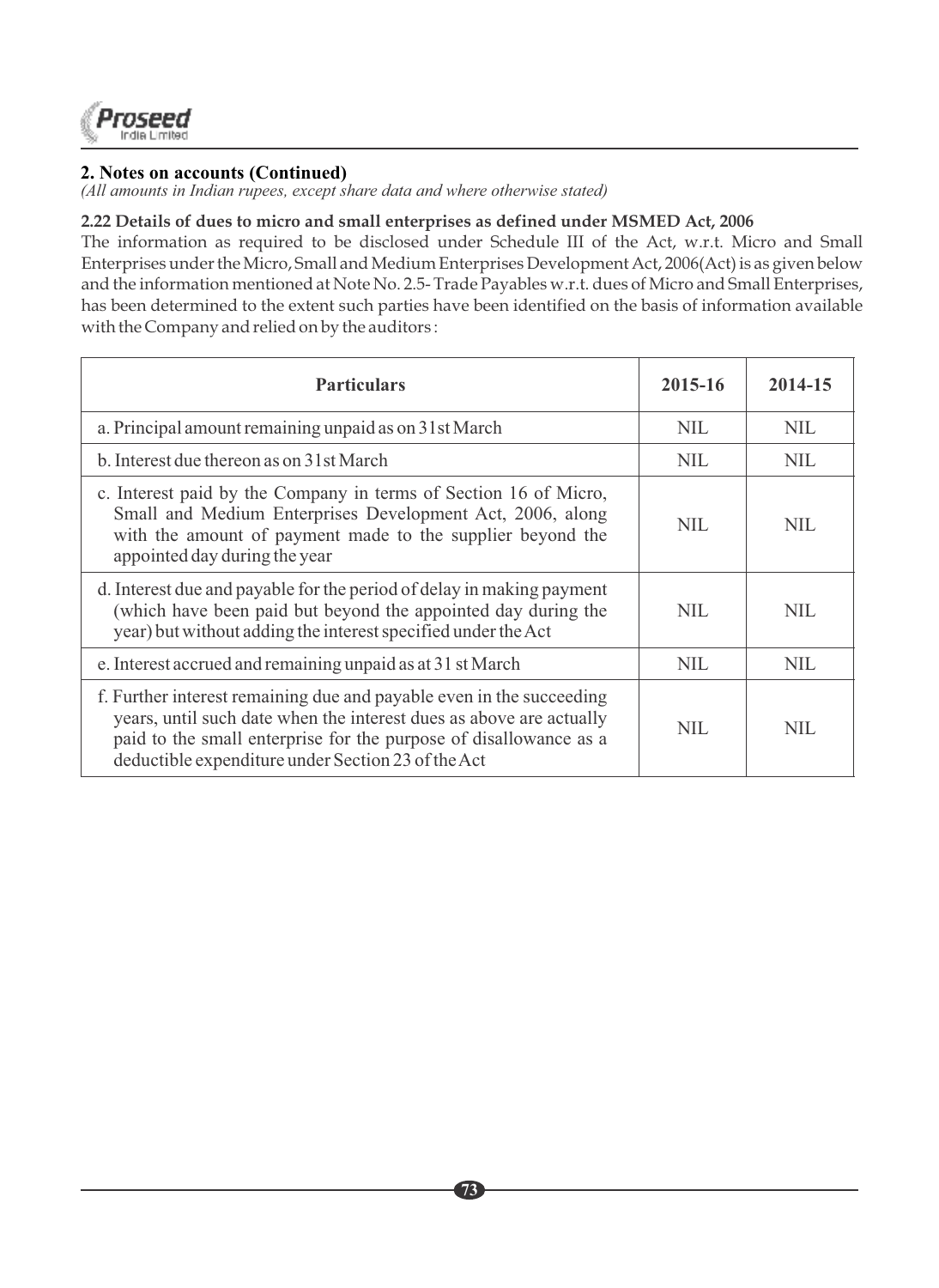### **2. Notes on accounts (continued)**

*(All amounts in Indian rupees, except share data and where otherwise stated)*

## **2.23 Provision for employee benefits**

a. Pursuant to the adoption of the Accounting Standard 15 (Revised) – Employee Benefits effective 1st April 2007, the following table sets out the status of the gratuity plan :

| Particulars                                                                                          | As at<br>31 March<br>2016 | As at<br>31 March<br>2015 |
|------------------------------------------------------------------------------------------------------|---------------------------|---------------------------|
| Reconciliation of opening and closing balance of the present<br>value of defined benefit obligations |                           |                           |
| Opening defined benefit obligation                                                                   | 73,647                    | 74,544                    |
| Current service cost                                                                                 | 35,238                    | 18,286                    |
| Interest cost                                                                                        | 5,892                     | 5,964                     |
| Actuarial (gain)/loss                                                                                | 54,560                    | (25, 147)                 |
| Closing defined benefit obligation                                                                   | 169,337                   | 73,647                    |
| Change in the fair value of assets                                                                   |                           |                           |
| Opening fair value of plan assets                                                                    |                           |                           |
| Expected return on plan assets                                                                       |                           |                           |
| Actuarial gains / (losses)                                                                           |                           |                           |
| Contributions by employer<br>Benefits paid                                                           |                           |                           |
| Closing fair value of plan assets                                                                    |                           |                           |
|                                                                                                      |                           |                           |
| Amounts recognised in the balance sheet                                                              |                           |                           |
| Present value of funded obligation                                                                   | 169,337                   | 73,647                    |
| Fair value of plan assets at end of the year                                                         |                           |                           |
| Net liability                                                                                        | 169,337                   | 73,647                    |
| Expense recognised in statement of profit and loss                                                   |                           |                           |
| Current service cost                                                                                 | 35,238                    | 18,286                    |
| Interest on defined benefit obligation                                                               | 5,892                     | 5,964                     |
| Expected return on plan assets                                                                       |                           |                           |
| Net actuarial losses / (gains) recognized in year                                                    | 54,560                    | (25, 147)                 |
| Amount, included in "Employee benefit expense"                                                       | 95,690                    | (897)                     |
|                                                                                                      |                           |                           |
| Summary of actuarial assumptions                                                                     |                           |                           |
| Discount rate $(\%)$                                                                                 | 8                         | 8                         |
| Rate of return on plan assets (%)                                                                    | 5                         | 5                         |
| Salary escalation rate (%)                                                                           | 4                         | 4                         |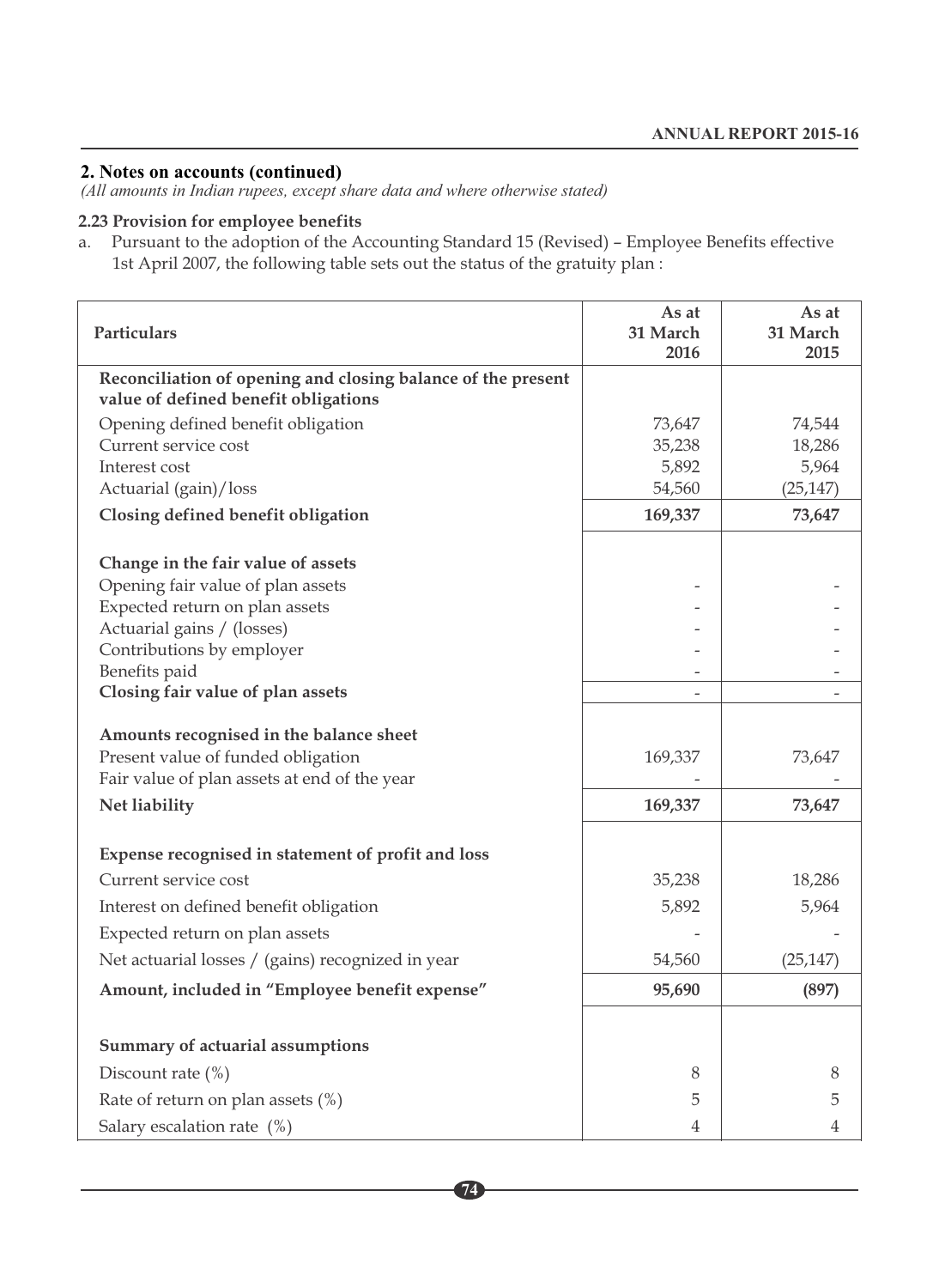

## **2. Notes on accounts (continued)**

*(All amounts in Indian rupees, except share data and where otherwise stated)*

Discount rate: The discount rate is based on the gross redemption yield on medium to long term risk free investments.

Expected rate of return on plan assets : The estimates of future salary increases, considered in actuarial valuation, take account of inflation, seniority, promotion and other relevant factors such as supply and demand factors in the employment market.

Salary escalation rate : The attrition rate is the expected employee turnover for the future periods, adjusted to the current economic environment.

#### **2.24 Payments to auditors (included in Legal and professional charges includes) (excluding service tax)**

| <b>Particulars</b>        | For the year ended<br>31 March 2016 | For the year ended<br>31 March 2015 |
|---------------------------|-------------------------------------|-------------------------------------|
| Audit fee                 | 100,000                             | 100,000                             |
| Other services            | $\overline{\phantom{0}}$            | 12,500                              |
| Reimbursement of expenses | -                                   |                                     |
|                           | 100,000                             | 112,500                             |

#### **2.25 Capital Comitments and Contingent liabilities**

| <b>Particulars</b>                              | For the year ended<br>31 March 2016 | For the year ended<br>31 March 2015 |
|-------------------------------------------------|-------------------------------------|-------------------------------------|
| <b>Contingent Liabilities</b>                   |                                     |                                     |
| Company extended property to Bank of Baroda     |                                     |                                     |
| against the loan sanctioned to Barret Commodity |                                     |                                     |
| Traders Private Ltd                             | 18,000,000                          | 18,000,000                          |
|                                                 |                                     |                                     |
| Income Tax appeal before CIT Appeals II for AY  | 6,416,141                           |                                     |
| 2007-2008                                       |                                     |                                     |
| Income Tax appeal before ITAT for AY 2010-2011  | 15,607,170                          |                                     |
| Income Tax appeal before ITAT for AY 2011-2012  | 6,680,370                           |                                     |
| Self Assessment Tax for AY 2012-2013            | 9,773,793                           |                                     |
| <b>Sales Tax Matters</b>                        | 1,254,205                           |                                     |
| Company accepted the OTS offer given by the     | 18,000,000                          |                                     |
| Phoneix Trust FY 14-18                          |                                     |                                     |
|                                                 |                                     |                                     |

## 2.26 **Deffered tax asset/liability :**

In view of carry forward of losses under tax laws in the current year, the Company is unable to demonstrate virtual certainty supported by convincing evidence that sufficient future taxable income will be available against which such deferred tax asset can be realised, which is as required under AS 22 'Accounting for taxes on income'. Accordingly, no deferred tax asset has been recognised as at the year-end.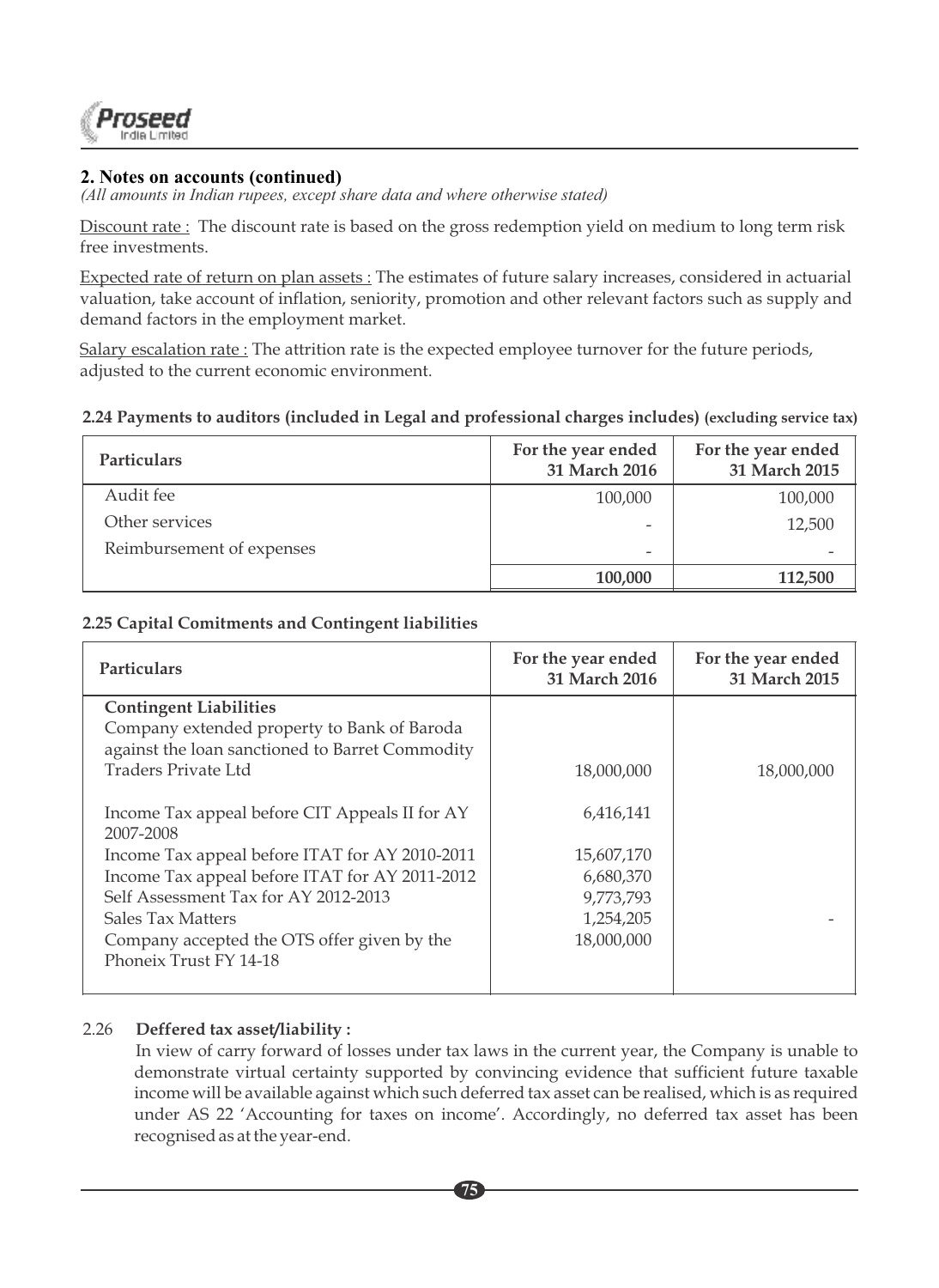#### **2. Notes on accounts (continued)**

*(All amounts in Indian rupees, except share data and where otherwise stated)*

#### **2.27 Segment reporting**

The primary business segment of the Company is "commodity trading". As the Company operates in a single business segment, separate segment disclosure is not relevant.

- **2.28** In the opinion of Board, assets other than Fixed Assets and non-current investments have a value on realization in the ordinary course of business atleast equal to the amount at which they are stated and provision for all known liabilities have been made
- **2.29** Previous year figures have been regrouped / reclassified wherever necessary, to confirm to current year classification.

As per our report even date<br>for **Sarath & Associates** 

*Chartered Accountants*  Firm's registration No.: 005120S

**S. Srinivas D.V.S. Prakash Rao T. Venkateswara Rao**  Membership No.: 202471

Place : Hyderabad<br>Date : 13 May 20  $: 13$  May 2016 *for* **Sarath & Associates** *for* **Proseed India Limited**

*Partner Director Executive Director Executive Director DIN*: 06806293

**Monal Kapadia** *Company Secretary*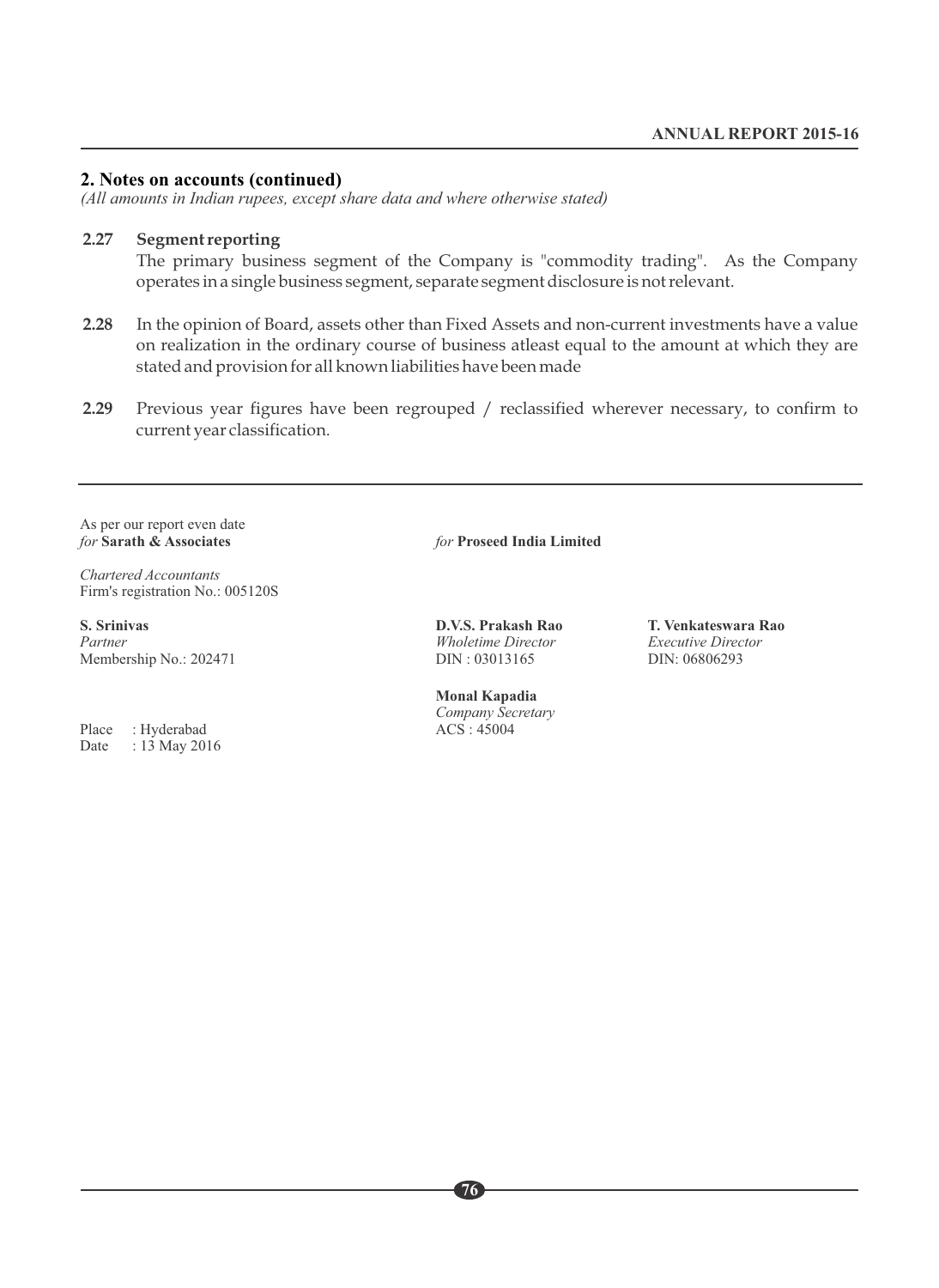

## **Proseed India Limited**

Flat No. 302, Lotus Block, Block-B, Sandy Springs, Manikonda, Ranga Reddy Dist., Telangana, Hyderabad - 500 089. CIN: L72200TG2002PLC039113, www.proseedindia.in

## **PROXY FORM MGT 11**

(Pursuant to Section 105(6) of the Companies Act, 2013 and Rule 19(3) of the Companies (Management and Administration) Rules, 2014)

|         | Name of the Member (s) : |                                                                                       |
|---------|--------------------------|---------------------------------------------------------------------------------------|
|         | Registered Address :     |                                                                                       |
|         | E-mail id                |                                                                                       |
|         | Folio No. / Client Id    |                                                                                       |
|         | DPID                     |                                                                                       |
|         |                          | I / We, being the member(s) of Equity Shares of Proseed India Limited, hereby appoint |
| $1_{-}$ |                          | Name:                                                                                 |
|         |                          |                                                                                       |
|         |                          | E-mail Id:                                                                            |
|         |                          |                                                                                       |
| 2.      |                          | Name:                                                                                 |
|         |                          | Address:                                                                              |
|         |                          |                                                                                       |
|         |                          |                                                                                       |
| 3.      |                          | Name:                                                                                 |
|         |                          |                                                                                       |
|         |                          |                                                                                       |
|         | Signature :              |                                                                                       |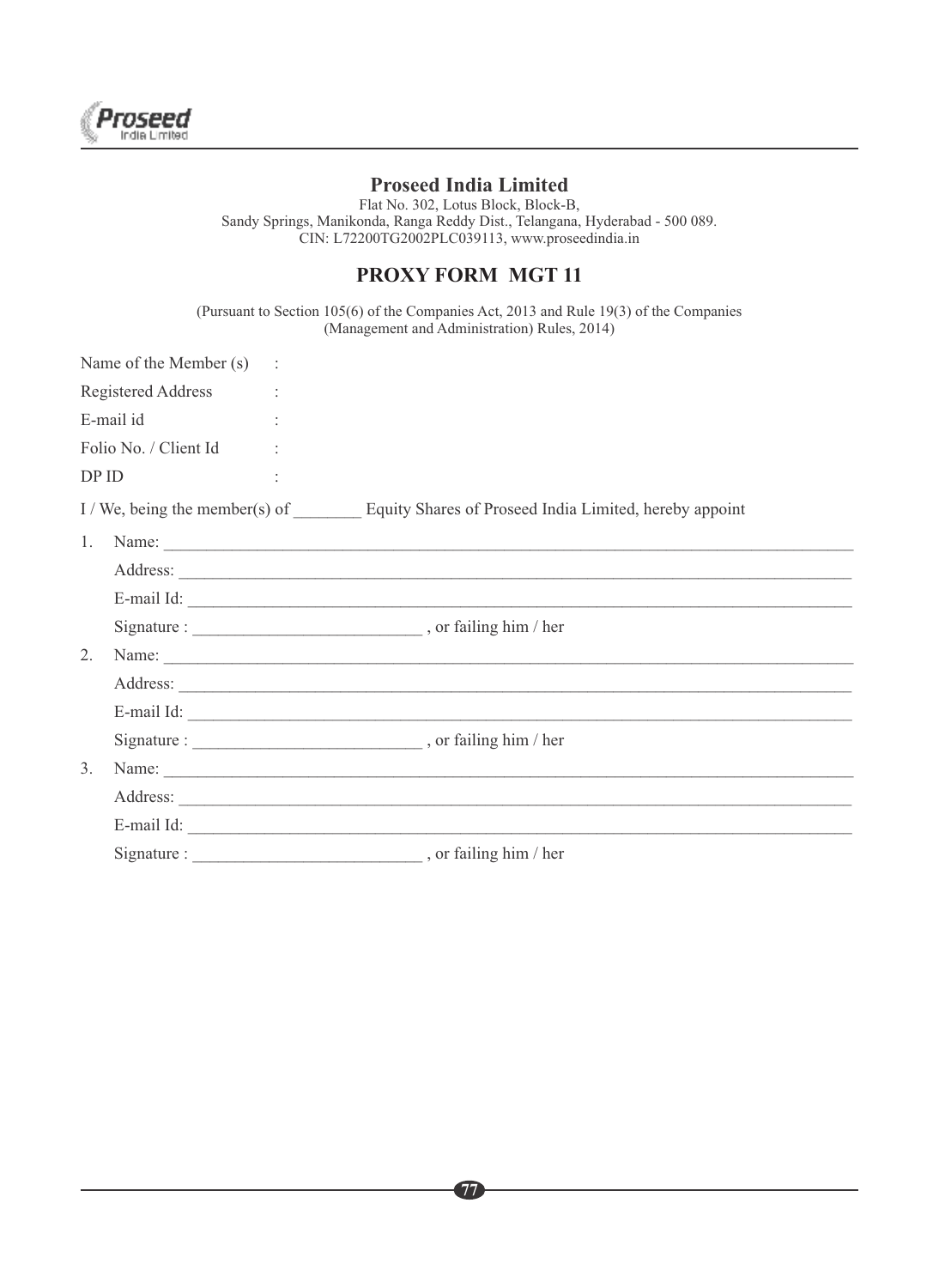## **ANNUAL REPORT 2015-16**

as my / our proxy to attend and vote (on a poll) for me / us and on my / our behalf at the 24th Annual General Meeting of the Company, to be held on the **30th day of September, 2016 at 03.30 p.m.** at the Kalinga Cultural Trust, Plot No. 1269, Road No. 12, Banjara Hills, Hyderabad - 500 034 Telangana and at any adjournment thereof, in respect of such resolutions set out in the AGM Notice convening the meeting, as are indicated below:

| <b>RESOLUTIONS</b>                                                                                                                       | <b>FOR</b> | <b>AGAINST</b> |
|------------------------------------------------------------------------------------------------------------------------------------------|------------|----------------|
| 1. Adoption of Financial Statements and Reports thereon for the Year Ended 31st March, 2016                                              |            |                |
| 2. Re-appointment of Mr. Venkateswara Rao T (DIN:06806293) who retires by rotation                                                       |            |                |
| 3. Re-appointment of M/s. Sarath & Associates, Chartered Accountants, as Statutory<br>Auditors of the company and fix their remuneration |            |                |
| 4. Appointment of Dr. Vinod Goud Vemula (DIN: 03104042) as an Independent Director                                                       |            |                |
| 5. Appointment of Mr. Seetharama Rao (DIN: 07333633) as an Independent Director                                                          |            |                |
| 6. Re classification of Promoter group to Public group                                                                                   |            |                |
| 7. To raise further capital                                                                                                              |            |                |

Signed this ……. day of …..…………….… 2016

Signature of Shareholder

Signature of Proxy Holder(s)

**Note:** The form of proxy in order to be effective should be duly completed and deposited at the Registered Office of the Company, not less than 48 hours before the Commencement of the meeting.

## **Proseed India Limited**

**Registered Office** : Flat No. 302, Lotus Block, Block-B, Sandy Springs, Manikonda, Ranga Reddy Dist., Telangana, Hyderabad - 500 089. CIN: L72200TG2002PLC039113, www.proseedindia.in

## **ATTENDANCE SLIP**

(to be handed over at the Registration Counter Joint holder may obtain additional slip at the venue)

| DP ID    | Folio No      |  |
|----------|---------------|--|
| ClientID | No. of Shares |  |

I/We hereby record my/our presence at the 24th Annual General Meeting of the Company being held on **30th day of September, 2016 at 03.30 p.m** at Kalinga Cultural Trust, Plot No. 1269, Road No. 12, Banjara Hills, Hyderabad - 500 034 Telangana.

**78**

 $\frac{1}{2}$  ,  $\frac{1}{2}$  ,  $\frac{1}{2}$  ,  $\frac{1}{2}$  ,  $\frac{1}{2}$  ,  $\frac{1}{2}$  ,  $\frac{1}{2}$  ,  $\frac{1}{2}$  ,  $\frac{1}{2}$  ,  $\frac{1}{2}$  ,  $\frac{1}{2}$  ,  $\frac{1}{2}$  ,  $\frac{1}{2}$ Signature of the Member/Proxy **Revenue Stamp**